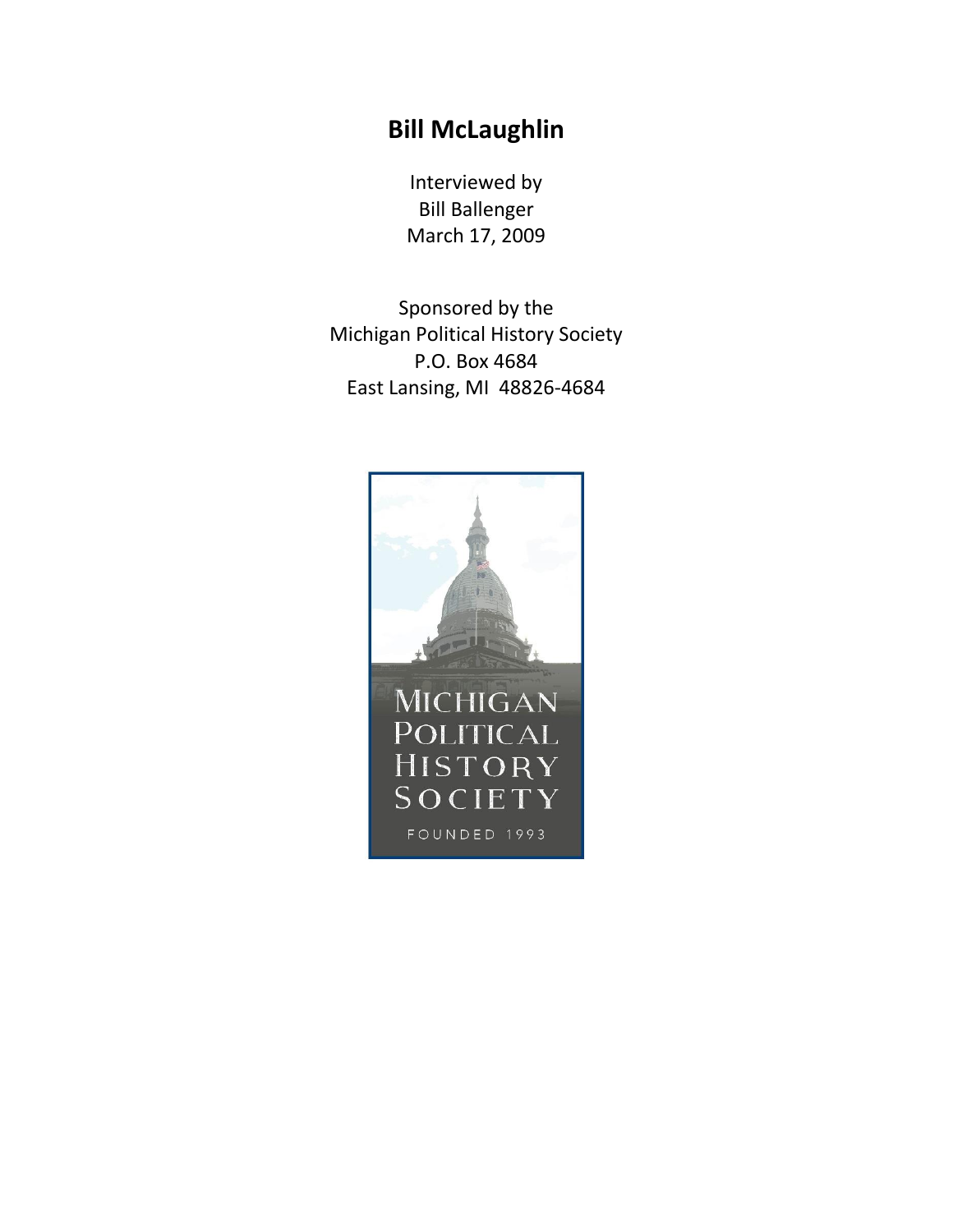This interview is part of the James J. Blanchard Living Library of Michigan Political History.

- Bill Ballenger: Bill McLaughlin, you were the longest serving Republican Chairman in the history of the state of Michigan. It's a great pleasure to be with you here today. I just want to start out by asking you, were you originally from Michigan?
- Bill McLaughlin: No sir. I was born in Syracuse, New York.
- Bill Ballenger: Well, how'd you end up in Michigan?
- Bill McLaughlin: Well, I ended up in Michigan on June 1, 1951 when my parents moved to Detroit. I came out with them.
- Bill Ballenger: How old were you then?
- Bill McLaughlin: I had just completed my freshman year in college, so I was just coming on to 19.
- Bill Ballenger: Why did your parents move to Detroit?
- Bill McLaughlin: Well, my father took a job here, and we came out. I came here intending to go back to Syracuse, 'because I had started my first year at Le Moyne College. I got a job at the Ford tractor plant in Highland Park. I was gonna save the money and go back. Unfortunately, every morning at 9:00 during the hot months of June and July, they walked out on a heat strike. I never made enough money to go back, and so that's why I'm still in Michigan.
- Bill Ballenger: And so, were your parents Republicans?
- Bill McLaughlin: They never told me. My assumption is yes. My assumption is yes, but they never said.
- Bill Ballenger: Soow did you become interested in the Republican Party?
- Bill McLaughlin: I've got four or five memories that bring me up to getting interested. The first was in 1940, going across the street the day after the election, and getting a quart of milk and bringing it home, and my father saying Willkie lost. I remember being crushed. I don't know why. I didn't know who Willkie was.
- Bill Ballenger: This was back in Syracuse?
- Bill McLaughlin: This was in Utica, New York in 1940. Willkie lost. The next memories I have was in Erie, Pennsylvania, sitting in our sun porch on East 31st Street, listening to four days of the 1948 Republican National Convention. I remember the names of Bricker, and Dewey, and Vandenberg. Of course, Dewey was familiar, 'cause he had been the governor of my state in New York. When that thing was over I said, "God, that was exciting. I sure would like to go to one of those some day,"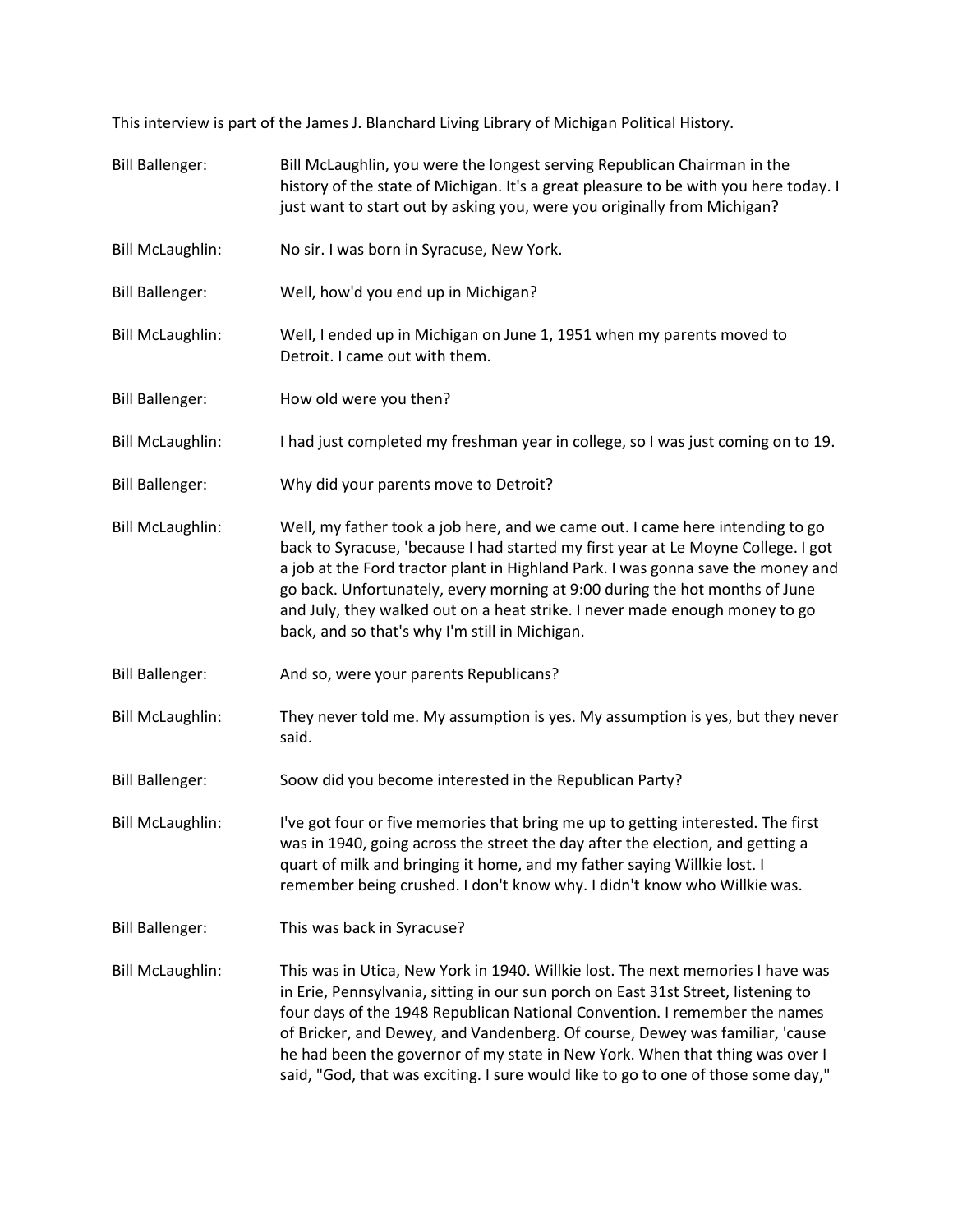never knowing that I'd be a delegate to four and an alternate delegate to one before I was through. My dream came true.

- Bill Ballenger: Well now, the Democrats had a pretty exciting National Convention in '48 too, but you weren't listening to that?
- Bill McLaughlin: No. For some reason.
- Bill Ballenger: And you we're even sure whether your parents were Republicans. Well anyway, so you get to Michigan. What happened? You're working.
- Bill McLaughlin: Well, what happened was in 1952, I was a great admirer of a guy by the name of Eisenhower. He spoke at Masonic Temple. I went there, and that was the night he said...
- Bill Ballenger: In Detroit?
- Bill McLaughlin: In Detroit. In Detroit, and that was the night he said, "If elected, I shall go to Korea." Very pivotal in the campaign and in history. I was there. In 1960 I got married, the later part of October, the 29th. We went to New York on our honeymoon. One day we were coming out of the RCA building and the cars and the sirens are coming by. They go flying by, and in the car was Dwight Eisenhower and Mamie, Richard Nixon and Pat, Henry Cabot Lodge, and Nelson Rockefeller. They were coming back from the ticker tape parade in New York.
- Bill Ballenger: I remember that.
- Bill McLaughlin: It was a day of campaigning in New York. That night we went to see My Fair Lady, and as we were coming home, walking back to our hotel, there's a whole mob of people coming down the street. It was the people coming from the coliseum where they'd had a rally that night. They walked to the Waldorf Astoria. We went with them, and they stood outside the place, "We want Ike. We want Ike." Some bald headed guy came to the window and they finally left. I don't think it was Ike, but they thought it was and they all waited.. So I came home, and the day after we got home, it was election day.
- Bill Ballenger: The Kennedy versus Nixon election.
- Bill McLaughlin: Kennedy versus Nixon. I went and voted for Nixon. Janet didn't vote. She wasn't old enough to vote.
- Bill Ballenger: That's right, it was a 21 year-old vote then. She was still only 18.
- Bill McLaughlin: That's right. We were living in St. Clair Shores. It occurred to me, "Wow, I never saw anything about the Nixon race in the local papers. I was doing public relations at the time at the Music Hall theater Cinerama, maybe I should go and volunteer. That's what got me started in politics.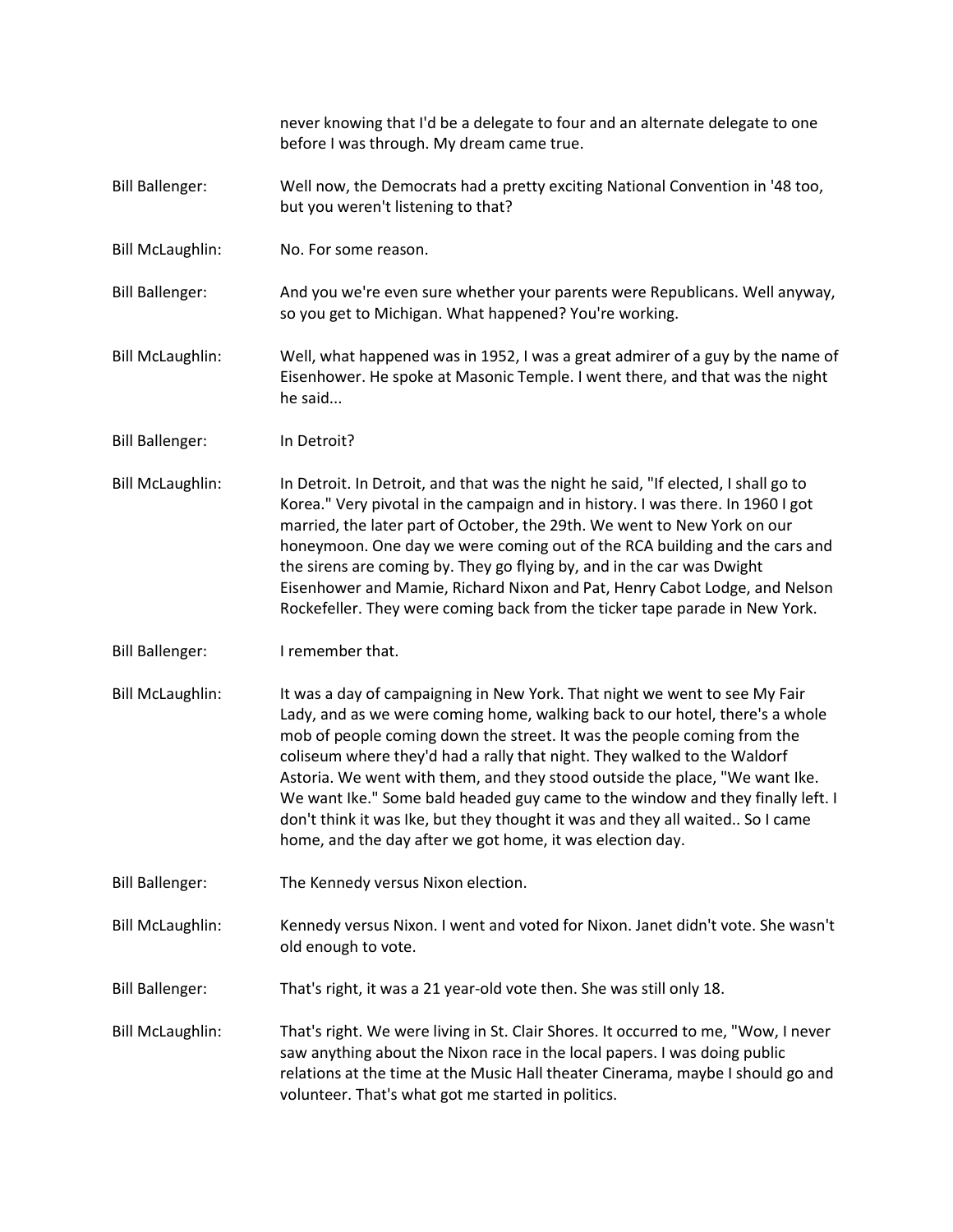| <b>Bill Ballenger:</b>  | How old were you then, 1960?                                                                                                                                                                                                                                                                                                                                                                                                                                                                                                                                                                                                                                                       |
|-------------------------|------------------------------------------------------------------------------------------------------------------------------------------------------------------------------------------------------------------------------------------------------------------------------------------------------------------------------------------------------------------------------------------------------------------------------------------------------------------------------------------------------------------------------------------------------------------------------------------------------------------------------------------------------------------------------------|
| <b>Bill McLaughlin:</b> | I was 29.                                                                                                                                                                                                                                                                                                                                                                                                                                                                                                                                                                                                                                                                          |
| <b>Bill Ballenger:</b>  | 29?                                                                                                                                                                                                                                                                                                                                                                                                                                                                                                                                                                                                                                                                                |
| <b>Bill McLaughlin:</b> | Yeah.                                                                                                                                                                                                                                                                                                                                                                                                                                                                                                                                                                                                                                                                              |
| <b>Bill Ballenger:</b>  | Okay, so you got acting. How did you get acting. What did you do?                                                                                                                                                                                                                                                                                                                                                                                                                                                                                                                                                                                                                  |
| <b>Bill McLaughlin:</b> | Well, I asked my brother, who was involved with the Young Republicans at U of<br>D, how he could help me. He put me in touch with one of two people; Lyle Van<br>Houten, who was then the state chair of the Young Republicans, or a guy by the<br>name of Dan McKinnon, who was also active. I think it was McKinnon. He and I,<br>and two or three others got together in the quote, "party headquarters", in<br>downtown Mount Clemens one night in January, and formed the Macomb<br>County Young Republicans. Now that was an exciting time. The first elected<br>person in the family though was Janet, who was elected secretary of the<br>Macomb County Young Republicans. |
| <b>Bill Ballenger:</b>  | Oh she was? Oh, she became a chapter officer?                                                                                                                                                                                                                                                                                                                                                                                                                                                                                                                                                                                                                                      |
| <b>Bill McLaughlin:</b> | Yeah, I was just somebody else who was there, but Janet got elected.                                                                                                                                                                                                                                                                                                                                                                                                                                                                                                                                                                                                               |
| <b>Bill Ballenger:</b>  | Well that's good.                                                                                                                                                                                                                                                                                                                                                                                                                                                                                                                                                                                                                                                                  |
| <b>Bill McLaughlin:</b> | This was in January of 1962.                                                                                                                                                                                                                                                                                                                                                                                                                                                                                                                                                                                                                                                       |
| <b>Bill Ballenger:</b>  | '62, okay. Well now, did you decide to run for office yourself?                                                                                                                                                                                                                                                                                                                                                                                                                                                                                                                                                                                                                    |
| <b>Bill McLaughlin:</b> | Before the year was over I did.                                                                                                                                                                                                                                                                                                                                                                                                                                                                                                                                                                                                                                                    |
| <b>Bill Ballenger:</b>  | What, for state representative?                                                                                                                                                                                                                                                                                                                                                                                                                                                                                                                                                                                                                                                    |
| <b>Bill McLaughlin:</b> | I did for state representative.                                                                                                                                                                                                                                                                                                                                                                                                                                                                                                                                                                                                                                                    |
| <b>Bill Ballenger:</b>  | Yeah. Was it a Mount Clemens district?                                                                                                                                                                                                                                                                                                                                                                                                                                                                                                                                                                                                                                             |
| <b>Bill McLaughlin:</b> | It was St. Clair Shores, East Detroit, Roseville, and Fraser. It was an<br>overwhelming Democratic district.                                                                                                                                                                                                                                                                                                                                                                                                                                                                                                                                                                       |
| <b>Bill Ballenger:</b>  | Yeah, well the whole county was very heavily Democratic at that time. Who was<br>the Democrat that you ran against, you remember?                                                                                                                                                                                                                                                                                                                                                                                                                                                                                                                                                  |
| <b>Bill McLaughlin:</b> | I ran against a guy by the name of Joe Snyder. Joe Snyder was an organizer for<br>the UAW, and had been a Constitutional Convention Delegate. This was before<br>one man one vote. I was very proud. I lost by a million votes, but I got 20,000                                                                                                                                                                                                                                                                                                                                                                                                                                   |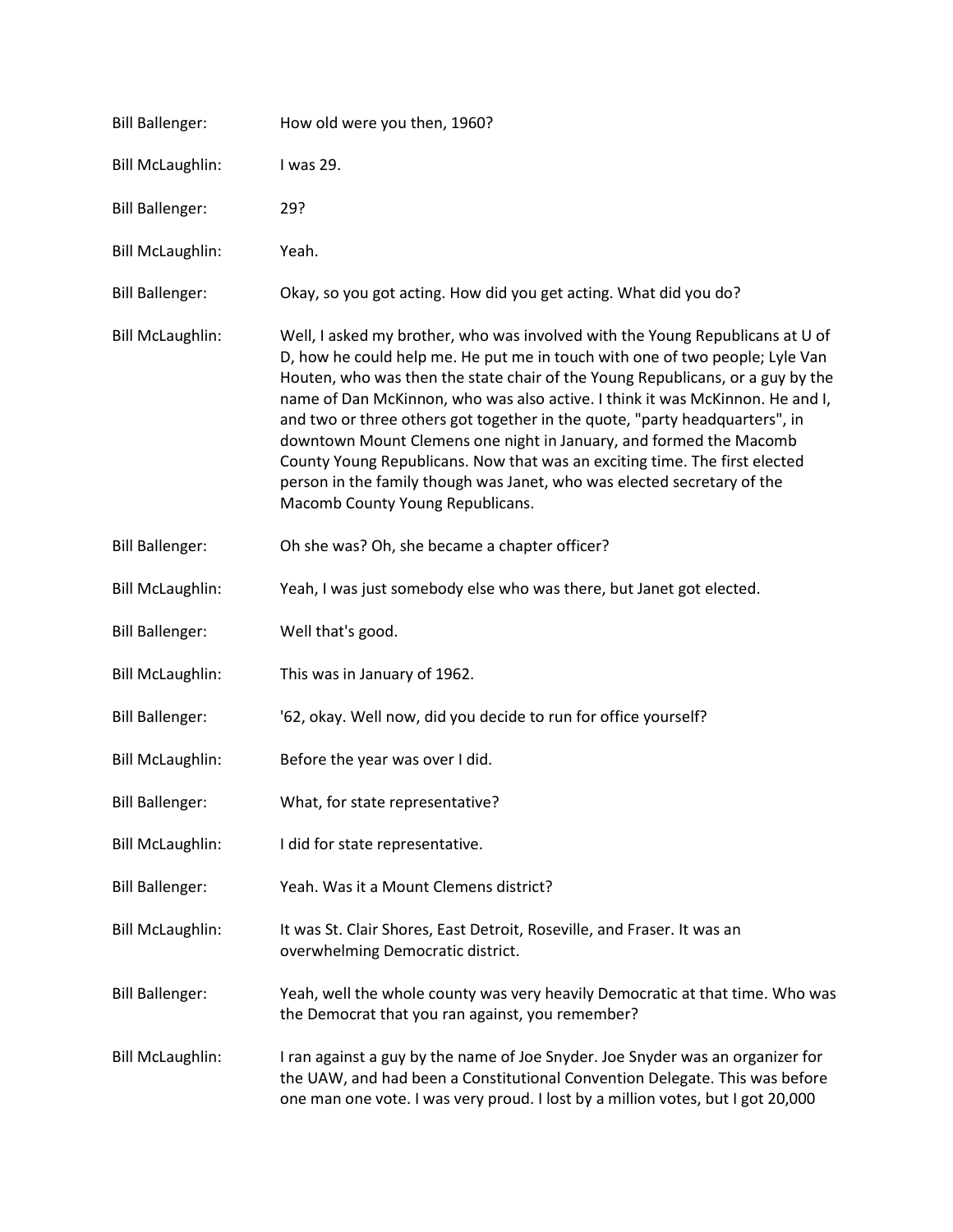votes, which is more than all but one Republican running in the state for the legislature.

| <b>Bill Ballenger:</b>  | Well that's good.                                                                                                                                                                                                                                                                                                                                                                                                                                                                                                                                                                                                                                                                                                                                                                                                                                                                                                                                                                                                                                                              |
|-------------------------|--------------------------------------------------------------------------------------------------------------------------------------------------------------------------------------------------------------------------------------------------------------------------------------------------------------------------------------------------------------------------------------------------------------------------------------------------------------------------------------------------------------------------------------------------------------------------------------------------------------------------------------------------------------------------------------------------------------------------------------------------------------------------------------------------------------------------------------------------------------------------------------------------------------------------------------------------------------------------------------------------------------------------------------------------------------------------------|
| <b>Bill McLaughlin:</b> | I was very proud.                                                                                                                                                                                                                                                                                                                                                                                                                                                                                                                                                                                                                                                                                                                                                                                                                                                                                                                                                                                                                                                              |
| <b>Bill Ballenger:</b>  | Now what was the Liberty Amendment? What was that?                                                                                                                                                                                                                                                                                                                                                                                                                                                                                                                                                                                                                                                                                                                                                                                                                                                                                                                                                                                                                             |
| <b>Bill McLaughlin:</b> | The Liberty Amendment, and it's where I got tagged a liberal in the party, was<br>an amendment to abolish all taxes. I was asked to sign the amendment for that.                                                                                                                                                                                                                                                                                                                                                                                                                                                                                                                                                                                                                                                                                                                                                                                                                                                                                                               |
| <b>Bill Ballenger:</b>  | Was this an attempt to have a statewide vote, a referendum on amending the<br>Constitution to abolish taxes?                                                                                                                                                                                                                                                                                                                                                                                                                                                                                                                                                                                                                                                                                                                                                                                                                                                                                                                                                                   |
| <b>Bill McLaughlin:</b> | The Liberty Amendment was a national thing to abolish all taxes. I said, "How<br>you gonna run the thing?" I said I wouldn't do it. I had to be a liberal then if I<br>wouldn't sign the amendment.                                                                                                                                                                                                                                                                                                                                                                                                                                                                                                                                                                                                                                                                                                                                                                                                                                                                            |
| <b>Bill Ballenger:</b>  | And you never got out from under that stigma?                                                                                                                                                                                                                                                                                                                                                                                                                                                                                                                                                                                                                                                                                                                                                                                                                                                                                                                                                                                                                                  |
| <b>Bill McLaughlin:</b> | I never got out. Even though I thought my philosophy was very conservative, I<br>was immediately tagged a liberal.                                                                                                                                                                                                                                                                                                                                                                                                                                                                                                                                                                                                                                                                                                                                                                                                                                                                                                                                                             |
| <b>Bill Ballenger:</b>  | Well, now one other thing was going on at this time, in '61 and '62. A<br>Constitutional Convention was being held. Did you have any involvement in<br>that?                                                                                                                                                                                                                                                                                                                                                                                                                                                                                                                                                                                                                                                                                                                                                                                                                                                                                                                   |
| <b>Bill McLaughlin:</b> | I did. There was a young school teacher in Warren who was running in a district.<br>It was totally Warren, for the Con Con delegate. He asked me to help him, so I<br>became his quote unquote campaign manager. I think basically I was just doing<br>his public relations and stuff like that. Con Con became the tag word for the<br>Constitutional Convention. There was a Con Con candidate seminar in Lansing. I<br>went with Dick up there. We parked the car and I started getting out. A guy at<br>the other car next to me opened and our two doors hit. I got out, and the man<br>getting out of the other car was George Romney. That was the first time I met<br>George Romney. Looking at old pictures from after years gone by, I was<br>surprised at the number of the candidates in that picture that I finally got to<br>know. People like Garry Brown or Jay Harold Stevens, and people like that over<br>the years. But that was the Con Con. Then we got deeply involved the following<br>year in working like crazy to carry Con Con and get it enacted. |
| <b>Bill Ballenger:</b>  | Right, in the spring of '63.                                                                                                                                                                                                                                                                                                                                                                                                                                                                                                                                                                                                                                                                                                                                                                                                                                                                                                                                                                                                                                                   |
| <b>Bill McLaughlin:</b> | Three, yes sir.                                                                                                                                                                                                                                                                                                                                                                                                                                                                                                                                                                                                                                                                                                                                                                                                                                                                                                                                                                                                                                                                |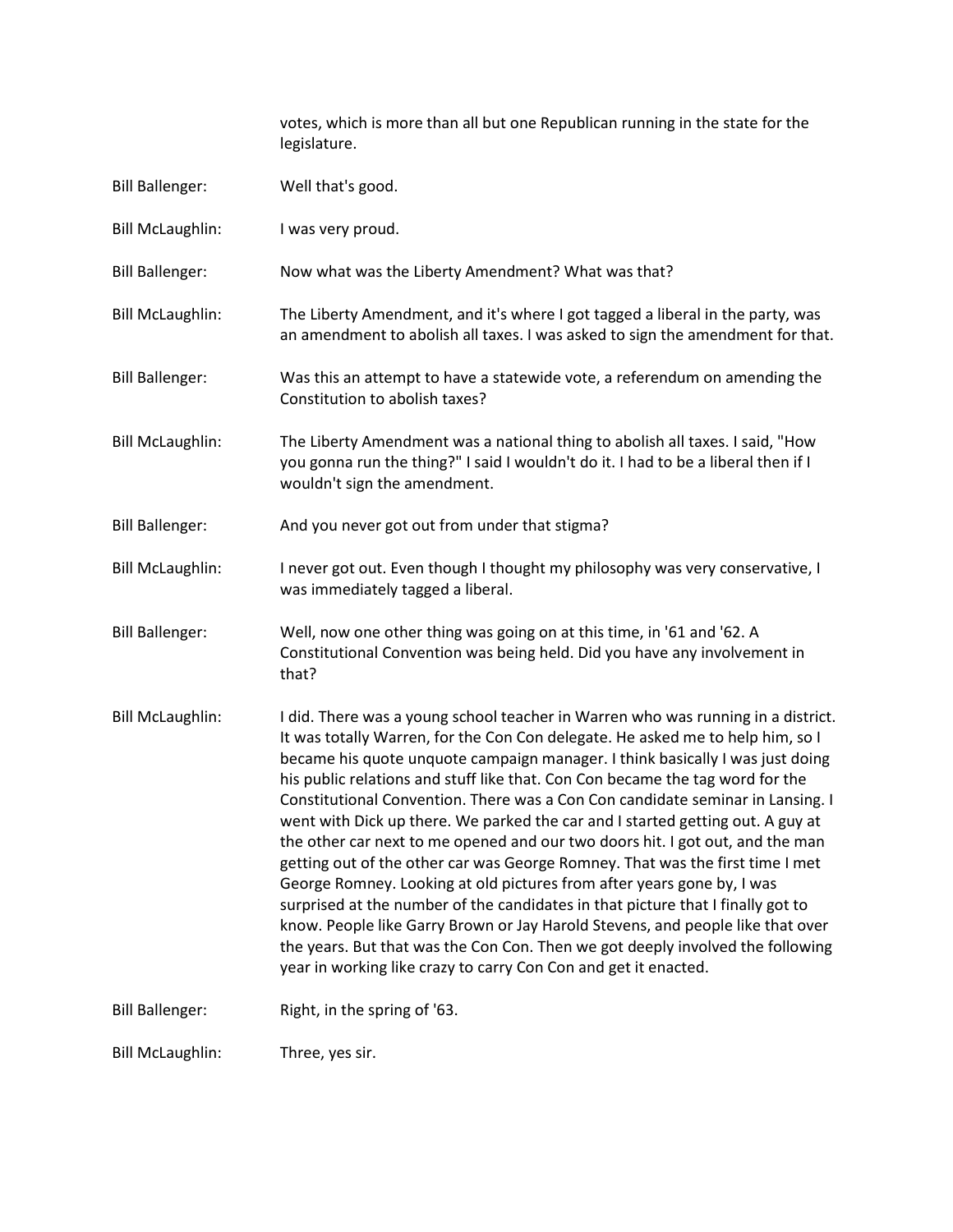- Bill Ballenger: Yeah. Well okay, so we're forgetting or skipping over, Romney was elected governor in the fall of '62. Bill McLaughlin: In January of '62 I believe it was. Well, to begin with if I may, I like to use my story for people who want to get involved in politics, there's no reason they can't get in. We formed the Young Republican club in January. In two weeks later or something, I went to the county convention. Got elected a delegate to the state convention. Bill Ballenger: Right.
- Bill McLaughlin: In January and I got active in the party to some extent. In January of 1962, I got called to a meeting with four, or five, or six, seven other people at the home of Barbara Hoffman on a Sunday night, a blizzardly Sunday night. I went. The whole reason for the meeting was that the people who were running Macomb County for the Party had come in 1952 with Eisenhower, and they'd been sitting around to manage appointments, federal appointments. That's all they had done for years. "Okay, how do we upset Frank Lawson?", who was the guy's name. Somebody that night said we ought to start off by trying to get Romney to run for governor. That night we formed a Romney for governor committee. It was the first one in the state. Being the PR person, I called all the media that night and started telling them about what we had done, which became hot news the next day. As the contact, the next day my phone rang off the hook from people all over the state. One of the most important people that called me was the Chairman of the University of Michigan Young Republicans. His name was Steve Stockmeyer. From that time on, for years our paths were crossed, and we were allies for many years.
- Bill Ballenger: Right.

Bill McLaughlin: That's what got me recognized for the first time on the state level.

- Bill Ballenger: Yeah, and it shows how fast you could get involved at a very high level in state politics if you really wanted to.
- Bill McLaughlin: And anticipating the next question, within that year I was the Chairman of the Macomb County Senior Party. That's how fast you get involved, and probably still can get involved in politics and get ahead.
- Bill Ballenger: Okay, 1962 George Romney is elected governor. Immediately in April, three months after he takes office, the state Constitutional Convention has to be approved by the voters. What was going on with you at that time?
- Bill McLaughlin: In that time, I got elected. I got elected in early '63. Dave Wells, who was the Macomb County Chairman, who was a stockbroker, was dying. He was losing money, spending too much time in politics. He got out. I got elected the Macomb County Chairman.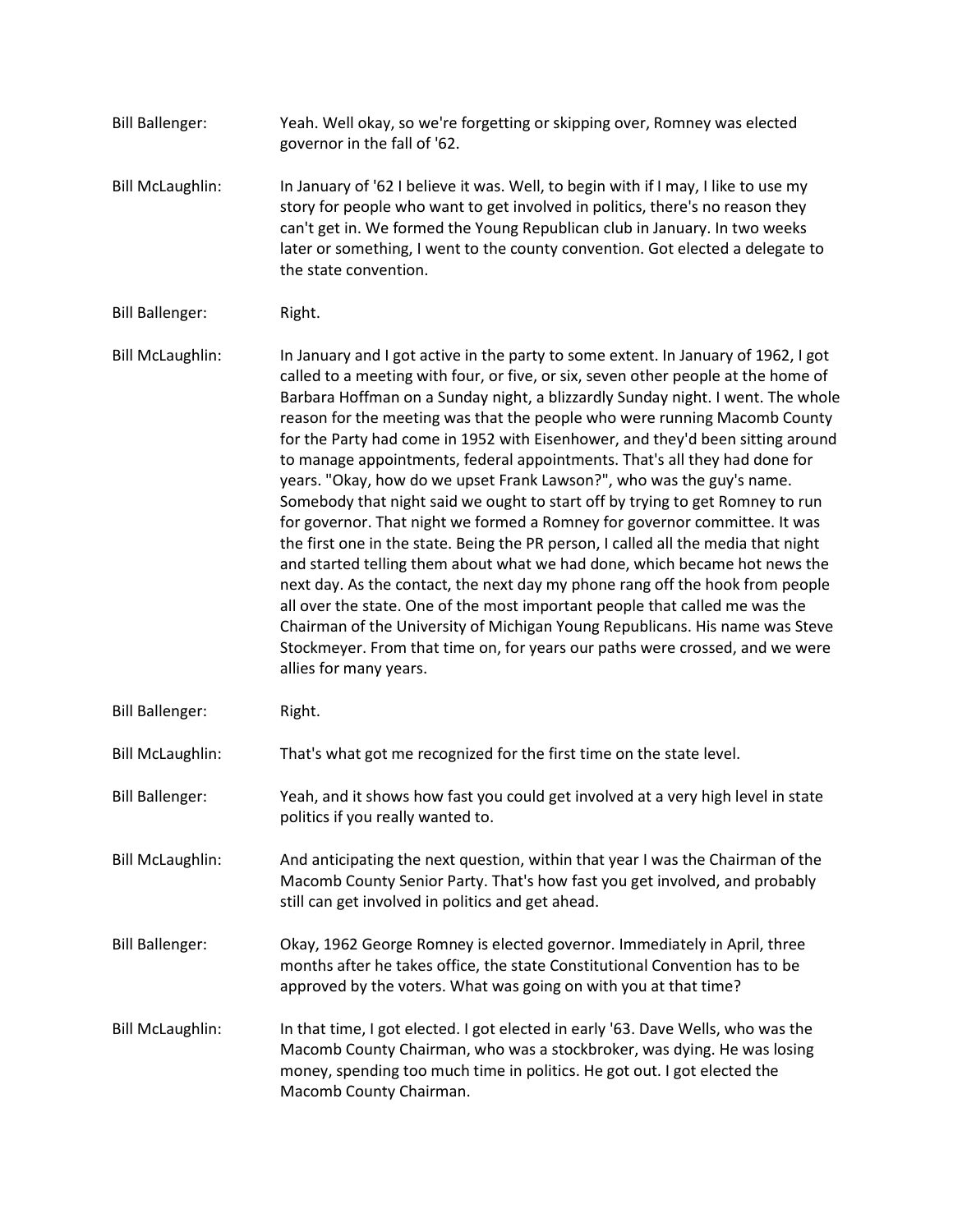| <b>Bill Ballenger:</b>  | Okay, so you're the Macomb County Chairman. Then you come into this very<br>turbulent year of 1964. You're a Romney man, and you're the Macomb County<br>Chairman.                                                                                                                                                                                                                                                                                                                                                                                                                                                                                                                                                                                          |
|-------------------------|-------------------------------------------------------------------------------------------------------------------------------------------------------------------------------------------------------------------------------------------------------------------------------------------------------------------------------------------------------------------------------------------------------------------------------------------------------------------------------------------------------------------------------------------------------------------------------------------------------------------------------------------------------------------------------------------------------------------------------------------------------------|
| <b>Bill McLaughlin:</b> | That's a pretty good, or maybe mild description of it Bill.                                                                                                                                                                                                                                                                                                                                                                                                                                                                                                                                                                                                                                                                                                 |
| <b>Bill Ballenger:</b>  | Well okay. You what, you were a delegate to the national convention that<br>summer?                                                                                                                                                                                                                                                                                                                                                                                                                                                                                                                                                                                                                                                                         |
| <b>Bill McLaughlin:</b> | Yeah. I got elected a delegate, representing the 12th Congressional District,<br>which was all of Macomb County and Lapeer County. Each county was given a<br>delegate. Ellen Buda Phalen was the county chairman in Lapeer. She got it and I<br>got it. I was so excited coming back from that county convention. I'm going<br>along, and playing on the radio was, I Left My Heart in San Francisco. I was now<br>on my way to San Francisco. How great it was. How great it was. So yes, this<br>became the focal point of my life, the 1964 convention.                                                                                                                                                                                                 |
| <b>Bill Ballenger:</b>  | Okay, so you're in the Cow Palace. What about the Goldwater delegation? What<br>about the convention? Were you there for the speeches, Rockefeller being<br>booed?                                                                                                                                                                                                                                                                                                                                                                                                                                                                                                                                                                                          |
| <b>Bill McLaughlin:</b> | I was. I was.                                                                                                                                                                                                                                                                                                                                                                                                                                                                                                                                                                                                                                                                                                                                               |
| <b>Bill Ballenger:</b>  | The whole shooting match, what happened?                                                                                                                                                                                                                                                                                                                                                                                                                                                                                                                                                                                                                                                                                                                    |
| <b>Bill McLaughlin:</b> | As I remember, it was amazing. I'm still figuring I'm a kid. I'm still remembering<br>the sun porch in Erie, Pennsylvania in '48. All of a sudden I'm at the Cow Palace.<br>You go up and down the aisles and every newsman that you could've ever seen<br>or heard of, there they are with their microphone, their headset, interviewing<br>people. It was great.                                                                                                                                                                                                                                                                                                                                                                                          |
| <b>Bill Ballenger:</b>  | Was there a presence for George Romney there? Was there a demonstration for<br>him of some sort?                                                                                                                                                                                                                                                                                                                                                                                                                                                                                                                                                                                                                                                            |
| <b>Bill McLaughlin:</b> | Yes. One of the embarrassing things. For some reason on Sunday when I got<br>there, Peg Little, who was Romney's secretary, asked me, I didn't even know she<br>knew me, she asked me if I'd handle the Romney demonstration. Oh, I said sure<br>I would. So what we did was we got a bunch of Romney girls. If you remember<br>the Romney girls were all dressed up, a white sash and a white boater. We got<br>them and I said to them, "You know everybody is dropping balloons. Why don't<br>we do something different? Let's have balloons rise?" So we got them and when<br>it came time for the Romney nomination, the 12 girls were lined up in front of<br>the podium. They've all got dozens of balloons in their hands, ready to let them<br>go. |
| <b>Bill McLaughlin:</b> | Thurston Morton was the chairman. He said, "You've run out of steam. This is<br>it." I said, "Okay, let 'em go girls," and they did. And they all fell to the floor. The                                                                                                                                                                                                                                                                                                                                                                                                                                                                                                                                                                                    |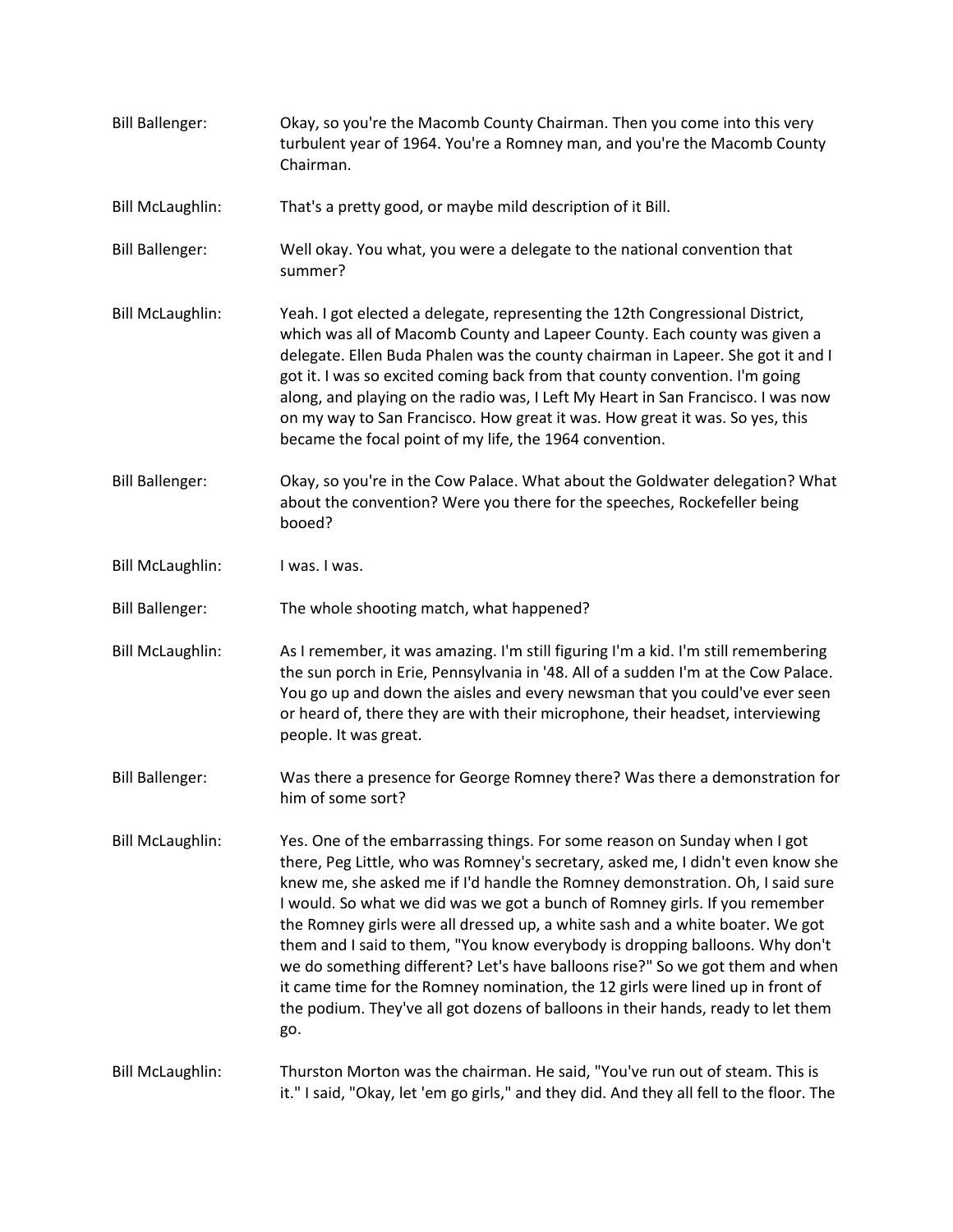guy who was supposed to get helium forgot to get helium. They blew them up by hand and they all fell to the floor. Bill Ballenger: Well, people probably noticed that anyway. Maybe people stepped on them and there was a lot of noise. Bill McLaughlin: That's right. That was the Romney Demonstration. Bill Ballenger: Well, but was that a serious candidacy by Romney? Did he really have a chance to get the nomination? What was the story there? Bill McLaughlin: He at one time was the moderate's choice. Everything was to stop Goldwater. Eventually Scranton became the focal point to stop him, who was the Governor of Pennsylvania. Dwight Eisenhower asked him to get in, and all of the sudden Eisenhower says, whoops, this is gonna be bad. Then he asked him to get out for party unity. It was very embarrassing. It was bad before we even got to San Francisco. Bill Ballenger: Well but, so people were scrambling around for some moderate, any moderate to stop Goldwater. At that point, maybe the people that liked Romney said, "Look, let's put his name in nomination. Let's have a demonstration for him." Bill McLaughlin: Rockefeller was detested by the Goldwater people because of what was called the Fifth Avenue Pact, or whatever it was, in 1960. Anyways, prior to that, the campaign, it was really vicious, and we started getting mail by the millions. Goldwater's campaign sent it out, but individuals were writing to the delegatin and they were such vulgar, vicious attacks on Romney or Rockefeller. Bill Ballenger: Was this before the convention? Bill McLaughlin: This is before we went to the convention. This was trying to help Goldwater. Goldwater came, I think it was on June 30th for a delegation meeting in Lansing. There was friction between he and Romney. Romney had tried to get a an individual meeting with him to iron out their differences, and Goldwater wouldn't meet with him. Bill Ballenger: Wouldn't meet with him? Bill McLaughlin: And it became probably the most important meeting I've ever been to in my life personally. We came there, and after we were going through and he was taking questions, Bill Ballenger: Well, how many people were at this meeting? Bill McLaughlin: Well, it was a delegation meeting. Bill Ballenger: The Michigan delegation?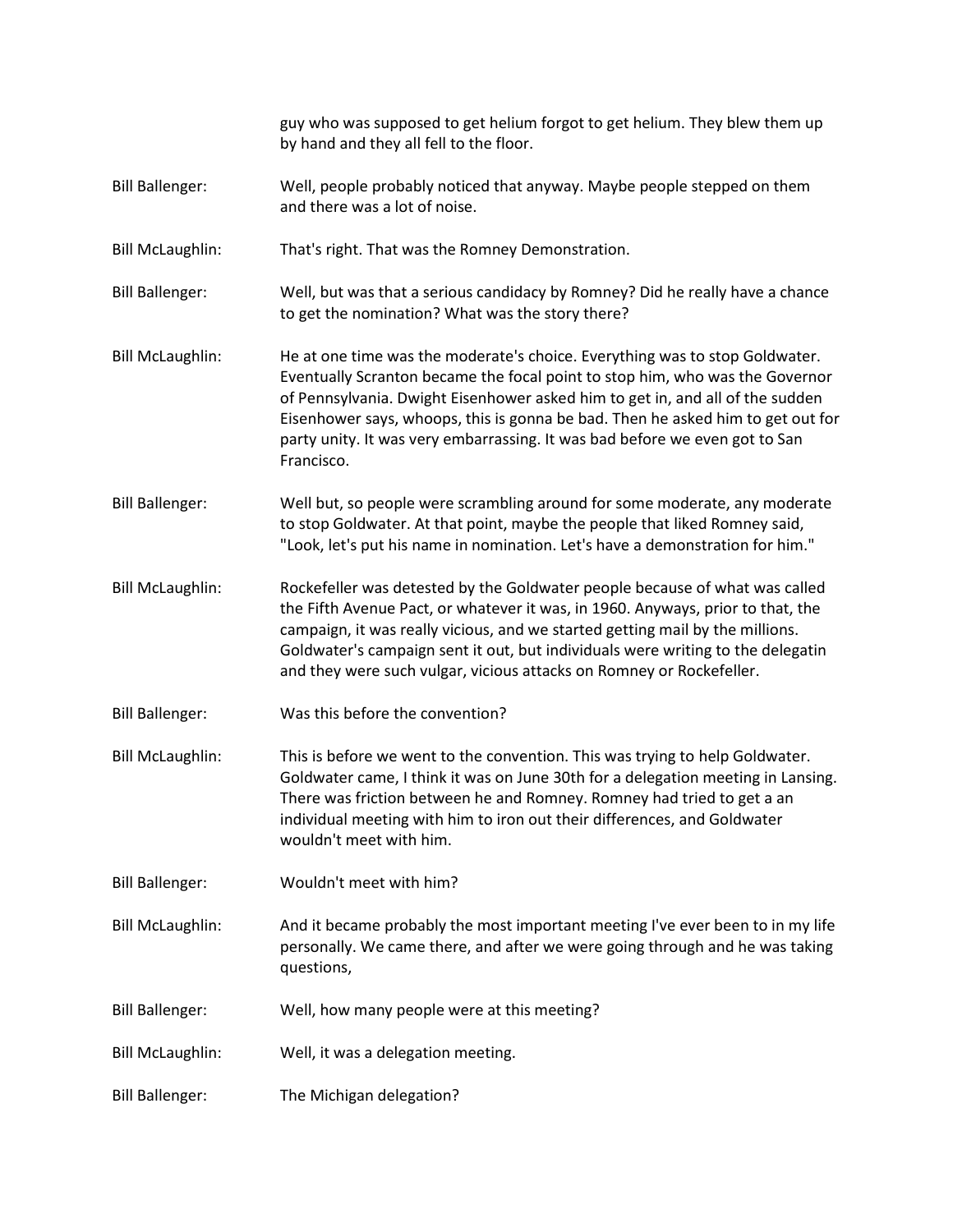| <b>Bill McLaughlin:</b> | The Michigan delegation                                                                                                                                                                                                                                                                                                                                                                                                                                                                                                                                                                                                                                                                                                                        |
|-------------------------|------------------------------------------------------------------------------------------------------------------------------------------------------------------------------------------------------------------------------------------------------------------------------------------------------------------------------------------------------------------------------------------------------------------------------------------------------------------------------------------------------------------------------------------------------------------------------------------------------------------------------------------------------------------------------------------------------------------------------------------------|
| <b>Bill Ballenger:</b>  | to the National Convention.                                                                                                                                                                                                                                                                                                                                                                                                                                                                                                                                                                                                                                                                                                                    |
| <b>Bill McLaughlin:</b> | to the National Convention. It was a pre-convention.                                                                                                                                                                                                                                                                                                                                                                                                                                                                                                                                                                                                                                                                                           |
| <b>Bill Ballenger:</b>  | which had not occurred yet?                                                                                                                                                                                                                                                                                                                                                                                                                                                                                                                                                                                                                                                                                                                    |
| <b>Bill McLaughlin:</b> | Right. It was in the Jack Tar Hotel in Lansing, in a small meeting room,<br>suffocating.                                                                                                                                                                                                                                                                                                                                                                                                                                                                                                                                                                                                                                                       |
| <b>Bill Ballenger:</b>  | Which is right across from the state capitol.                                                                                                                                                                                                                                                                                                                                                                                                                                                                                                                                                                                                                                                                                                  |
| <b>Bill McLaughlin:</b> | Which was, I guess it's a state office building now.                                                                                                                                                                                                                                                                                                                                                                                                                                                                                                                                                                                                                                                                                           |
| <b>Bill Ballenger:</b>  | It is the Romney office building.                                                                                                                                                                                                                                                                                                                                                                                                                                                                                                                                                                                                                                                                                                              |
| <b>Bill McLaughlin:</b> | It was a Romney office. Okay, Jack Tar was the hotel, the only downtown hotel<br>in Lansing. We go, and Goldwater is taking questions. Finally, I'm nervous as the<br>devil but I got up and basically I said, "Senator, the stuff that we're getting from<br>your campaign is wonderful. But the stuff we're getting for those who are<br>supporting you is just vicious." I had a stack over six feet tall I brought with me<br>of this stuff. Basically I said, "This can't go on. It's not good." I said, "Will you<br>please speak out and tell these people to stop?" He said, "I know just what you<br>mean. I'm Jewish and they do that to me all the time." He said, "It wouldn't do<br>any good." I said, "Well, why don't you try?" |
| <b>Bill McLaughlin:</b> | "Well, nobody will listen to me." I said, "Sir, the entire national press corp is<br>outside this room. Why don't you go right out here now and say this is no<br>good." He said, "It wouldn't do any good." I noticed two men looking at me like,<br>"What is this guy doing?" One was George Romney. The other was a guy by the<br>name of Bill Milliken, who was also a member of the delegation.                                                                                                                                                                                                                                                                                                                                           |
| <b>Bill Ballenger:</b>  | They thought you were asking the question they wanted to ask themselves?                                                                                                                                                                                                                                                                                                                                                                                                                                                                                                                                                                                                                                                                       |
| <b>Bill McLaughlin:</b> | Maybe. But somebody had the guts to facedown Goldwater, nervous as the<br>devil I was. I went out of the room, and I did my first ever television interview<br>with film, the whole thing. Ben Marshall, who was I believe with Channel 2 in<br>Detroit. It was that time I said, "The answers I got from the senator make it<br>impossible for me to support him."                                                                                                                                                                                                                                                                                                                                                                            |
| <b>Bill Ballenger:</b>  | Well then you really got some hate mail.                                                                                                                                                                                                                                                                                                                                                                                                                                                                                                                                                                                                                                                                                                       |
| <b>Bill McLaughlin:</b> | So we go to San Francisco.                                                                                                                                                                                                                                                                                                                                                                                                                                                                                                                                                                                                                                                                                                                     |
| <b>Bill Ballenger:</b>  | Okay, well we all know what happened in San Francisco. Goldwater won.<br>Rockefeller gave his speech.                                                                                                                                                                                                                                                                                                                                                                                                                                                                                                                                                                                                                                          |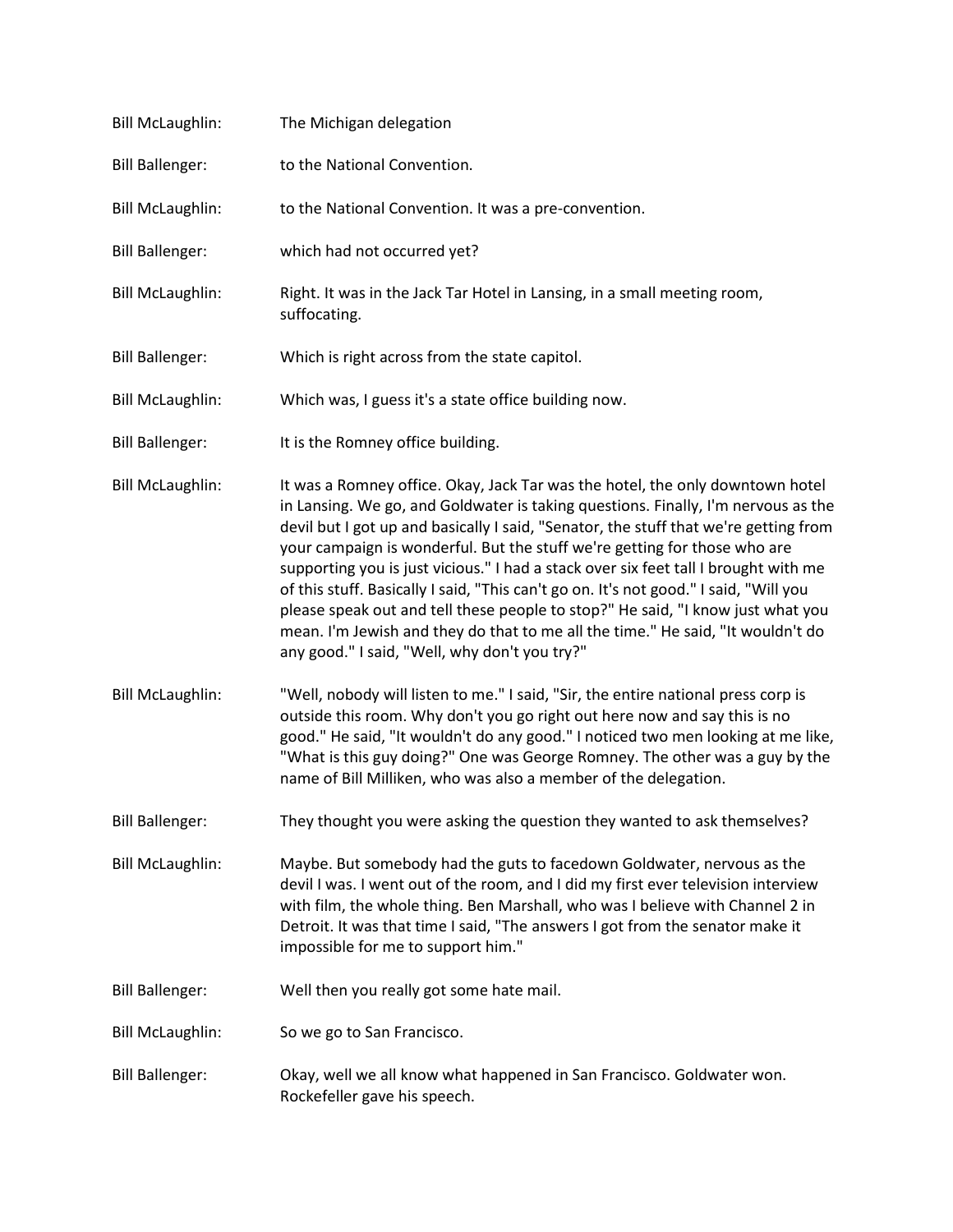| <b>Bill McLaughlin:</b> | The boos and the catcalls. When Scranton's name was put in the nomination, I<br>can still see this little old lady. She's probably 75, 80 years old, sitting, enjoying<br>herself and waving this Scranton sign. I don't know, she may have had a<br>Goldwater sign and some young punk come over and just slugging her in the<br>face. |
|-------------------------|-----------------------------------------------------------------------------------------------------------------------------------------------------------------------------------------------------------------------------------------------------------------------------------------------------------------------------------------|
| <b>Bill Ballenger:</b>  | Slugging this woman in the face?                                                                                                                                                                                                                                                                                                        |
| <b>Bill McLaughlin:</b> | Goldwater had great control of his delegates on the floor. But the people<br>supporting him in the stands were maniacs.                                                                                                                                                                                                                 |
| <b>Bill Ballenger:</b>  | Maniacs?                                                                                                                                                                                                                                                                                                                                |
| <b>Bill McLaughlin:</b> | They were maniacs. They were running amuck.                                                                                                                                                                                                                                                                                             |
| <b>Bill Ballenger:</b>  | Well what was the big philosophical difference at that time between Goldwater<br>supporters and the so called moderates in the Party like Rockefeller, and<br>Scranton, and Romney. I mean, what did the real differences between the<br>various factions in the Party appear to be at that time?                                       |
| <b>Bill McLaughlin:</b> | The famous Goldwater quote, "Extremism in defense of liberty is no crime," and<br>moderation in defense of liberty is virtue, or something like that. Anyway, that<br>was the whole Goldwater thing.                                                                                                                                    |
| <b>Bill Ballenger:</b>  | Well I know, but were there any particular issues that people really disagreed on<br>do you think?                                                                                                                                                                                                                                      |
| <b>Bill McLaughlin:</b> | Well, civil rights to begin with.                                                                                                                                                                                                                                                                                                       |
| <b>Bill Ballenger:</b>  | Civil rights, okay.                                                                                                                                                                                                                                                                                                                     |
| <b>Bill McLaughlin:</b> | That was the year that Goldwater voted against the Civil Rights Bill in the<br>Congress. That was a big one. Well, the John Birch Society. The John Birch<br>Society which was an extreme right-wing group.                                                                                                                             |
| <b>Bill Ballenger:</b>  | Right-wing group, and they were heavily in support of Goldwater.                                                                                                                                                                                                                                                                        |
| <b>Bill McLaughlin:</b> | That's right. That's probably where most of my hate mail was coming from.                                                                                                                                                                                                                                                               |
| <b>Bill Ballenger:</b>  | Right. Okay, so you come back from San Francisco, and of course you've got<br>other things that happened that year. You had the famous Baker versus Carr,<br>Reynolds versus Sims, US Supreme Court decision, one man, one vote, one<br>member, one vote. Or excuse me, one voter, one vote. That had a huge impact<br>that year.       |
| <b>Bill McLaughlin:</b> | Absolutely. One last thing from San Francisco. We were in the Jack Tar in San<br>Francisco. This was the Texas delegation, and the western Goldwater campaign                                                                                                                                                                           |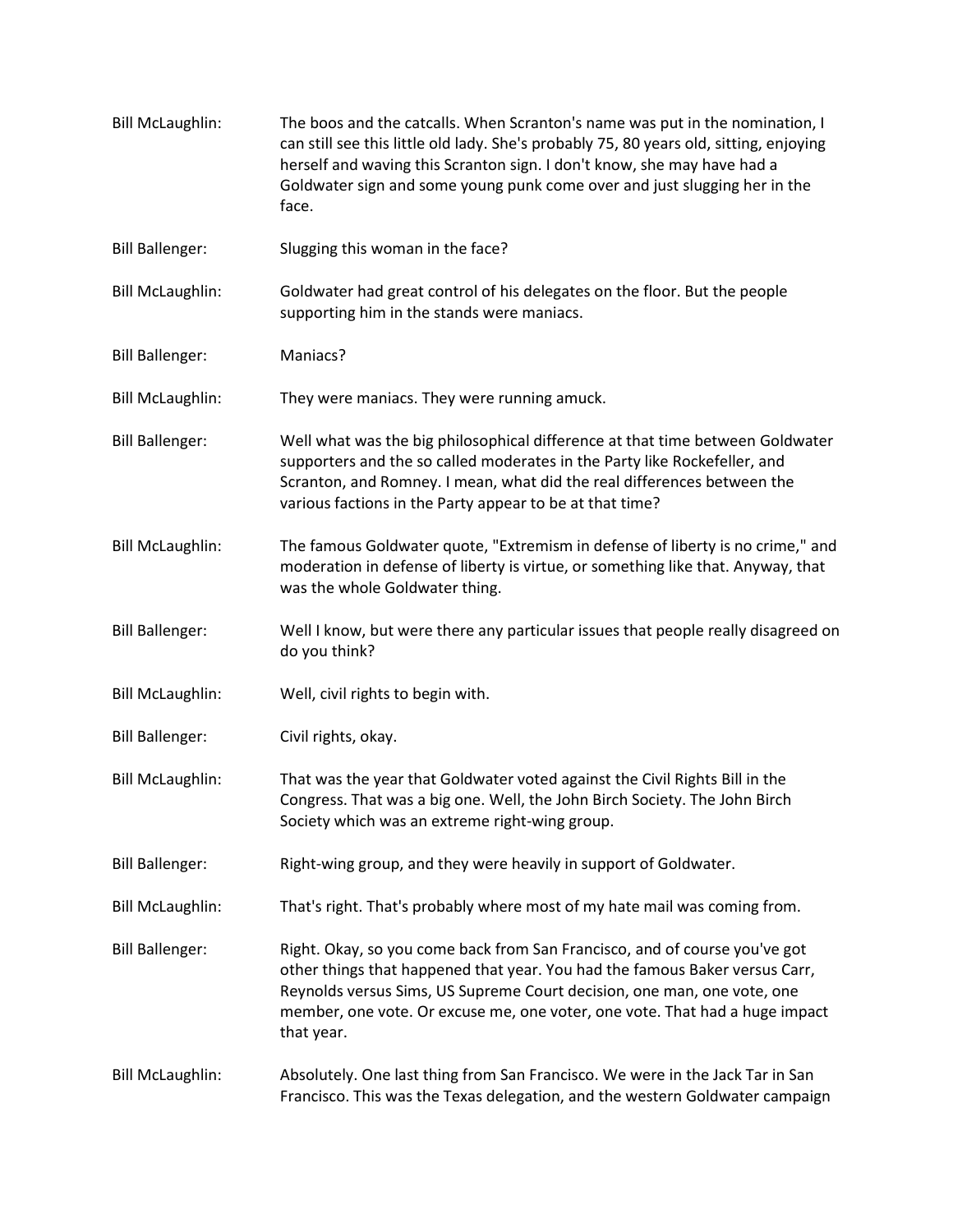headquarters. We were the only ones in there. I remember coming back from the Cow Palace. I put on a Goldwater pin. I had Goldwater and I had Romney. I had some punk Texans come up to me says, "You can't wear both of those." I said, "I didn't know that," and I took the Goldwater off, and I never put it on again. I never put it on again.

- Bill Ballenger: He forced you into it.
- Bill McLaughlin: Absolutely. But yes, you're right. The Supreme Court, in the spring I think of 1964 decreed that in legislative and congressional apportionment and redistricting, you had to follow the principal of one man, one vote. I do believe, and this is from memory, but I do believe the whole suit had started with Gus Scholle, who was head of the AFL-CIO here in Michigan.
- Bill McLaughlin: Okay, so we come back and it's one man, one vote. I was overjoyed with it. I had a theory that Republicans were not concentrated in high areas. They were around everyplace.
- Bill Ballenger: Spread around, yeah.
- Bill McLaughlin: But the Democrats were always concentrated in one area so we go to work. The problem became, the whole process got so long, that it pushed the normal work in progress back. The primary elections had to be pushed back. The conventions that were usually held in August had to be held in September, and so the campaign was shortened. It was something that somebody ought to take a look at today. It wasn't the three year campaign.
- Bill Ballenger: Yeah, well it took that long to approve the maps for all these people running. So these are new districts. Nobody really understood or knew who the candidates were, where they were running. Had a very short campaign. Then you had this avalanche victory by LBJ over Goldwater in November. The result was what? Crushing defeat for the Republicans?
- Bill McLaughlin: I think it was worse than that. I think it was worse than that.
- Bill Ballenger: Why?
- Bill McLaughlin: There was nothing left of the Republican Party after the 1964 election.
- Bill Ballenger: Except George Romney. He survived. Were you surprised? Wasn't there a feeling that he was gonna get dragged down?
- Bill McLaughlin: Everything said he was gonna get dragged down. But you gotta remember that as a party chairman during this election, you couldn't get a Goldwater person to touch a piece of literature or anything else with Romney's name on it. They were all convinced, they were the ones convinced that Goldwater will win. There was a silent majority out there, and they come out on election day.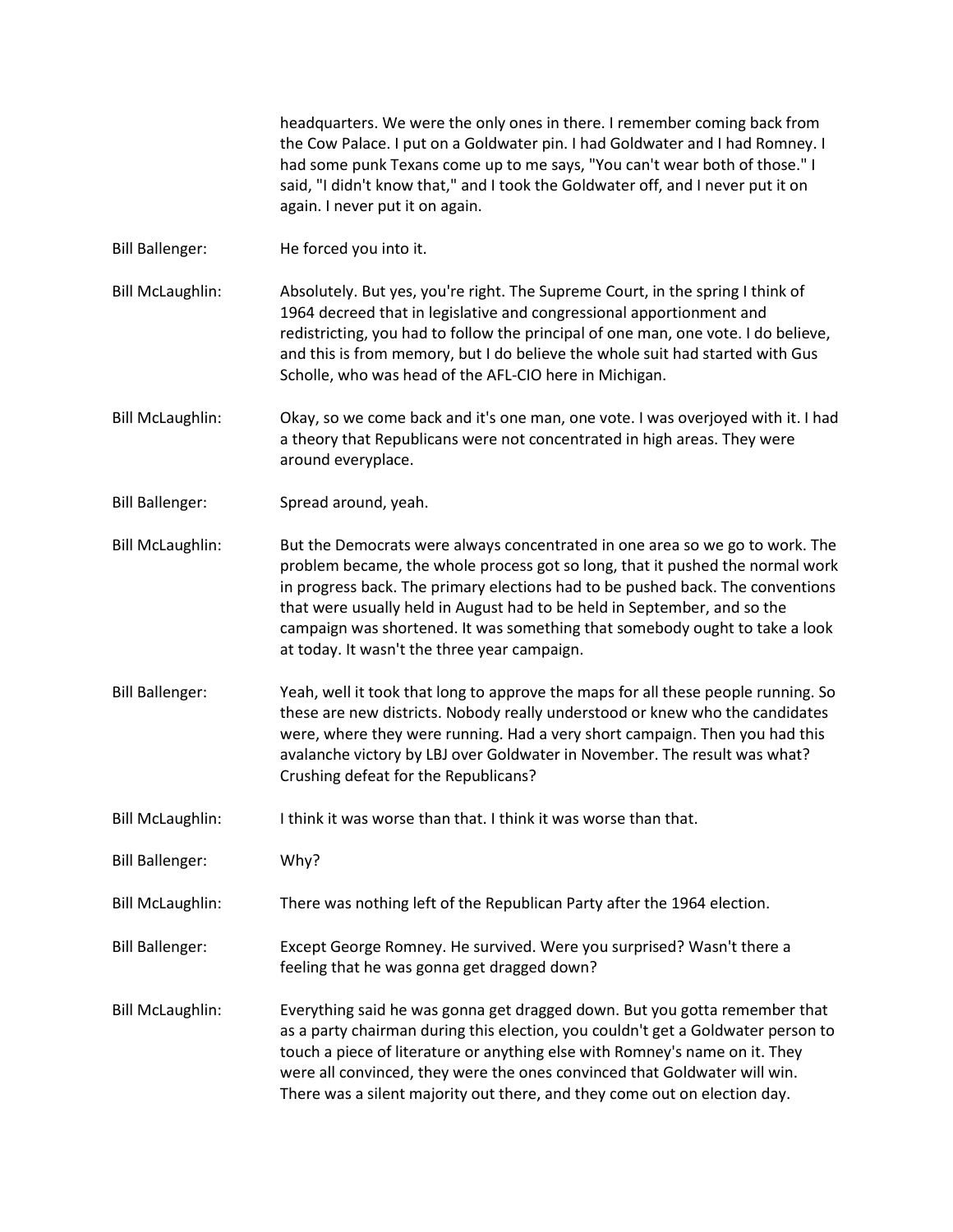| <b>Bill McLaughlin:</b> | Well, on election day, I hope nobody took arsenic, or cyanide, or something else<br>that was a Goldwater waiting for the silent majority to come out. But yes, the<br>Romney thing was unbelievable.                                                                                                                                          |
|-------------------------|-----------------------------------------------------------------------------------------------------------------------------------------------------------------------------------------------------------------------------------------------------------------------------------------------------------------------------------------------|
| <b>Bill Ballenger:</b>  | Where was the Romney headquarters on election night? Wasn't in the Statler<br>Hotel?                                                                                                                                                                                                                                                          |
| <b>Bill McLaughlin:</b> | It was at the Statler. I remember I went down on the day after.                                                                                                                                                                                                                                                                               |
| <b>Bill Ballenger:</b>  | In Detroit?                                                                                                                                                                                                                                                                                                                                   |
| <b>Bill McLaughlin:</b> | In Detroit, which was a great hotel at Washington Boulevard and Grand Circus<br>Park. I went down and he was having a press conference in the afternoon. I<br>went in there, and I was so flattered he recognized me and said what a great job<br>you people did.                                                                             |
| <b>Bill Ballenger:</b>  | Did he seem to be fairly confident at that point that he was gonna be able to<br>survive this huge Democratic landslide that washed over almost every<br>Republican for every other office? Or was he kind of fatalistic? Were his<br>supporters thinking, "My God, we cannot withstand this Democratic avalanche,<br>we're gonna lose too."? |
| <b>Bill McLaughlin:</b> | His last campaign stop of the year was in Macomb County on Monday night. As<br>he left I said, "Governor," I said, "we're gonna carry the county by maybe half a<br>percentage point." Well he said, "You're optimistic." Macomb hadn't gone<br>Republican since 1952.                                                                        |
| <b>Bill Ballenger:</b>  | So he didn't even win it in '62 when he was elected to his first term?                                                                                                                                                                                                                                                                        |
| <b>Bill McLaughlin:</b> | No. In 1964, George Romney carried Macomb County by a half a percentage<br>point.                                                                                                                                                                                                                                                             |
| <b>Bill Ballenger:</b>  | Wow.                                                                                                                                                                                                                                                                                                                                          |
| <b>Bill McLaughlin:</b> | That's how accurate our telephones were.                                                                                                                                                                                                                                                                                                      |
| <b>Bill Ballenger:</b>  | Wow, that's a heck of a prediction.                                                                                                                                                                                                                                                                                                           |
| <b>Bill McLaughlin:</b> | Half a percent, and that's why he recognized me the next day with a big smile.                                                                                                                                                                                                                                                                |
| <b>Bill Ballenger:</b>  | I should say so.                                                                                                                                                                                                                                                                                                                              |
| <b>Bill McLaughlin:</b> | I suspect that's where, between the delegation meeting of Goldwater and that<br>day, those are the two things that propelled me to statewide party office.                                                                                                                                                                                    |
| <b>Bill Ballenger:</b>  | 1964, the Michigan Republican Party was pretty much obliterated, except for<br>Governor George Romney and his running mate, Bill Milliken. New leadership of                                                                                                                                                                                  |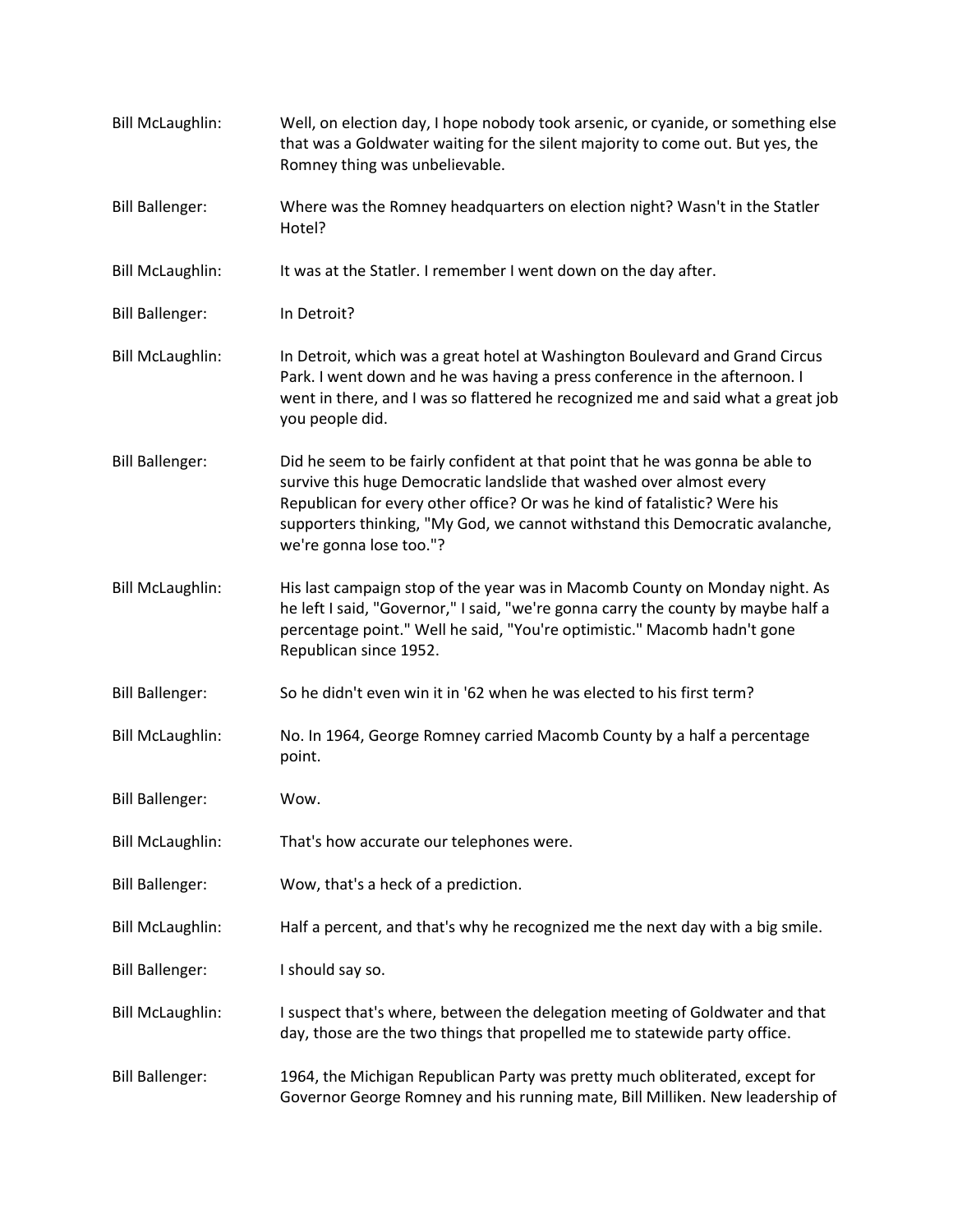|                         | the Party organization comes in 1965, Elly Peterson and Bill McLaughlin. What<br>did you face at that time?                                                                                                                                                                                                                                                                                                                                                                                                                                                                                                                                                       |
|-------------------------|-------------------------------------------------------------------------------------------------------------------------------------------------------------------------------------------------------------------------------------------------------------------------------------------------------------------------------------------------------------------------------------------------------------------------------------------------------------------------------------------------------------------------------------------------------------------------------------------------------------------------------------------------------------------|
| <b>Bill McLaughlin:</b> | I'm sitting in Macomb County saying, "I'm just a newcomer to politics, but I sure<br>could do a better job than Elliot did." I didn't know Art at that time, nor did I<br>understand that nuances of trying to balance Romney and Goldwater, and<br>everything. But I'm gonna think about running for chairman. Then the<br>announcement is that Art is gone and Elly is gonna be the anointed one, which<br>was fine. I didn't think any more of it.                                                                                                                                                                                                             |
| <b>Bill Ballenger:</b>  | Well, there had never been a woman chairman before.                                                                                                                                                                                                                                                                                                                                                                                                                                                                                                                                                                                                               |
| <b>Bill McLaughlin:</b> | No, that's right.                                                                                                                                                                                                                                                                                                                                                                                                                                                                                                                                                                                                                                                 |
| <b>Bill Ballenger:</b>  | And if there was there had to be a male vice chairman.                                                                                                                                                                                                                                                                                                                                                                                                                                                                                                                                                                                                            |
| <b>Bill McLaughlin:</b> | That's right. So somewhere, and Bill I don't remember, my name got thrown in<br>the hopper for vice chairman. The Romney forces and Elly forces, I was pretty<br>well setup for it. I got to Lansing, and oh there's people messing around, and got<br>me nervous as the devil that I'm going to have opposition and all this stuff. Well<br>it never came, but I was nervous as the devil, as you can only get. So the next<br>day, by acclamation, Elly and I were both elected. I was again so nervous, there<br>was a platform, 'cause there was high podium, there was box to step on to<br>speak from, and I forgot to step on it. That's how tense it was. |
| <b>Bill Ballenger:</b>  | Well, what did you know about Elly Peterson going into that? Here you were her<br>running mate, and you're elected together. Did you know her very well? Had<br>you gotten to know her during the previous year or two?                                                                                                                                                                                                                                                                                                                                                                                                                                           |
| <b>Bill McLaughlin:</b> | Elly, of course, was the candidate against Phil Hart that year for the United<br>States Senate.                                                                                                                                                                                                                                                                                                                                                                                                                                                                                                                                                                   |
| <b>Bill Ballenger:</b>  | In '64?                                                                                                                                                                                                                                                                                                                                                                                                                                                                                                                                                                                                                                                           |
| <b>Bill McLaughlin:</b> | In '64. I met her when she came into the Party headquarters in Macomb County.<br>Now Elly came into the Party headquarters. She was a little faster than a<br>tornado. Elly was the most magnificent person in my life, with the exception of<br>my wife and kids. Elly would come into a room and the whole thing changed.<br>The first time I saw her, she came in to shake hands with the volunteers and<br>everyone else, and it was like a whirling dervish, I mean, it was amazing. That's<br>how I first met Elly, and I didn't know much more about her.                                                                                                  |
| <b>Bill McLaughlin:</b> | Until we went to the convention, other than trying to help it.                                                                                                                                                                                                                                                                                                                                                                                                                                                                                                                                                                                                    |
| <b>Bill Ballenger:</b>  | Okay, so at that point, you had a job what, in advertising?                                                                                                                                                                                                                                                                                                                                                                                                                                                                                                                                                                                                       |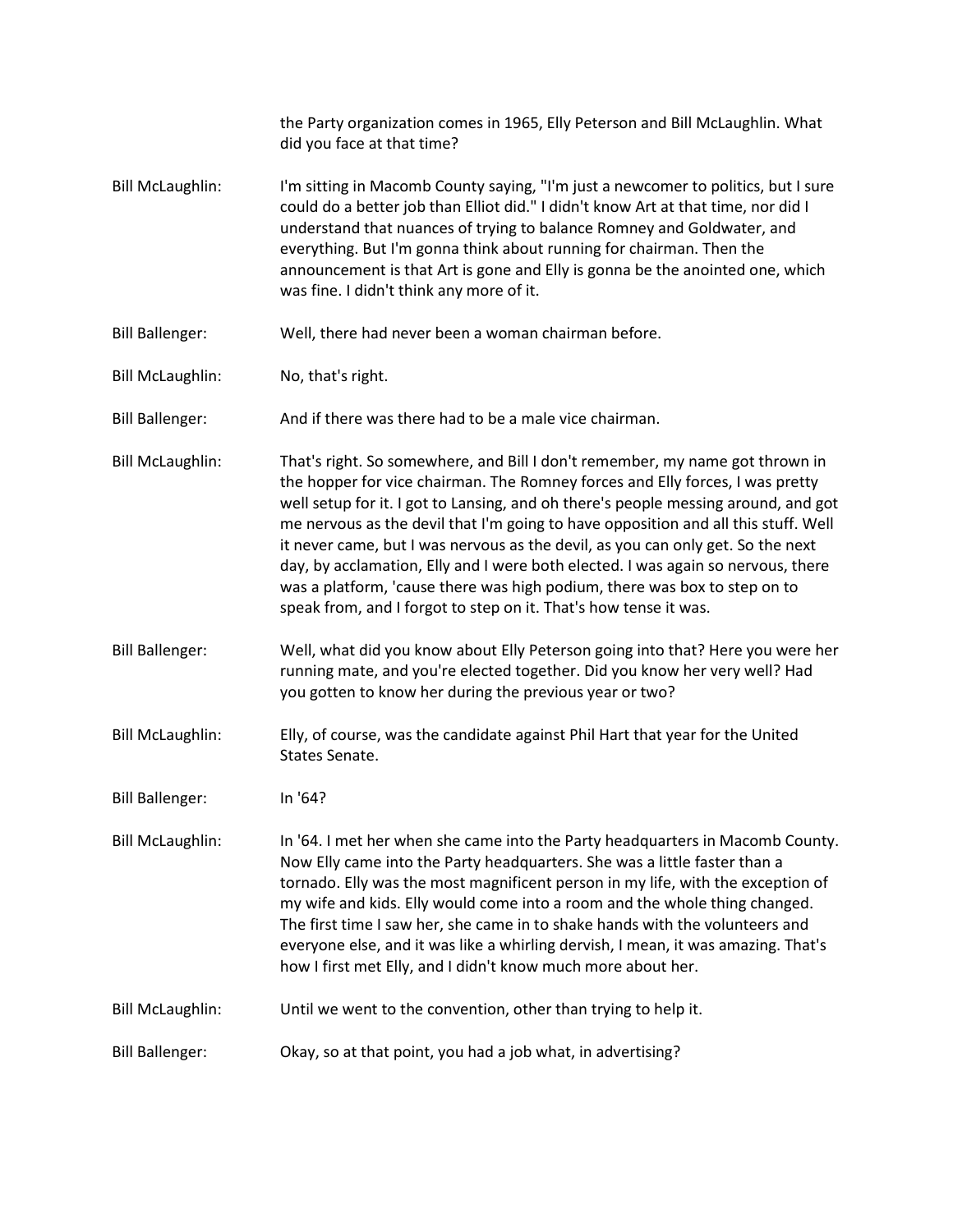| <b>Bill McLaughlin:</b> | I had spent a number of years in the theater business, I've been at the Michigan<br>Theater and the music hall with Cinerama. Cinerama just opened a new Summit<br>Theater in downtown Detroit. Most people will not remember the Summit<br>Theater. Most people won't remember the Cass Theater. The Cass Theater is<br>one of two legitimate downtown Detroit theaters, the Schubert and the Cass.<br>The Cass was right across the street at the corner of Washington Blvd and<br>Lafayette from the Free Press. Cinerama had taken it over and had redone the<br>thing beautifully and it was the Summit Theater. I was managing that. |
|-------------------------|--------------------------------------------------------------------------------------------------------------------------------------------------------------------------------------------------------------------------------------------------------------------------------------------------------------------------------------------------------------------------------------------------------------------------------------------------------------------------------------------------------------------------------------------------------------------------------------------------------------------------------------------|
| <b>Bill McLaughlin:</b> | My boss was great enough to say, "Oh yeah, go ahead and have fun but you still<br>got to do your job," I remember-                                                                                                                                                                                                                                                                                                                                                                                                                                                                                                                         |
| <b>Bill Ballenger:</b>  | That was pretty tough, isn't it?                                                                                                                                                                                                                                                                                                                                                                                                                                                                                                                                                                                                           |
| <b>Bill McLaughlin:</b> | It was. I remember one night standing outside on a spring night, standing<br>outside watching the world go by and thinking, "How am I going to do this? I<br>want to do a good job as vice chairman, how am I going to do the whole thing?"<br>About a week or so later, we had a party headquarters on Lothrop Street by the<br>Fisher Theater and Elly asked to meet me there.                                                                                                                                                                                                                                                           |
| <b>Bill McLaughlin:</b> | I went there and Elly said, "Dean Dodie who was the executer head of the party<br>is going to retire, would you like his job?" Well to make a long story short, I<br>became not only the vice chairman and the executor director of the party and<br>we made my title executive vice president.                                                                                                                                                                                                                                                                                                                                            |
| <b>Bill Ballenger:</b>  | Yeah, in other words, vice chair is an honorary position. You're pretty much<br>serving at the pleasure of the party. It's unpaid.                                                                                                                                                                                                                                                                                                                                                                                                                                                                                                         |
| <b>Bill McLaughlin:</b> | Right.                                                                                                                                                                                                                                                                                                                                                                                                                                                                                                                                                                                                                                     |
| <b>Bill Ballenger:</b>  | Executive director's a real paid staff position day-to-day.                                                                                                                                                                                                                                                                                                                                                                                                                                                                                                                                                                                |
| <b>Bill McLaughlin:</b> | Yeah.                                                                                                                                                                                                                                                                                                                                                                                                                                                                                                                                                                                                                                      |
| <b>Bill Ballenger:</b>  | But it's up in Lansing.                                                                                                                                                                                                                                                                                                                                                                                                                                                                                                                                                                                                                    |
| <b>Bill McLaughlin:</b> | It's in Lansing.                                                                                                                                                                                                                                                                                                                                                                                                                                                                                                                                                                                                                           |
| <b>Bill Ballenger:</b>  | If you're going to do that, you've got to commute and you were living where?                                                                                                                                                                                                                                                                                                                                                                                                                                                                                                                                                               |
| <b>Bill McLaughlin:</b> | I was in St, Clair Shores.                                                                                                                                                                                                                                                                                                                                                                                                                                                                                                                                                                                                                 |
| <b>Bill Ballenger:</b>  | That was a long drive, wasn't it? What were you doing, driving every day?                                                                                                                                                                                                                                                                                                                                                                                                                                                                                                                                                                  |
| <b>Bill McLaughlin:</b> | Every day, I never wanted to stay in Lansing. My responsibility was my family. I<br>had to at least let the kids see me shave in the morning so every day at six<br>o'clock when I was leaving, I stop at the Mobil station or the Standard station at                                                                                                                                                                                                                                                                                                                                                                                     |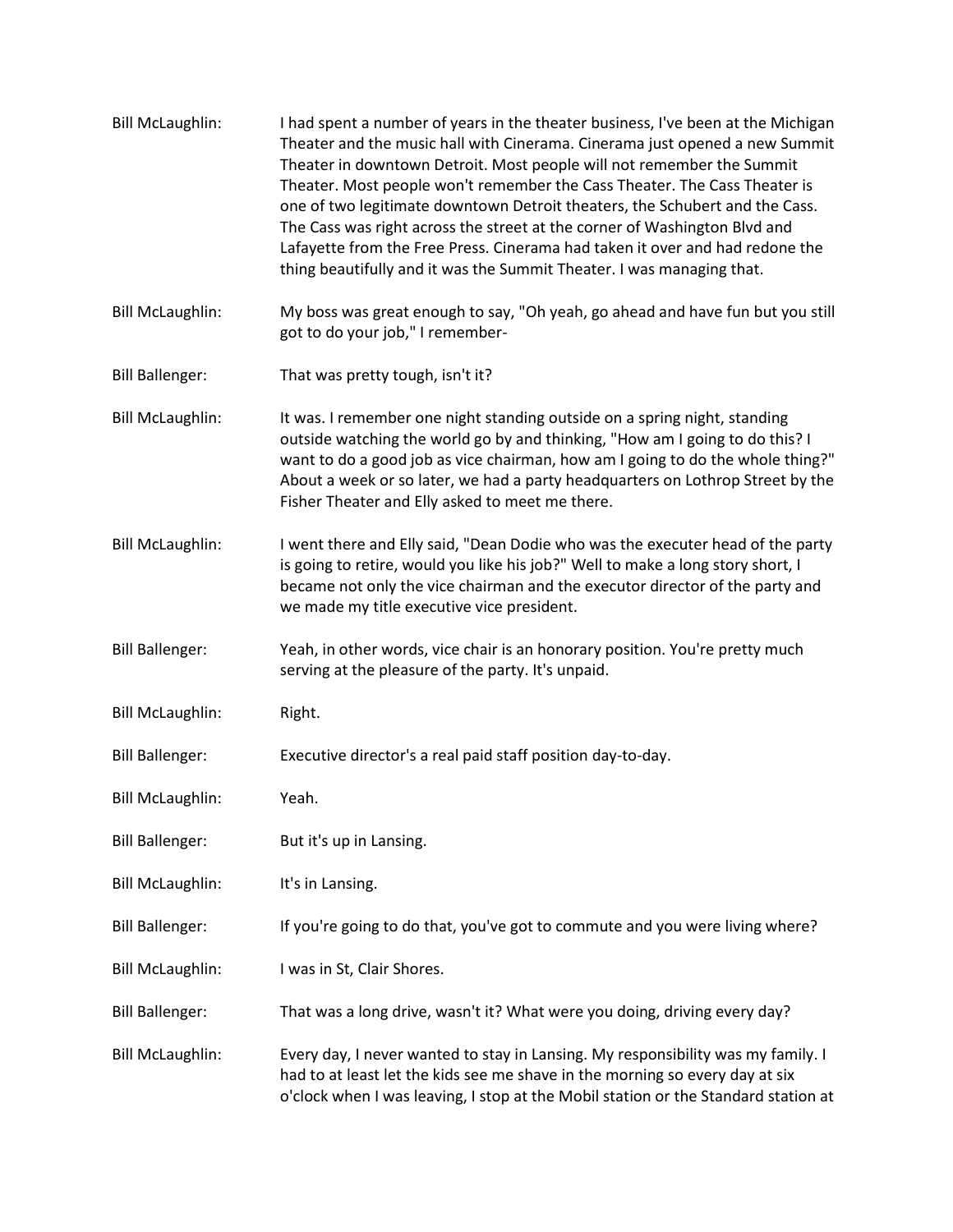|                         | Eight Mile and fill up the car. Gas was 25 cents a gallon. It took \$5 to fill up the<br>car and it would use all five hours, and I finally said, "I can't afford this. I just<br>can't afford this, we've got to move," so I decided, "Let's go to Plymouth, it's<br>close to all the freeways."                                                                                                                                                                                                            |
|-------------------------|--------------------------------------------------------------------------------------------------------------------------------------------------------------------------------------------------------------------------------------------------------------------------------------------------------------------------------------------------------------------------------------------------------------------------------------------------------------------------------------------------------------|
| <b>Bill McLaughlin:</b> | We came out and we're coming out Seven Mile Road and we got to Northville<br>Road and I made a mistake, I turn right instead of left. I was in downtown<br>Northville and within an hour and a half, we bought the house.                                                                                                                                                                                                                                                                                    |
| <b>Bill Ballenger:</b>  | It's 1965, the Michigan Republican Party has been pretty much wiped out in the<br>previous election except for the governor and his running mate Bill Milliken.<br>What do you and Elly Peterson think in your mind you can do to get things<br>turned around in the next couple years?                                                                                                                                                                                                                      |
| <b>Bill McLaughlin:</b> | Well, it's an amazing thing that the two of us, we were gone 24/7. We were just<br>on the road all the time and recruiting candidates and there's a couple funny<br>stories. We had a field man down in the Detroit area who came excited one day<br>to say he figured he had two excellent candidates for the Congress. One was in<br>Livonia and one was in Grosse Pointe. Their names were Joe Schmidt and Ted<br>Linzy. One was a hockey great, and one was a football and Elly said, "Who are<br>they?" |
| <b>Bill Ballenger:</b>  | Well, she wasn't a sports fan.                                                                                                                                                                                                                                                                                                                                                                                                                                                                               |
| <b>Bill McLaughlin:</b> | I was excited. Joe Schmidt and Teddy Linzy, oh my God.                                                                                                                                                                                                                                                                                                                                                                                                                                                       |
| <b>Bill Ballenger:</b>  | Yeah, they weren't too bad. They might have done well in politics if they'd run<br>but you had to recruit people like Marv Esch, Garry Brown, Guy Vander Jagt, Phil<br>Rupee, Don Riegle, Jack McDonald, all these people ran in '66.                                                                                                                                                                                                                                                                        |
| <b>Bill McLaughlin:</b> | They all ran in '66.                                                                                                                                                                                                                                                                                                                                                                                                                                                                                         |
| <b>Bill Ballenger:</b>  | You got them nominated and they had to in some cases, beat people like<br>George Meter, the former Congressman and August Johanssen, the former<br>Congressman in a primary and then they had to knock off a Democratic<br>incumbent in November and they did.                                                                                                                                                                                                                                               |
| <b>Bill McLaughlin:</b> | You're right and the interesting thing was, and this happened only because of<br>the guts of Ell Peterson, I probably would have lost chairman, wouldn't have had<br>it. She decided, Marvish and that George Meter could get elected. She assigned<br>a guy by the name of Robert Teeter, Bob Teeter on our staff full-time to run the<br>Ash campaign, and she made decisions along the way that we were going to<br>help these people.                                                                    |
| <b>Bill McLaughlin:</b> | Keith Molin who was the field man and I in January went through the upper<br>peninsula trying to find a candidate to run for whoever the Democratic<br>congressman was.                                                                                                                                                                                                                                                                                                                                      |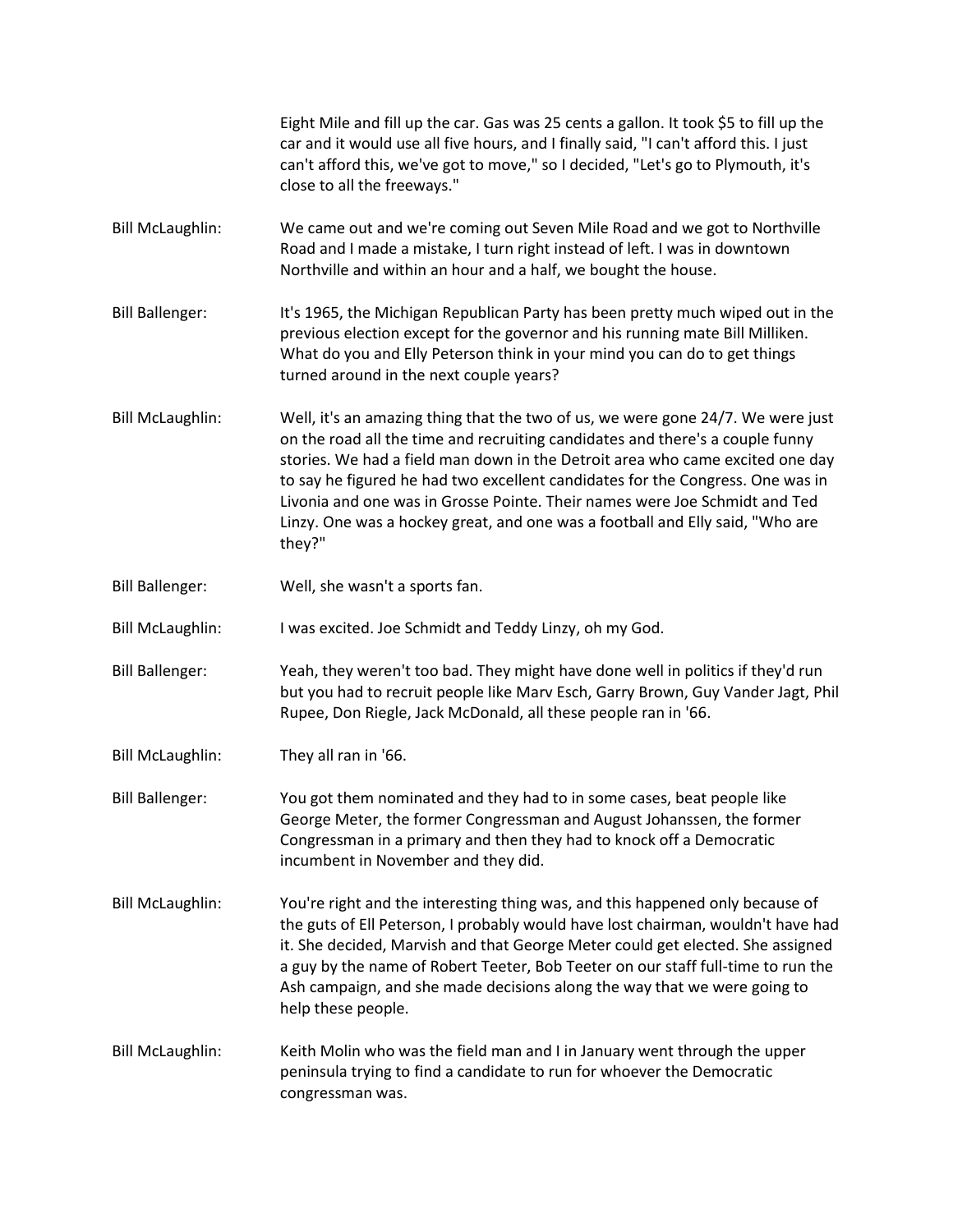| <b>Bill Ballenger:</b>  | Ray Clevinger.                                                                                                                                                                                   |
|-------------------------|--------------------------------------------------------------------------------------------------------------------------------------------------------------------------------------------------|
| <b>Bill McLaughlin:</b> | Ray Clevinger.                                                                                                                                                                                   |
| <b>Bill Ballenger:</b>  | Yeah.                                                                                                                                                                                            |
| <b>Bill McLaughlin:</b> | It started snowing when I crossed the bridge.                                                                                                                                                    |
| <b>Bill McLaughlin:</b> | It never stopped.                                                                                                                                                                                |
| <b>Bill McLaughlin:</b> | It was still snowing when I left Friday crossing the bridge coming south but we<br>found a magical person who was out sniffing the waters, his name was Ropey,<br>he was a banker from up there- |
| <b>Bill Ballenger:</b>  | He also had a brewing company.                                                                                                                                                                   |
| <b>Bill McLaughlin:</b> | And a brewing company.                                                                                                                                                                           |
| <b>Bill Ballenger:</b>  | Yeah. Posh Brewing.                                                                                                                                                                              |
| <b>Bill McLaughlin:</b> | Yeah, he was so magical that we convinced him to run for Congress. He was so<br>green that he says, "Yeah, but I'm not going to tie myself to that Romney."                                      |
| <b>Bill Ballenger:</b>  | He said, "I'm not going to tie myself to Romney?"                                                                                                                                                |
| <b>Bill McLaughlin:</b> | "I want to run my own campaign."                                                                                                                                                                 |
| <b>Bill Ballenger:</b>  | He's going to run his own campaign.                                                                                                                                                              |
| <b>Bill McLaughlin:</b> | Everybody else was running Jones/Romney bumper stickers.                                                                                                                                         |
| <b>Bill Ballenger:</b>  | Yeah, everybody.                                                                                                                                                                                 |
| <b>Bill McLaughlin:</b> | He doesn't want a bumper sticker, and that's what he did.                                                                                                                                        |
| <b>Bill Ballenger:</b>  | Yeah.                                                                                                                                                                                            |
| <b>Bill McLaughlin:</b> | That's how green he was to politics.                                                                                                                                                             |
| <b>Bill Ballenger:</b>  | Wow.                                                                                                                                                                                             |
| <b>Bill McLaughlin:</b> | He said yes, he was magical. It was magical getting him. The whole group of<br>people were just wonderful. Candidate Jack McDonald was a township<br>supervisor.                                 |
| <b>Bill Ballenger:</b>  | Redford?                                                                                                                                                                                         |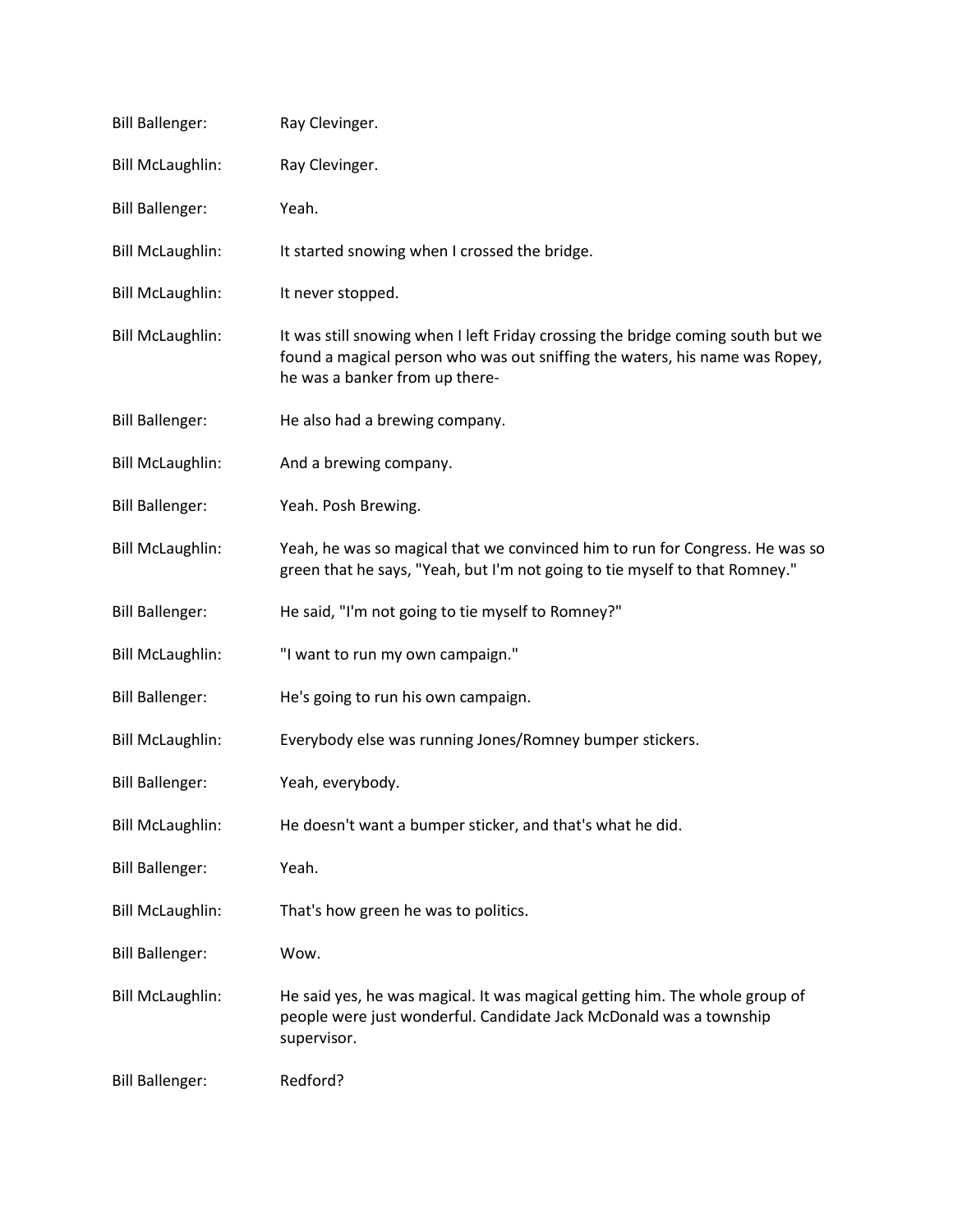| <b>Bill McLaughlin:</b> | In Redford. He was absolutely perfect for the thing.                                                                                                                                                                                                                                                                                                                                                                                                          |
|-------------------------|---------------------------------------------------------------------------------------------------------------------------------------------------------------------------------------------------------------------------------------------------------------------------------------------------------------------------------------------------------------------------------------------------------------------------------------------------------------|
| <b>Bill Ballenger:</b>  | Right. It's early 1966, US Senator Pat McNamara Democrat of Michigan dies and<br>George Romney appoints who, to take his place?                                                                                                                                                                                                                                                                                                                               |
| <b>Bill McLaughlin:</b> | Well, he appointed a guy by the name of Griffin who was a Congressman from<br>Traverse City. We did a unique thing, we had what we called a consensus<br>meeting, where we got the party leadership together and there was a whole<br>bunch of people who wanted the appointment. Leroy Augenstein who was a<br>professor at Michigan State University, Dean Baker who was in business in Ann<br>Arbor, Jim O'Neil who was also around from the Detroit area. |
| <b>Bill Ballenger:</b>  | Guy Vander Jagt.                                                                                                                                                                                                                                                                                                                                                                                                                                              |
| <b>Bill McLaughlin:</b> | I'd forgotten Vander Jagt.                                                                                                                                                                                                                                                                                                                                                                                                                                    |
| <b>Bill Ballenger:</b>  | Guy Vander Jagt also, and you had it in the same Jack Tower Hotel where you'd<br>met Goldwater, just about a year before.                                                                                                                                                                                                                                                                                                                                     |
| <b>Bill McLaughlin:</b> | No, sir, I will correct you, not that year. That year, we had it at the St. Clair Inn. It<br>was at the St. Clair Inn.                                                                                                                                                                                                                                                                                                                                        |
| <b>Bill Ballenger:</b>  | Really?                                                                                                                                                                                                                                                                                                                                                                                                                                                       |
| <b>Bill McLaughlin:</b> | Yes, sir, it was at the St. Clair Inn.                                                                                                                                                                                                                                                                                                                                                                                                                        |
| <b>Bill Ballenger:</b>  | Okay.                                                                                                                                                                                                                                                                                                                                                                                                                                                         |
| <b>Bill McLaughlin:</b> | The next in 1970 we had a consensus meeting at the Jack Tar Hotel but this one<br>was at the St. Clair Inn.                                                                                                                                                                                                                                                                                                                                                   |
| <b>Bill Ballenger:</b>  | Okay.                                                                                                                                                                                                                                                                                                                                                                                                                                                         |
| <b>Bill McLaughlin:</b> | Romney chaired the meeting and before it was over, Bob Griffin is who they<br>wanted and he was able to sell himself and so that made it easy for Romney to<br>appoint Griffin to the position because of the party's support early on and it<br>worked out well.                                                                                                                                                                                             |
| <b>Bill Ballenger:</b>  | Right. Then all the other candidates all accepted it.                                                                                                                                                                                                                                                                                                                                                                                                         |
| <b>Bill McLaughlin:</b> | They did.                                                                                                                                                                                                                                                                                                                                                                                                                                                     |
| <b>Bill Ballenger:</b>  | Okay.                                                                                                                                                                                                                                                                                                                                                                                                                                                         |
| <b>Bill McLaughlin:</b> | Who's going to fight city hall and George Romney?                                                                                                                                                                                                                                                                                                                                                                                                             |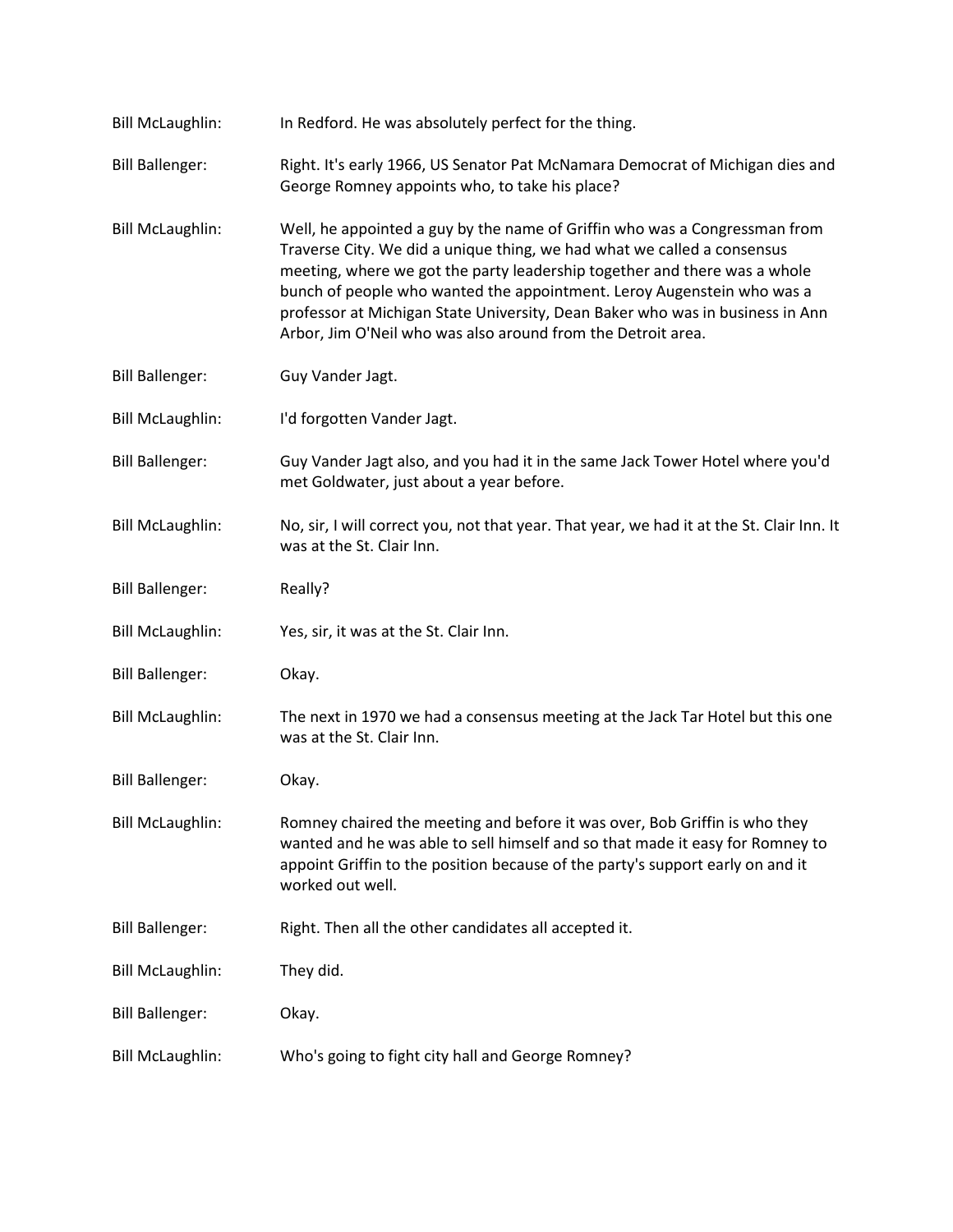- Bill Ballenger: Right. I want to leap ahead a little bit, 1970, there was an attempt at a consensus meeting to pick somebody to run against the Democratic incumbent US Senator Phil Hart. Tell me why that didn't work in 1970 when it had back in 1966.
- Bill McLaughlin: I was a brand new chairman, Milliken was a brand new governor. We had both come in, in 1969, he was a brand new governor. We had three meetings, the first one was the official state central committee meeting, again, at the St. Clair Inn in St. Clair, that was the first meeting. The next one we adjourned that meeting to the Jack Tar Hotel in Lansing, and the final one was also, the second one was in February 21st, and the last one was on March 7th. We had three meetings. The second meeting, we set the ground rules and all at the first meeting. Great flack came out and it was, I asked Milliken to chair the state central committee meeting because Romney had chaired the consensus meeting years before. That was interpreted, Milliken had no confidence in me and he had taken the thing over. He didn't. He didn't need us. I asked him to do it.
- Bill McLaughlin: When we came down then to the ballot thing in the Jack Tar Hotel in Lansing, I didn't know I was so inept and I don't think Milliken knew what hit him. It was bad. I had an advisor and everything went wrong. What we didn't know until after, two of Milliken's operatives on their own, John Stalin, Emma Tracy, neither of whom ever liked the Romneys, were out there telling people Milliken doesn't want Romney on the ticket. It was great confusion. What should've been a slam dunk for people who were urging them in order to get in the race because all the polling showed that she had the best chance. We're getting confused.
- Bill Ballenger: What about Romney himself though? Wasn't there a feeling that Romney was trying to pull some strings and get Lenore nominated and Milliken was somewhat ambivalent about whether this is really a great thing or not and especially when he knew there was opposition to a Romney and the ticket?
- Bill McLaughlin: To the best of my knowledge, this was the stuff that was generated by Stalin and Tracy. The other thing, Riegle then became a serious candidate. George was never going to get into it.
- Bill Ballenger: Don Riegle was a two-term Republican Congressman from Flint at that point.

Bill McLaughlin: Flint.

Bill Ballenger: Yes.

- Bill McLaughlin: Two things, he never once committed that he would go. Number one, Harold McClure said, "I can't raise the money for you."
- Bill Ballenger: Harold McClure was?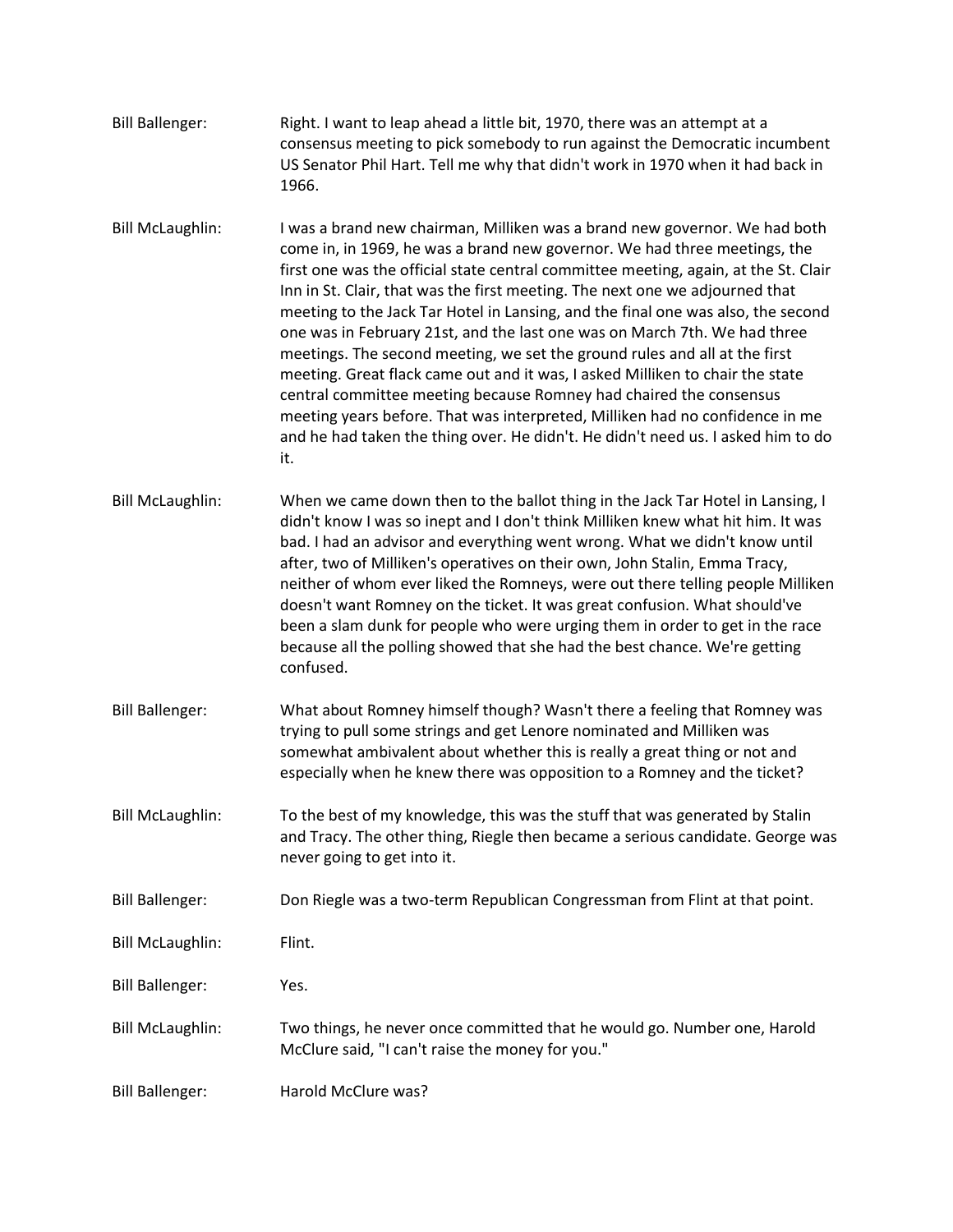| <b>Bill McLaughlin:</b> | Harold McClure was a finance chairman.                                                                                                                                                                                                                                                                                                                                                                                                                                                                                                        |
|-------------------------|-----------------------------------------------------------------------------------------------------------------------------------------------------------------------------------------------------------------------------------------------------------------------------------------------------------------------------------------------------------------------------------------------------------------------------------------------------------------------------------------------------------------------------------------------|
| <b>Bill Ballenger:</b>  | Alma Oilman.                                                                                                                                                                                                                                                                                                                                                                                                                                                                                                                                  |
| <b>Bill McLaughlin:</b> | Along with Max Fisher,                                                                                                                                                                                                                                                                                                                                                                                                                                                                                                                        |
| <b>Bill Ballenger:</b>  | Chief fundraiser.                                                                                                                                                                                                                                                                                                                                                                                                                                                                                                                             |
| <b>Bill McLaughlin:</b> | Who were the big fundraisers.                                                                                                                                                                                                                                                                                                                                                                                                                                                                                                                 |
| <b>Bill Ballenger:</b>  | Right.                                                                                                                                                                                                                                                                                                                                                                                                                                                                                                                                        |
| <b>Bill McLaughlin:</b> | He leveled with them and said, "You can't raise the money." Riegle never<br>committed but when there was the candidates asked to speak at the Jack Tar,<br>Riegle came up and as only Riegle could do, he did a barn burner of a speech. It<br>had everybody. Lenore lost. Lenore was a magnificent speaker as first lady, she<br>was wonderful. She was so dull and things, that started turning.                                                                                                                                            |
| <b>Bill Ballenger:</b>  | Hubert spoke too of course and he was a real conservative Republican and he<br>refused to get out of the race and he ran against Lenore in the primary.                                                                                                                                                                                                                                                                                                                                                                                       |
| <b>Bill McLaughlin:</b> | Primary, that's right.                                                                                                                                                                                                                                                                                                                                                                                                                                                                                                                        |
| <b>Bill Ballenger:</b>  | Even though Riegle acquiesced and said, "Okay, I'll just run for Congress."                                                                                                                                                                                                                                                                                                                                                                                                                                                                   |
| <b>Bill McLaughlin:</b> | He got out eventually because he couldn't go.                                                                                                                                                                                                                                                                                                                                                                                                                                                                                                 |
| <b>Bill Ballenger:</b>  | Right, and Lenore beat Hubert but barely. It was like 51 to 49%. She barely beat<br>him and she was badly wounded I think in that primary and she never really<br>recovered.                                                                                                                                                                                                                                                                                                                                                                  |
| <b>Bill McLaughlin:</b> | In my opinion, she never had a chance once we got out of the consensus thing,<br>we forced the consensus so we shouldn't have. That was my mistake. I should've<br>told the governor we're not going to get something, let's stop this and we<br>didn't. She was so weakened coming out of that thing, that there was nobody<br>that was going to help her. Don't forget, Phil Hart, who was the Democratic<br>incumbent, one of the great ones, the Hart office building is named after him,<br>he was going to be difficult to beat anyway. |
| <b>Bill Ballenger:</b>  | Right. 1966 was a hugely successful year to the Michigan Republican party. You<br>won back almost everything you'd lost two years before, you got the<br>governorship, you got all these Congressmen, you got a US Senator, you win<br>control of the state Senate, you're tied in the House but then there was a<br>special election in the spring of 1967 because a Democratic State<br>Representative unexpectedly died in office. Tell me a little bit about that.                                                                        |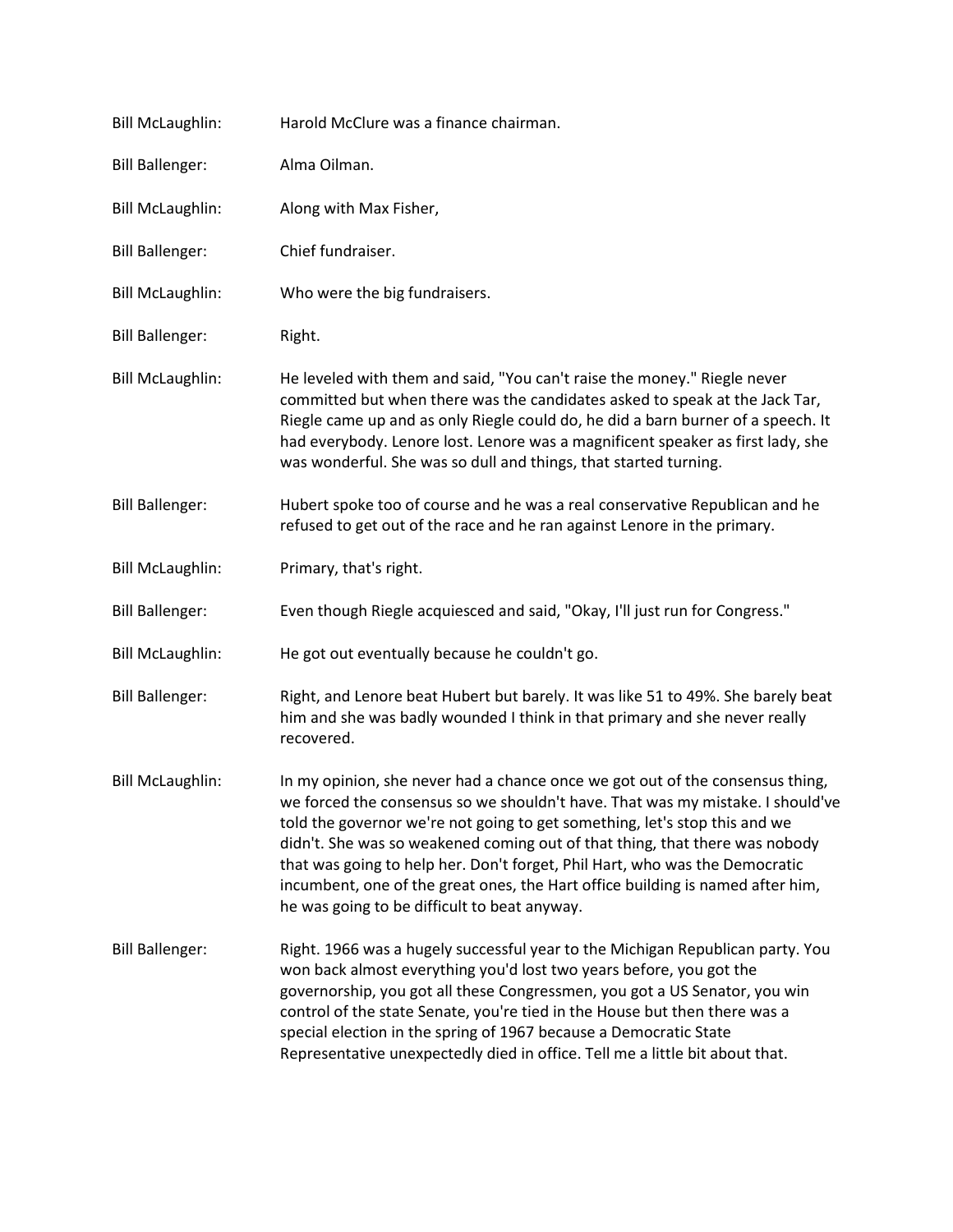| <b>Bill McLaughlin:</b> | Denny Hammond was the Chairman of the 17th Congressional district and the<br>Kowalski seat was in the 17th district, which is northwest Detroit. I had been the<br>campaign coordinator in the '66 election, which was genius of Elly, not that it<br>was I but she convinced Romney that all the campaigns had to run as one and so<br>instead of Romney for governor, it was an action team for an action state. I was<br>still in that position so Hammond called me and said, "I think we can win this<br>thing." I said, "Denny, you're out of your mind." "No," he said, "I think I can.<br>Don't forget, small turn out in general elections. I want to make a run for this." I<br>said, "Okay, let's go." |
|-------------------------|-------------------------------------------------------------------------------------------------------------------------------------------------------------------------------------------------------------------------------------------------------------------------------------------------------------------------------------------------------------------------------------------------------------------------------------------------------------------------------------------------------------------------------------------------------------------------------------------------------------------------------------------------------------------------------------------------------------------|
| <b>Bill McLaughlin:</b> | We poured everything we had into that thing and we were down there four or<br>five nights a week because he was a businessman from Plymouth I believe. He<br>was a member of the Republican State Central Committee, no political<br>experience really at all. We put together such a campaign and excuse me<br>everybody for mentioning it, among other things we devised the first<br>telemarketing campaign in history. With the help of Michigan Bell, we devised a<br>system where we could call homes at night and George Romney when they<br>picked up phone, George Romney would tell them, "This is Governor Romney,<br>I'm asking you to vote for Tony Lakata." It was amazing.                         |
| <b>Bill Ballenger:</b>  | You think this was about the first time any political party had really done<br>something like this anywhere in the country?                                                                                                                                                                                                                                                                                                                                                                                                                                                                                                                                                                                       |
| <b>Bill McLaughlin:</b> | As far we know it, it is the first. We don't know of any other, nor did Michigan<br>Bell. The Saturday before the election, the Democrats thought we were crazy,<br>wasting all this money. Hoffa, he's coming he's saying, "He's the son of Jimmy<br>Hoffa"                                                                                                                                                                                                                                                                                                                                                                                                                                                      |
| <b>Bill Ballenger:</b>  | Hoffa had one a multi-candidate Democratic primary.                                                                                                                                                                                                                                                                                                                                                                                                                                                                                                                                                                                                                                                               |
| <b>Bill McLaughlin:</b> | Primary, right.                                                                                                                                                                                                                                                                                                                                                                                                                                                                                                                                                                                                                                                                                                   |
| <b>Bill Ballenger:</b>  | Of course, one of the things the Republicans used against him was he really was<br>not a native of the district. He had kind of moved into the district to run for the<br>seat so you kind of used the carpet bagger charge against him, didn't you?                                                                                                                                                                                                                                                                                                                                                                                                                                                              |
| <b>Bill McLaughlin:</b> | Yeah, but on the Saturday before, I think there was 21 Republican legislators<br>from all over the state. Romney, Senator Griffin, Lieutenant Governor Milliken,<br>all of them came down. I think we knocked on just about every single door in<br>the district asking people to vote.                                                                                                                                                                                                                                                                                                                                                                                                                           |
| <b>Bill Ballenger:</b>  | Right.                                                                                                                                                                                                                                                                                                                                                                                                                                                                                                                                                                                                                                                                                                            |
| <b>Bill McLaughlin:</b> | Well, come election night, Tony Lakata upsets Jimmy. It was great for Hoffa but<br>you know what one more thing? Time Magazine, Newsweek, all the magazines<br>picked it up, this was the magic of George Romney. He was the guy to carry the<br>flag against the Democrats in 1968.                                                                                                                                                                                                                                                                                                                                                                                                                              |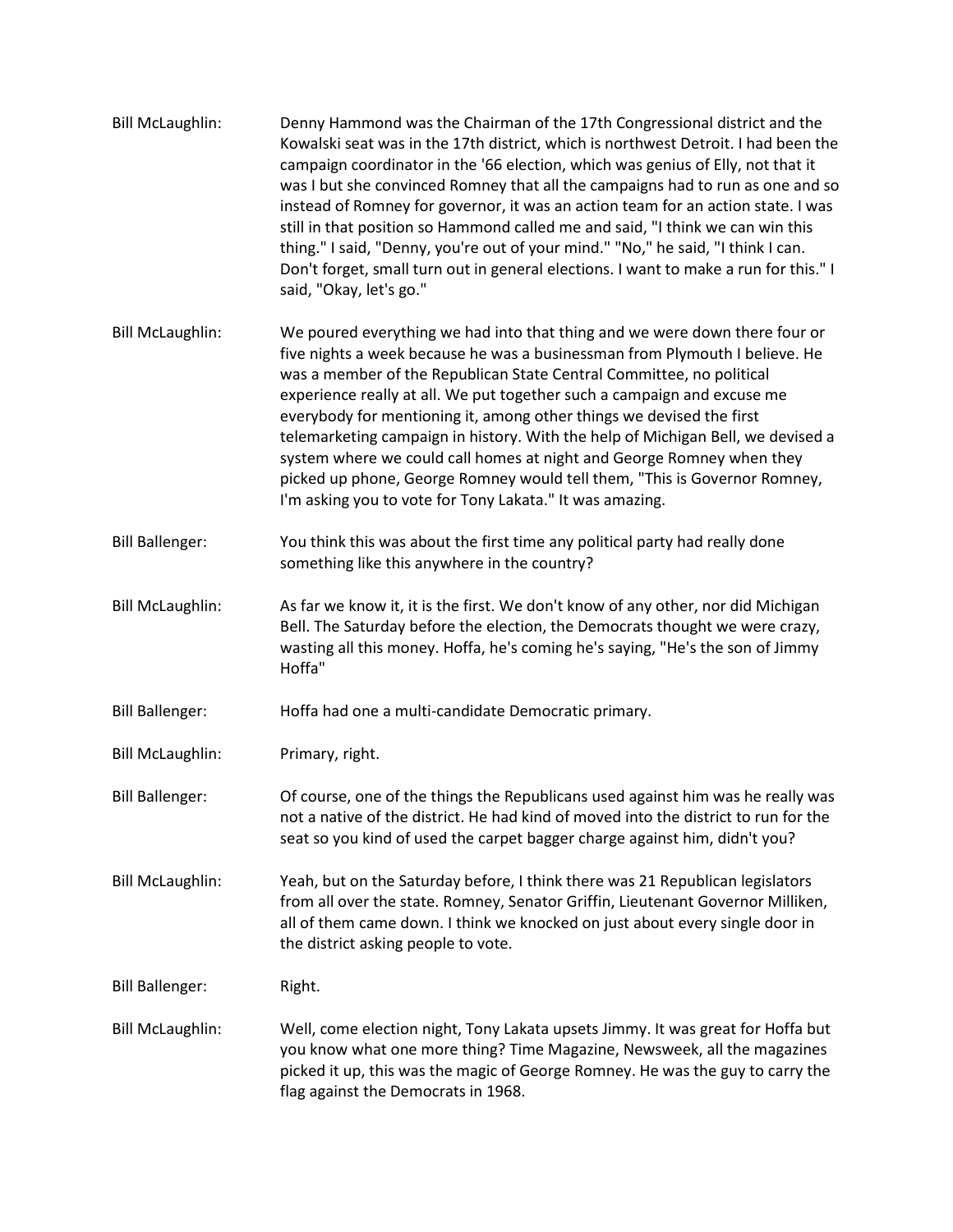- Bill Ballenger: Right, so it ended up being as big or more of a plus for Romney almost than it was for everybody else.
- Bill McLaughlin: Romney than everybody else. Absolutely.
- Bill Ballenger: That gave the Republicans a 56 seat in the House so that they had a 56/54 edge rather than just a tie. Even though they had elected already the Speaker, his name was Bob Waldron, who was the State Representative from Gross Point. What kind of a staff did Bob Waldron have in those days?
- Bill McLaughlin: Well, I love this. Bob Waldron had a secretary, her name was Nell Taylor from Charlotte, and he had a field man, guy who's name was Steve Stockmeyer, the kid from the University of Michigan who called me before for the Romney thing. That was all. Every legislator shared with two other legislators, a secretary.
- Bill Ballenger: Three legislators to each secretary.
- Bill McLaughlin: To each secretary. I mean that's what it was back in 1968 compared to the enormous number of staff.
- Bill Ballenger: Yeah, what it's grown into today, yeah.
- Bill McLaughlin: Absolutely.
- Bill Ballenger: Going back again just a little bit, Bill Milliken of course, won his second term as Lieutenant Governor with George Romney in 1966 but two years before, he not only been elected with George Romney, he was nominated at a Republican State Convention as Lieutenant Governor in a very close contest with Allison Green, the Speaker of the House of Representatives. Tell me a little bit about that election. How close was it?
- Bill McLaughlin: The party was taking sides. It never was a vicious thing but it was a tough one. We want Green, we want Milliken. Milliken to me seemed to be the future of the party. Allison Green was a wonderful man, I think he was a farmer but I didn't see him 10 years from now being a party leader. I did with Bill Milliken. I had gotten the Macomb County delegation committed to him and told him that. The convention started on Friday. On Thursday my bride, Janet, delivered our third son, Timothy. I had to promise her that I would stay and watch the other two boys and so I couldn't go to the convention. I had everything lined up and I still I have a telephone growing out of my ear because Friday night, I was never off the phone talking to people.
- Bill McLaughlin: There was all kinds of rumors that I didn't really want Milliken and so there was all attempts to hijack the delegation, they never did.
- Bill Ballenger: The Allison Green were trying to steal the Macomb delegates.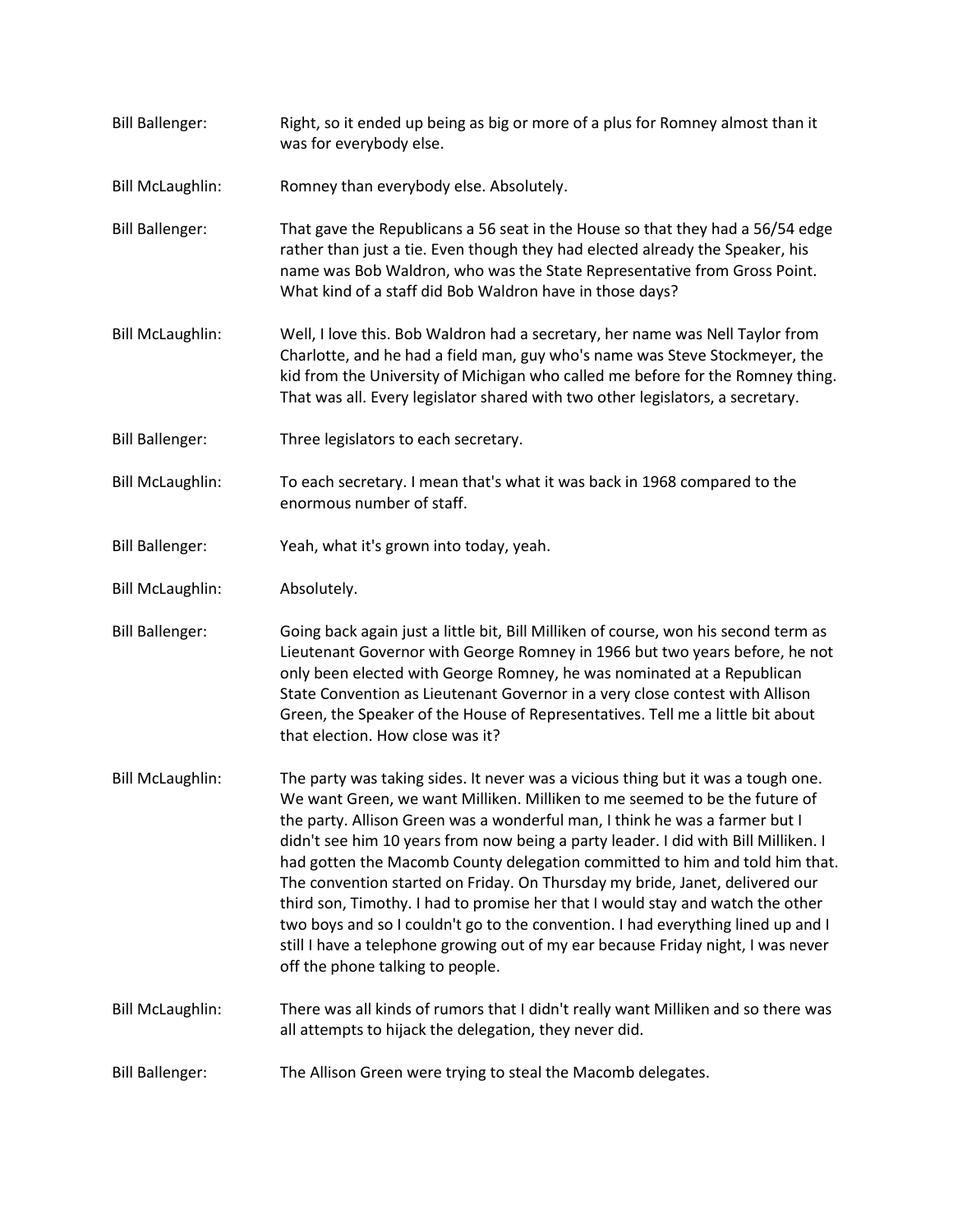| <b>Bill McLaughlin:</b> | Absolutely, and they never did. We held rock solid and Milliken beat Green.                                                                                                                                                                                                                                                                                                                                                                                            |
|-------------------------|------------------------------------------------------------------------------------------------------------------------------------------------------------------------------------------------------------------------------------------------------------------------------------------------------------------------------------------------------------------------------------------------------------------------------------------------------------------------|
| <b>Bill Ballenger:</b>  | How close was the vote? Do you remember? Was it pretty close?                                                                                                                                                                                                                                                                                                                                                                                                          |
| <b>Bill McLaughlin:</b> | I don't remember but I assume it was probably close. I assume it was probably<br>close.                                                                                                                                                                                                                                                                                                                                                                                |
| <b>Bill Ballenger:</b>  | Maybe not as close as the US Senate race in Minnesota right now. At least in<br>percentage terms.                                                                                                                                                                                                                                                                                                                                                                      |
| <b>Bill McLaughlin:</b> | Not that way. Allison Green was a credible candidate.                                                                                                                                                                                                                                                                                                                                                                                                                  |
| <b>Bill Ballenger:</b>  | He was. In fact, Romney appointed him State Treasurer.                                                                                                                                                                                                                                                                                                                                                                                                                 |
| <b>Bill McLaughlin:</b> | That's right.                                                                                                                                                                                                                                                                                                                                                                                                                                                          |
| <b>Bill Ballenger:</b>  | Which he was for years afterwards.                                                                                                                                                                                                                                                                                                                                                                                                                                     |
| <b>Bill McLaughlin:</b> | Friday night, there was rumors I'm told all over the convention that Romney<br>really wanted Green.                                                                                                                                                                                                                                                                                                                                                                    |
| <b>Bill Ballenger:</b>  | Mm-hmm. You think that's true?                                                                                                                                                                                                                                                                                                                                                                                                                                         |
| <b>Bill McLaughlin:</b> | He may have.                                                                                                                                                                                                                                                                                                                                                                                                                                                           |
| <b>Bill Ballenger:</b>  | He never said anything publicly.                                                                                                                                                                                                                                                                                                                                                                                                                                       |
| <b>Bill McLaughlin:</b> | Still he had Stalin and no, that was Milliken, no, you never can trust staff. They<br>got their own agenda.                                                                                                                                                                                                                                                                                                                                                            |
| <b>Bill Ballenger:</b>  | Yeah.                                                                                                                                                                                                                                                                                                                                                                                                                                                                  |
| <b>Bill McLaughlin:</b> | I never believed the rumor and I told our people not to believe the rumor and<br>they held solid for Milliken.                                                                                                                                                                                                                                                                                                                                                         |
| <b>Bill Ballenger:</b>  | Okay, so you win this Lakata special election in the spring of '67 in Detroit, you<br>hold the seat with Dave Serotkin, Republicans have control, what else happened<br>in '67? What about money all during this time? I know money was always a<br>concern in the party. Was it Harold McClure and Alma and Max Fisher in Detroit,<br>were these the go-to guys that you depended on to raise money, did you have<br>any other way of raising money during that time? |
| <b>Bill McLaughlin:</b> | Well, the party was structured that it had to go through the finance committee.<br>State finance committee, in Detroit there was a United Republican Fund, which<br>was called the fundraiser down there. One thing, money raisers also want to be<br>politicians and so they can really mess up. Milliken had his fundraiser, his name<br>was John Stalin.                                                                                                            |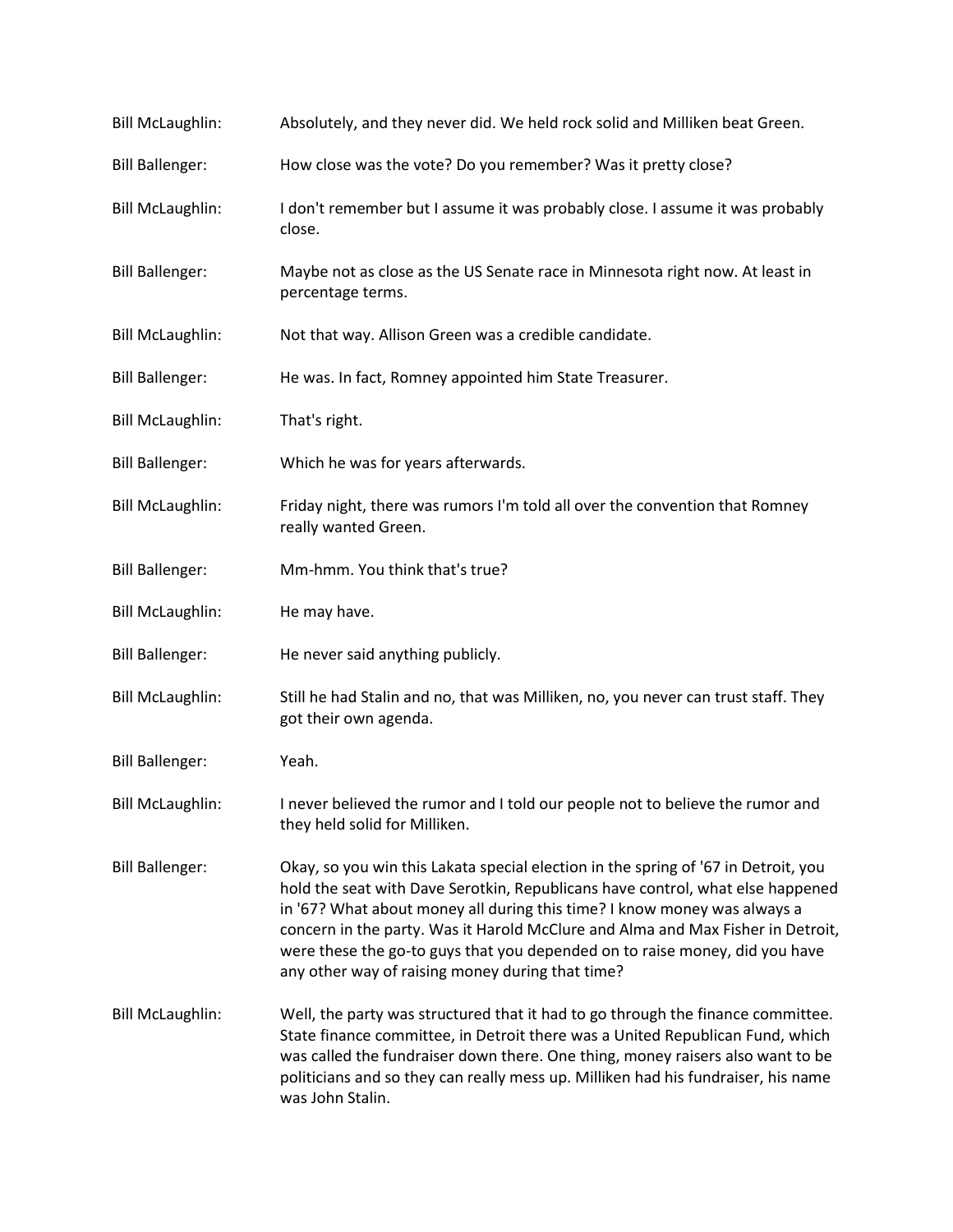| <b>Bill Ballenger:</b>  | He was a businessman from Belding.                                                                                                                                                                                                                                                                                                                                                                                                                    |
|-------------------------|-------------------------------------------------------------------------------------------------------------------------------------------------------------------------------------------------------------------------------------------------------------------------------------------------------------------------------------------------------------------------------------------------------------------------------------------------------|
| <b>Bill McLaughlin:</b> | From Belding.                                                                                                                                                                                                                                                                                                                                                                                                                                         |
| <b>Bill Ballenger:</b>  | In Ionia County.                                                                                                                                                                                                                                                                                                                                                                                                                                      |
| <b>Bill McLaughlin:</b> | In Ionia County.                                                                                                                                                                                                                                                                                                                                                                                                                                      |
| <b>Bill Ballenger:</b>  | For the State Senator.                                                                                                                                                                                                                                                                                                                                                                                                                                |
| <b>Bill McLaughlin:</b> | Right. He and Milliken got close when they were in this, they were called the<br>moderates in the Senate at the time.                                                                                                                                                                                                                                                                                                                                 |
| <b>Bill Ballenger:</b>  | Right.                                                                                                                                                                                                                                                                                                                                                                                                                                                |
| <b>Bill McLaughlin:</b> | McClure made a deal with a legislator in '65 I believe that the party would raise<br>all the money for them and if they had a fundraiser that came to the party so we<br>could raise, the party would fundraise, which was fine in theory. It never was<br>going to work. It never did work and therefore, the legislature always got mad<br>at the party and if I were a legislator, I'd have gotten mad at the party too. It just<br>wouldn't work. |
| <b>Bill McLaughlin:</b> | Elly inherited a half a million dollar debt when she became chairman in 1965.<br>When I became chairman, I inherited that plus \$400,000 from the Milliken<br>campaign, which dumped on the party.                                                                                                                                                                                                                                                    |
| <b>Bill Ballenger:</b>  | That was four years later.                                                                                                                                                                                                                                                                                                                                                                                                                            |
| <b>Bill McLaughlin:</b> | That was four years later but I mean it was a case of somebody always<br>constantly rolling over and then people wondering why the party was doing<br>things and it just had this enormous debt.                                                                                                                                                                                                                                                      |
| <b>Bill Ballenger:</b>  | One other thing that happened during this time that was kind of an innovation<br>by Ellie and you was the action centers and a guy named John Martillo. Will you<br>talk about that a little bit?                                                                                                                                                                                                                                                     |
| <b>Bill McLaughlin:</b> | I would love to. Elly, she was a brilliant thinker. We both thought that the future<br>of the party had to be in urban areas, that's where the people lived, you had to<br>go after the vote. She came up with, I forget what it was, for a statewide thing<br>of getting people to volunteer. Republicans to volunteer as Republicans to help<br>people. In Detroit, she decided to open what she called an action center.                           |
| <b>Bill Ballenger:</b>  | Was that the result of the Detroit riot? Did she have that in place before the riot<br>happened in the summer of '67 or was it kind of an outgrowth of the riot?                                                                                                                                                                                                                                                                                      |
| <b>Bill McLaughlin:</b> | I believe it was there before the riot did. We used the 13th district headquarters<br>as, no, she started this in '65-'66.                                                                                                                                                                                                                                                                                                                            |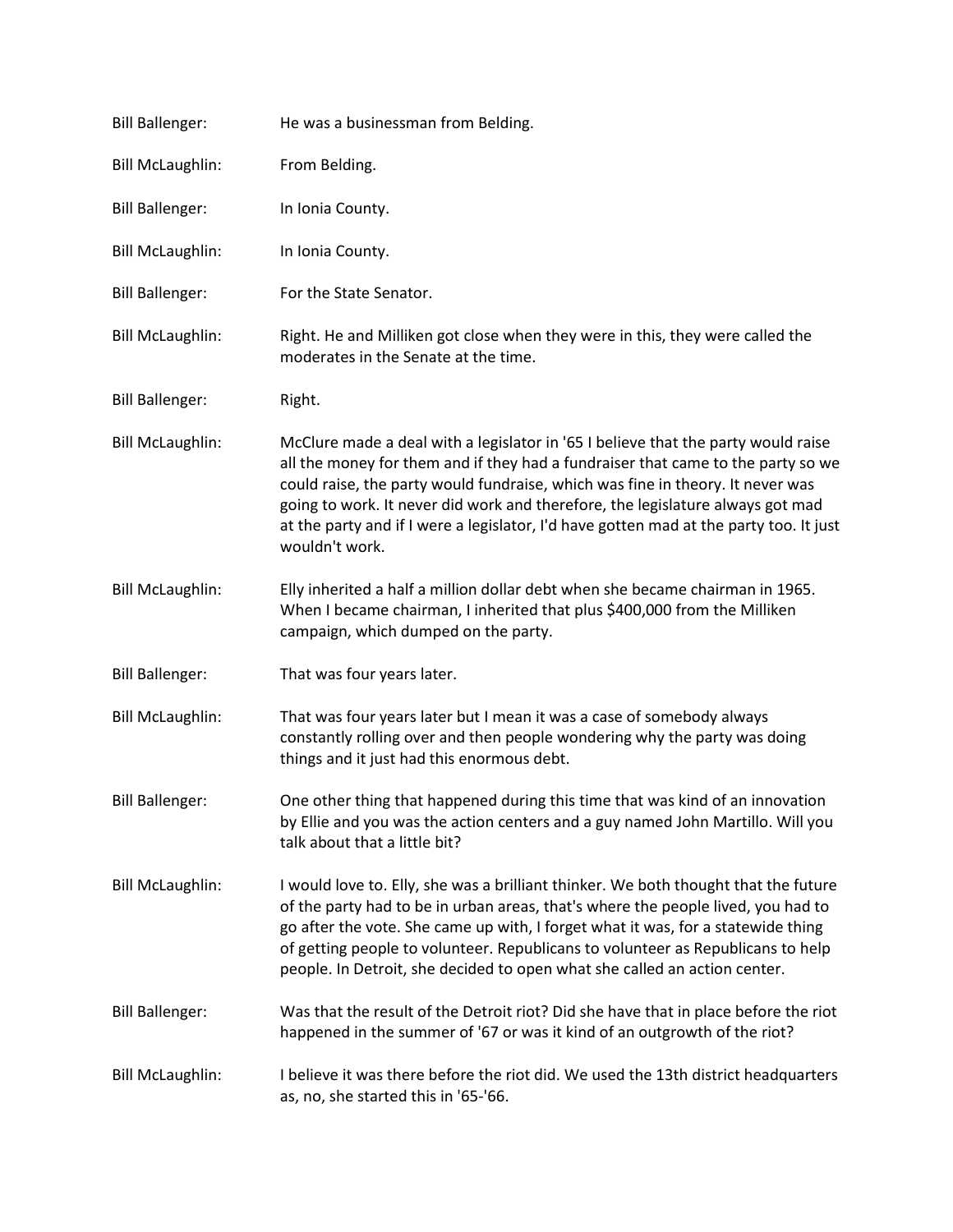| <b>Bill Ballenger:</b>  | Oh, okay.                                                                                                                                                                                                                                                                                                                                                                                                |
|-------------------------|----------------------------------------------------------------------------------------------------------------------------------------------------------------------------------------------------------------------------------------------------------------------------------------------------------------------------------------------------------------------------------------------------------|
| <b>Bill McLaughlin:</b> | It was before.                                                                                                                                                                                                                                                                                                                                                                                           |
| <b>Bill Ballenger:</b>  | Okay.                                                                                                                                                                                                                                                                                                                                                                                                    |
| <b>Bill McLaughlin:</b> | Because we recruited wonderful black candidates, Gene Beauregard and Willy<br>Lipscomb who is now has spent 30 years a judge in Detroit. We recruited these<br>young, black, beautiful people, enthusiastic people who wanted to go in this<br>action center and the whole theory was how can we as a party help the people<br>in the district? I remember stuff of helping Mother Waddles for instance. |
| <b>Bill Ballenger:</b>  | Right. Was the idea of volunteerism, organized volunteerism by the party<br>identified.                                                                                                                                                                                                                                                                                                                  |
| <b>Bill McLaughlin:</b> | Volunteerism, absolutely and we hired a young man by the name of John<br>Martillo.                                                                                                                                                                                                                                                                                                                       |
| <b>Bill Ballenger:</b>  | He was from out of state, right?                                                                                                                                                                                                                                                                                                                                                                         |
| <b>Bill McLaughlin:</b> | He was from out of state. He lived in Grosse Pointe. He was out of state.                                                                                                                                                                                                                                                                                                                                |
| <b>Bill Ballenger:</b>  | Didn't he come from Boston? Wasn't he from Boston, Massachusetts?                                                                                                                                                                                                                                                                                                                                        |
| <b>Bill McLaughlin:</b> | He may have. I don't really remember.                                                                                                                                                                                                                                                                                                                                                                    |
| <b>Bill Ballenger:</b>  | He's still active today, isn't he?                                                                                                                                                                                                                                                                                                                                                                       |
| <b>Bill McLaughlin:</b> | He still works with Joe Biden and managed most of Joe Biden's Senate<br>campaigns.                                                                                                                                                                                                                                                                                                                       |
| <b>Bill Ballenger:</b>  | The Vice President, well, it's unbelievable so this is the same guy and he came<br>here to run these action centers.                                                                                                                                                                                                                                                                                     |
| <b>Bill McLaughlin:</b> | This is the same guy, he came here and organized the center and ran the center<br>for us. We did a lot of good. They all folded after three years though.                                                                                                                                                                                                                                                |
| <b>Bill Ballenger:</b>  | Why?                                                                                                                                                                                                                                                                                                                                                                                                     |
| <b>Bill McLaughlin:</b> | The rhetoric of Richard Nixon and Spiro Agnew just drove the people you were<br>trying to attract to the Republican party. People like Martillo, you're trying to<br>attract to the Republican party. It just disgusted him. The Gene Beauregards, the<br>John Martillos, all said, "I've had enough," and they left, and that's where it fell.                                                          |
| <b>Bill Ballenger:</b>  | They left. Okay, so we get into 1968 and in 1968, running for the presidency,<br>there's no Constitutional office on the ballot in '68, Lieutenant Governor,                                                                                                                                                                                                                                             |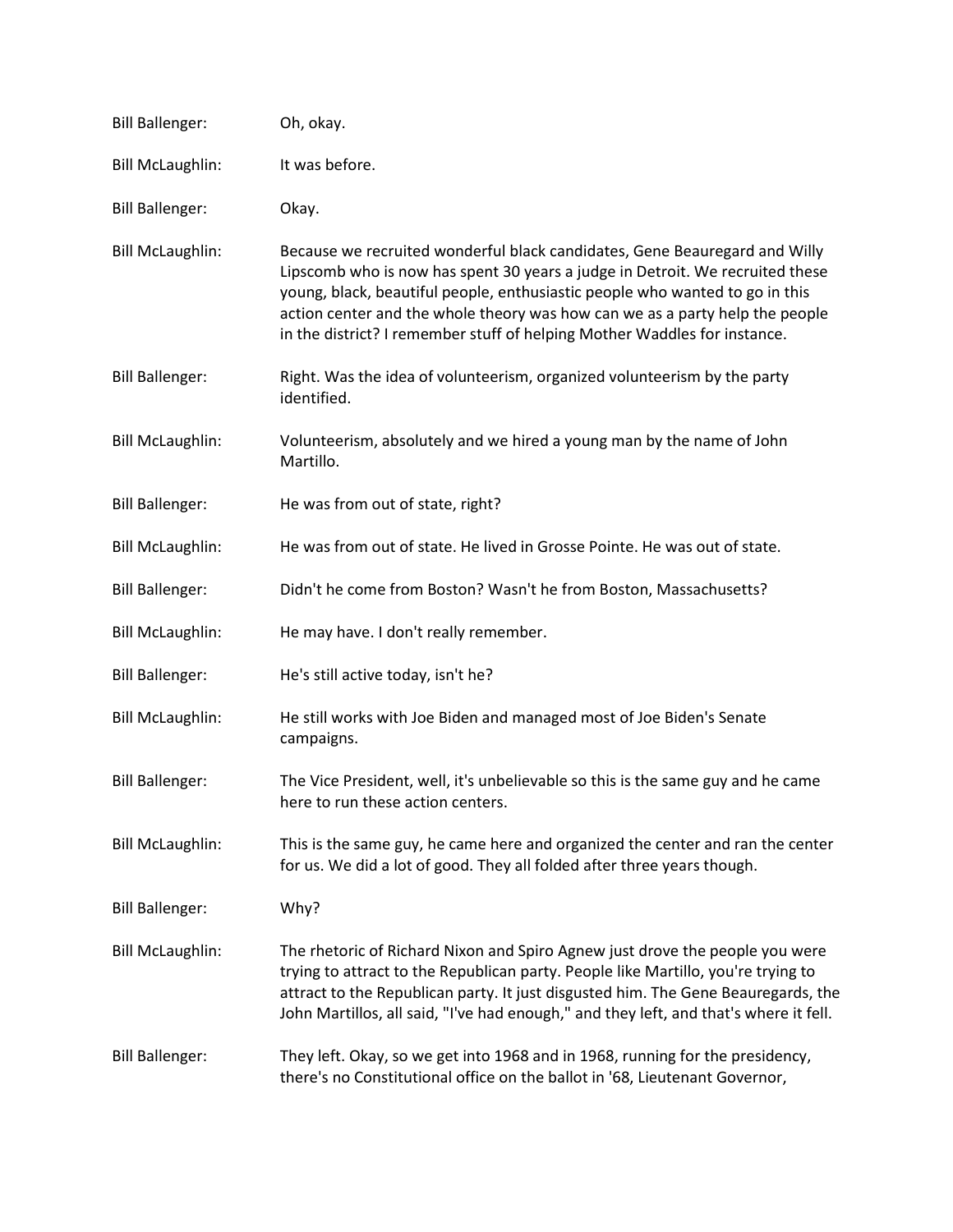|                         | Attorney General, Secretary of State, there wasn't even a US Senate race I don't<br>believe that year.                                                                                                                                                                                                                                                                                                                                                                                                                                                                                                     |
|-------------------------|------------------------------------------------------------------------------------------------------------------------------------------------------------------------------------------------------------------------------------------------------------------------------------------------------------------------------------------------------------------------------------------------------------------------------------------------------------------------------------------------------------------------------------------------------------------------------------------------------------|
| <b>Bill McLaughlin:</b> | That's right. Thank God.                                                                                                                                                                                                                                                                                                                                                                                                                                                                                                                                                                                   |
| <b>Bill Ballenger:</b>  | There was the Presidential race.                                                                                                                                                                                                                                                                                                                                                                                                                                                                                                                                                                           |
| <b>Bill McLaughlin:</b> | Right.                                                                                                                                                                                                                                                                                                                                                                                                                                                                                                                                                                                                     |
| <b>Bill Ballenger:</b>  | You had Richard Nixon emerge from nowhere. People thought he was politically<br>finished and win the Republican nomination beating Ronald Reagan actually.<br>Ronald Reagan came as close to Nixon as anybody.                                                                                                                                                                                                                                                                                                                                                                                             |
| <b>Bill McLaughlin:</b> | Reagan had come to prominence with a campaign and fundraising spot he had<br>done for Goldwater in '64.                                                                                                                                                                                                                                                                                                                                                                                                                                                                                                    |
| <b>Bill Ballenger:</b>  | Right.                                                                                                                                                                                                                                                                                                                                                                                                                                                                                                                                                                                                     |
| <b>Bill Ballenger:</b>  | Reagan's a nominee and Hubert Humphrey is the Democratic nominee, what<br>happened here in Michigan? Emil Lockwood, the State Senate Majority Leader,<br>was he running?                                                                                                                                                                                                                                                                                                                                                                                                                                   |
| <b>Bill McLaughlin:</b> | He was the Nixon campaign chairman in Michigan.                                                                                                                                                                                                                                                                                                                                                                                                                                                                                                                                                            |
| <b>Bill Ballenger:</b>  | What was your relationship with the Nixon campaign in '68? Was it better than<br>your relationship had been with the Goldwater people back in '64?                                                                                                                                                                                                                                                                                                                                                                                                                                                         |
| <b>Bill McLaughlin:</b> | I think anything would have been better than Goldwater I think.                                                                                                                                                                                                                                                                                                                                                                                                                                                                                                                                            |
| <b>Bill Ballenger:</b>  | You weren't getting as much hate mail?                                                                                                                                                                                                                                                                                                                                                                                                                                                                                                                                                                     |
| <b>Bill McLaughlin:</b> | No, well, everybody was united around Nixon. Emil was good to work with as far<br>as I can remember. The problems started in the National Convention in Miami<br>when Nixon named the governor of Maryland, Spiro Agnew as his Vice<br>President. I didn't think it was bad at the time. Agnew was recognized as a<br>"moderate governor" he must be okay. Well, the first one to go ballistic was<br>Don Riegle. Oh, he went crazy with his guy Agnew. Romney wasn't too happy, I<br>couldn't figure out why and then Romney's name was, as I remember, was put<br>in nomination also and Agnew beat him. |
| <b>Bill Ballenger:</b>  | Maybe Romney had gotten to know Agnew as fellow Governor.                                                                                                                                                                                                                                                                                                                                                                                                                                                                                                                                                  |
| <b>Bill McLaughlin:</b> | Better than anybody else did. That's right. As not a governor, you couldn't figure<br>out why he was upset with it. This was all in a turbulent year. There was a<br>Presidential primary and I think it was '68, was it George Wallace won the<br>Democratic primary. George Wallace, the far right Governor of Alabama won<br>the primary at UAW State.                                                                                                                                                                                                                                                  |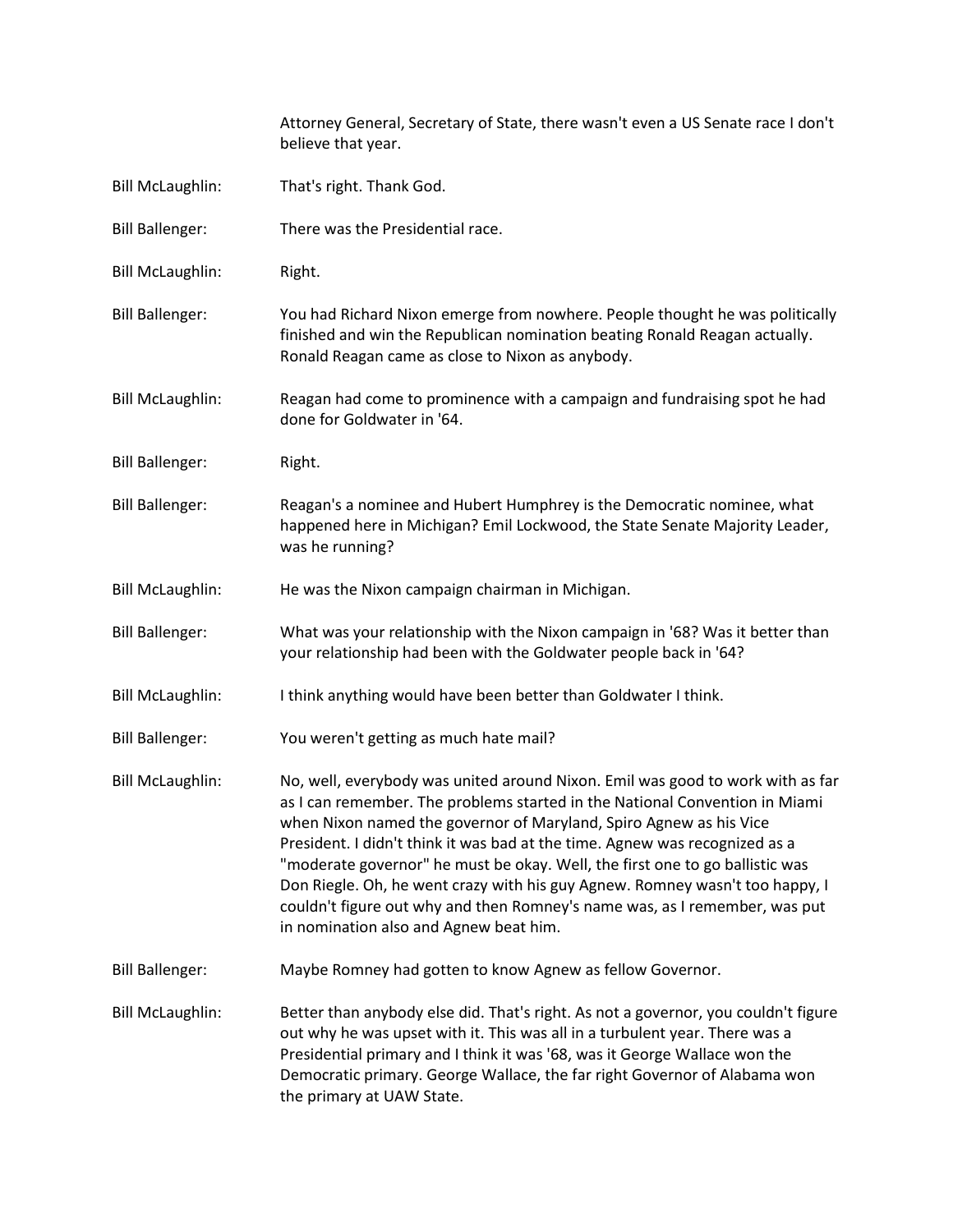| <b>Bill Ballenger:</b>  | Well, I think that was '72.                                                                                                                                                                                                                                                                                                                                                                                                                                                                                                                                                                                                                                                                                                                                                                                                                                                                                                                                                                                                                                                                                                           |
|-------------------------|---------------------------------------------------------------------------------------------------------------------------------------------------------------------------------------------------------------------------------------------------------------------------------------------------------------------------------------------------------------------------------------------------------------------------------------------------------------------------------------------------------------------------------------------------------------------------------------------------------------------------------------------------------------------------------------------------------------------------------------------------------------------------------------------------------------------------------------------------------------------------------------------------------------------------------------------------------------------------------------------------------------------------------------------------------------------------------------------------------------------------------------|
| <b>Bill McLaughlin:</b> | That was '72, okay.                                                                                                                                                                                                                                                                                                                                                                                                                                                                                                                                                                                                                                                                                                                                                                                                                                                                                                                                                                                                                                                                                                                   |
| <b>Bill Ballenger:</b>  | That was later. You had the Chicago Convention, Bobby Kennedy had been<br>assassinated.                                                                                                                                                                                                                                                                                                                                                                                                                                                                                                                                                                                                                                                                                                                                                                                                                                                                                                                                                                                                                                               |
| <b>Bill McLaughlin:</b> | Bobby Kennedy had been assassinated.                                                                                                                                                                                                                                                                                                                                                                                                                                                                                                                                                                                                                                                                                                                                                                                                                                                                                                                                                                                                                                                                                                  |
| <b>Bill Ballenger:</b>  | Hubert Humphrey was a nominee.                                                                                                                                                                                                                                                                                                                                                                                                                                                                                                                                                                                                                                                                                                                                                                                                                                                                                                                                                                                                                                                                                                        |
| <b>Bill McLaughlin:</b> | Martin Luther King had been assassinated.                                                                                                                                                                                                                                                                                                                                                                                                                                                                                                                                                                                                                                                                                                                                                                                                                                                                                                                                                                                                                                                                                             |
| <b>Bill Ballenger:</b>  | Yeah.                                                                                                                                                                                                                                                                                                                                                                                                                                                                                                                                                                                                                                                                                                                                                                                                                                                                                                                                                                                                                                                                                                                                 |
| <b>Bill McLaughlin:</b> | It was a turbulent time. The anti-war, the hippies, everybody else descended on<br>Chicago and they had what ended up being a riot in the park across the street<br>from the Chicago Hilton. The interesting thing is as we're doing this on<br>videotape in 1968, the only thing was film. You shot the film. The TV<br>cameramen shot the film, and somebody raced the film by hand to a TV station<br>to put it on the air. The riots broke out and they were devastating. It was<br>disgusting and on TV it looked terrible. By the time, some of the riots were<br>already over, but by the time it hit the television, it was also hitting the floor of<br>the Democratic convention and the delegates of the convention were going<br>nuts. Democratic party was devastated by this stuff. In fact, in my opinion, our<br>political process today is still affected by the riots in the park in Chicago in 1968.<br>The Democrats, after it was over, appointed a committee under the<br>chairmanship of George McGovern, it was called the McGovern Committee. It<br>was to redo the things so this never would happen again. |
| <b>Bill Ballenger:</b>  | The delegate selection process.                                                                                                                                                                                                                                                                                                                                                                                                                                                                                                                                                                                                                                                                                                                                                                                                                                                                                                                                                                                                                                                                                                       |
| <b>Bill McLaughlin:</b> | The delegate selection process. And of course the process had to be that<br>everybody had to have a say, whether they knew what they were doing or not.<br>So they so restructured the thing that in 1960 and '64, and I think probably '68,<br>three states had a primary of any significance. It was West Virginia, it was<br>Wisconsin and California. Now you have every state having primaries, et cetera.<br>It all resolves out of the attempt by the Democrats to rewrite the rules on<br>delegate selection out of that '68 primary.                                                                                                                                                                                                                                                                                                                                                                                                                                                                                                                                                                                         |
| <b>Bill Ballenger:</b>  | Yeah, I think you saw a lot of reference to that last year in the fight between<br>Hillary Clinton and Barack Obama for the Democratic nomination.                                                                                                                                                                                                                                                                                                                                                                                                                                                                                                                                                                                                                                                                                                                                                                                                                                                                                                                                                                                    |
| <b>Bill McLaughlin:</b> | That's right. That's right.                                                                                                                                                                                                                                                                                                                                                                                                                                                                                                                                                                                                                                                                                                                                                                                                                                                                                                                                                                                                                                                                                                           |
| <b>Bill Ballenger:</b>  | The unit rule, so to speak, where winner take all in some cases gives somebody<br>a big advantage when they only won 51-49 to get all the delegates.                                                                                                                                                                                                                                                                                                                                                                                                                                                                                                                                                                                                                                                                                                                                                                                                                                                                                                                                                                                  |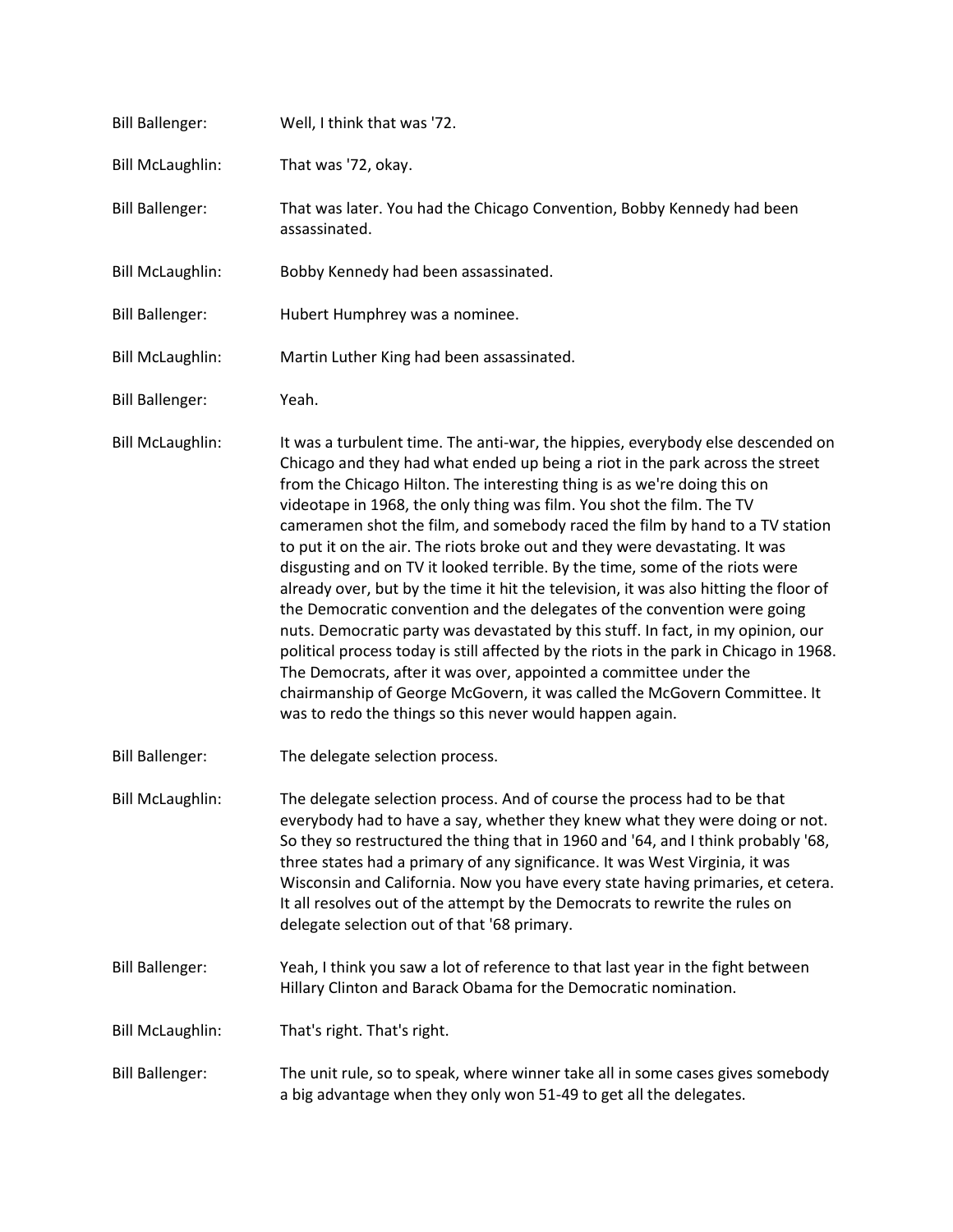| <b>Bill McLaughlin:</b> | Absolutely.                                                                                                                                                                                                                                                                                                                                                                                                                                                                    |
|-------------------------|--------------------------------------------------------------------------------------------------------------------------------------------------------------------------------------------------------------------------------------------------------------------------------------------------------------------------------------------------------------------------------------------------------------------------------------------------------------------------------|
| <b>Bill Ballenger:</b>  | And that all grew out of it.                                                                                                                                                                                                                                                                                                                                                                                                                                                   |
| <b>Bill McLaughlin:</b> | That all grows out of that. And I've always said, I was in a lot of smoke-filled<br>rooms. A lot of smoke-filled rooms gave us Theodore Roosevelt, Franklin<br>Roosevelt, and Harry Truman, and Dwight Eisenhower. The smoke-filled rooms<br>couldn't have been all bad. But out of this we got the McGoverns, we got the<br>McCarthys, and all of the other people who and almost brought the Democratic<br>Convention and Jimmy Carter almost brought the country to a ruin. |
| <b>Bill Ballenger:</b>  | Let me ask you this. Did you have any experiences early, as '68, with some of the<br>people around Richard Nixon? Like Bob Haldeman, did he ever come into<br>Michigan?                                                                                                                                                                                                                                                                                                        |
| <b>Bill McLaughlin:</b> | Nixon came to Grand Rapids and was speaking in the hall in Grand Rapids. I<br>walked into the room and a guy, this crew-cutted guy standing by the door next<br>to me. I don't know who this guy is, but if they put a brown shirt on him, he'd<br>have done good in Berlin. I never changed my opinion. That was Bob Haldeman,<br>he looked like a Nazi Stormtrooper. And that was a preclude until four year's<br>hence.                                                     |
| <b>Bill Ballenger:</b>  | In 1960, Richard Nixon lost to John Kennedy here in Michigan for the presidency<br>by a pretty narrow margin. But in '68, even with this horrible Democratic<br>National Convention, which was a disaster for their party, Hubert Humphrey<br>managed to carry Michigan by a bigger margin over Richard Nixon in '68 than he<br>had, where the Democrats had, eight years earlier. Why did that happen?                                                                        |
| <b>Bill McLaughlin:</b> | I don't remember enough of '68 'cause I was Vice Chairman but I remember '72<br>so well. We had come to the conclusion by '72 that Nixon for some reason hated<br>Michigan.                                                                                                                                                                                                                                                                                                    |
| <b>Bill Ballenger:</b>  | In '68 you don't even remember him really campaigning here very much?                                                                                                                                                                                                                                                                                                                                                                                                          |
| <b>Bill McLaughlin:</b> | He totally ignored the state.                                                                                                                                                                                                                                                                                                                                                                                                                                                  |
| <b>Bill Ballenger:</b>  | He ignored it, yeah. Well that must have bene touch on Lockwood, his campaign<br>manager in Michigan when he wasn't even here.                                                                                                                                                                                                                                                                                                                                                 |
| <b>Bill McLaughlin:</b> | It had to be. It had to be. And if I can jump ahead and make a comparison to '72,<br>in '72 I knew we could carry this state. But I didn't think he did, so I went to<br>Washington and sat down with the people in the White House. Specifically a guy<br>by the name of Fred LaRue who went to jail over Watergate, and Jack Gibbs a<br>former executive director of the State Party was appointed as their staff person<br>in Michigan.                                     |
| <b>Bill Ballenger:</b>  | Of the Nixon campaigns?                                                                                                                                                                                                                                                                                                                                                                                                                                                        |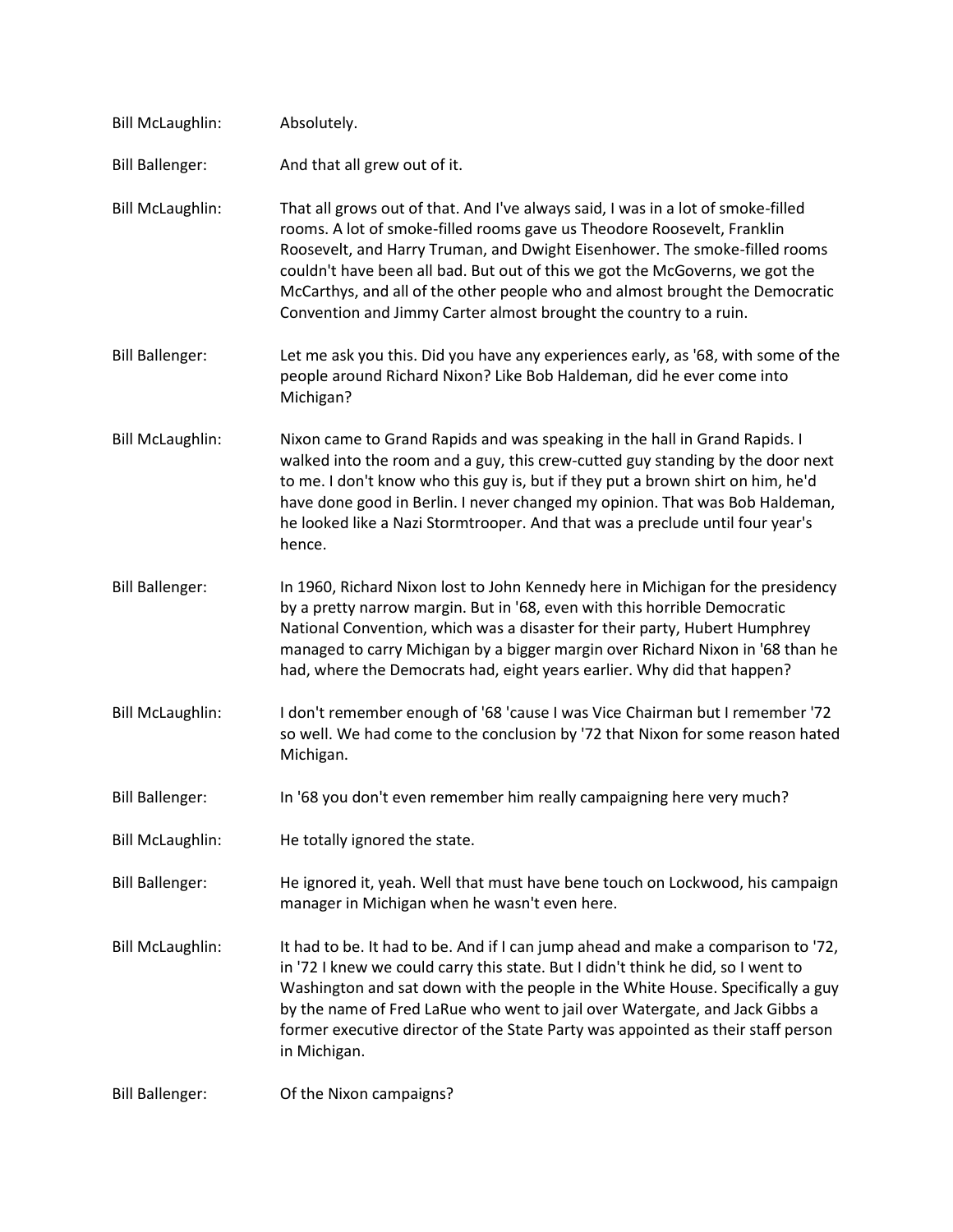| <b>Bill McLaughlin:</b> | Of the Nixon campaign in Michigan.                                                                                                                                                                                                                                                                                                                                                                                                                                                                                                                                                             |
|-------------------------|------------------------------------------------------------------------------------------------------------------------------------------------------------------------------------------------------------------------------------------------------------------------------------------------------------------------------------------------------------------------------------------------------------------------------------------------------------------------------------------------------------------------------------------------------------------------------------------------|
| <b>Bill Ballenger:</b>  | Okay, yeah.                                                                                                                                                                                                                                                                                                                                                                                                                                                                                                                                                                                    |
| <b>Bill McLaughlin:</b> | I said to LaRue, I said, "I will carry the state for you, but you got to let us run the<br>campaign." And they did. And it was a different thing because there's no<br>problem with politics if everybody is on the same page. Jack Gibbs was like<br>another guy, like Larry Lindemer and we all got along great together and ran a<br>campaign that meshed.                                                                                                                                                                                                                                  |
| <b>Bill Ballenger:</b>  | Probably Gibbs being from Michigan helped a lot, don't you think?                                                                                                                                                                                                                                                                                                                                                                                                                                                                                                                              |
| <b>Bill McLaughlin:</b> | Absolutely. Absolutely.                                                                                                                                                                                                                                                                                                                                                                                                                                                                                                                                                                        |
| <b>Bill Ballenger:</b>  | Yeah. Well of course, Nixon carried just about every state in 1972 against<br>McGovern. There was that factor as well.                                                                                                                                                                                                                                                                                                                                                                                                                                                                         |
| <b>Bill McLaughlin:</b> | That helped also. But we got through with a lot less turmoil because of working<br>together. That will lead into another major subject we'll talk about, I'm sure,<br>when you're ready.                                                                                                                                                                                                                                                                                                                                                                                                       |
| <b>Bill Ballenger:</b>  | Well let me ask you this, 1970, which is between '68 and '72, and we've already<br>talked about it to a certain extent with the Lenore Romney candidacy, but that<br>was the year that Milliken who had become governor because George Romney<br>went to the Nixon administration in Washington as Housing and Urban<br>Development Secretary, was running for a full term for the first time.                                                                                                                                                                                                 |
| <b>Bill McLaughlin:</b> | Milliken was, yes.                                                                                                                                                                                                                                                                                                                                                                                                                                                                                                                                                                             |
| <b>Bill Ballenger:</b>  | Milliken was running, Romney had left and Milliken had been the acting<br>governor, whatever you want to call it, for two years '69, '70, with no lieutenant<br>governor because he'd been the lieutenant governor. He had to pick a running<br>mate. What about Jim Brickley, where did he come from? How important was<br>that to Milliken in the Fall of 1970? What do you remember about that race?<br>Because by that time, you Bill McLaughlin, you're party chairman. Elly Peterson<br>has gone to Washington with the National Republican Committee and you are<br>the Party Chairman. |
| <b>Bill McLaughlin:</b> | In, I want to say, 1967. I'm guessing, maybe it was 1969, but I think it was '67.<br>Elly Peterson, Joyce Braithwaite and I came to Detroit and met with a guy by<br>name of Jim Brickley. Jim Brickley had been a Detroit City Council person. I<br>believe he was also US Attorney.                                                                                                                                                                                                                                                                                                          |
| <b>Bill Ballenger:</b>  | He was Assistant US Attorney, under Bill Cahill.                                                                                                                                                                                                                                                                                                                                                                                                                                                                                                                                               |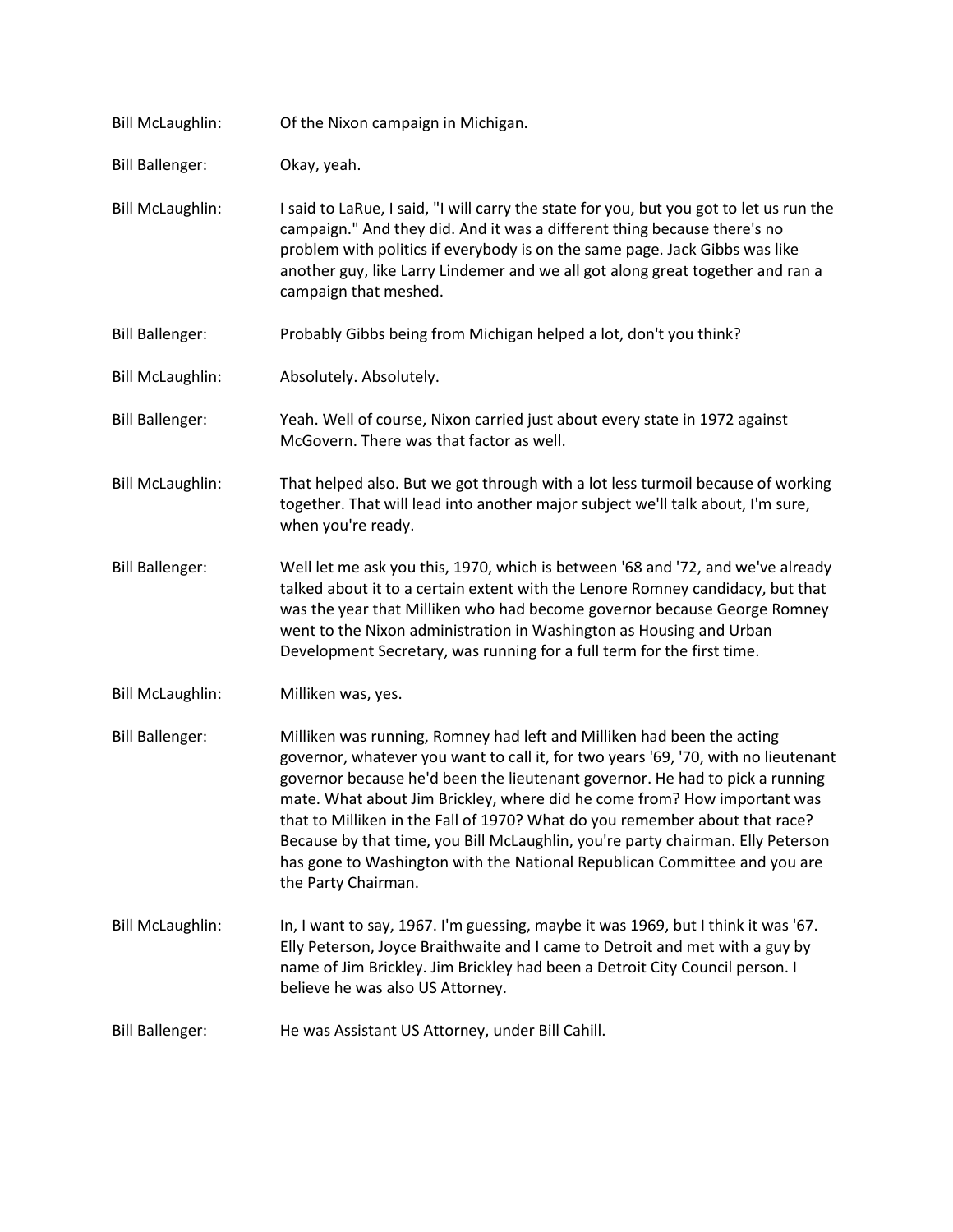Bill McLaughlin: Assistant US Attorney. That's right, he was Assistant US Attorney. We talked to him about trying to run for office. It was a wonderful meeting and he said, "No." I really lost track of him until he became Milliken's running mate. Bill Ballenger: Were you surprised when he became Milliken's running mate? Bill McLaughlin: I was overjoyed. Bill Ballenger: I know you were happy, but I mean did you expect it? Because there were people running around the state like Bill Hampton, the state representative, and others who wanted to be Milliken's running mate. And all of a sudden Milliken just announced, "Jim Brickley's going to be my running mate." Bill McLaughlin: I have no recollections of it. I don't know if I knew in advance or not, but I was overjoyed with it. Because I had a great admiration for him. I remember Jim Brickley when he was on the City Council. Bill Ballenger: So what do you remember about that campaign in 1970? Obviously it didn't go well for Lenore Romney against Phil Hart. It was not a good year for the Republicans. It was a good Democratic year. But Bill Milliken survived against the Democratic nominee, a State Senator named Sander Levin. Bill McLaughlin: Levin, who is now a member of Congress. Bill Ballenger: Who went on to be a long serving congressman. Bill McLaughlin: Who had been, at the time was the Democratic State Party Chairmen. Bill Ballenger: The State Party Chairman, right. Bill McLaughlin: When Sandy ran for governor, I went, "Well if he wins, at least there's hope for former State Chairmen." Bill Ballenger: Yeah, you might get elected or something, yeah. Bill McLaughlin: I might get elected. Anyways, I think General Motors was on strike, so the economy of the state was in turmoil. Things I remember, I remember the fallout from the consensus thing with Lenore was terrible. The split in the party with Lenore and Hubert was terrible. I remember by the General Election it was complete and total apathy in the party. I remember leaving this house on Halloween and taking Mike, Pat and Tim around to do their trick or treating. It was a rainy night. I remember I was so low. I was convinced he was going to lose. My thought was, "What am I going to do for a living next year?" And then to dupe it all that we had a bizarre case of election-itis in Detroit where George Edwards, a former Democrat legislator I believe, was the County Clerk. He was introducing punch-card balloting, which is effect is the early form of computer ballot, voting.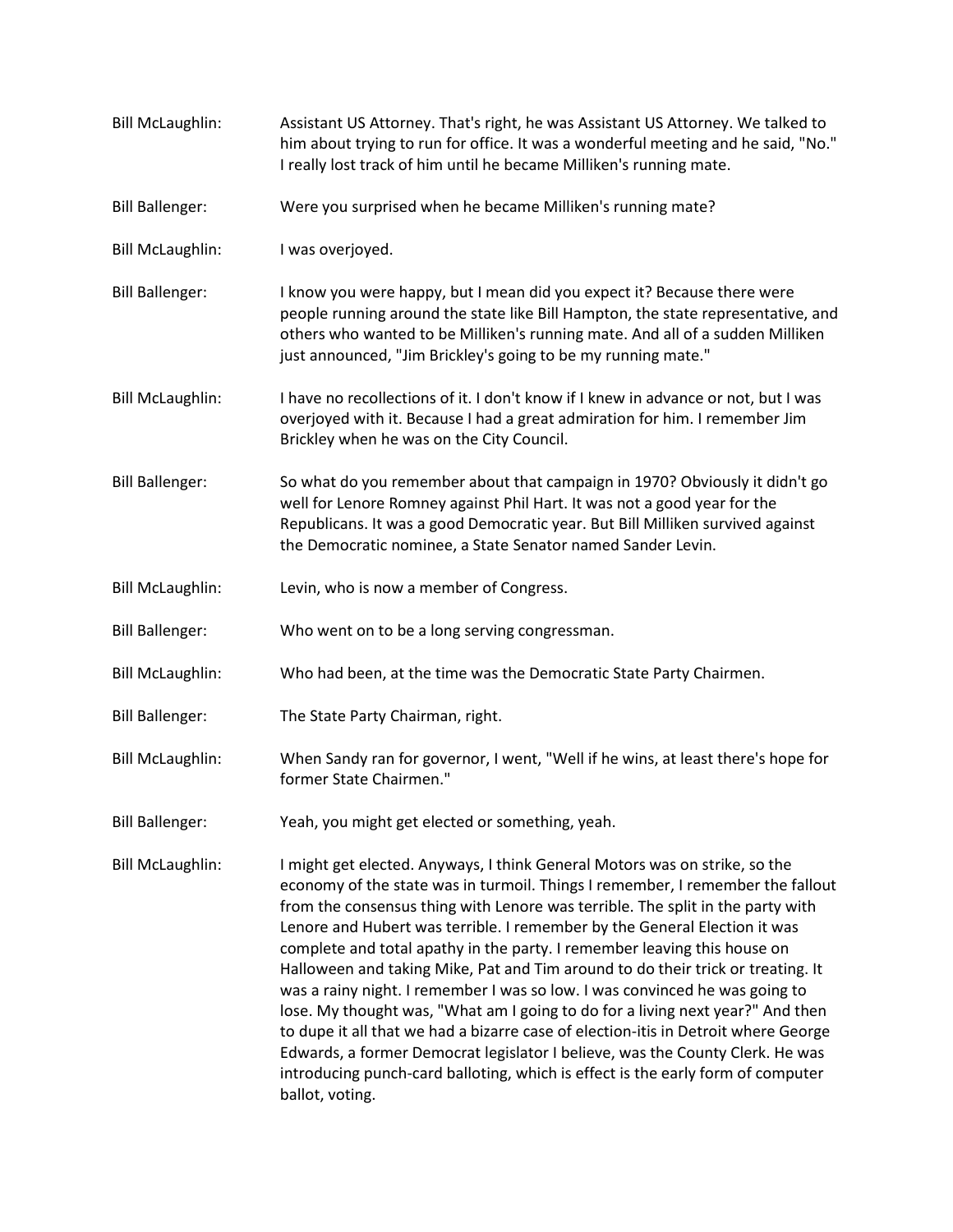| <b>Bill Ballenger:</b>  | Right, supposed to be a really high-tech innovation.                                                                                                                                                                                                                                                                                                                                                                                                                    |
|-------------------------|-------------------------------------------------------------------------------------------------------------------------------------------------------------------------------------------------------------------------------------------------------------------------------------------------------------------------------------------------------------------------------------------------------------------------------------------------------------------------|
| <b>Bill McLaughlin:</b> | High-tech. Since when the election came and went we found ballots in Detroit<br>that fell out of trucks and were in puddles and found the free press for instance.<br>The thing was so badly mishandled. Our election night came and went, and<br>came and went. It was almost 48 hours later when we knew the final result. I<br>happened to be standing in the governor's office about two o'clock in the<br>afternoon and Sandy Levin came in the office to concede. |
| <b>Bill Ballenger:</b>  | To concede?                                                                                                                                                                                                                                                                                                                                                                                                                                                             |
| <b>Bill McLaughlin:</b> | It was that long. As down as I was during Halloween night, election night I knew<br>Milliken was going to win. The reason was, in the black precincts, he, Milliken<br>was running ahead of Romney's base in '66.                                                                                                                                                                                                                                                       |
| <b>Bill Ballenger:</b>  | Whoa, really? Why was that do you think?                                                                                                                                                                                                                                                                                                                                                                                                                                |
| <b>Bill McLaughlin:</b> | The magic of Bill Milliken.                                                                                                                                                                                                                                                                                                                                                                                                                                             |
| <b>Bill Ballenger:</b>  | Well, I mean had he already put in place. Remember he did things like dividing<br>up the proceeds from a bond issue that had been on the ballot in '68 to get<br>more money.                                                                                                                                                                                                                                                                                            |
| <b>Bill McLaughlin:</b> | He was an urban governor.                                                                                                                                                                                                                                                                                                                                                                                                                                               |
| <b>Bill Ballenger:</b>  | to urban areas. He was an urban guy, yeah.                                                                                                                                                                                                                                                                                                                                                                                                                              |
| <b>Bill McLaughlin:</b> | He was an urban governor from a rural county. He had people like Jack Dempsey<br>who run these things.                                                                                                                                                                                                                                                                                                                                                                  |
| <b>Bill Ballenger:</b>  | Yeah, there was one other very important issue on the ballot that November<br>that was a factor in the governor's race and that was Parochiaid.                                                                                                                                                                                                                                                                                                                         |
| <b>Bill McLaughlin:</b> | That's right.                                                                                                                                                                                                                                                                                                                                                                                                                                                           |
| <b>Bill Ballenger:</b>  | Remember Parochiaid?                                                                                                                                                                                                                                                                                                                                                                                                                                                    |
| <b>Bill McLaughlin:</b> | Yes, I had forgotten about.                                                                                                                                                                                                                                                                                                                                                                                                                                             |
| <b>Bill Ballenger:</b>  | Milliken backed Parochiaid and he did tremendously well in many Roman<br>Catholic precincts that ordinarily were Democratic.                                                                                                                                                                                                                                                                                                                                            |
| <b>Bill McLaughlin:</b> | Right.                                                                                                                                                                                                                                                                                                                                                                                                                                                                  |
| <b>Bill Ballenger:</b>  | Remember Levin opposed Parochiaid?                                                                                                                                                                                                                                                                                                                                                                                                                                      |
| <b>Bill McLaughlin:</b> | Right.                                                                                                                                                                                                                                                                                                                                                                                                                                                                  |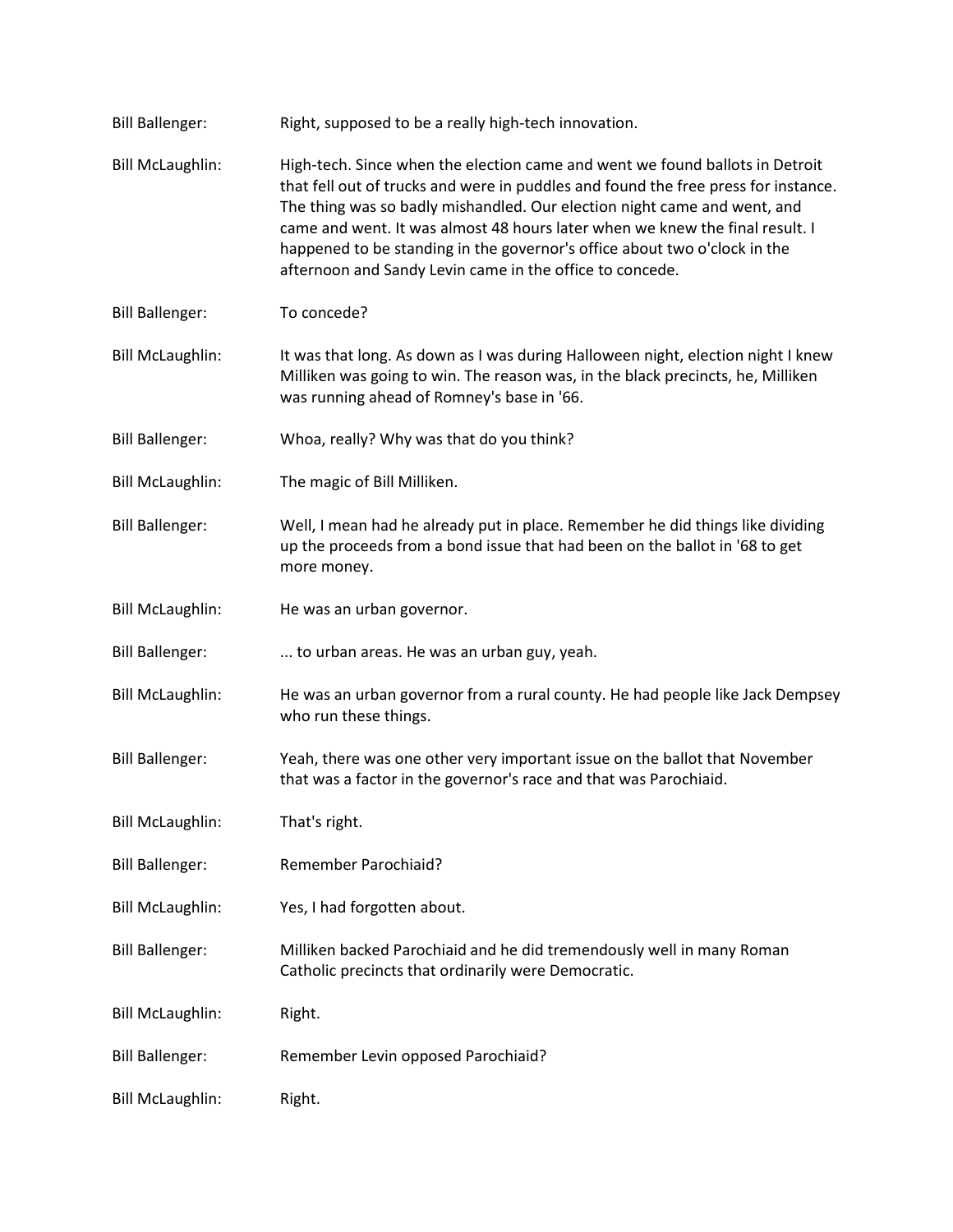Bill Ballenger: Then he waffled at the end, and the MEA, the Michigan Education Association of Teachers Union, which had supported Levin, got very unhappy with Levin at getting weak-kneed at sticking to his guns, and so Milliken looked like a guy of principal who at least really stood for something. Of course, anybody, not just Roman Catholics but the Christian Reform Community in West Michigan, and everybody else who wanted to save private schools, they were all for Milliken. So he won by about 44,000 votes. Bill McLaughlin: Well, you just hit the magic of Bill Milliken. He was principled. Bill Ballenger: Yeah. Bill McLaughlin: It was that simple. But Keith Molin and I kept seeing these results come in and we said, "He's going to win." Our thing was, you got to know the territory. While everything else looked gloom, we saw in the key precincts that we had, it's like he was running ahead in many areas that he needed to ahead of Romney in '66. And if you were running ahead of Romney in Detroit you knew you were going to get a Wayne County vote that was going to be big. Bill Ballenger: Yeah, absolutely. Bill McLaughlin: Absolutely. Bill Ballenger: So Milliken survives. You have the George Edward's punch-card voting fiasco. What about after that? Nixon is still President. You've got legislative reapportionment coming up in 1971, '72, that kind of thing. Bill McLaughlin: And congressional redistricting. Bill Ballenger: Yeah. Bill McLaughlin: It was now a one man, one vote. The Democrats frankly had all the computers and all the staff they needed from Solidarity House that was in their district. We had no staff. At the office and here, I brought all the stuff home. I remember over Easter I brought home the one adding machine we had in the Party Headquarters. I sat in my den downstairs and worked out a plan. I didn't find out later, until much later, when I was ridiculed in court that the adding machine I had was not accurate. I was off a little bit, more than I thought. I had a perfect balance, except I didn't have a perfect balance when they ran my figures on the computer. I was off. Bill McLaughlin: Anyways, we went back and forth and massaged figures, and they massaged figures, and argued in court the one man, one vote. Come time for the legislature to approve the congressional redistricting plans, I was standing in the balcony of whichever house was considering it. Jim McNeely, oh, it was in the Senate. It was in the Senate and I was standing in the balcony in the Senate. Jim McNeely, who was the Democratic State Chairman came up and shook my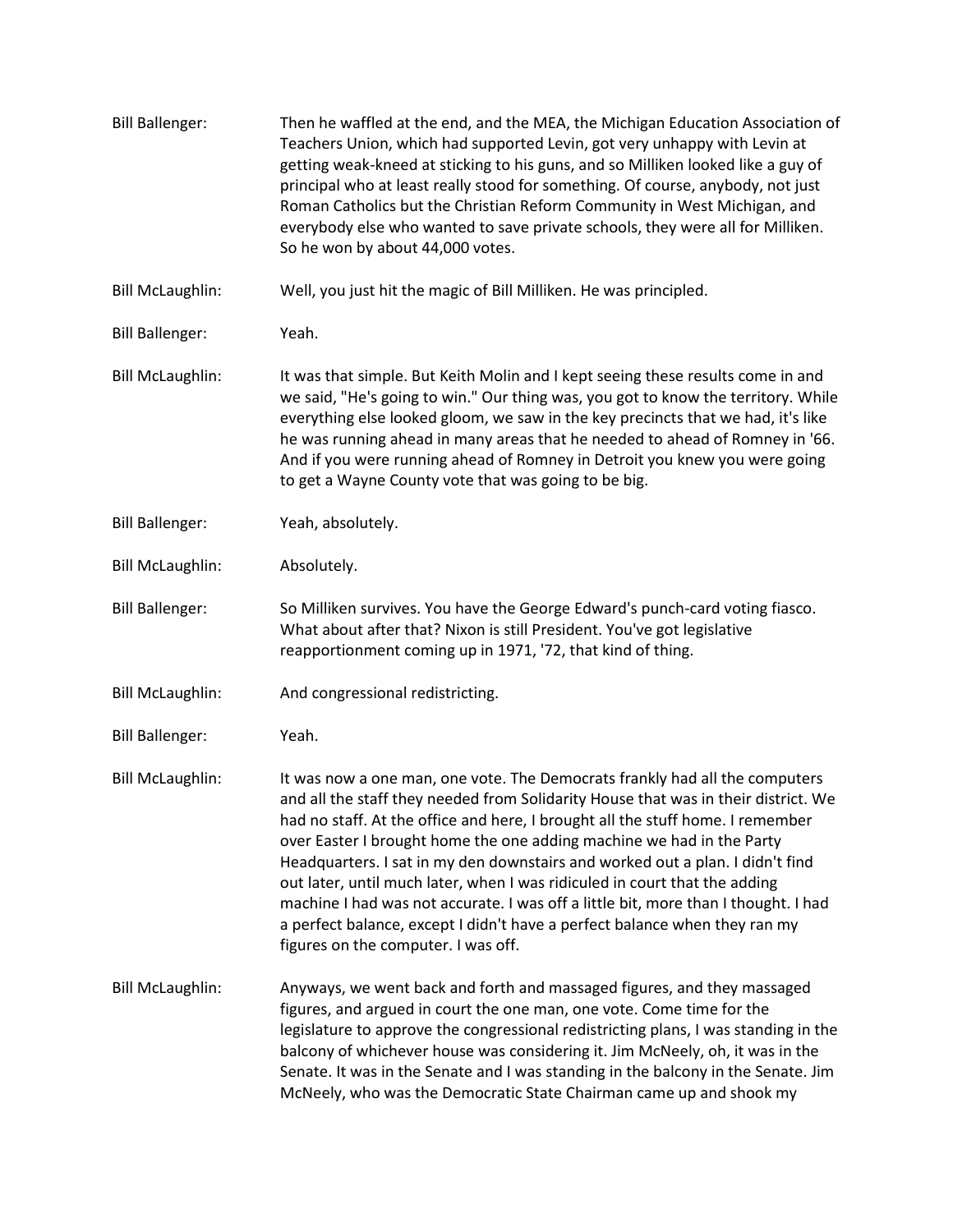|                         | hand. He said, "I don't know how you did it, but you've won." Then, as a roll was<br>called, a Senator by the name of Tony Stamm who went on to a district to beat<br>Garry Brown and become Senator.                                                                                                                                                                                                                                                                         |
|-------------------------|-------------------------------------------------------------------------------------------------------------------------------------------------------------------------------------------------------------------------------------------------------------------------------------------------------------------------------------------------------------------------------------------------------------------------------------------------------------------------------|
| <b>Bill Ballenger:</b>  | He said that he could take on the incumbent Garry Brown and beat him.                                                                                                                                                                                                                                                                                                                                                                                                         |
| <b>Bill McLaughlin:</b> | And beat him, right. Then Charlie Zalor in Southwest Michigan wanted the same<br>thing, to get Ed Acheson. They both voted No. While McNeely still had my hand,<br>the Democrats prevailed and we lost.                                                                                                                                                                                                                                                                       |
| <b>Bill Ballenger:</b>  | They snatched victory from the jaws of defeat. They snatched victory. You saw<br>defeat snatched from the jaws of victory by Stamm and Zalor, yes.                                                                                                                                                                                                                                                                                                                            |
| <b>Bill McLaughlin:</b> | Then we get to the Supreme Court and Tom Brennan, one of the members of<br>the Supreme Court, again, we thought we had the votes to do it, and Brennan<br>voted with the Democratic side. And then wanted to be our candidate in years<br>to come. Over the years, the result Stamm and Zalor has cost the Republican<br>Party in Michigan dearly. Because what should have been redistricting in the<br>favor of Republicans became the redistricting in favor of Democrats. |
| <b>Bill Ballenger:</b>  | Yeah, but wouldn't that have been pretty much wiped out in 1982, 10 years<br>later. They would've had to do it all over again anyway, and they did. They came<br>up with a plan then, Bernie Apol that most people think was kind of neutral. It<br>probably hurt for a decade, there's no question about that.                                                                                                                                                               |
| <b>Bill McLaughlin:</b> | Well 10 years is 10 years, Bill.                                                                                                                                                                                                                                                                                                                                                                                                                                              |
| <b>Bill Ballenger:</b>  | Well it's not forever, it's not forever. We're in 2009.                                                                                                                                                                                                                                                                                                                                                                                                                       |
| <b>Bill McLaughlin:</b> | Well 10 years is 10 years.                                                                                                                                                                                                                                                                                                                                                                                                                                                    |
| <b>Bill Ballenger:</b>  | Well, it was during your tenure.                                                                                                                                                                                                                                                                                                                                                                                                                                              |
| <b>Bill McLaughlin:</b> | Absolutely.                                                                                                                                                                                                                                                                                                                                                                                                                                                                   |
| <b>Bill Ballenger:</b>  | That's why you were you were Chairman.                                                                                                                                                                                                                                                                                                                                                                                                                                        |
| <b>Bill McLaughlin:</b> | Obviously, but that was why we lost the redistricting in '72, because two people<br>wanted their own thing to get in.                                                                                                                                                                                                                                                                                                                                                         |
| <b>Bill Ballenger:</b>  | Right, absolutely. What about busing? You remember that as an issue?                                                                                                                                                                                                                                                                                                                                                                                                          |
| <b>Bill McLaughlin:</b> | Busing, there was a court decision that would allow, to achieve equality in the<br>racial balance of schools, the busing across country, across district lines.                                                                                                                                                                                                                                                                                                               |
| <b>Bill Ballenger:</b>  | Across school district lines, to achieve racial balance. Throughout the country.                                                                                                                                                                                                                                                                                                                                                                                              |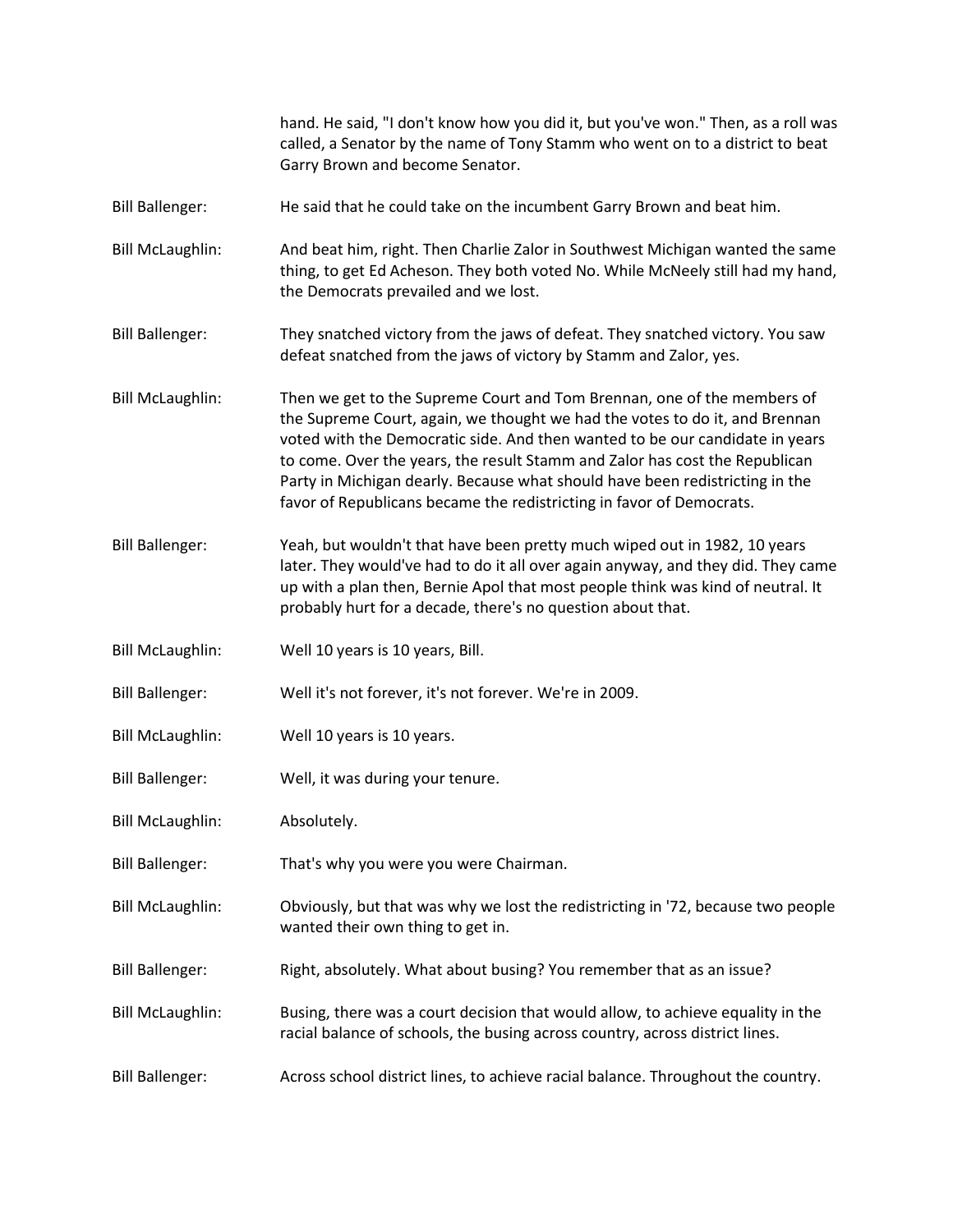| <b>Bill McLaughlin:</b> | Absolutely, yeah.                                                                                                                                                                                                                                                                                                                                                                                                                  |
|-------------------------|------------------------------------------------------------------------------------------------------------------------------------------------------------------------------------------------------------------------------------------------------------------------------------------------------------------------------------------------------------------------------------------------------------------------------------|
| <b>Bill Ballenger:</b>  | There was a big backlash against it everywhere.                                                                                                                                                                                                                                                                                                                                                                                    |
| <b>Bill McLaughlin:</b> | There was an attorney in Oakland county who was representing, and all of<br>sudden I've got a blank of the woman's name.                                                                                                                                                                                                                                                                                                           |
| <b>Bill Ballenger:</b>  | Irene McCabe?                                                                                                                                                                                                                                                                                                                                                                                                                      |
| <b>Bill McLaughlin:</b> | Irene McCabe, and the attorney's name was Brooks Patterson.                                                                                                                                                                                                                                                                                                                                                                        |
| <b>Bill Ballenger:</b>  | Yeah, we've heard that name.                                                                                                                                                                                                                                                                                                                                                                                                       |
| <b>Bill McLaughlin:</b> | First time we heard of Brooks Patterson, who is now the Oakland county<br>executive, was representing Irene McCabe. Bob Griffin got involved in it. It was a<br>hot issue, oh it was such a hot issue. Every parent, I suppose including myself<br>feared the thought of putting my kids on a school bus and busing them<br>someplace else to achieve racial balance. That was one whale of a deciding<br>factor in that election. |
| <b>Bill Ballenger:</b>  | Same time that Nixon was running for reelection against McGovern in '72. You<br>had the legislature up for grabs, House and Senate and so forth.                                                                                                                                                                                                                                                                                   |
| <b>Bill McLaughlin:</b> | And I must say, I suspect that the majority of people who were raising Cain<br>about busing were more Republican than Democrats.                                                                                                                                                                                                                                                                                                   |
| <b>Bill Ballenger:</b>  | Probably, yeah.                                                                                                                                                                                                                                                                                                                                                                                                                    |
| <b>Bill McLaughlin:</b> | It was benefiting the Republican party more than the Democrats.                                                                                                                                                                                                                                                                                                                                                                    |
| <b>Bill Ballenger:</b>  | Yeah, and also Patterson ran against the incumbent prosecutor in Oakland<br>county, a guy named Plunkett and beat him.                                                                                                                                                                                                                                                                                                             |
| <b>Bill McLaughlin:</b> | That's right.                                                                                                                                                                                                                                                                                                                                                                                                                      |
| <b>Bill Ballenger:</b>  | Basically on the busing issue, yeah.                                                                                                                                                                                                                                                                                                                                                                                               |
| <b>Bill McLaughlin:</b> | On that, and started his career.                                                                                                                                                                                                                                                                                                                                                                                                   |
| <b>Bill Ballenger:</b>  | There was another important contest in 1972, and that was the US Senate race<br>between Bob Griffin trying to win a second term and Frank Kelley the<br>Democratic Attorney General running for something other than Attorney<br>General the only time in his life. What do you remember about that campaign?                                                                                                                      |
| <b>Bill McLaughlin:</b> | I remember Griffin was a good candidate, but he was an old lady at times. He<br>was an old lady. I remember a photo shoot for a commercial on at Northland<br>Center. I never heard of a man using hairspray.                                                                                                                                                                                                                      |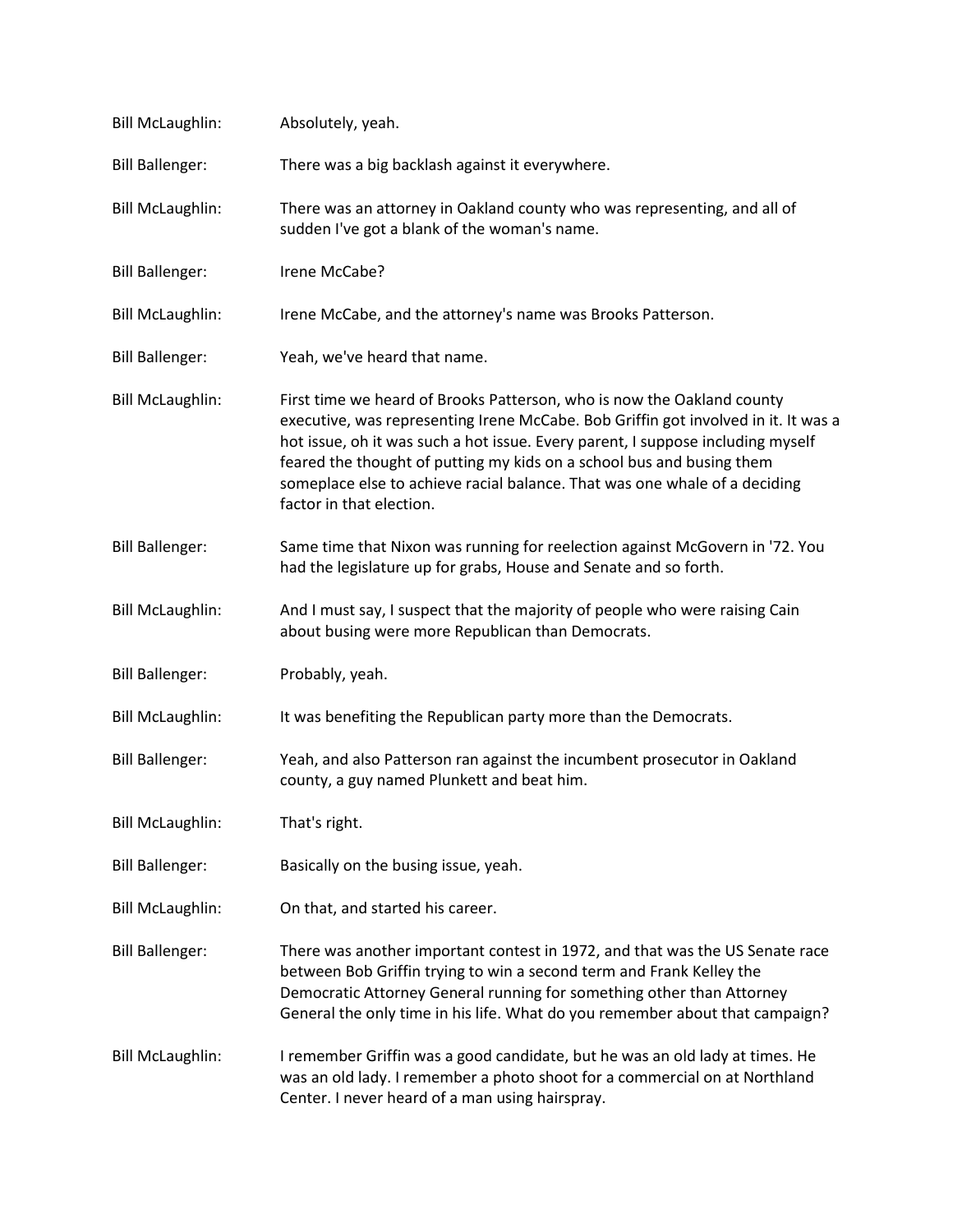| <b>Bill Ballenger:</b>  | Hairspray?                                                                                                                                                                                                                                                                                                                                                                                                                                                                                  |
|-------------------------|---------------------------------------------------------------------------------------------------------------------------------------------------------------------------------------------------------------------------------------------------------------------------------------------------------------------------------------------------------------------------------------------------------------------------------------------------------------------------------------------|
| <b>Bill McLaughlin:</b> | Not in those days, men didn't use hairspray. You know what I mean? He went<br>and bought a can of hairspray. We were doing a shoot outside and he lacquered<br>his hair down, he was all set. He was all set. A wind came up and the whole-                                                                                                                                                                                                                                                 |
| <b>Bill Ballenger:</b>  | The whole, his combover?                                                                                                                                                                                                                                                                                                                                                                                                                                                                    |
| <b>Bill McLaughlin:</b> | Whatever it was.                                                                                                                                                                                                                                                                                                                                                                                                                                                                            |
| <b>Bill Ballenger:</b>  | He had a combover.                                                                                                                                                                                                                                                                                                                                                                                                                                                                          |
| <b>Bill McLaughlin:</b> | It was straight up in the air.                                                                                                                                                                                                                                                                                                                                                                                                                                                              |
| <b>Bill Ballenger:</b>  | Yeah? He looked like a rooster maybe.                                                                                                                                                                                                                                                                                                                                                                                                                                                       |
| <b>Bill McLaughlin:</b> | That's right. I remember Bob Griffin learning to campaign back in 1966. Where a<br>governor by the name of Romney took him by the hand and introduced him to<br>campaigning. I remember, I think it was the Fourth of July. No, it was Labor Day.<br>Labor Day, they came down and they crashed the Democratic Party's Labor Day<br>Parade in downtown Detroit. They jumped the fence and went to-                                                                                          |
| <b>Bill Ballenger:</b>  | Jumped the fence, yeah.                                                                                                                                                                                                                                                                                                                                                                                                                                                                     |
| <b>Bill McLaughlin:</b> | Jumped the fence and went to a Democratic UAW picnic in Flint.                                                                                                                                                                                                                                                                                                                                                                                                                              |
| <b>Bill Ballenger:</b>  | Right, yeah.                                                                                                                                                                                                                                                                                                                                                                                                                                                                                |
| <b>Bill McLaughlin:</b> | I mean George Romney taught Bob Griffin how to campaign that day and he<br>retained it and he was just as intense in 1972 in campaigning that way.<br>Unfortunately the only specific thing I remember is the hair going up in the air.                                                                                                                                                                                                                                                     |
| <b>Bill Ballenger:</b>  | Well let me ask you this, do you think he only beat Frank Kelly in '72 because of<br>Nixon's victory at the top of the ticket, and coattails?                                                                                                                                                                                                                                                                                                                                               |
| <b>Bill McLaughlin:</b> | It didn't hurt. He and Nixon were close personal buddies. They were close<br>personal friends. I believe they were both freshman in the House at the same<br>time. Anyways they served together in the house, were very close friends. I'm<br>sure that Nixon had strong coattails. I mean the history of '72 is absurd, Nixon<br>was such a overwhelming favorite and helped everybody.                                                                                                    |
| <b>Bill Ballenger:</b>  | Going back to '66, when Griffin was running against G. Mennen Williams in a<br>race that I mean, after all this was the undefeated champ of Michigan politics.<br>Soapy Williams had won a record six times as governor the last time in '58, but<br>he had not run in eight years and he had been out of the country. He'd been an<br>Assistant Secretary of State in Africa, he's been an ambassador to the<br>Philippines. He came home, the Democrats thought, to reclaim the seat that |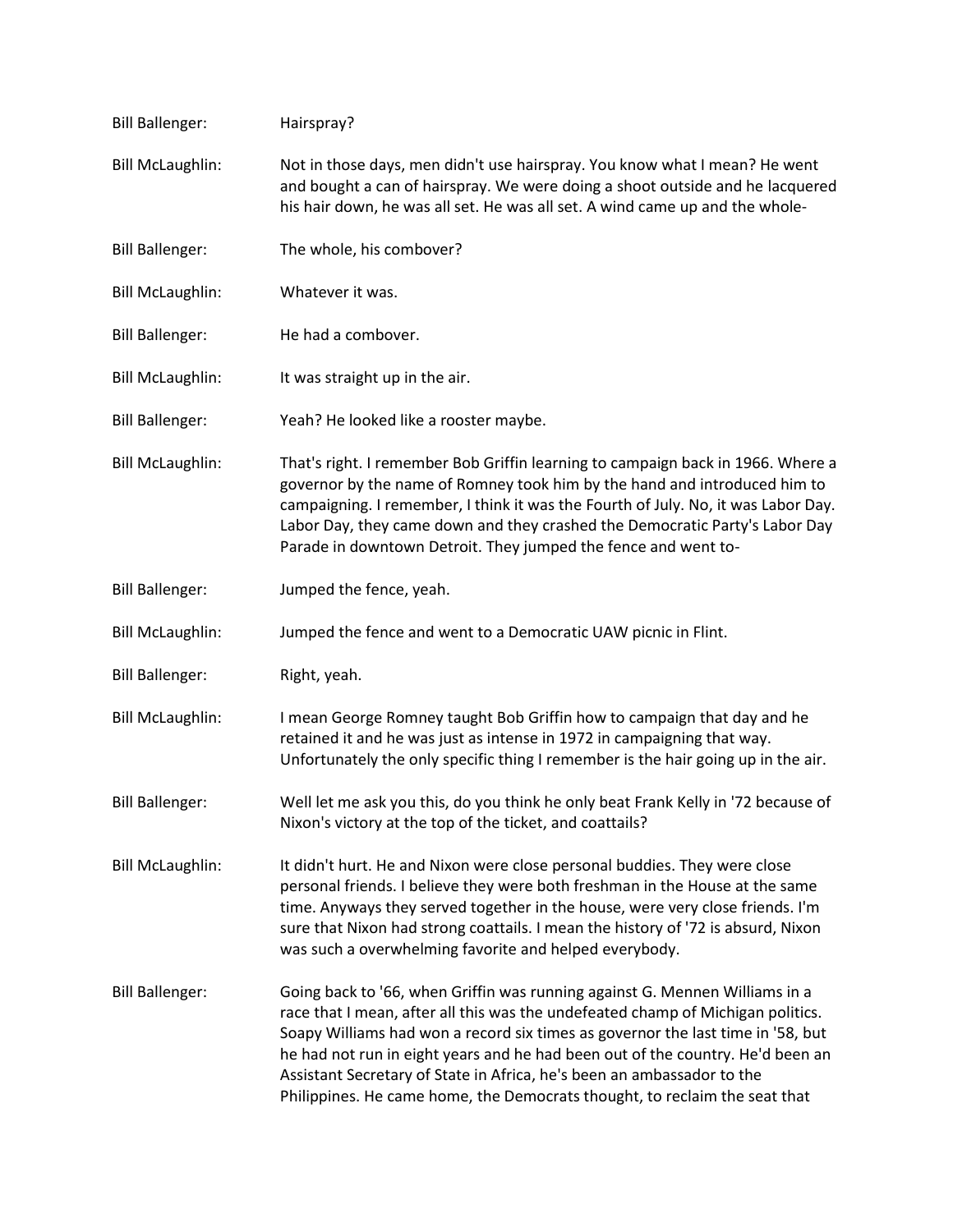they thought should rightfully be theirs that Pat McNamara who had died had held. All of a sudden here's this obscure Congressman from Northwest Michigan appointed by Governor Romney to fill the seat. They thought, "Well we're going to knock him off easily." But it didn't happen. Why? Because George Romney, basically the Romney magic at the top of the ticket, the Romney Griffin bumper stickers carried Griffin? What happened?

Bill McLaughlin: That, and the genius of Elly Peterson. Elly Peterson somehow unbeknownst to me came up with a thought and went to Romney with it. It was to have a coordinated campaign with everybody working together and nobody pulling apart. She suggested, and Romney bought that I become a State Campaign Coordinator. I stay as Vice-Chairman but I almost full-time over head the campaign. For instance, one week we had 72 requests for Romney for speaking. Romney couldn't make 72 speeches. But we could send Milliken, we could send Griffin, we could send all, Asher.

Bill Ballenger: So you covered everything?

Bill McLaughlin: And so we never missed, or rarely missed sending somebody to represent us at every request we had. We shared office space. There wasn't extra cost. We did TV. I shouldn't say "We", I was one of the people, but the people like Walt De Vries who was one of Romney's smart people had worked out a system where we would cover every single media market every single day with somebody making some kind of news, totally dominating the televisions of all over the state. All I did as a coordinator was to make sure it all worked and have a weekly meeting. Romney's representative, I think it was John Bannington was his campaign manager. Mary Browder was an assistant of Lenore. She was the first lady, she came. Griffin, I think Keith Mullen was running the Griffin campaign. Marge Griffin was also represented by him. The Secretary of State and the Attorney General Jean Backus was a party worker from Shiawassee County, I think it was. She ran the state Attorney General. There was somebody else who was looking at all of the things, whoever was running for State Board of Education was part of the thing and was rolled in. The trustees at Michigan State, the regions of Michigan and the governors that way. They were all rolled into this thing.

- Bill Ballenger: It was the Romney action team.
- Bill McLaughlin: It was the action team for the action state.

Bill Ballenger: The action team. And even the bumper stickers had Romney with other candidates.

- Bill McLaughlin: Absolutely.
- Bill Ballenger: One in blue, one in red, on a white background.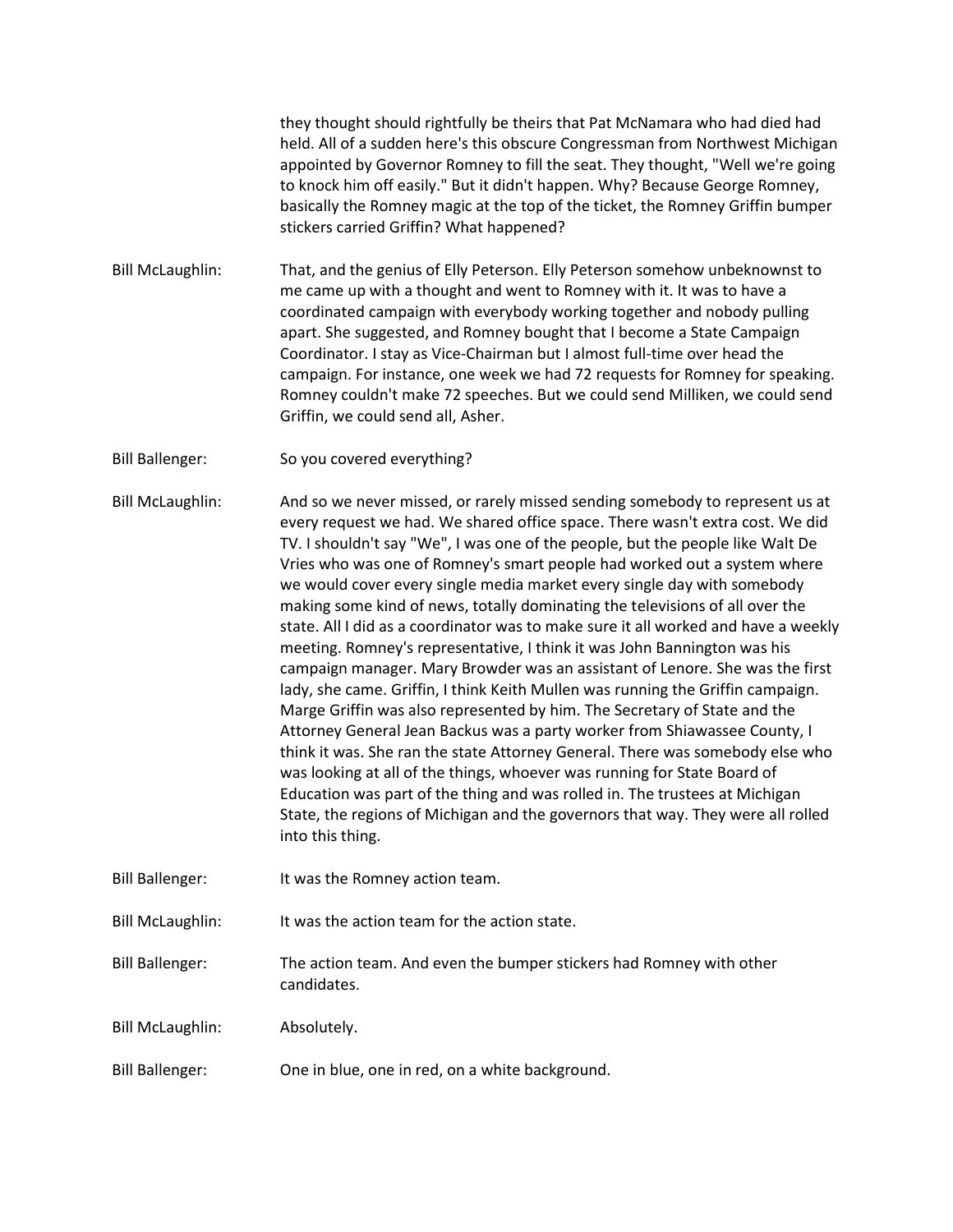| <b>Bill McLaughlin:</b> | Which makes Phil Ruppe saying, "I'm going to run by myself, "Remember what I<br>said, but I think that after August he was part of the action team.                                                                                                                                                                                                                                                                                                                                                                                                                                                                                                                                                                                                                                                                                                                                                                                             |
|-------------------------|-------------------------------------------------------------------------------------------------------------------------------------------------------------------------------------------------------------------------------------------------------------------------------------------------------------------------------------------------------------------------------------------------------------------------------------------------------------------------------------------------------------------------------------------------------------------------------------------------------------------------------------------------------------------------------------------------------------------------------------------------------------------------------------------------------------------------------------------------------------------------------------------------------------------------------------------------|
| <b>Bill Ballenger:</b>  | He'd probably gotten the message by then.                                                                                                                                                                                                                                                                                                                                                                                                                                                                                                                                                                                                                                                                                                                                                                                                                                                                                                       |
| <b>Bill McLaughlin:</b> | It was the genius of Elly who thought of it. The strength of George Romney who<br>could swallow his own pride to roll himself in to all of these lesser people.                                                                                                                                                                                                                                                                                                                                                                                                                                                                                                                                                                                                                                                                                                                                                                                 |
| <b>Bill Ballenger:</b>  | Also wasn't he trying to show the national media and everybody else that he<br>was a team player?                                                                                                                                                                                                                                                                                                                                                                                                                                                                                                                                                                                                                                                                                                                                                                                                                                               |
| <b>Bill McLaughlin:</b> | Absolutely.                                                                                                                                                                                                                                                                                                                                                                                                                                                                                                                                                                                                                                                                                                                                                                                                                                                                                                                                     |
| <b>Bill Ballenger:</b>  | Because he'd gotten criticism just two years before as being Lonesome George,<br>remember? Running away from Barry Goldwater. He didn't want to be<br>associated with other Republicans. So he's saying, "Wait a second here. I can run<br>with Republicans. We're all in this together."                                                                                                                                                                                                                                                                                                                                                                                                                                                                                                                                                                                                                                                       |
| <b>Bill McLaughlin:</b> | It was an ideal campaign. Looking at the final results of five new Congressmen,<br>the legislator, the House and the Senate and all.                                                                                                                                                                                                                                                                                                                                                                                                                                                                                                                                                                                                                                                                                                                                                                                                            |
| <b>Bill Ballenger:</b>  | Absolutely, yeah.                                                                                                                                                                                                                                                                                                                                                                                                                                                                                                                                                                                                                                                                                                                                                                                                                                                                                                                               |
| <b>Bill McLaughlin:</b> | It was just wonderful. That was what I think propelled him past Williams.                                                                                                                                                                                                                                                                                                                                                                                                                                                                                                                                                                                                                                                                                                                                                                                                                                                                       |
| <b>Bill Ballenger:</b>  | We're up to '72. In June of 1972 of course, something very important happened,<br>Watergate. Did you have any feeling at the time that this would turn in to be the<br>disaster for the Republican party and for President Nixon it turned out to be in<br>'73 and '74?                                                                                                                                                                                                                                                                                                                                                                                                                                                                                                                                                                                                                                                                         |
| <b>Bill McLaughlin:</b> | Absolutely not. To begin with, I couldn't believe that Nixon or anybody<br>connected with Republican party had anything to do with the break-in. I mean<br>Nixon was a mortal lock to be reelected. He had been to China. Only Nixon<br>could've opened the door to China. My only concern was, when reelected he<br>was so brilliant in foreign affairs, when he turned that brilliance to solving the<br>problems of the cities. I believe that he was the next Franklin Roosevelt who<br>would turn the Republican party into the majority party for the next half<br>century. I couldn't believe anybody was so stupid to have been involved in a<br>break-in in the Democrat party and I looked at my own headquarters. I said, "If<br>somebody broke in here tonight, what could they possibly find except old bills<br>that we owe that would be of any value?" There was nothing in a party<br>headquarters that should make any sense. |
| <b>Bill Ballenger:</b>  | Right.                                                                                                                                                                                                                                                                                                                                                                                                                                                                                                                                                                                                                                                                                                                                                                                                                                                                                                                                          |
| <b>Bill McLaughlin:</b> | So, no, we had no thoughts of doom, although, it became my nightmare for the<br>next year. There was no sense of any doom with a break-in.                                                                                                                                                                                                                                                                                                                                                                                                                                                                                                                                                                                                                                                                                                                                                                                                      |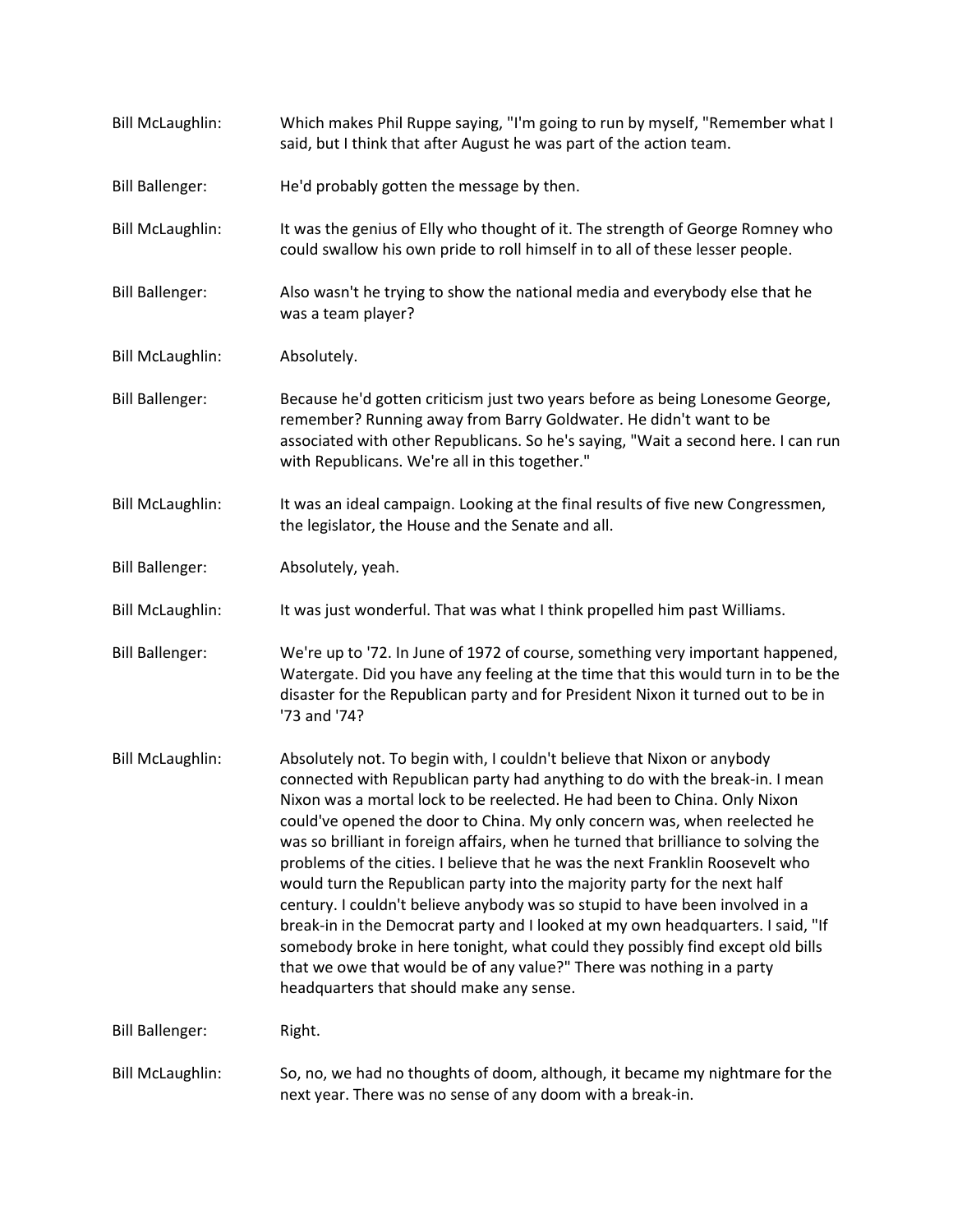- Bill Ballenger: Did you have any speech that you made to a convention, or the rules committee at the National Convention in 1972? Which would've happened after Watergate.
- Bill McLaughlin: I was a member of the rules committee.
- Bill Ballenger: What does a rules committee do?
- Bill McLaughlin: I was a member of the rules committee of the Republican National Convention. I wasn't a member of the rules committee of the convention. But the Republican National Committee had committees of themselves that mirrored the committees of the convention, like a platform committee, and a rules committee. The rules committee really writes the rules for the governance of the party, and the governance of the convention. Getting involved in the rules, one of the heated things was there was no debate in convention in Miami in 1972. Nobody was going to challenge Nixon and there was no platform. Nixon was going to write the platform, so the focal point became the rules. Under rule 29 of the rules committee was a proportion of delegates to the national convention. I got involved thinking, and part of another group of real young people, thinking that the big states were getting screwed. We weren't getting a fair proportion, so we started to try to write rules to make it proportional to the thing.
- Bill McLaughlin: When we got to the convention, that became the focal point in the rules committee of the convention. The rule 29 debate. I testified on behalf of our side with others before the committee. The committee rejected our arguments, and when it came to the floor, and I was the clean-up hitter for the change side. A guy by the name of Reagan, who was the clean-up hitter for keeping it the way it was.
- Bill Ballenger: The other side? Oh, really.
- Bill McLaughlin: Even though California would've benefited by 10 or 15 more delegates under our size.
- Bill Ballenger: Wow. Why? Because the way the rules were written, they were stacked in favor of probably the southern states, and states that were overwhelmingly Republican rather than states with big populations, which were marginal or whatever?
- Bill McLaughlin: Absolutely, and I really don't remember the specifics of it anymore, but the naivete of me, even after having been around.
- Bill Ballenger: So you were going up against the gipper?
- Bill McLaughlin: I went up against the gipper and I got my butt booted like he booted the football in Knute Rockne, All American.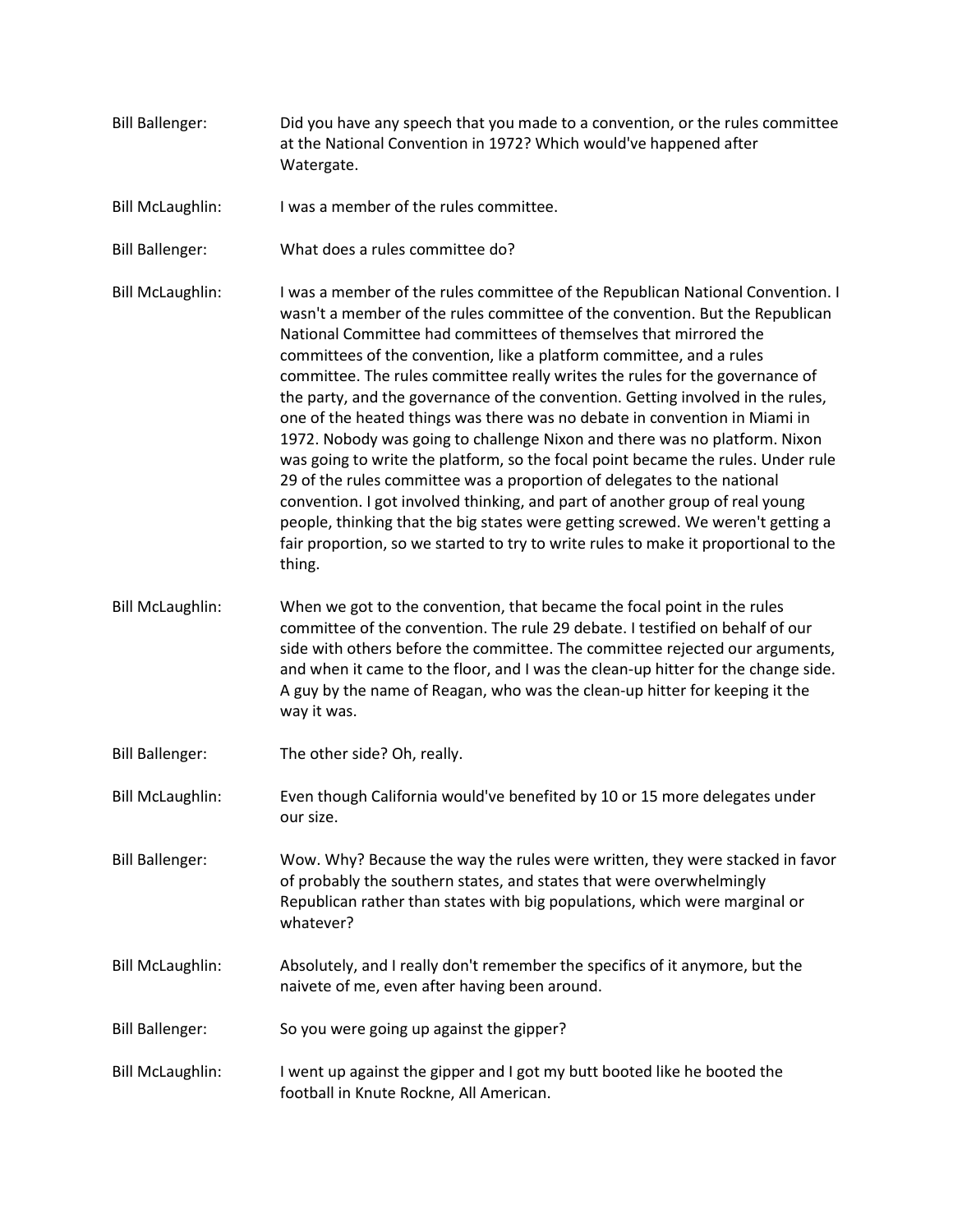| <b>Bill Ballenger:</b>  | What about Clark Reid?                                                                                                                                                                                                                                                                                                                                                                                                                                                                                        |
|-------------------------|---------------------------------------------------------------------------------------------------------------------------------------------------------------------------------------------------------------------------------------------------------------------------------------------------------------------------------------------------------------------------------------------------------------------------------------------------------------------------------------------------------------|
| <b>Bill McLaughlin:</b> | In the 70s, it turned out that the leader of the moderates in the national<br>committee immodestly I'll say was myself, and the leader of the right wing was<br>Clark Reid, who was the Chairman of Mississippi. By the way, his executive<br>director is now the Governor of Mississippi, Haley Barbour.                                                                                                                                                                                                     |
| <b>Bill Ballenger:</b>  | Oh, Haley Barbour was his executive?                                                                                                                                                                                                                                                                                                                                                                                                                                                                          |
| <b>Bill McLaughlin:</b> | Haley Barbour was Clark Reid's executive director and I don't know if he was<br>state chairman, but he was the national committee and was the governing force<br>down there.                                                                                                                                                                                                                                                                                                                                  |
| <b>Bill McLaughlin:</b> | And that's what the rules thing boiled down to was Clark versus myself.                                                                                                                                                                                                                                                                                                                                                                                                                                       |
| <b>Bill Ballenger:</b>  | Okay, and was there a women's federation of Michigan controversy or not?<br>WFM?                                                                                                                                                                                                                                                                                                                                                                                                                              |
| <b>Bill McLaughlin:</b> | Yeah. I made a speech to the Women's Federation. Again, I suspected the Jack<br>Tar when they were having a fall convention, and I think the mistake I made, I<br>said with crime being the big issue, and Phil Hart having voted against the crime<br>bill, I said something to the effect that "How can people who are against crime<br>be voting for Phil Hart?" And I can't think of the phrase I used now.                                                                                               |
| <b>Bill Ballenger:</b>  | You probably suppressed it.                                                                                                                                                                                                                                                                                                                                                                                                                                                                                   |
| <b>Bill McLaughlin:</b> | No, but it was a phrase that I remember from my childhood. I got back, and I<br>think it was Tim Jones from WJR that called me, and he had missed the thing.<br>And what did I say? And I made the mistake of saying, and whatever I said was<br>wrong, and that's what got publicized. So, God, Tom Gordon was having a<br>coronary. Tom Gordon was Milliken's executive director, and so before the day<br>was out, I had to send a telegram to Phil Hart to apologize profusely.                           |
| <b>Bill Ballenger:</b>  | For saying that. Like he was soft on crime.                                                                                                                                                                                                                                                                                                                                                                                                                                                                   |
| <b>Bill McLaughlin:</b> | He was, and what I was right, and I wouldn't take it back, but I couldn't<br>remember what I said to Tim Jones, and I said the wrong thing.                                                                                                                                                                                                                                                                                                                                                                   |
| <b>Bill Ballenger:</b>  | Who was Barbara Franklin?                                                                                                                                                                                                                                                                                                                                                                                                                                                                                     |
| <b>Bill McLaughlin:</b> | She was part of Watergate and the convention. Barbara Franklin ended up being<br>the Secretary of Commerce, I think, for Reagan. She was an advisor in the White<br>House. I talked to her. I talked to everybody I could think about by saying, "Now,<br>we're going to wage this battle on rule 29. We won't do it if the President<br>doesn't want us to do it." Barbara Franklin said he has no problem. Other people<br>I talked to said he has no problem. What I didn't realize until the wee hours of |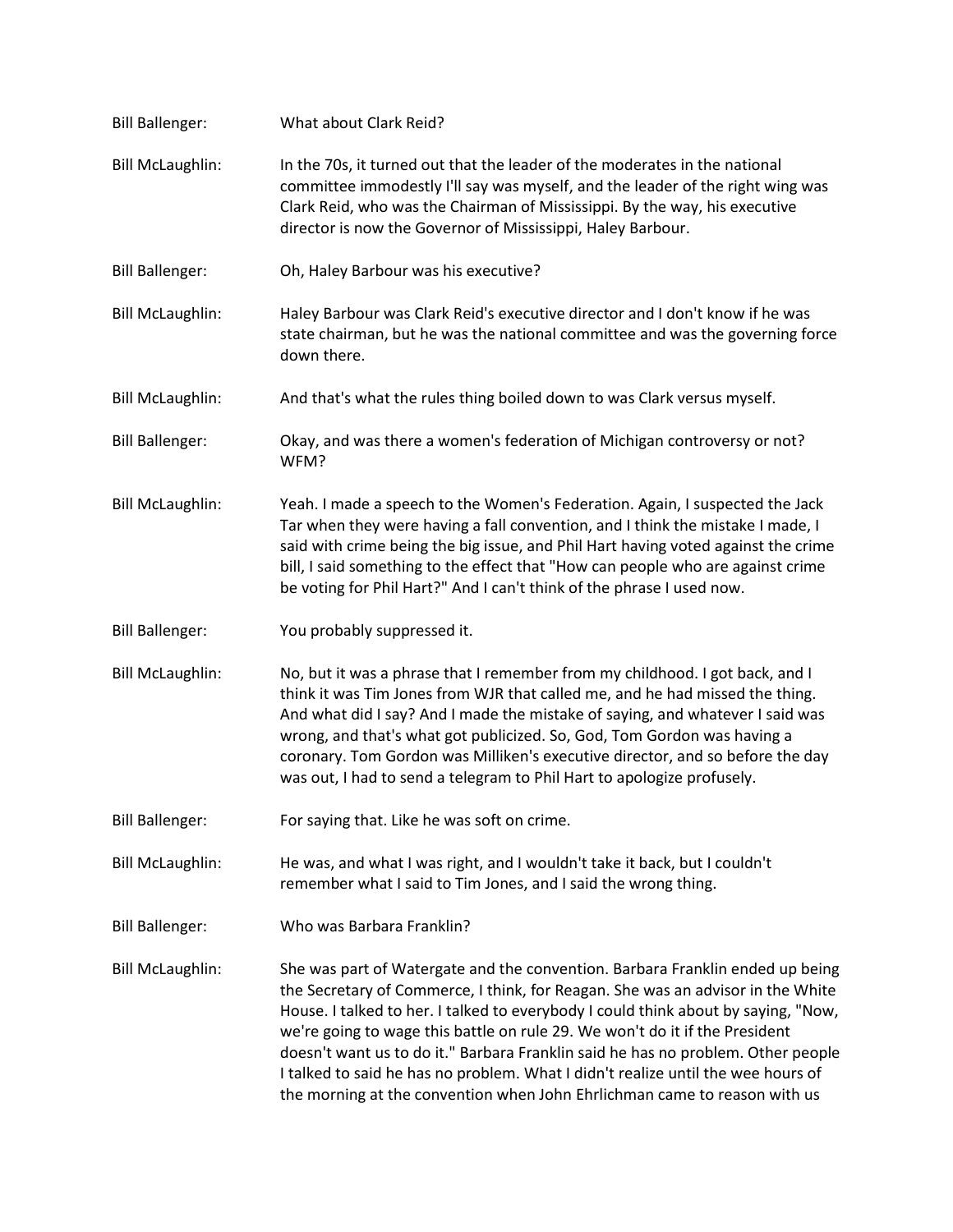that we had been setup. They didn't have any problems. They wanted to get the moderates just crushed, and I think somewhere in the Watergate tapes, we got evidence of this was all a setup. Barbara Franklin, who I thought the world of, said, "No, he doesn't have any problem with it."

- Bill Ballenger: But they were lying.
- Bill McLaughlin: They were lying.
- Bill Ballenger: They had it set up so that you'd confront the forces that would beat you, and you'd be crushed and humiliated.
- Bill McLaughlin: And the moderates would be wiped out, and this was all part of it.
- Bill Ballenger: What about Chuck Percy? Where was he in all this?
- Bill McLaughlin: Chuck Percy was on our side. He was one of the people.
- Bill Ballenger: He was a US Senator from Illinois.
- Bill McLaughlin: He was a US Senator from Illinois. Mack Matthias was a US Senator from Maryland.
- Bill Ballenger: You had maybe Clifford Case. You had Tom Peeple.
- Bill McLaughlin: From New Jersey. Tom Keene from Jersey. All of these people, they assigned staff people to work with me to draft into all the work. There was a friend of Elly's who worked for her in Washington, Pam Curtis. The people working with me on this fight were all Tom Rails backed, the congressman from Illinois. These were the people who were part of us. We were so enthused, and they were doing a great job, and I remember I was still trying to make up my mind what to say in the speech as a wrap-up to the thing, walking, pacing underneath the thing when I got called up, and Jerry Ford introduced me as the Chairman of the Convention. And I basically took a page out of something somebody had did years ago. We fought the fight. We fought the good fight. You probably mostly made up your mind, but I hope you made it up the right way, because we're the right way. But when all is said and done, we still have to go from this convention. We have one job to do, and that's to reelect Richard Nixon as President of the United States. So I wouldn't let them totally embarrass us that we weren't party people, but we found out afterwards that we had been set up to be crushed.
- Bill Ballenger: Well, at the end of 1972 of course Elly Peterson left the republican national committee I think in somewhat disgust of what she had witnessed over the previous four years. George Romney left HUD. What do you remember about that period, was there a lot of disillusionment?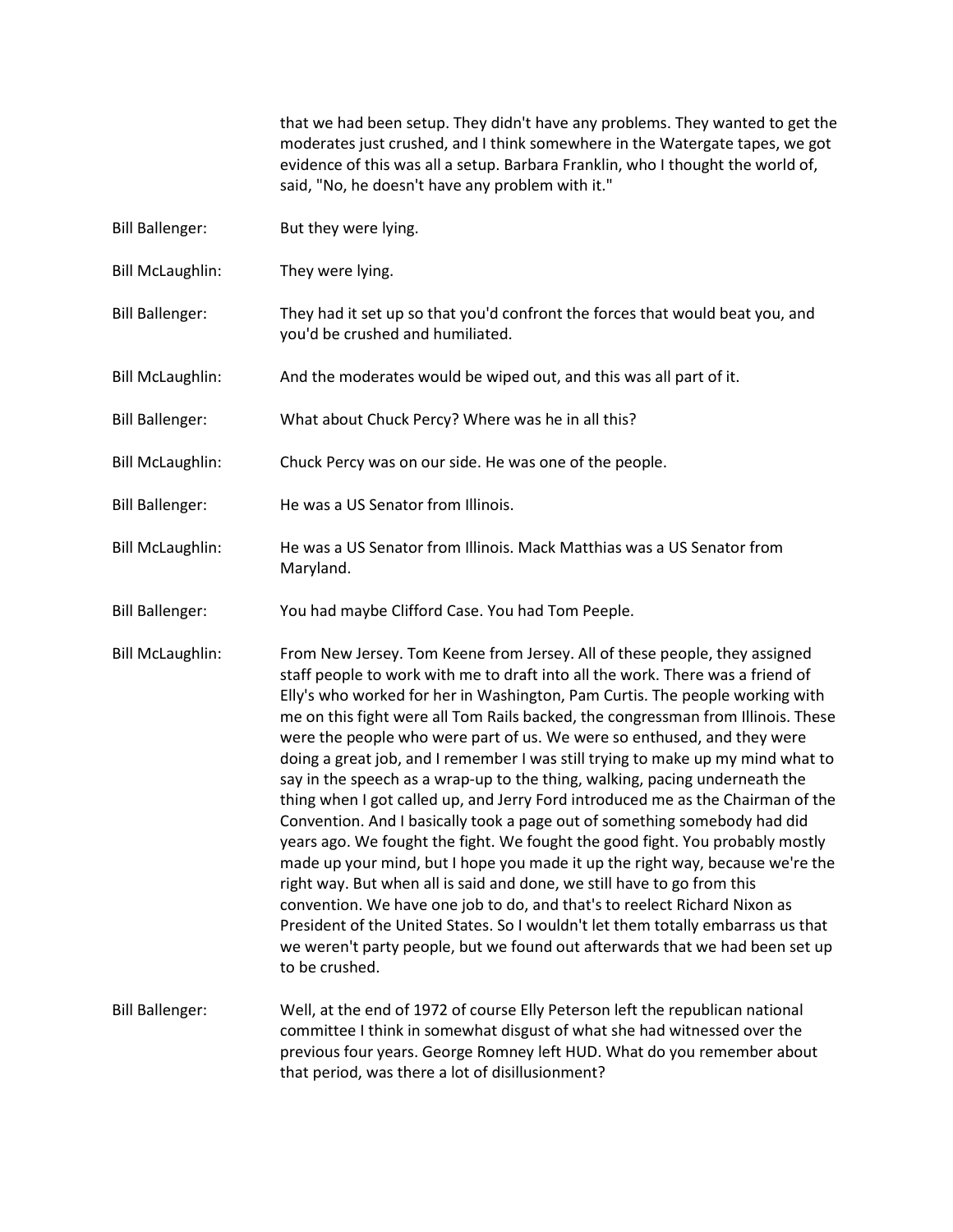| <b>Bill McLaughlin:</b> | The whole Watergate thing by the end of that cycle had come to understand<br>that it was more than just a couple of Cubans breaking into the Democrat<br>convention to get Larry O'Brien's whatever, or tap his phone, and I'm sure<br>George Romney was starting to get disillusioned with the thing. My initial<br>reaction in '68 of Bob Haldeman having a brown shirt and being in Berlin was<br>not far off the mark, and the more you worked with the White House, the more<br>you were convinced they ran it like stormtroopers. By the time of the Nixon<br>thing it was amazing how bad this was.                      |
|-------------------------|---------------------------------------------------------------------------------------------------------------------------------------------------------------------------------------------------------------------------------------------------------------------------------------------------------------------------------------------------------------------------------------------------------------------------------------------------------------------------------------------------------------------------------------------------------------------------------------------------------------------------------|
| <b>Bill Ballenger:</b>  | Your chairman, Elly Peterson, has left for Washington, there are two other<br>women who come into the picture to help you at the Republican State Central<br>Committee, Nancy Chase and Ranny Riecker. What can you tell me about them?                                                                                                                                                                                                                                                                                                                                                                                         |
| <b>Bill McLaughlin:</b> | Ranny is maybe the best volunteer the party ever had. She is out of Midland,<br>she was Vice Chairman, and she drove from Midland to Lansing and back every<br>single day of the week, and worked full time without pay as the Vice Chairman. I<br>think it was 1973 she was elected the national Committeewoman taking Ella<br>Koeze's place. Ella Koeze was a long time national out of Grand Rapids, and<br>when she was elected that, Nancy Chase who had been the county chairman in<br>Washtenaw county, Ann Arbor, came in as the Vice Chairman, and Nancy drove<br>from Ann Arbor every single day to be the full time. |
| <b>Bill Ballenger:</b>  | So did they both continue through the rest of your regime as chairman pretty<br>much, up through '79?                                                                                                                                                                                                                                                                                                                                                                                                                                                                                                                           |
| <b>Bill McLaughlin:</b> | No, Nancy only lasted a couple of years. My final Vice Chairman was Mildred<br>Dunnell, who had been the party chairman in Macomb county.                                                                                                                                                                                                                                                                                                                                                                                                                                                                                       |
| <b>Bill Ballenger:</b>  | In Macomb, your old county.                                                                                                                                                                                                                                                                                                                                                                                                                                                                                                                                                                                                     |
| <b>Bill McLaughlin:</b> | My old county.                                                                                                                                                                                                                                                                                                                                                                                                                                                                                                                                                                                                                  |
| <b>Bill Ballenger:</b>  | Absolutely.                                                                                                                                                                                                                                                                                                                                                                                                                                                                                                                                                                                                                     |
| <b>Bill McLaughlin:</b> | She was interesting. Mildred was one of the people that we overthrew in the<br>1962 primaries and she was part of the group that had been holding on for so<br>long.                                                                                                                                                                                                                                                                                                                                                                                                                                                            |
| <b>Bill Ballenger:</b>  | So she came around to seeing things your way?                                                                                                                                                                                                                                                                                                                                                                                                                                                                                                                                                                                   |
| <b>Bill McLaughlin:</b> | Didn't take long. Didn't take long.                                                                                                                                                                                                                                                                                                                                                                                                                                                                                                                                                                                             |
| <b>Bill Ballenger:</b>  | Okay, tell me about the ERA, the Equal Rights Amendment for women.                                                                                                                                                                                                                                                                                                                                                                                                                                                                                                                                                              |
| <b>Bill McLaughlin:</b> | Equal Rights Amendment, and it was passed by the congressman, it had to be<br>ratified I guess by two thirds of the states to become a law.                                                                                                                                                                                                                                                                                                                                                                                                                                                                                     |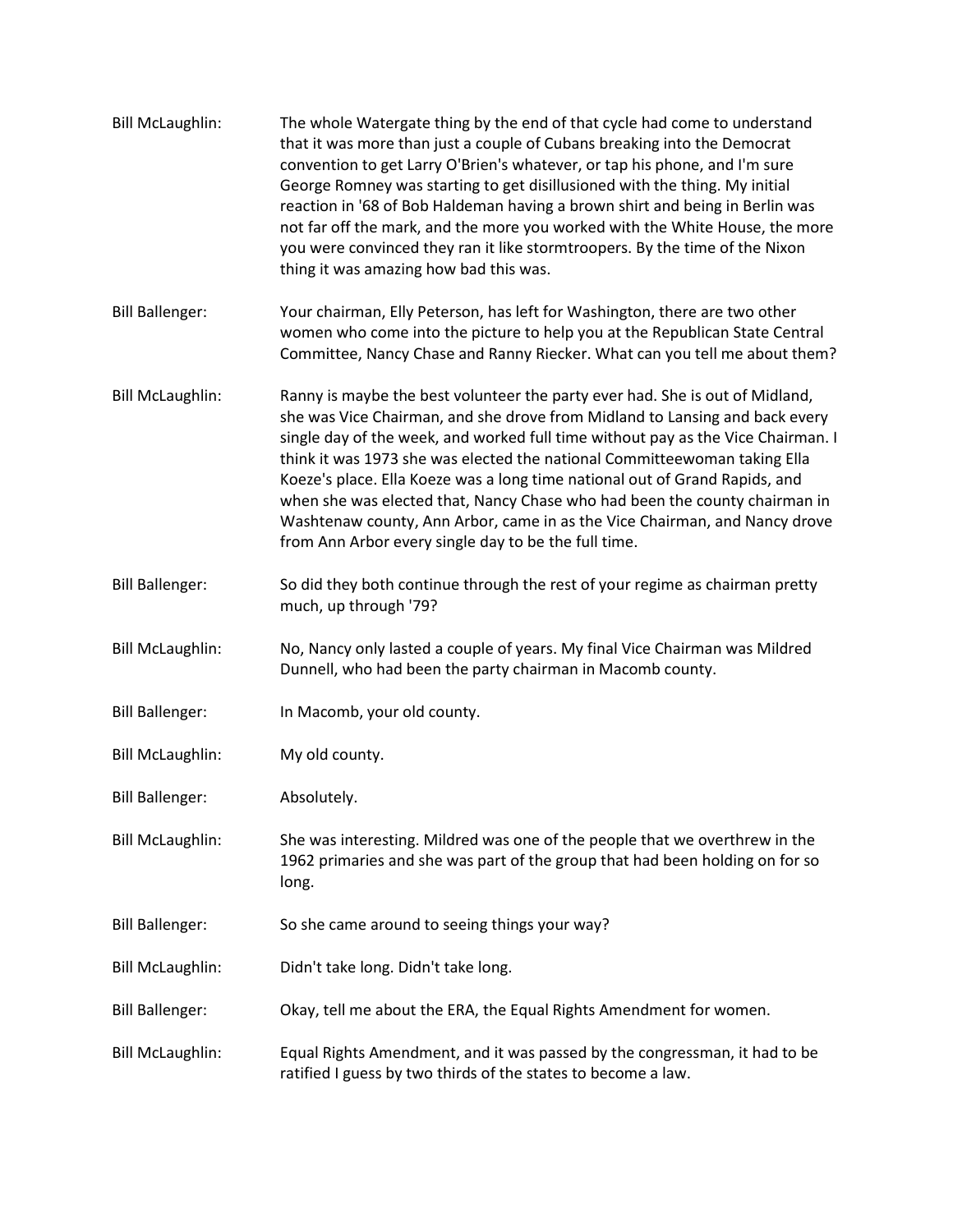| <b>Bill Ballenger:</b>  | 38 states.                                                                                                                                                                                                                                                                                                                                                                                                                                                                                                                                                                                                                           |
|-------------------------|--------------------------------------------------------------------------------------------------------------------------------------------------------------------------------------------------------------------------------------------------------------------------------------------------------------------------------------------------------------------------------------------------------------------------------------------------------------------------------------------------------------------------------------------------------------------------------------------------------------------------------------|
| <b>Bill McLaughlin:</b> | 38 states, and so it came to Michigan and the legislature had hearings on it. I<br>remember two people testifying on it, one was Elly Peterson, no three people.<br>One was Elly Peterson, one was Helen Milliken, the governor's wife, and one<br>was a young legislator by the name of Bill Ballenger. And Bill, your testimony<br>that day stuck on mine all these years.                                                                                                                                                                                                                                                         |
| <b>Bill Ballenger:</b>  | Maybe I was the only male that showed up.                                                                                                                                                                                                                                                                                                                                                                                                                                                                                                                                                                                            |
| <b>Bill McLaughlin:</b> | I was in the audience, I was there, and I chose not to testify, although I was<br>strongly for the ERA. I chose not to testify because I was a lightning rod, this was<br>in the middle of the Nixon stuff and all that. I didn't want to get people incensed<br>against the ERA because I was for it. So I told Elly, "I'm for you, but I just don't<br>think I should testify and get people upset." So I didn't.                                                                                                                                                                                                                  |
| <b>Bill Ballenger:</b>  | Well, we ratified it here in Michigan, but unfortunately we couldn't get 38 states<br>to ratify it, so it died.                                                                                                                                                                                                                                                                                                                                                                                                                                                                                                                      |
| <b>Bill McLaughlin:</b> | That's right.                                                                                                                                                                                                                                                                                                                                                                                                                                                                                                                                                                                                                        |
| <b>Bill Ballenger:</b>  | Of course that was an issue for a long time. Now, a very important thing that<br>happened along about this time was congressman Don Riegle, one of the great<br>victories for the Republicans in 1966 when George Romney won his third term,<br>switched parties.                                                                                                                                                                                                                                                                                                                                                                    |
| <b>Bill McLaughlin:</b> | That he did, that he did.                                                                                                                                                                                                                                                                                                                                                                                                                                                                                                                                                                                                            |
| <b>Bill Ballenger:</b>  | Exactly what do you remember about that?                                                                                                                                                                                                                                                                                                                                                                                                                                                                                                                                                                                             |
| <b>Bill McLaughlin:</b> | I remember sitting about five feet from me right now, getting the phone call,<br>sitting trying to reason with him but I knew it was futile. It was interesting. He<br>got involved in the Republican party because of a guy by the name of Nixon, and<br>he left the Republican party under the same guise of Nixon, although I think Don<br>switched because there was no future for him in the party that he could see.<br>With Romney, with Milliken still, Milliken was becoming more dynamite every<br>year, he just didn't see a future for him, so he switched parties. I tried to reason<br>with him but I knew I couldn't. |
| <b>Bill Ballenger:</b>  | Were you blindsided when you got the call, or had you seen it coming?                                                                                                                                                                                                                                                                                                                                                                                                                                                                                                                                                                |
| <b>Bill McLaughlin:</b> | I guess I probably saw it, I don't remember, but I guess I saw it coming, because I<br>can remember sitting on that step over there taking the phone call and not<br>being shocked. So it wasn't some, "Oh God no, you can't do that." I must have<br>seen it coming, I don't think I was blindsided.                                                                                                                                                                                                                                                                                                                                |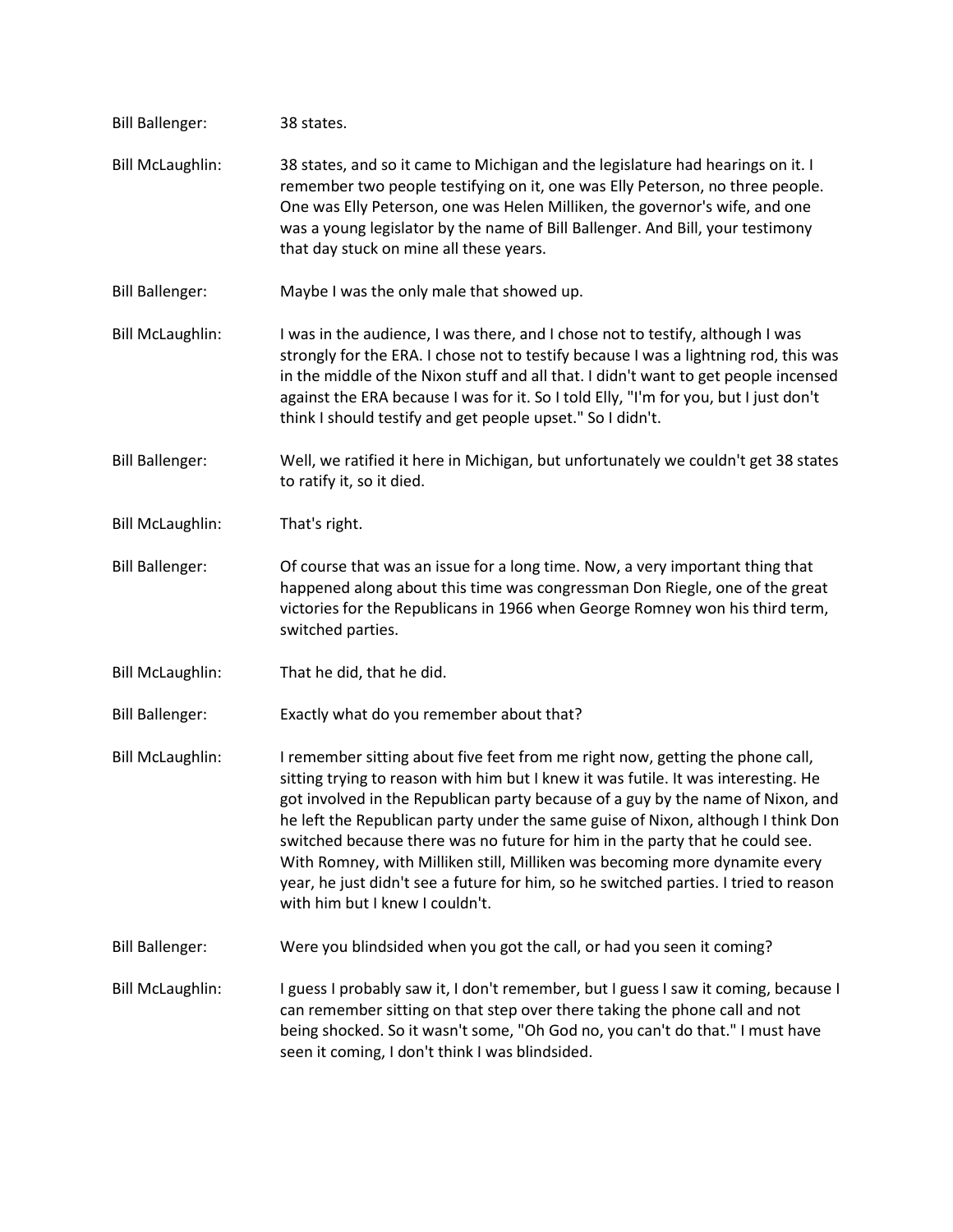- Bill Ballenger: In June 1973 a beleaguered Spiro Agnew came to Lansing, what can you tell me about that?
- Bill McLaughlin: Vice President Agnew came to Lansing, he was speaking to probably the Chamber of Commerce or somebody in Lansing, I don't remember who. I know he had a noon speaking engagement at the Civic Center. I got a call the morning, which was a Monday morning of the thing, or maybe it was a Sunday. Anyways, he came in on Sunday night to play cards, as I understand, with old buddies of his. Bill, I'm sure you'd be shocked, because I got a call from the press said, "If you had him here, what would you have done with him?" I said, "I don't know, we thought we could use him for fundraising or something like that."
- Bill McLaughlin: Well, that was in Monday's paper, Agnew was incensed, and I got orders to meet the Vice President in a meeting room in the Civic Center. So I went to the meeting room in the Civic Center. I don't think it was a kangaroo court, there was a chair here and there was a chair there, much like with you and I, the Vice President sat in one and I sat in the other and all his thugs or henchmen, or whatever they were, staff were in a semicircle behind him and he started reading me the riot act. I finally blew up, frankly, and I said, "Mr. Vice President, I don't give a darn what you do when you come, but if I don't know about it and I'm called blind by the press, I'm going to answer honestly and we would've used you for something. I don't care if you ever come to Michigan, frankly, but you're here and I would have used you had you given us the chance."
- Bill McLaughlin: Well he started yelling at me, I finally got mad and I said probably un-nice words and I just walked out of the room.
- Bill Ballenger: Well, four months later he wasn't Vice President anymore.
- Bill McLaughlin: No, but this is the guy who had become Nixon's hatchet man. In Iowa at a Republican National Midwestern conference I was asked to look over the press and the Vice President came there and gave a speech that became famous as the 'nattering nabobs of negativism'. Beating up the press unmercifully, which was the start of Nixon's campaign to discredit the press. So frankly, by the time he came to Lansing I couldn't care less, and then four months later on my birthday I received the best birthday present I ever had. I got a call from Ab Hermann, who was one of the top staff people at the National Committee in Washington, to tell me that the Vice President was resigning and would I please, as everybody else on the National Committee was being asked, offer the President some names for him to consider. Well, I was dumbfounded. Agnew was going, thank God almighty, there was still a hope for the party in the world.
- Bill McLaughlin: So I was very smart, I got a hold of Ranny Riecker, who was the National Committeewoman, Pete Fletcher, the National Committeeman, and we submitted three names; Nelson Rockefeller, governor of New York, William Milliken, governor of Michigan, and Robert Griffin, US Senator and minority whip of the US Senate to Nixon. About an hour later I got a call from Bob Griffin. He said, "I think if I were you I would amend that. You should take my name off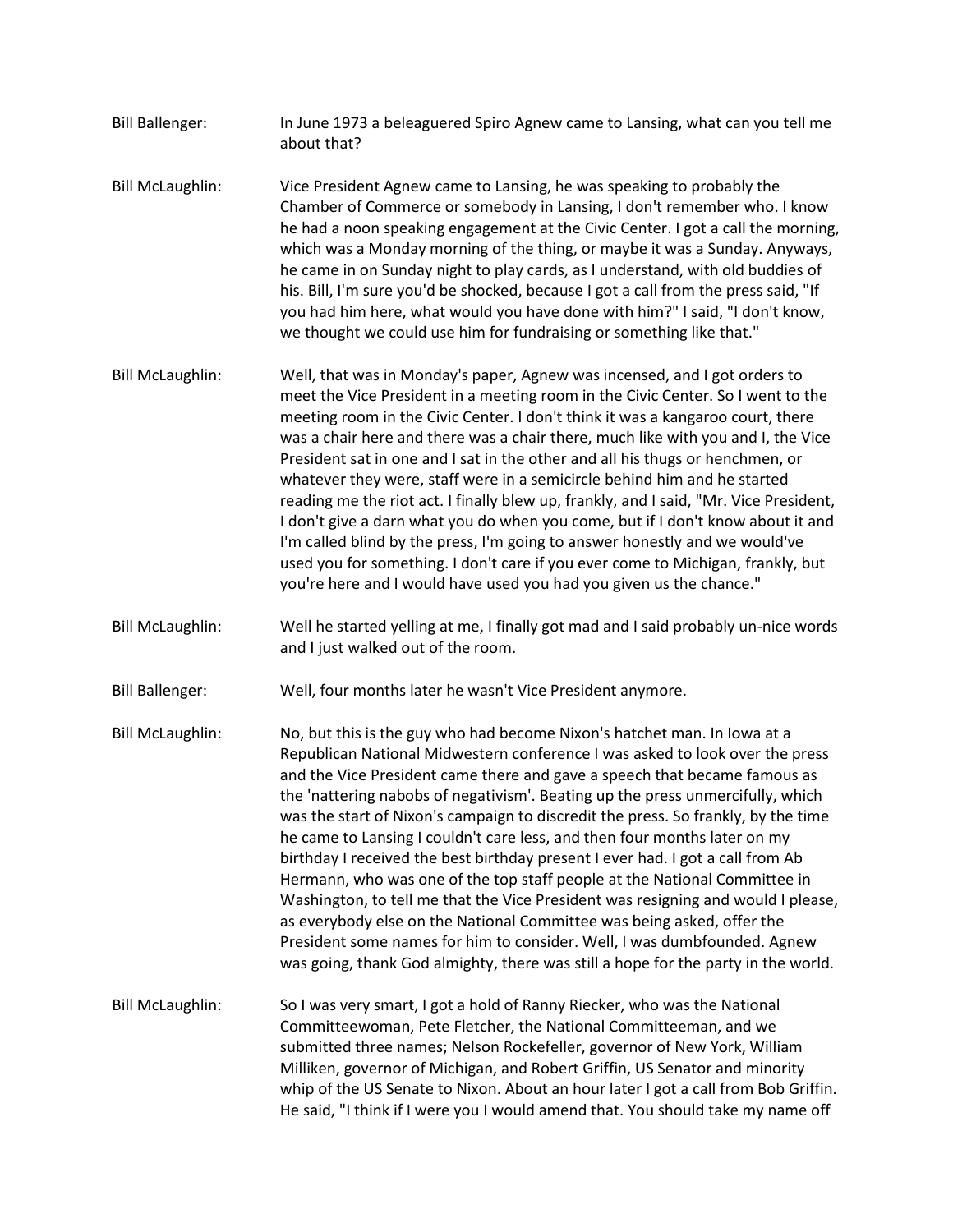|                         | and put Jerry Ford's name on it." "Oh?" "Yeah Bill, I think you should put Jerry<br>Ford's name on it." So I did what he said, I amended it, said no Griffin, put Ford<br>on it. Well, that night Ford was nominated by the President. So Bob Griffin was<br>so smart in Washington. He saved me an embarrassing face.                                                                                                                                                                                                                                                                                                                                                                                                                                                                                                                           |
|-------------------------|--------------------------------------------------------------------------------------------------------------------------------------------------------------------------------------------------------------------------------------------------------------------------------------------------------------------------------------------------------------------------------------------------------------------------------------------------------------------------------------------------------------------------------------------------------------------------------------------------------------------------------------------------------------------------------------------------------------------------------------------------------------------------------------------------------------------------------------------------|
| <b>Bill Ballenger:</b>  | We found out everybody else that the others from Michigan had recommended<br>had gotten calls saying, "You better amend it."                                                                                                                                                                                                                                                                                                                                                                                                                                                                                                                                                                                                                                                                                                                     |
| <b>Bill McLaughlin:</b> | I guess so.                                                                                                                                                                                                                                                                                                                                                                                                                                                                                                                                                                                                                                                                                                                                                                                                                                      |
| <b>Bill Ballenger:</b>  | Because you all left Ford out, right?                                                                                                                                                                                                                                                                                                                                                                                                                                                                                                                                                                                                                                                                                                                                                                                                            |
| <b>Bill McLaughlin:</b> | That's right, and the interesting thing is Jerry Ford was a congressman from<br>Grand Rapids. Who would have thought of Ford as a Vice President or a<br>President? I mean it just wasn't in the yeah. But I did it that night that Ford was<br>nominated. Thank you to Bob Griffin for saving my face.                                                                                                                                                                                                                                                                                                                                                                                                                                                                                                                                          |
| <b>Bill Ballenger:</b>  | After Jerry Ford became Vice President, what did you here in Michigan do to<br>honor your native son?                                                                                                                                                                                                                                                                                                                                                                                                                                                                                                                                                                                                                                                                                                                                            |
| <b>Bill McLaughlin:</b> | In the House of Senate, the final confirmation, he was sworn in.                                                                                                                                                                                                                                                                                                                                                                                                                                                                                                                                                                                                                                                                                                                                                                                 |
| <b>Bill Ballenger:</b>  | Right.                                                                                                                                                                                                                                                                                                                                                                                                                                                                                                                                                                                                                                                                                                                                                                                                                                           |
| <b>Bill McLaughlin:</b> | Again, the genius of Jerry Roe, who was my executive director at the party. We<br>had set up in advance and had reserved the Capitol Hill Club, which is the<br>Republican club, if you will, in Washington. We reserved it for a Michigan<br>reception for the new Vice President. Jerry Ford left the capital, came to the<br>Capitol Hill Club, a club that his picture had hung in ever since he began as the<br>minority leader of the house. He came in the door and the first person to greet<br>him was Jerry roe, a political collector. Jerry Roe had the program from the night<br>and Mr. Vice President and Jerry Ford signed the Vice President things, and so<br>that was the first autograph he gave. We probably had five, six other people in<br>the Capitol Hill Club all to pay tribute to our now favorite son, Jerry Ford. |
| <b>Bill Ballenger:</b>  | Okay, Saturday Night Massacre. October 20th, 1973.                                                                                                                                                                                                                                                                                                                                                                                                                                                                                                                                                                                                                                                                                                                                                                                               |
| <b>Bill McLaughlin:</b> | 1973. On the 22nd I guess it was, I was exhausted.                                                                                                                                                                                                                                                                                                                                                                                                                                                                                                                                                                                                                                                                                                                                                                                               |
| <b>Bill Ballenger:</b>  | Here in Northville?                                                                                                                                                                                                                                                                                                                                                                                                                                                                                                                                                                                                                                                                                                                                                                                                                              |
| <b>Bill McLaughlin:</b> | Here in Northville, this very house. We turned off the television, the radio, and<br>everything else. I was sound asleep. The next morning around 8 o'clock the<br>phone rang. I picked it up, it was the assignment desk at Channel 7 in Detroit. A<br>crew was on their way out to talk to me about the Saturday Night Massacre.<br>"Okay, what's the Saturday Night Massacre?" And as I said that, bang, bang,<br>bang on the front door, it was Doris Biscoe from Channel 7 and the Channel 7                                                                                                                                                                                                                                                                                                                                                |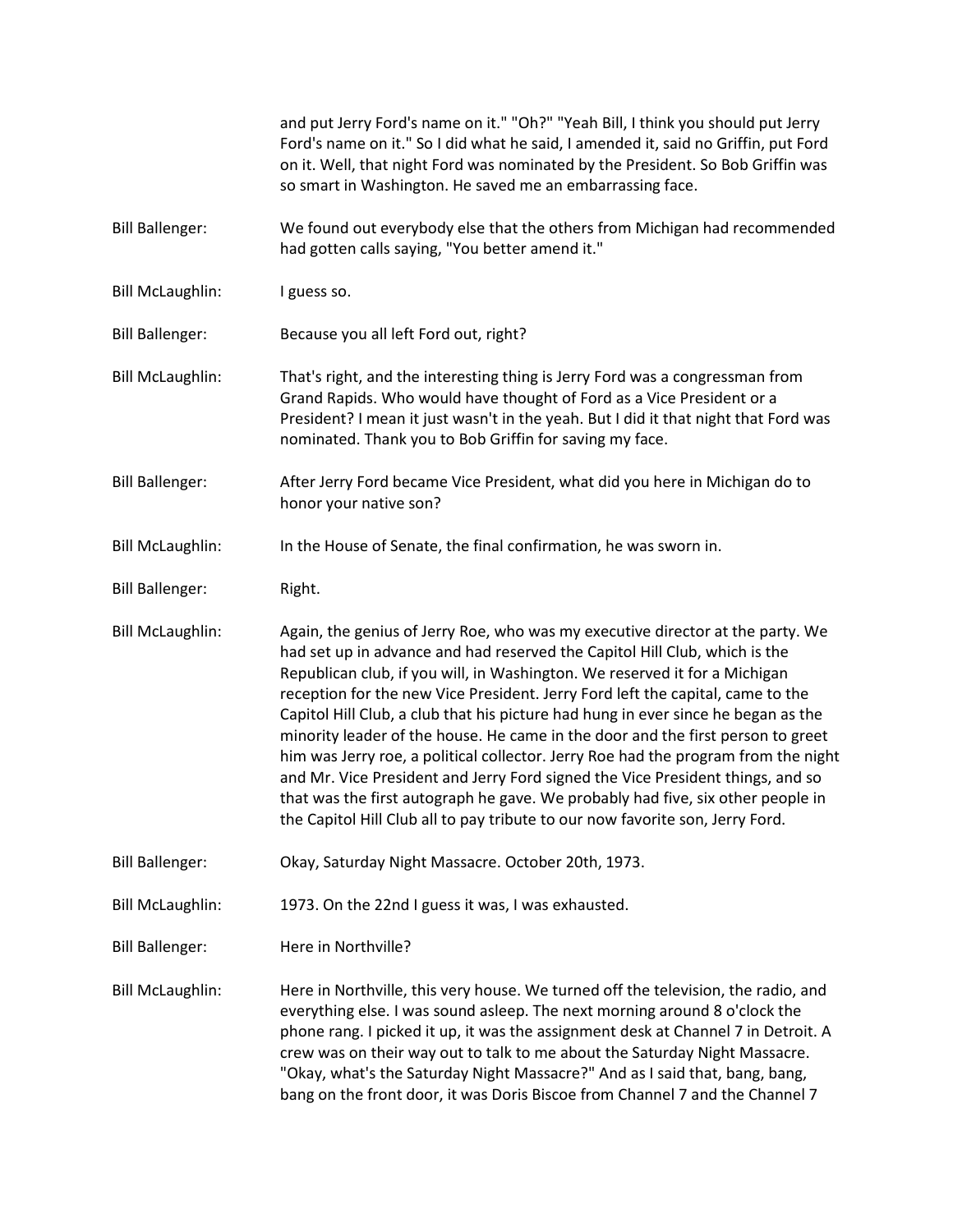crew came in, and I sat in the very chair you're sitting in as they talked to me and told me the Saturday Night Massacre, which was Nixon had ordered that the Attorney General fire, the guy's name was Cox, who was the Special Prosecutor was it?

- Bill Ballenger: Right, Special Prosecutor.
- Bill McLaughlin: Okay, Special Prosecutor in the Watergate thing. Elliot Richardson, a good friend of mine, was the Attorney General-
- Bill Ballenger: Was the Attorney General.
- Bill McLaughlin: And he said no one resigned.
- Bill Ballenger: And Bill Ruckelshaus.
- Bill McLaughlin: Bill Ruckelshaus was the assistant of the Attorney General, another good friend of mine, and he was told to fire Cox, and he said no.
- Bill Ballenger: To fire Cox.
- Bill McLaughlin: So they finally got down to a guy named Bork.
- Bill Ballenger: Bork.
- Bill McLaughlin: Bork, who was another lightning rod when he was nominated for the Supreme Court, and Bork of course said, "Yes, Sir." And he did, fired Cox. It to me was the most devastating moment of my life. I mean, I couldn't believe, this guy Nixon had to have lost his mind doing some of the things he was doing. But that was the Saturday Night Massacre, and of course I'm sure I said the wrong things because I was in the paper the next day and everyone was upset with me.
- Bill Ballenger: Well, so you believe at that point Nixon had to resign himself, did you make a statement to that effect?
- Bill McLaughlin: Inever said, I said I think it's time for the congress to uphold the constitution and begin impeachment proceedings, or start the whole impeachment process.
- Bill Ballenger: You didn't necessarily call for Nixon's resigning, at least at that point.
- Bill McLaughlin: No, I didn't, I didn't.
- Bill Ballenger: Okay.
- Bill McLaughlin: I didn't call for that, no.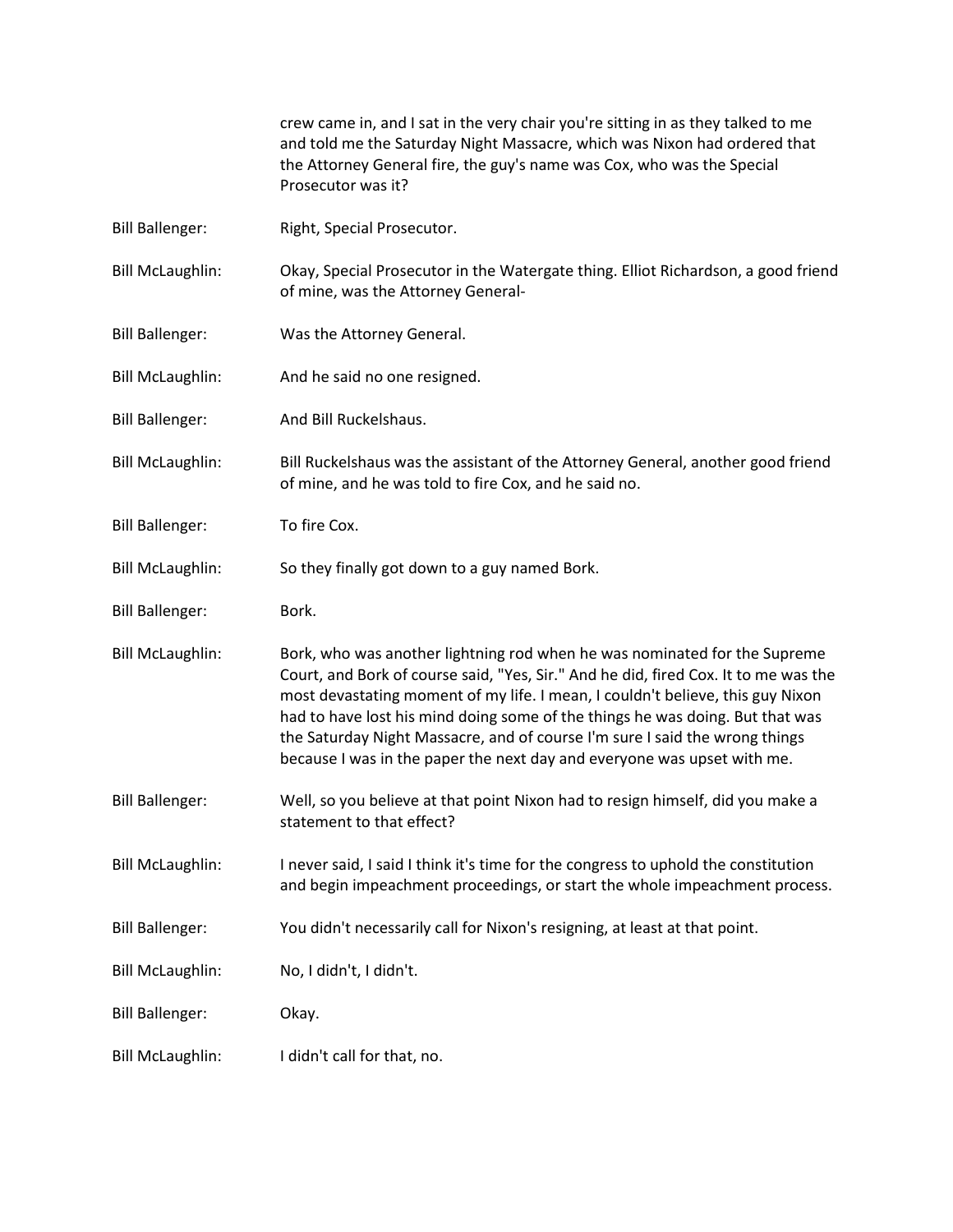- Bill Ballenger: What about the governor's conference in Memphis, wasn't that about a month later?
- Bill McLaughlin: That was in November, as I remember it.
- Bill Ballenger: Yeah.
- Bill McLaughlin: And I went to most of the National Governors conferences. So we were down there, it was a three day thing, and I think it was Tuesday, the last day of the convention. Nixon appeared before the governors, and he told the governors, "Everything's out, it's going to be out, there is nothing more. Don't worry, get about our business." Milliken came out of the room, he looked so relieved. He really was happy. Thank God that's it. Jay Van Andel was, of the Amway Van Andels, was our State Finance Chairman. He had his plane there, he flew the governor and I from Memphis to South Bend, Indiana where at Notre Dame that night John Connally was having a fundraiser raising money for Indiana and Michigan. We went there, and then when we left there he flew us back to Lansing. Instead of my traveling, getting in the car and going back to Northville, the governor said, "Please, just stay overnight."
- Bill Ballenger: In the governor's residence?
- Bill McLaughlin: At the governor's residence. I don't like staying over night but I said okay. So I went to bed, slept. I got up the next morning and I went into the living room and there, I think there was a fireplace, standing before the fireplace looking as white as a sheet was Bill Milliken. I said, "What's wrong?" And he told me that they just found out that there was 18 and a half minutes missing out of the tapes.
- Bill Ballenger: Tape, the Rose Mary Woods.
- Bill McLaughlin: The Rose Mary Woods who had to have an arm 17 feet long to do the erasing, but whatever it was.
- Bill Ballenger: Yeah.
- Bill McLaughlin: And I do believe that was the moment when Governor Milliken's faith in Richard Nixon was ruined forever. I lost faith in Nixon some time ago. I think the governor was such a nice person, never would betray anybody.
- Bill Ballenger: That did it.
- Bill McLaughlin: That did it, yeah.
- Bill Ballenger: There were two crucial special congressional elections in Michigan in 1974. One to replace Jerry Ford, who of course had gone on to become Vice President and President, and the other to replace Jim Harvey, a long time congressman in The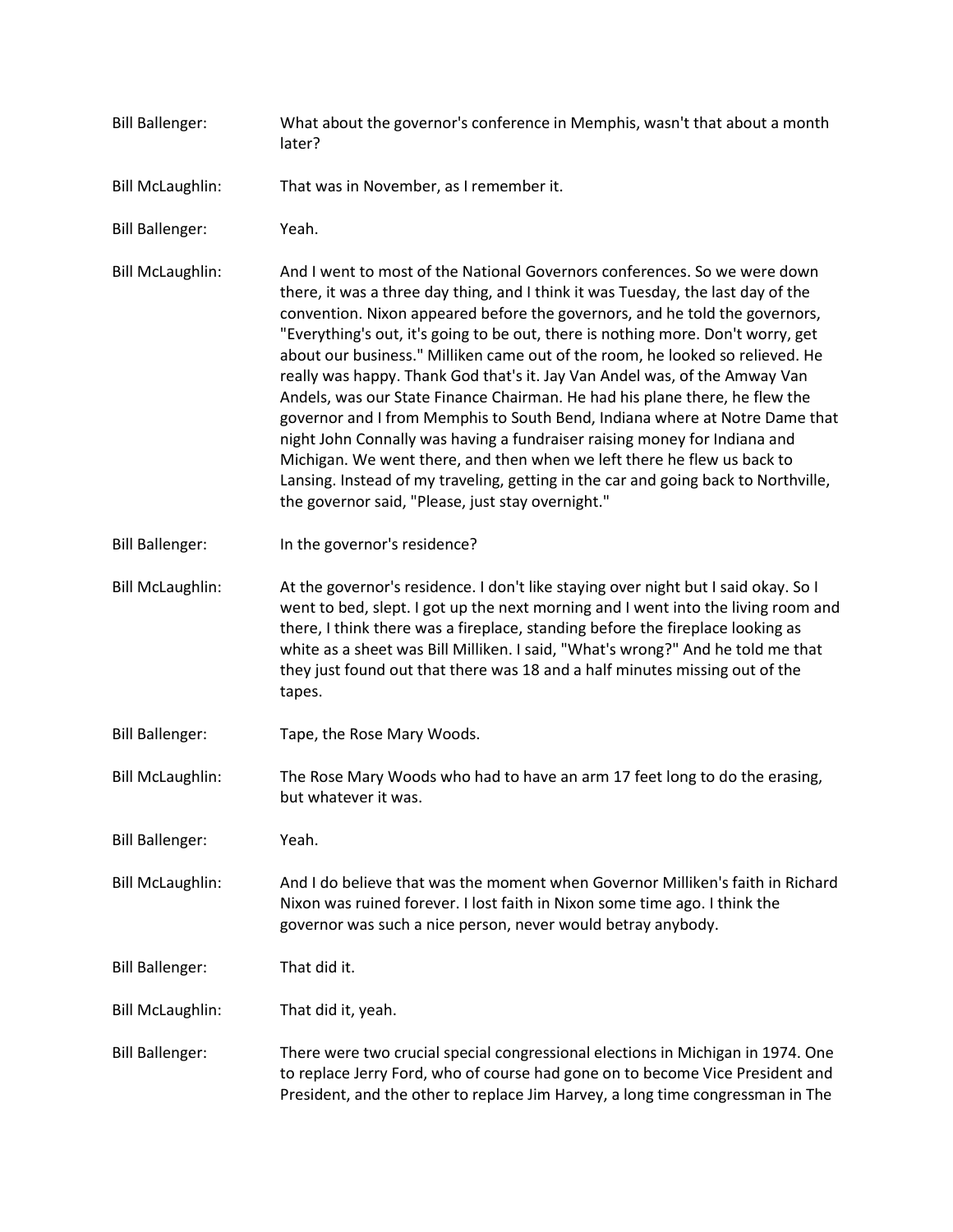Thumb area, Bay City in Saginaw, who had been appointed a federal judge. What do you remember about those two special elections? Bill McLaughlin: We started out in Grand Rapids, we got the best candidate we could possibly get; Bob VanderLaan who was the majority leader of the senate, an outstanding public servant and a good campaigner. So we're in great shape. The Democrats nominated, I think he's an attorney, Vanderveen was his name. Bill Ballenger: Richard Vanderveen, yeah. Bill McLaughlin: Richard Vanderveen was his name. Anyways, if I had to do it all over again Bill, I would not change one thing we did. Probably the best party organization in the state was in Kent County. The district was Kent County and Ionia County. Some of the best leaders in the state were out of Kent County. They did everything under the sun the right way. The election night returns were held, we got them in what was then the Pantlind Hotel, which is now the Amway Grand Plaza, but was in the Pantlind Hotel. Bill Ballenger: Right, Amway, yeah. Bill McLaughlin: I was upstairs with VanderLaan in a room, and came in we couldn't believe our eyes. We lost the district. I came down the elevator and went through the ballroom where the rally was, get my car because I had to ride back to Northville. As I went through somebody said, "What happened?" I used to think I was a professional, not stupid, but I was stupid that night and I told them what happened, and what I didn't know, there was WXYZ Radio in Detroit microphone there and I said, "Watergate killed us." And just kept on going. Bill Ballenger: Well, you were right. Bill McLaughlin: I'm on the freeway to get to the Lowell exit and I think you go around a [inaudible 00:17:37]. Bill Ballenger: Yeah. Bill McLaughlin: The CBS evening or midnight news comes on and ah, di-di-da-da-da. "Watergate kills us says Michigan Chairman." Bill Ballenger: William McLaughlin, yeah. Bill McLaughlin: And I don't know whether I should stop and call Milliken or not, but anyways, I continue on home. By seven o'clock the next morning I think every news organization in the nation was calling me. Well, I believed it. Bill Ballenger: Well, nobody could really fault you.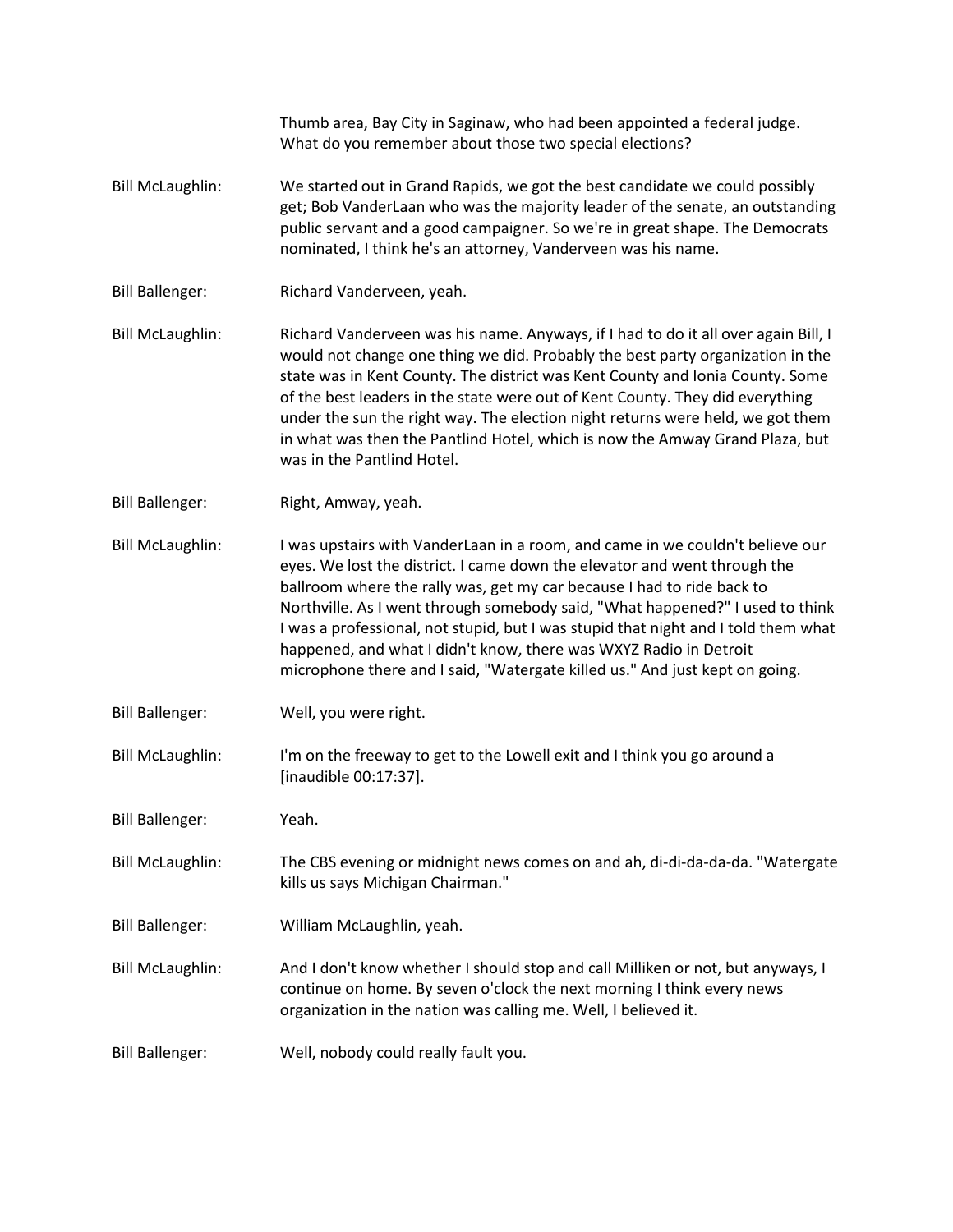Bill McLaughlin: But, but, of course nobody agreed with me. George Bush said it was a lousy party organization, he was National Chairman. Bill Ballenger: Alright. Bill McLaughlin: And a guy by the name of Ford said, "I know that seat better than anybody. The party didn't do a good job. It's the party's fault." Well, thanks people. We ran an after election poll. The after election poll said we got Republicans out in record numbers, but 50% of them voted for the Democrat. What else could it be? It had to be Watergate. So Watergate killed us. Bill Ballenger: Right. Well, now, that could also be said about the other special election in The Thumb, right? Bill McLaughlin: Well, you talk about mirrors. And sometimes I just wish, yeah, I'd let nature take its course instead of getting so involved. But I literally moved to Saginaw, the Holiday Inn in Saginaw for the six weeks of the campaign with Sparling. Jim Sparling was the executive director, the right arm of Jim Harvey, who had been appointed as the incumbent congressman, and he was running for the office. He was a pretty good candidate. Bob Traxler was a member of the legislatures, I remember, and he was running for the Democrat's side. A number of things happened. Bill McLaughlin: We got a poll three quarters of the way through the campaign that showed if we could keep Nixon out of the debate, Sparling was going to win. I didn't know the day before the poll came that Sparling had called the White House and invited Nixon to come in to campaign for him. Bill Ballenger: Right, right. Bill McLaughlin: Good gee whizz. Bill Ballenger: Yeah. Bill McLaughlin: So I immediately started arguing with Sparling. "Jim, you can't. Here's the numbers, you got to get..." "No, it's too late. I've already invited him." Well, I think it was that weekend that the Midwestern Republican conference was being held in Chicago. So I went with poll in hand and met with George Bush, and he brought in a guy by the name of Dean Burch. Dean Burch was a great guy, he was Coldwater's campaign manager in 1964. Bill Ballenger: Yeah, I remember him, yeah. Bill McLaughlin: And I laid it all out before them. "Here's the results. Nixon's going to kill us, keep him out of the district." The stuff hits the fan. I subsequently learned after the election what had happened. A friend, I can't remember which one now, of a national reporter invited Janet and I to dinner one night, and he said what really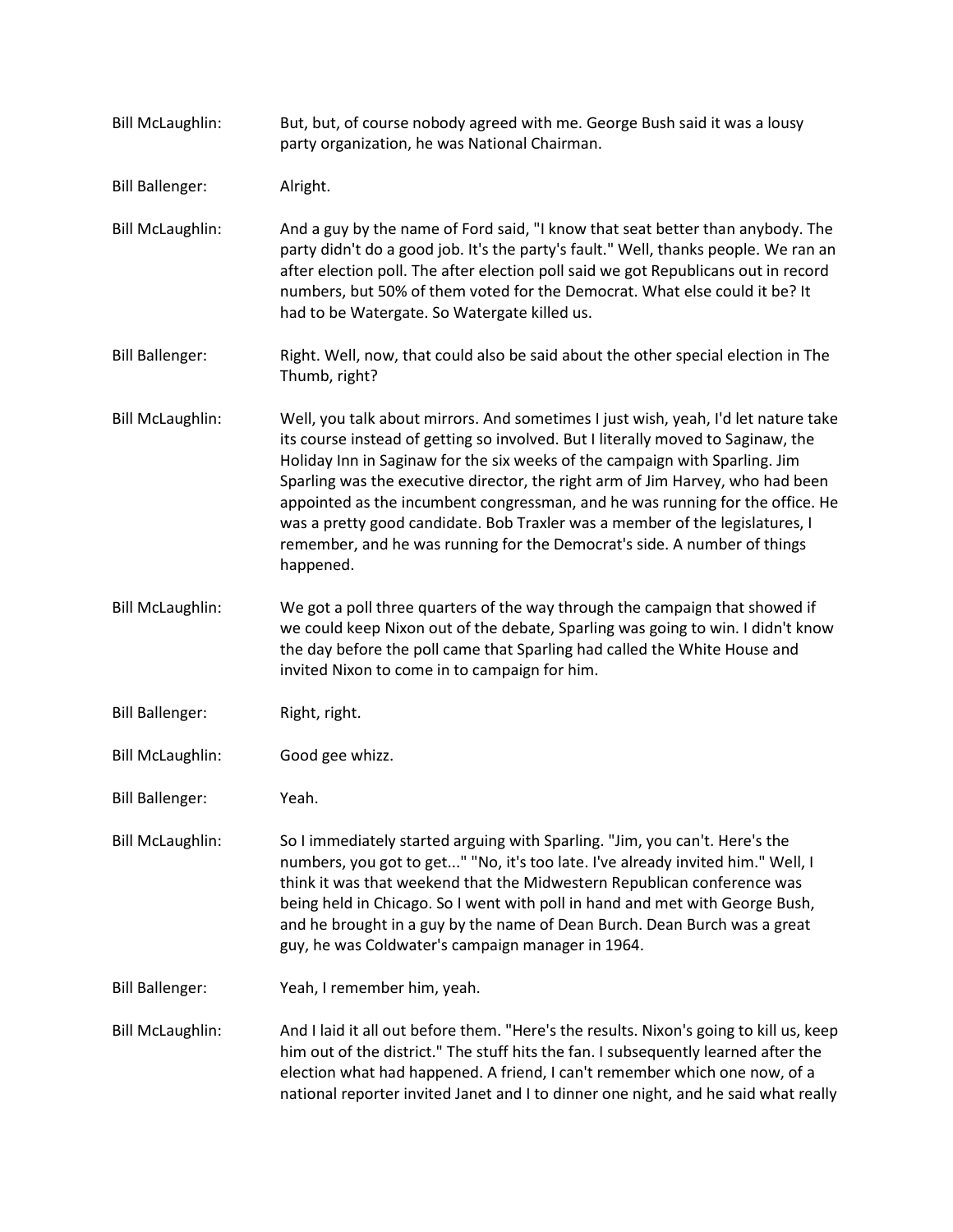happened is Teeter, Bob Teeter who ran the poll, confided in Dierdorff, John Dierdorff, who was a political consultant, had worked for Rockefeller and John Lindsay in New York.

- Bill Ballenger: Right.
- Bill McLaughlin: And they had told Jack Germond that I was trying-
- Bill Ballenger: Who was a national columnist.
- Bill McLaughlin: Well, then was working for the Baltimore Sun.
- Bill Ballenger: Right.
- Bill McLaughlin: And they had told him, so that finally after years explained why Jack Germond was the first one that called me to say, "Are you trying to keep Nixon out of Michigan?" And of course I'm not going to say. "No, no, no." I really wasn't, it was up to Sparling to say.
- Bill Ballenger: Yeah.
- Bill McLaughlin: But anyways, I left home, by the time I came home on the lawn outside this window there was 11 cameras waiting for me. It was just national that I was trying to keep Nixon out. Well, Sparling got his way. Nixon came in, had a marvelous day with the President. We greeted him at the airport in Saginaw. I've got pictures still that he looks like death warmed over, his beard is worse than it was in the first Kennedy debate in 1960, and he's shaking hands, he goes by me, and "Mr President, Bill McLaughlin, welcome to Michigan." He goes on two more and he stops in his tracks and he says, "I've heard of you." Oh, I've got to ride with this guy for the rest of the day. So anyways, the trip included a motorcade through Saginaw, through Bay City and through the entire Thumb. It was a magical day, the people were out in droves, it was festive, the whole thing. I'm sure it was the best day in the rest of his life that Nixon ever had, but what people didn't understand was, they weren't cheering Nixon.
- Bill McLaughlin: They were cheering the office.
- Bill Ballenger: Yeah.
- Bill McLaughlin: We got beat bad in that republican district. Again, the after election polls showed republicans voted in records they never had before and they all voted democratic.
- Bill Ballenger: Did you have another face off with Ronald Reagan over this whole situation with polls?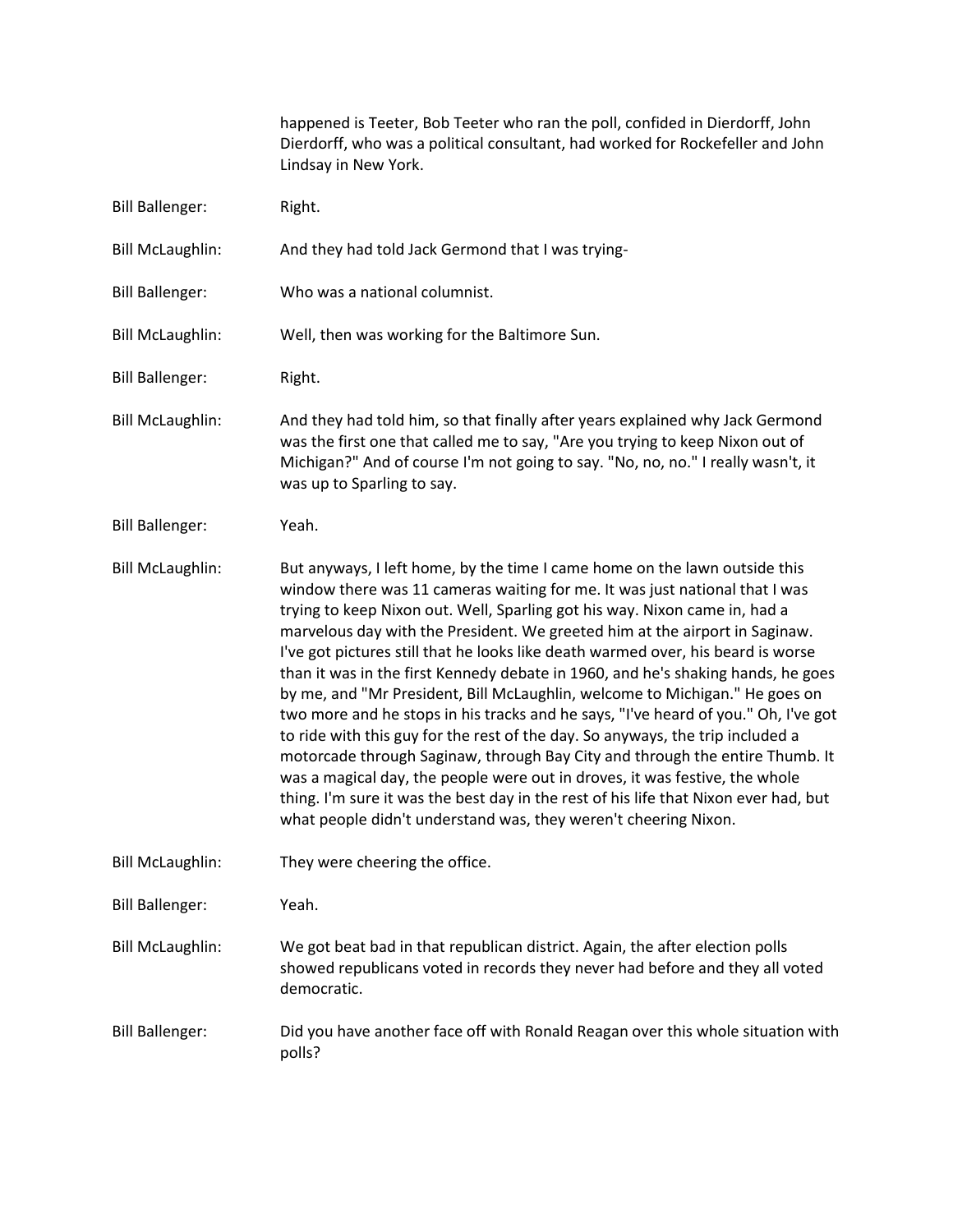- Bill McLaughlin: The next day from George Bush, for showing him, and Dean Burch the poll, I had picked up word that Ronald Reagan, who was the keynote speaker at the Saturday night banquet, was going to again blame the party. I got a hold of some of the people and said, "I need to sit down with the governor. I don't want him to embarrass himself." I came into a room with Reagan and all his people there and I, "Governor, here's the story." I laid out and went over line by line, by line. I might have even had Teeter with me, who did the poll, for authenticating it. Watergate killed us. I had hoped we had convinced the governor of California. I was sitting at the head table and I was just as shocked as he read his speech ripping the party for losing the two seats. The poll meant nothing to him. I then became disillusioned with the people from California.
- Bill Ballenger: Yeah, he stayed on message in other words.
- Bill McLaughlin: Absolutely.
- Bill Ballenger: Yeah.
- Bill McLaughlin: His cue cards had all been written. He wasn't going to change the cue cards.
- Bill Ballenger: What was the reaction of the Michigan congressional delegation, at least the republicans, to the impeachment proceedings against President Richard Nixon?
- Bill McLaughlin: Most of the people in the Michigan delegation were close personal friends of Richard Nixon. They were like Bob Griffin. Bob Griffin, after Nixon resigned, cried. I used to go at least once a month, or not more, than those times to meet with the delegation at a breakfast to bring them up to date. I brought the polls. I brought everything else. People like Al Sederberg, in the 10th district, Charlie Chamberlain, in the 6th district, they just wouldn't believe me. They wanted to believe their boss, the guy in the White House. As a result they lost their elections. They shouldn't have. Had they only listened and governed themselves accordingly they could have overcome this, but they didn't and they paid the price.
- Bill Ballenger: When Nixon resigned what was your feeling then? Ford is president and only a month later comes the pardon.
- Bill McLaughlin: Well, the night Richard resigned is the most memorable night of my political life. The primary had been on Tuesday. On Thursday we went to Mackinac Island to meet with the governor, to plan campaign strategy, get ready for the state convention and all that. Rumor came out during the day Nixon was going to be on television. I don't remember knowing in advance what he was going to do. We went to the hotel. We had dinner at the Grand Hotel and Dan Musser, the general manager of the hotel, the owner of the hotel had a private room for us off the lobby with a television in there to watch and so we went in and we sat and watched. I know I was stunned when he said, "Tomorrow at noon I shall resign as the president of the United States."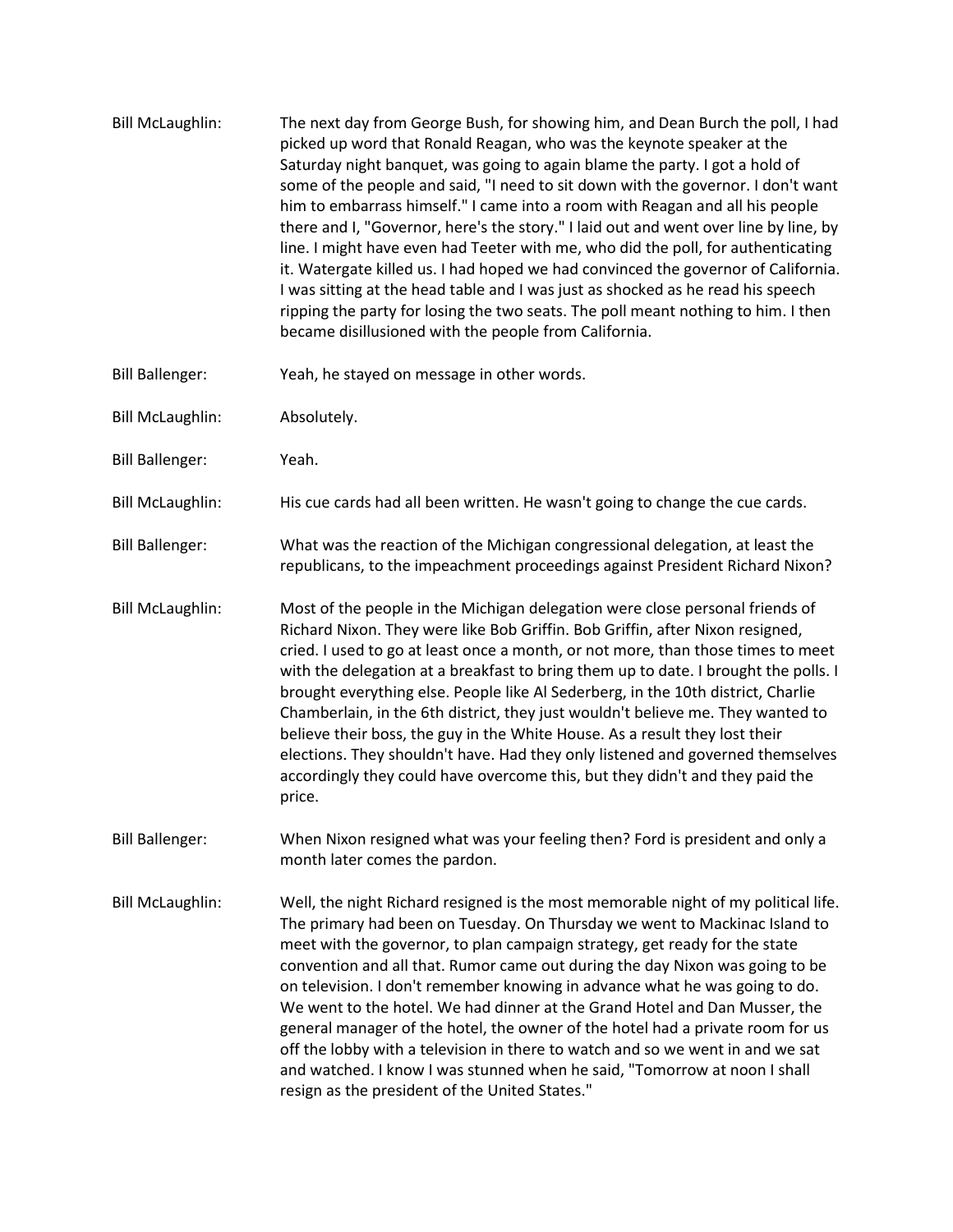- Bill McLaughlin: We got up and I think there was Milliken, Mrs. Milliken, Joyce Braithwaite, Doris Weeks and myself and a state trooper were the only people in that room. I was the closest to the door. I got up and we walked out. Usually the Grand Hotel was abuzz with noise. I walked out and on the carpet you could have heard a pin drop it was that quiet. I looked up. There had to be 600-800 people lined up looking in our room by the windows. There had been television sets setup for them to see it. I walked out and, "Wow. I wonder what's going on?" Milliken came out of the room and it started quietly, and it started down the line to a crescendo. Television lights came down to the stairs halfway through the lobby that leads to the ballroom. I saw people, like the Jimmy Harringtons, the Tim Skubicks, the real good guys.
- Bill Ballenger: Really? No kidding.
- Bill McLaughlin: I knew that night. Sander Levin, was going to stand on the lawn next to me at the inaugural because Bill Milliken, despite anything, was still going to win that election. It was amazing. I can't tell the story to this day without tearing up. It was that emotional.
- Bill Ballenger: In other words just the reaction that they had somebody that they could be proud of, a governor that they loved, who was everything that Nixon wasn't.
- Bill McLaughlin: I'm not sure Bill is from Michigan, but the contrast between Bill Milliken and Richard Nixon was so great at that moment it was just a magical moment. I've never forgotten it.
- Bill Ballenger: That's a great story. What about the Ford pardon?
- Bill McLaughlin: I never have a television on here in the morning. For some reason I had a television on in the kitchen. All of a sudden the president is on there saying he's pardoning Richard Nixon. The phone started ringing the television crews on our own and I'm oh my God. I had just gotten a letter back from Jerry terHorst one night, who was a former reporter of the Grand Rapids Press, who Ford had hired as press secretary. I had just gotten a letter back from him thanking him for my letter of congratulations when this thing hit. Two days later, Jerry terHorst resigned.
- Bill Ballenger: Resigned.
- Bill McLaughlin: Everybody figured there was a deal in there. I never did. I wished he hadn't done it, but history proves that one person was right. It was Jerry Ford. Washington in those days were obsessed Nixon. People would get up in the middle of the night to get to the Washington Post to see what was going on with Watergate. You know it was going to go on for ad infinitum, until something was resolved. We got to hang them, we got to shoot them, we got to put them in jail, we got to do something. Ford was spending so much of his time on Nixon that he couldn't do the job of the president, and so he decided to do it. It was a profile in courage,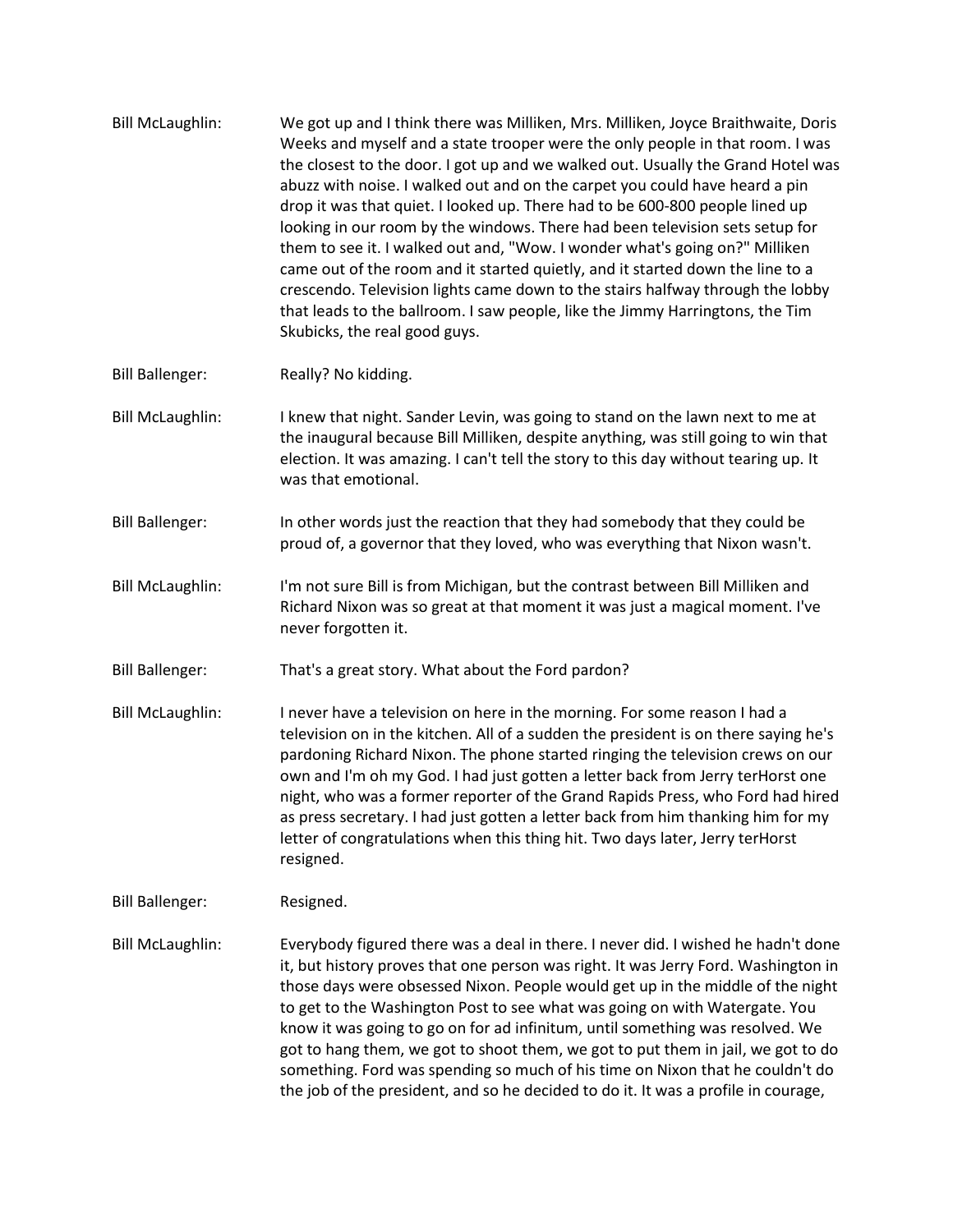but it was the right thing to do. It shocked me that day and it was blamed for his loss at the polls. I thought there was other reasons other than that. He could have overcome it.

- Bill Ballenger: Another development in 1974, Jim Brickley, who had been lieutenant governor, decided to take the presidency of Eastern Michigan University. Bill Milliken picked Jim Damman, a state representative from Troy, to be his running mate. Then some unpleasantness occurred just before the election. Can you tell us a little about that or what happened?
- Bill McLaughlin: Jim Damman was, I thought, an ideal candidate. I had a routine that I always did at the end of a campaign. During Monday through Thursday I went out and visited every county in the state. "How is the county doing? What was your poll?" It was not doing anything. It was just something to do. It was to pump up the troops. On Friday and Saturday, Elly and I used to go around and hit every headquarters in the tri-county area. Of course it was lonely when I did it by myself. When Elly did it there would be millions of people there to see Elly. She was magical.
- Bill McLaughlin: I was in Alcona County on, I think it was Thursday, maybe it was Wednesday. Whatever day it was and Karen Laymen was our county chairman. She told me that Joyce Braithwaite needed to talk to me desperately, so I got on the phone. Joyce said, "You need to get in your car and get back here immediately." This was three o' clock in the afternoon. "The governor needs you at a meeting at seven o' clock tonight." "Oh." "Well, we got problems with Damman." "Oh." "I'll tell you about it later." Now I'm driving the three four hours wondering what the problems with Damman is. Well, I get into the house and there was probably seven or eight people. There's Weeks and Braithwaite. There was Larry Lindemer and I don't remember who else was there.
- Bill Ballenger: Dave Dykehouse.
- Bill McLaughlin: Dave Dykehouse was there. He was an attorney and insurance commissioner at the time. The free press had come out with a story that Damman, when he was on the planning commission in Troy,
- Bill Ballenger: Before he ever became a legislature.
- Bill McLaughlin: Before he ever became a legislature he was on the planning commission or the city council. One of the two or both, had voted for a measure, which would have benefited him from something..

Bill Ballenger: Financial.

Bill McLaughlin: Whatever it was. Well, we get to the meeting. In the year of Watergate this is just what you need. This is just what you need. I know I, at one time, and I think about everybody in the room, "Let's get rid of him." I kept thinking back a few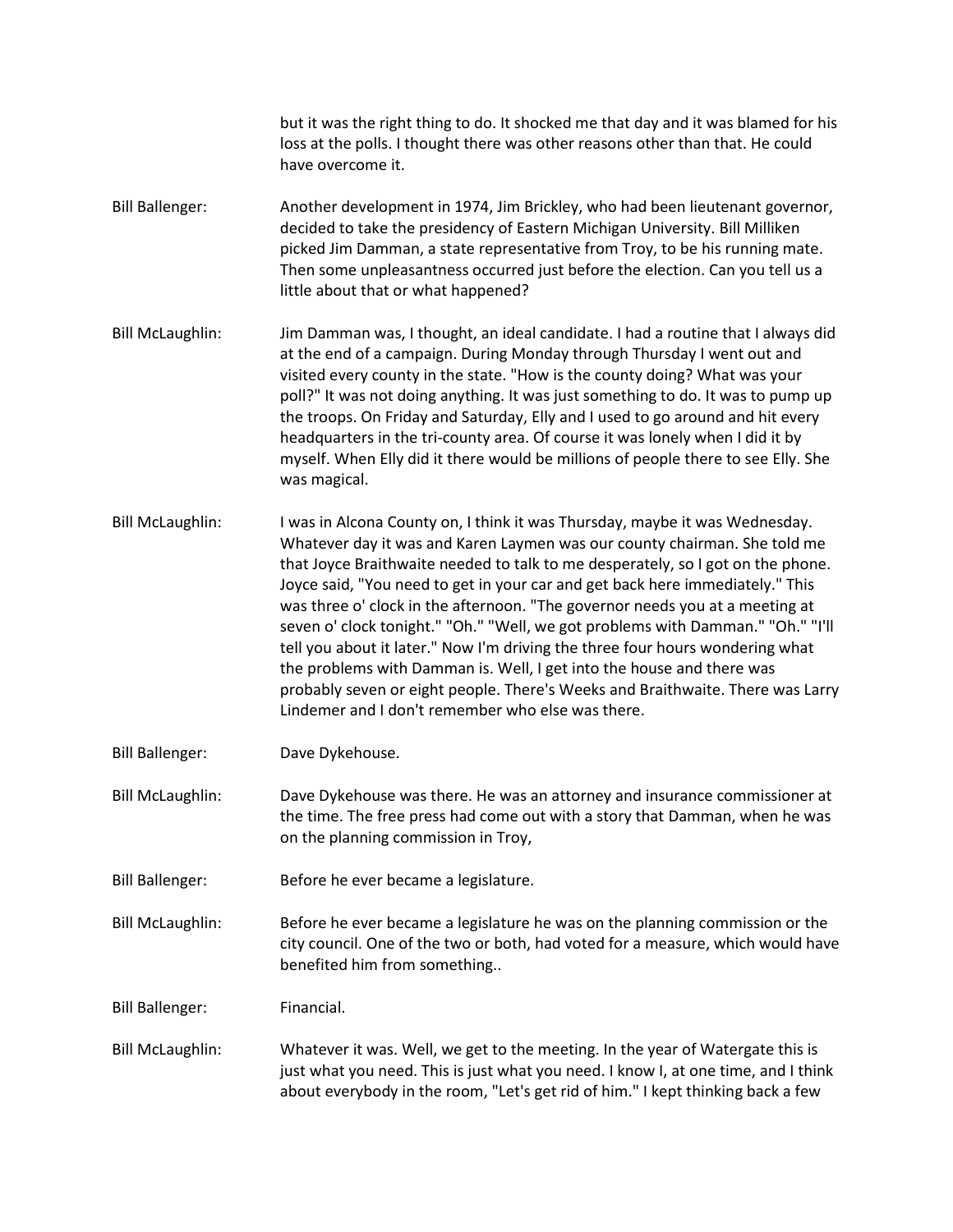years when McGovern had the problems with Eagleton and tried to recruit everybody in the world for vice president and made a mockery of himself and everything when he finally talked to Shriver. I got to thinking, "Oh my God. This is only five days before the election. What are we going to do? What are we going to do?" Well, we were lucky. There was two very cool heads in the room that night.

- Bill McLaughlin: The governor had asked Larry Lindemer, who was a former state chairmen, who was a legislator, who was a Supreme Court Justice, and I think at that time was probably on the board of regents of the University of Michigan to do an investigation for him. Larry Lindemer was very cool, calm and collected. Bill Milliken was just Bill Milliken. Cool, calm and collected. We finally decided that nothing was going to be done. None of us were to say one word to the media, that Larry was to continue his investigation and advise the governor and the governor would keep in touch with us. I guess the governor had picked up the phone and called Damman and told him, "This is what we had decided. Just be quiet and sit tight."
- Bill Ballenger: Hadn't the free press written a story on this already?
- Bill McLaughlin: They had. Yes, they had.
- Bill Ballenger: They called for Damman to resign.
- Bill McLaughlin: Yes, they had. Yes, they had.
- Bill Ballenger: Okay, so you were working against this backdrop.
- Bill McLaughlin: Against the story. Reaber Tyson, ran the story. Joe Strout, who was the editor, had written the other story. Everybody agrees nobody is to say a word. We go out of the governor's mansion and it was a pitch dark night. We walk out. It's blinding. There must be 100 television lights out there and nobody said a word. I drove home. I expected to be in Alcona County that night. I drove home. Janet's surprised, stranger coming in the front door. Friday goes by, nothing. Jim Damman lost me forever on Saturday morning. The news comes out and there's a picture of Jim Damman sitting at his kitchen table.
- Bill Ballenger: I remember that.

Bill McLaughlin: He's got a black shirt on. He looks like a hood.

Bill Ballenger: He hadn't shaved.

Bill McLaughlin: He looks like a hood waiting for his convict numbers to go on him. PRY is the worst. Larry had done enough work and did enough work and had met with Stroud and Tyson and Shawn, all this stuff. It's not what has happened, what has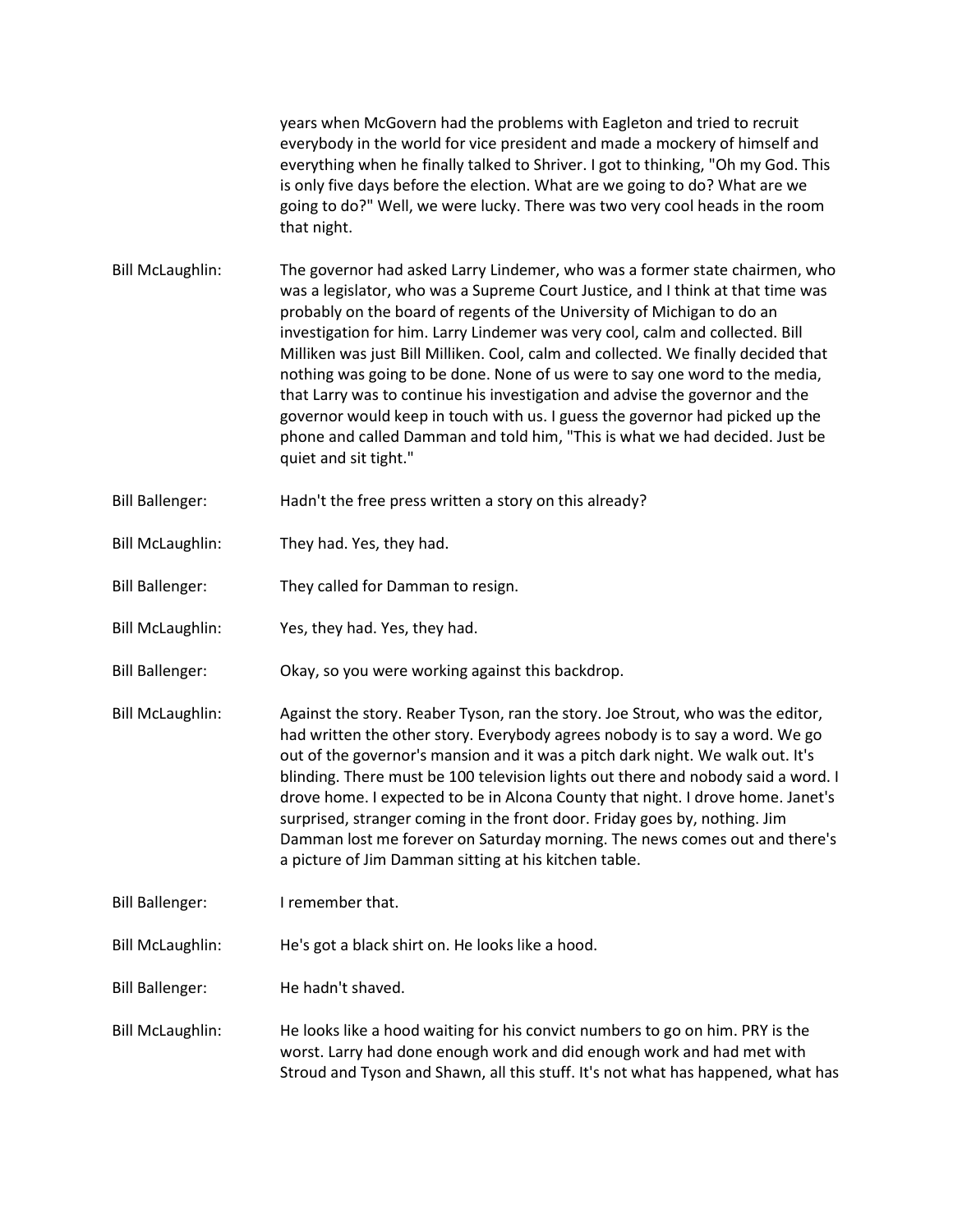|                         | seemed to happen, happen. He was innocent and everything else and so the<br>retraction came out on Sunday morning.                                                                                                                                                                                                                                                                                                                                                                                                                                                                                                                                                                                                                                                                                                                                                                                                                                                                                                                                  |
|-------------------------|-----------------------------------------------------------------------------------------------------------------------------------------------------------------------------------------------------------------------------------------------------------------------------------------------------------------------------------------------------------------------------------------------------------------------------------------------------------------------------------------------------------------------------------------------------------------------------------------------------------------------------------------------------------------------------------------------------------------------------------------------------------------------------------------------------------------------------------------------------------------------------------------------------------------------------------------------------------------------------------------------------------------------------------------------------|
| <b>Bill Ballenger:</b>  | That in and of itself was a major breakthrough for the major paper in the state<br>to retract an editorial and say, "We were wrong."                                                                                                                                                                                                                                                                                                                                                                                                                                                                                                                                                                                                                                                                                                                                                                                                                                                                                                                |
| <b>Bill McLaughlin:</b> | Absolutely.                                                                                                                                                                                                                                                                                                                                                                                                                                                                                                                                                                                                                                                                                                                                                                                                                                                                                                                                                                                                                                         |
| <b>Bill Ballenger:</b>  | Damman doesn't have to get off the ticket as far as we're concerned.                                                                                                                                                                                                                                                                                                                                                                                                                                                                                                                                                                                                                                                                                                                                                                                                                                                                                                                                                                                |
| <b>Bill McLaughlin:</b> | Absolutely. To me, I've never forgotten that picture on the front page of the<br>paper where we're all trying to behave and keep out of the limelight. I was<br>incensed. Damman stayed on the ticket, but it was a nightmarish time.                                                                                                                                                                                                                                                                                                                                                                                                                                                                                                                                                                                                                                                                                                                                                                                                               |
| <b>Bill Ballenger:</b>  | Okay. What about Jerry Ford coming to Michigan as president?                                                                                                                                                                                                                                                                                                                                                                                                                                                                                                                                                                                                                                                                                                                                                                                                                                                                                                                                                                                        |
| <b>Bill McLaughlin:</b> | I was on vacation. I was in Seattle visiting my brother, got a call from Roe. "Ford<br>is going to be on Mackinac Island. They want you back here." "I can't come back.<br>The party is broke. How am I going to afford airplane tickets from Seattle back,<br>but all right." Fortunately I had a motor home we were at my brother's house<br>and I said, "If the kids, if we all stay in the motor home can you watch them for a<br>couple days?" I got a plane and I flew back to Detroit. From Detroit I drove to<br>Mackinac Island. Ford was there and Betty was there for a couple of days. They<br>didn't really need me but I got some beautiful pictures downstairs. Taken on the<br>porch of Mackinac, porch of the governor's mansion and stuff like that. The<br>interesting thing was it was nice. It was warming up with the president. We had<br>lunch in the governor's mansion. I remember Herry Ford, who played football at<br>Michigan, chatting with Max Fischer who played football against him at Ohio<br>State University. |
| <b>Bill Ballenger:</b>  | At Ohio State, yeah.                                                                                                                                                                                                                                                                                                                                                                                                                                                                                                                                                                                                                                                                                                                                                                                                                                                                                                                                                                                                                                |
| <b>Bill McLaughlin:</b> | That was the thing, and I flew back to Seattle and came home. Jerry Ford knew<br>how to relax. He and Betty played tennis. I don't know if he played golf or not,<br>but I had to come back for that.                                                                                                                                                                                                                                                                                                                                                                                                                                                                                                                                                                                                                                                                                                                                                                                                                                               |
| <b>Bill Ballenger:</b>  | You liked Jerry Ford, right?                                                                                                                                                                                                                                                                                                                                                                                                                                                                                                                                                                                                                                                                                                                                                                                                                                                                                                                                                                                                                        |
| <b>Bill McLaughlin:</b> | Jerry Ford is an interesting man. He grew with the job. He was a pain in the<br>derriere as far as I was concerned. Haughty if you will, when he was<br>congressman. He got much warmer when he was vice president and he was<br>almost like a kissing cousin when he became president. I thought with the<br>growth he was an amazing man and he grew with the job. He grew with the job.                                                                                                                                                                                                                                                                                                                                                                                                                                                                                                                                                                                                                                                          |
| <b>Bill Ballenger:</b>  | Well, on the other hand you weren't too happy with the people that he<br>surrounded himself with as he prepared to try and get nominated and win a full<br>term in 75, 76.                                                                                                                                                                                                                                                                                                                                                                                                                                                                                                                                                                                                                                                                                                                                                                                                                                                                          |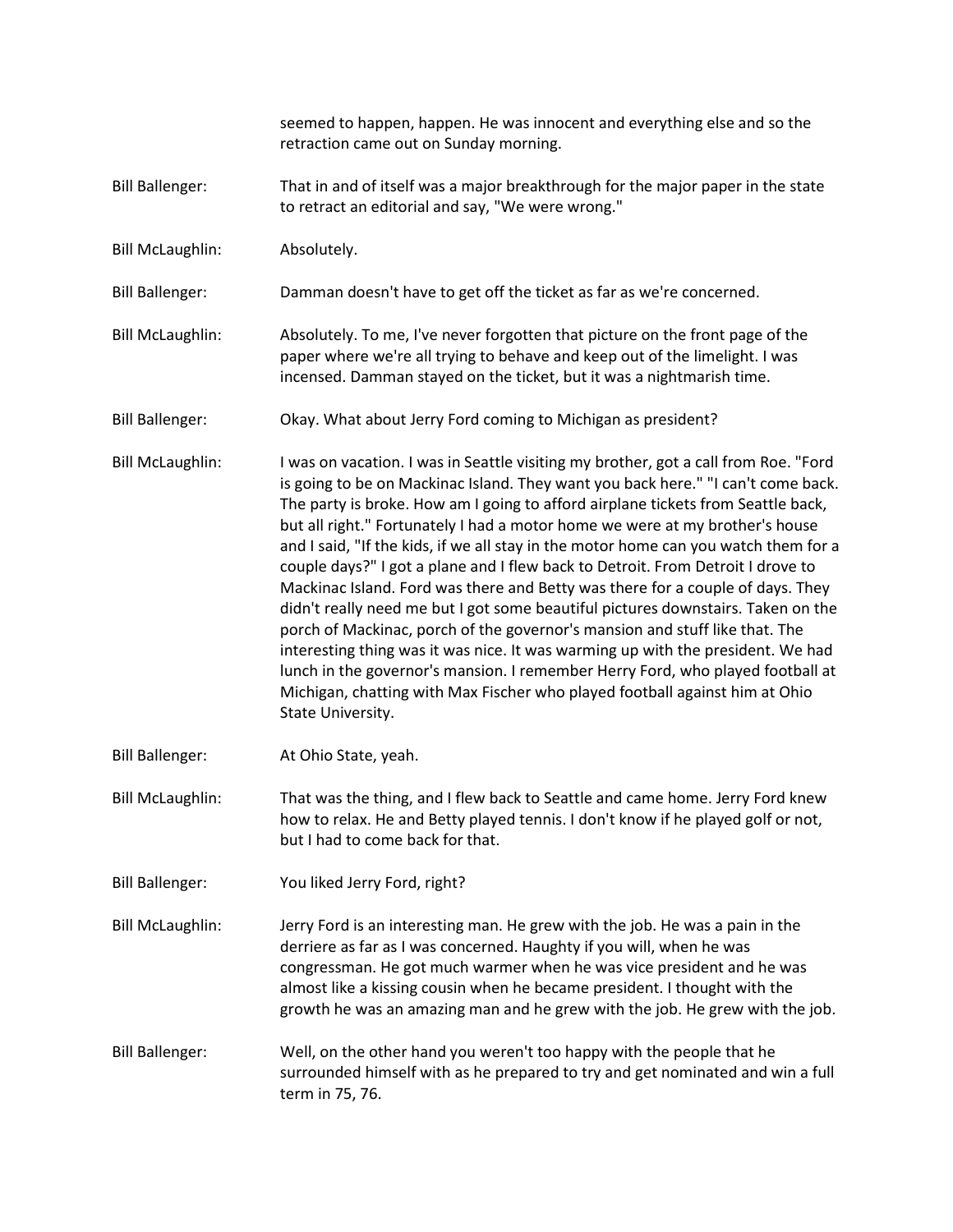| <b>Bill McLaughlin:</b> | You know me. I know everybody. I know everything better than somebody else,<br>but yes. I was in Seattle driving some place with my brother. The radio was on<br>and I heard the news that Ford had appointed Bo Callaway as his campaign<br>chairmen. Now, Callaway was an old congressman from Georgia. Bo Callaway<br>was a rock rib Goldwater person. I thought, "Are you out of your mind? What<br>are you doing that for?" He, as much as anybody in my opinion, cost Ford the<br>election just as much as the pardon. He was a Reagan man at heart. In my<br>opinion Ford should have gone out and said, "I'm the President of the United<br>States. You want to come against me? Fine, come and get it. Let's get it on."<br>Ford was always defensive not wanting to offend any Reagan people, et cetera. I<br>think the whole part of the early part of the Ford campaign was undermined by<br>Reagan people working for him. |
|-------------------------|-----------------------------------------------------------------------------------------------------------------------------------------------------------------------------------------------------------------------------------------------------------------------------------------------------------------------------------------------------------------------------------------------------------------------------------------------------------------------------------------------------------------------------------------------------------------------------------------------------------------------------------------------------------------------------------------------------------------------------------------------------------------------------------------------------------------------------------------------------------------------------------------------------------------------------------------|
| <b>Bill Ballenger:</b>  | You think that probably hurt Ford as much as, let's say, the Nixon pardon in<br>September?                                                                                                                                                                                                                                                                                                                                                                                                                                                                                                                                                                                                                                                                                                                                                                                                                                              |
| <b>Bill McLaughlin:</b> | In my gut I do believe it.                                                                                                                                                                                                                                                                                                                                                                                                                                                                                                                                                                                                                                                                                                                                                                                                                                                                                                              |
| <b>Bill Ballenger:</b>  | Didn't Bo Callaway have some kind of relationship, maybe with your old buddy<br>Clarke Reed?                                                                                                                                                                                                                                                                                                                                                                                                                                                                                                                                                                                                                                                                                                                                                                                                                                            |
| <b>Bill McLaughlin:</b> | I, for months, had been trying to get a meeting with Bo Callaway to talk about<br>what was going on. I kept being put off, put off, put off. Finally set one up, some<br>meeting, it was the Marriott Twin Bridges Hotel. We were to meet him in the<br>bar.                                                                                                                                                                                                                                                                                                                                                                                                                                                                                                                                                                                                                                                                            |
| <b>Bill Ballenger:</b>  | This was down in Washington?                                                                                                                                                                                                                                                                                                                                                                                                                                                                                                                                                                                                                                                                                                                                                                                                                                                                                                            |
| <b>Bill McLaughlin:</b> | Well, it's actually across the Potomac.                                                                                                                                                                                                                                                                                                                                                                                                                                                                                                                                                                                                                                                                                                                                                                                                                                                                                                 |
| <b>Bill Ballenger:</b>  | Arlington.                                                                                                                                                                                                                                                                                                                                                                                                                                                                                                                                                                                                                                                                                                                                                                                                                                                                                                                              |
| <b>Bill McLaughlin:</b> | Arlington. We were to meet him there. Ranny Riecker and I sat there for over an<br>hour no Bo Callaway shows up. Finally, he comes into the bar on the arm of<br>Clarke Reed, from Mississippi, who is rock rib breaker guy. He comes over to the<br>table and apologizes profusely as his good southern charm, but he had to take<br>care of the important states first. "I'm sorry Mr. Callaway. I happen to represent<br>the president's state. I have twice as many delegates as Mississippi does," et<br>cetera, et cetera, et cetera. If this was going on all over you knew it wasn't being<br>run right. I was infuriated. I was infuriated.                                                                                                                                                                                                                                                                                    |
| <b>Bill Ballenger:</b>  | You had these problems and you got to a point where did you call for some kind<br>of a showdown? I think maybe some people called it the Mother's Day<br>Massacre.                                                                                                                                                                                                                                                                                                                                                                                                                                                                                                                                                                                                                                                                                                                                                                      |
| <b>Bill McLaughlin:</b> | The Mother's Day Massacre. I had been complaining to the governor and to<br>Griffin and everybody else. It was as Reagan was pulling off victory after victory.                                                                                                                                                                                                                                                                                                                                                                                                                                                                                                                                                                                                                                                                                                                                                                         |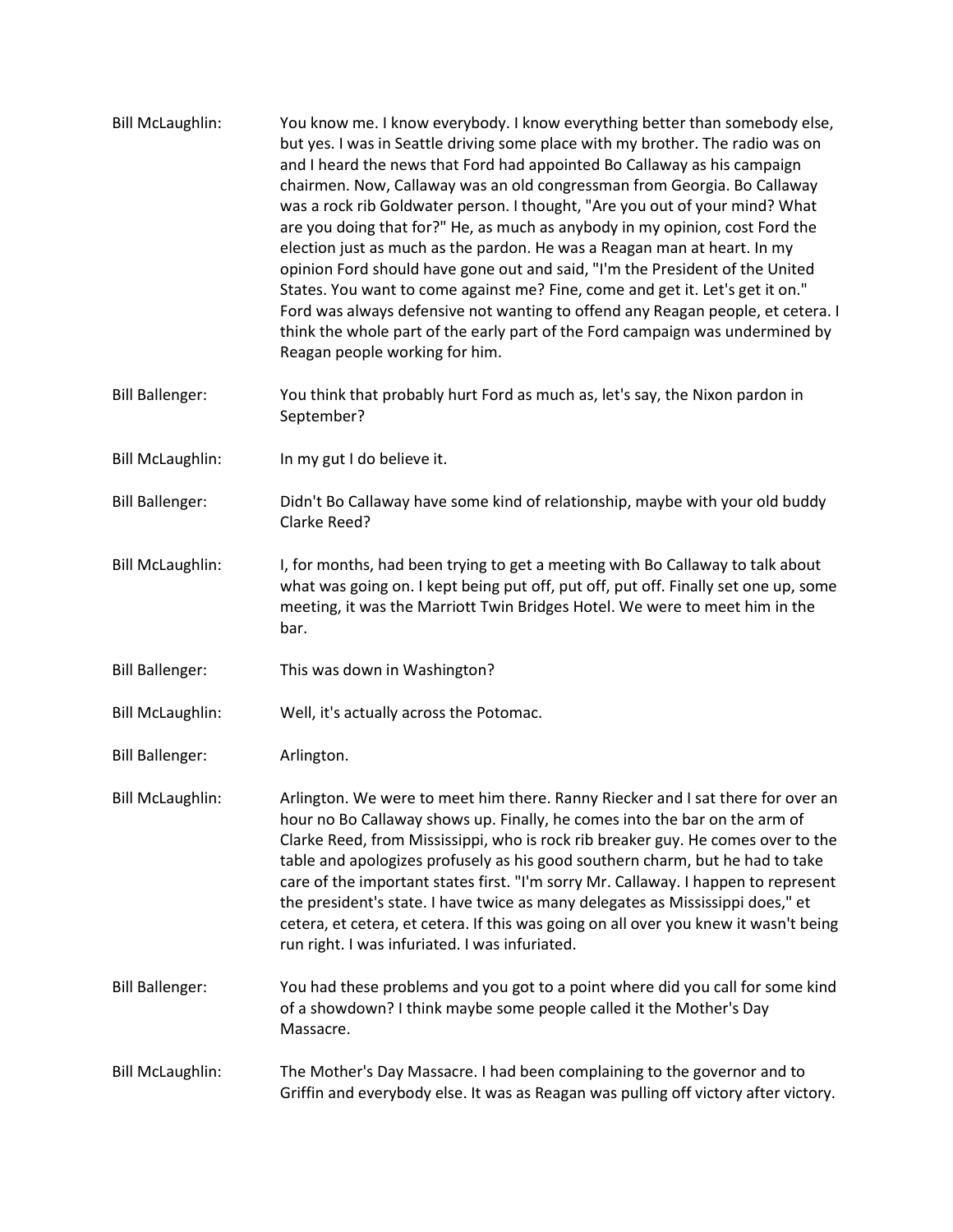More and more the Wallace people were going into the Republican primaries and voting for Reagan. I got a call on a Friday afternoon from Joyce Braithwaite. She said, "We're meeting. The governor and Griffin have called for it and we're meeting with his staff at two o' clock on Sunday afternoon," which was mother's day, "At Metropolitan Airport. Will you put together a campaign plan that we can tell him that we want to do?" Oh they want me to run a presidential comparing in 24 hours. Well, I grabbed Jerry Roe, my right arm and he came in the office and we sat down and we did just that. When the national convention was to be held in Kansas City, Jerry and I had gone out to advance Kansas City. What were the hotels like, the whole thing. We had a few minutes and we went to Independence, to Harry Truman's museum. Here was the caboose from the "give em hell" campaign of 1948.

- Bill Ballenger: 48, yeah.
- Bill McLaughlin: Jerry's mind clicked and he said, "Let's do a whistle stop."
- Bill Ballenger: Whistle stop.
- Bill McLaughlin: We put together a campaign; Whistle stop, plant tour, on and on. With the exception of the whistle stop we reinvented the wheel. We did everything that we always did in a Michigan election. We go into the airport on Sunday. Rogers Morton, who was the national chairman.
- Bill Ballenger: National Ford chairman.
- Bill McLaughlin: National Ford chairman, Red Kavany, who was head of advance for Ford.
- Bill Ballenger: Bill Seidman.
- Bill McLaughlin: Bill Seidman, who was on Ford's staff and two or three others.
- Bill Ballenger: Dick Cheney.
- Bill McLaughlin: Dick Cheney, who was then Ford's chief of staff.
- Bill Ballenger: Maybe Peter Fletcher the national chairman
- Bill McLaughlin: Peter Fletcher and
- Bill Ballenger: Joyce.
- Bill McLaughlin: And Joyce and the governor and Griffin and Ranny Riecker were all there.
- Bill Ballenger: Jim DeFrancis.
- Bill McLaughlin: And Jim DeFrancis, who was Griffin's right arm.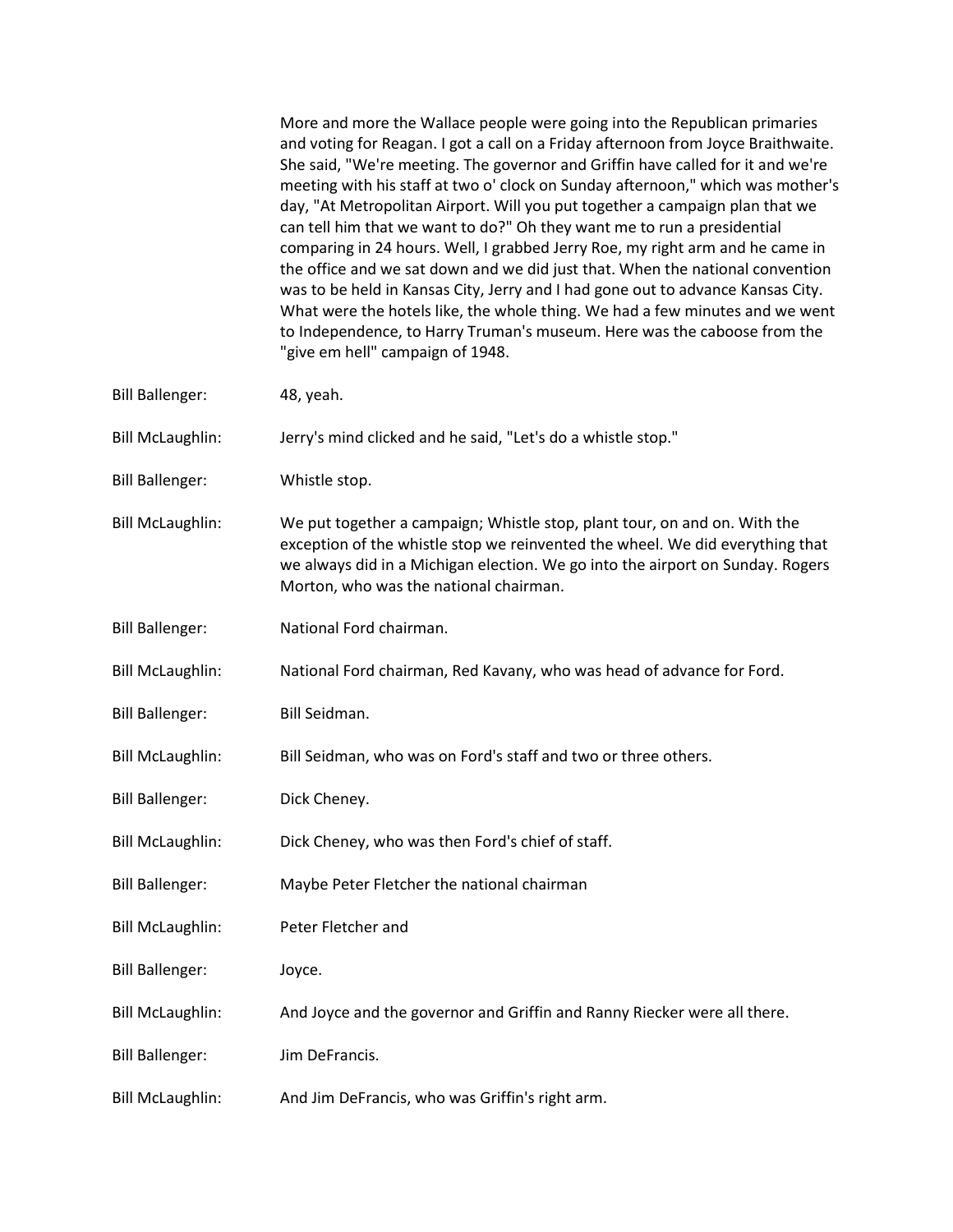| <b>Bill Ballenger:</b>  | Right.                                                                                                                                                                                                                                                                                                                                                                                                                                                                                                                                                                                                                                                                                                          |
|-------------------------|-----------------------------------------------------------------------------------------------------------------------------------------------------------------------------------------------------------------------------------------------------------------------------------------------------------------------------------------------------------------------------------------------------------------------------------------------------------------------------------------------------------------------------------------------------------------------------------------------------------------------------------------------------------------------------------------------------------------|
| <b>Bill McLaughlin:</b> | We sat down and the governor asked me to explain what we wanted to do. I<br>laid out the thing. Well, the first thing Red Kavany says, "You can't do a whistle<br>stop. You can't do a whistle stop. There's not enough time for the Secret<br>Service." I said to Griffin, "Senator, will you call the president and see if he<br>wants to do a president stop before we nix this thing?" Kavany backed off.<br>Anyways, it was a massacre because in effect we, Milliken, Griffin and myself,<br>took over the campaign. Had I been willing to bet I would have bet the day<br>before that Ford was going to lose Michigan.                                                                                   |
| <b>Bill McLaughlin:</b> | If had lost Michigan there was no way he was going to get the nomination. It<br>was that bad, Bill. Between the Reaganites in the state with Jack Welborn, all<br>the Wallace people who had won the democratic primary, it would have been a<br>disaster. They let us take it. We did it and magic was on that Saturday. We got<br>on the train at Durand. We picked up every stop along the way, which was in<br>Durand, Flint, Lansing, Battle Creek, Kalamazoo, Niles, Sturgis, the whole bit.<br>People riding on the train with us. I have a treasured picture of it. There was a<br>guy named Bo Schembechler, who was a Michigan football coach, and Johnny<br>Orr, who is a Michigan basketball coach. |
| <b>Bill Ballenger:</b>  | Oh, really? Yeah.                                                                                                                                                                                                                                                                                                                                                                                                                                                                                                                                                                                                                                                                                               |
| <b>Bill McLaughlin:</b> | And a girl cheerleader and a man cheerleader from the Michigan cheerleading<br>squad. At every stop we brought Media on and they rode to the next thing. They<br>had lunch with them. Everybody had exclusives all along the way. We got to,<br>finally I think it was Niles or Sturgis, was the last stop. We got on a chopper and<br>one of the Marine Corp choppers, and flew to Holland to end up with the Tulip<br>Festival Parade.                                                                                                                                                                                                                                                                        |
| <b>Bill Ballenger:</b>  | Right.                                                                                                                                                                                                                                                                                                                                                                                                                                                                                                                                                                                                                                                                                                          |
| <b>Bill McLaughlin:</b> | The next morning, we were on Air Force One, thrill of Randy and my life, as we<br>flew to Saginaw to do a big rally at Tri-Cities Airport.                                                                                                                                                                                                                                                                                                                                                                                                                                                                                                                                                                      |
| <b>Bill McLaughlin:</b> | There wasn't a Sunday paper that didn't have 100%, not a line less than 100%<br>Gerry Ford and the Saudi campaign.                                                                                                                                                                                                                                                                                                                                                                                                                                                                                                                                                                                              |
| <b>Bill Ballenger:</b>  | Wow, well-                                                                                                                                                                                                                                                                                                                                                                                                                                                                                                                                                                                                                                                                                                      |
| <b>Bill McLaughlin:</b> | Every television station in the state carried 100% the Gerry Ford campaign.                                                                                                                                                                                                                                                                                                                                                                                                                                                                                                                                                                                                                                     |
| <b>Bill Ballenger:</b>  | Wow.                                                                                                                                                                                                                                                                                                                                                                                                                                                                                                                                                                                                                                                                                                            |
| <b>Bill McLaughlin:</b> | As a result, we knocked the living daylights out of Reagan two days later.                                                                                                                                                                                                                                                                                                                                                                                                                                                                                                                                                                                                                                      |
| <b>Bill Ballenger:</b>  | Yeah, absolutely. This was May of '76?                                                                                                                                                                                                                                                                                                                                                                                                                                                                                                                                                                                                                                                                          |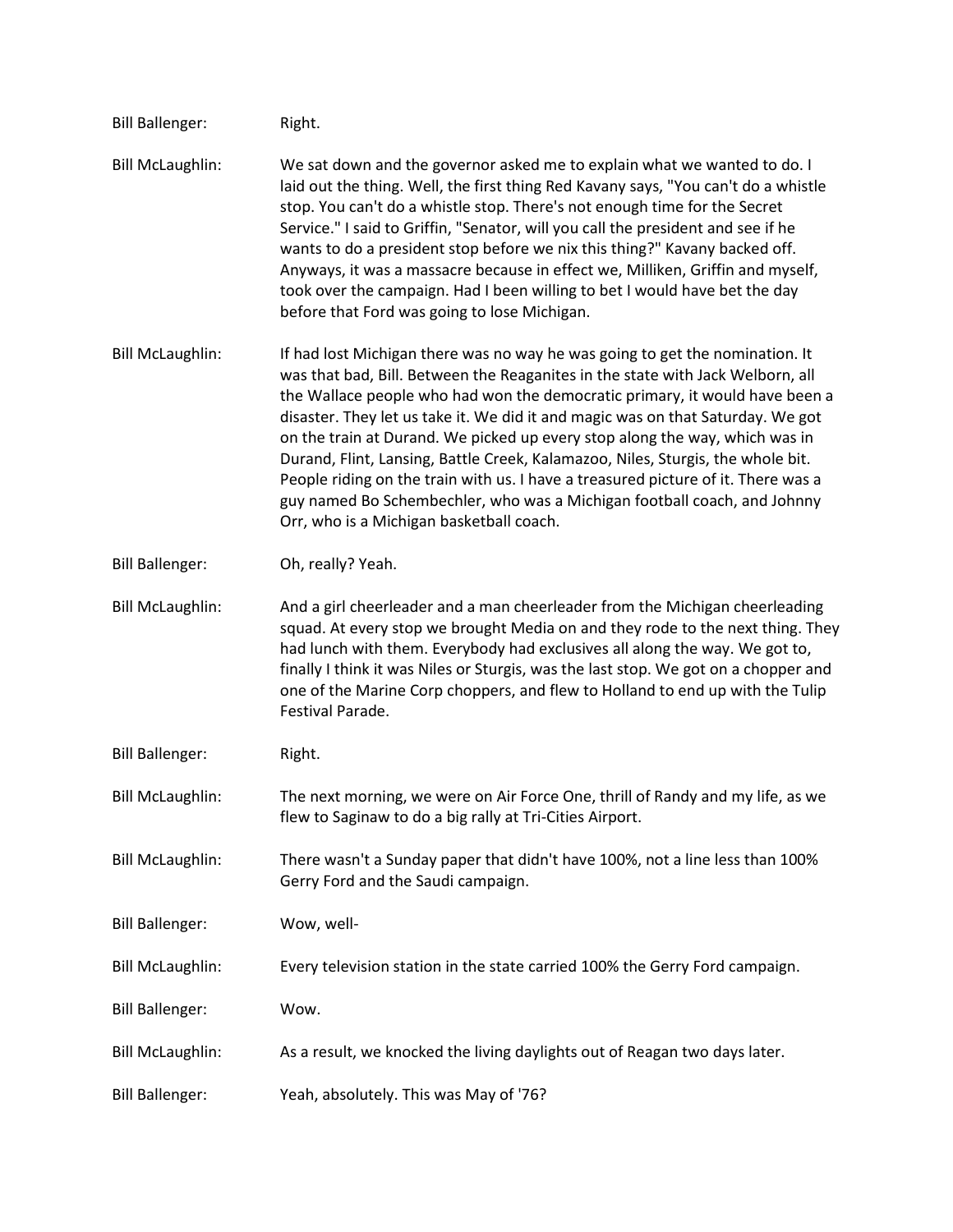| <b>Bill McLaughlin:</b> | Yeah.                                                                                                                                                                                                                                                                                                                                    |
|-------------------------|------------------------------------------------------------------------------------------------------------------------------------------------------------------------------------------------------------------------------------------------------------------------------------------------------------------------------------------|
| <b>Bill Ballenger:</b>  | Right?                                                                                                                                                                                                                                                                                                                                   |
| <b>Bill McLaughlin:</b> | Yeah, yeah.                                                                                                                                                                                                                                                                                                                              |
| <b>Bill Ballenger:</b>  | You saved the President's bacon.                                                                                                                                                                                                                                                                                                         |
| <b>Bill McLaughlin:</b> | He would've lost.                                                                                                                                                                                                                                                                                                                        |
| <b>Bill Ballenger:</b>  | And even then, you still had some doubts going into that convention in August.                                                                                                                                                                                                                                                           |
| <b>Bill McLaughlin:</b> | Oh, absolutely.                                                                                                                                                                                                                                                                                                                          |
| <b>Bill Ballenger:</b>  | It was close.                                                                                                                                                                                                                                                                                                                            |
| <b>Bill McLaughlin:</b> | Absolutely.                                                                                                                                                                                                                                                                                                                              |
| <b>Bill Ballenger:</b>  | Right? So what happened?                                                                                                                                                                                                                                                                                                                 |
| <b>Bill McLaughlin:</b> | And he lost Michigan.                                                                                                                                                                                                                                                                                                                    |
| <b>Bill Ballenger:</b>  | Oh, he would've been finished.                                                                                                                                                                                                                                                                                                           |
| <b>Bill McLaughlin:</b> | It would have been done, he would've said, "I'm not going to run." He would've<br>been Johnson '68.                                                                                                                                                                                                                                      |
| <b>Bill Ballenger:</b>  | Yeah.                                                                                                                                                                                                                                                                                                                                    |
| <b>Bill McLaughlin:</b> | Okay.                                                                                                                                                                                                                                                                                                                                    |
| <b>Bill Ballenger:</b>  | After that tremendous Ford victory in Michigan in late May over Reagan, what<br>do you remember about that period leading up to August at the National<br>Convention in Kansas City?                                                                                                                                                     |
| <b>Bill McLaughlin:</b> | Elly Peterson was working with Ford in Washington. She asked me to come in. I<br>said, and she brought in a young man by the name of Jim Baker who became<br>Secretary of State.                                                                                                                                                         |
| <b>Bill Ballenger:</b>  | From Texas.                                                                                                                                                                                                                                                                                                                              |
| <b>Bill McLaughlin:</b> | From Texas. He was the first guy I didn't feel was a Reagan man. I was ecstatic to<br>meet him. What I did, my job was to go through the entire state by state what I<br>knew of the delegations, how they were going and where the feelings were, and<br>I briefed him, because he was going to be in charge of vote counting for Ford. |
| <b>Bill Ballenger:</b>  | Yeah.                                                                                                                                                                                                                                                                                                                                    |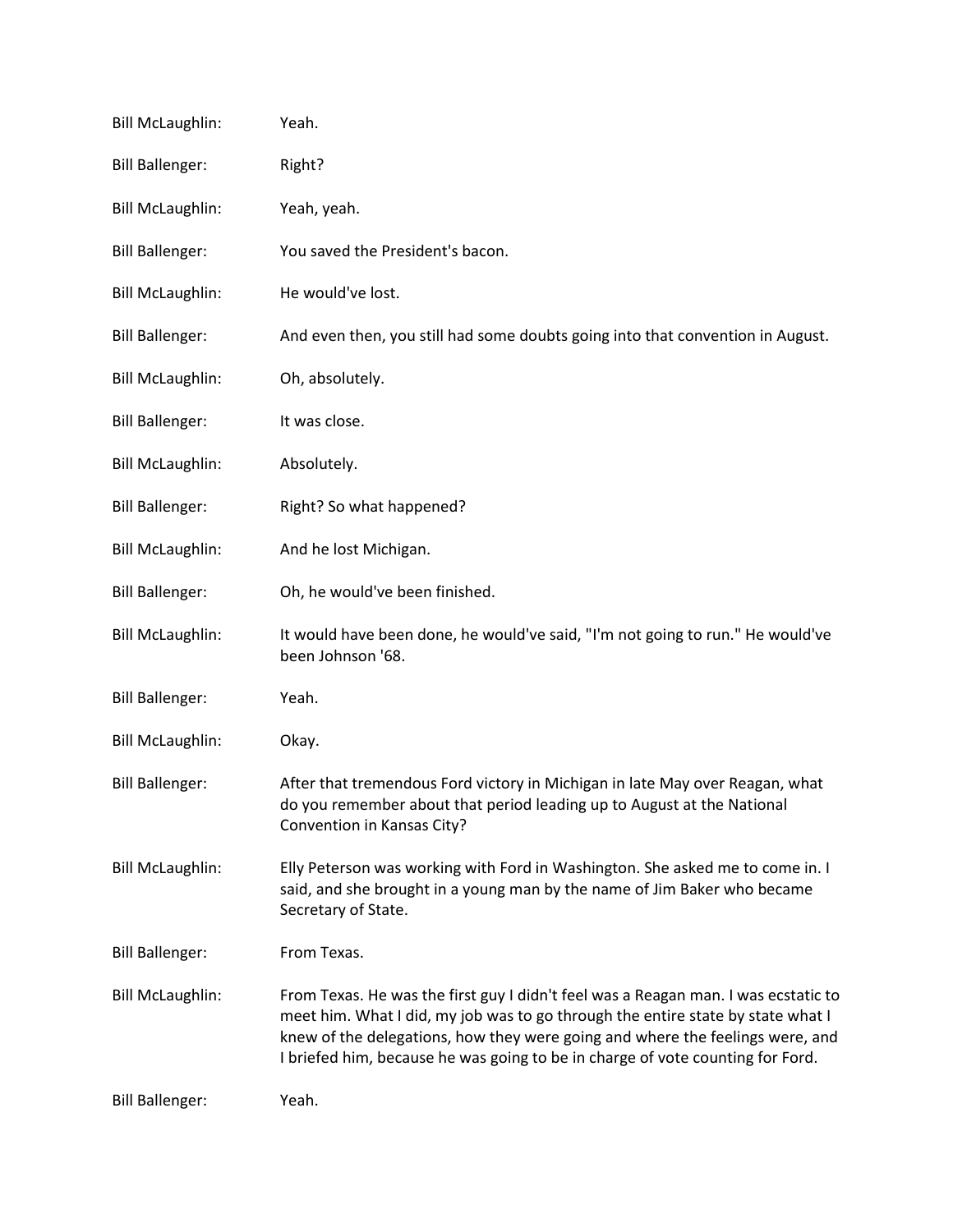Bill McLaughlin: Griffin was named the floor manager for Ford. I met with him and DeFrancis, who was his right arm, and they asked me to put together a plan to anticipate any parliamentary problems they could foresee. We were going to have problems on the platform, credentials, and everything else, so I did. Bill McLaughlin: They were astounded when they got my report. I'm a thief. I got Clif White's, Clif White was the architect of Goldwater's win in 1964. Bill Ballenger: Mm-hmm. Bill McLaughlin: He wrote a book, Suite 2301, or something like that. Whatever, I don't know what the suite number was. I read that from cover to cover, and I stole every idea he had and put it down for him. There wasn't a test that came up that we weren't at least ready to rebut, you know? The fight became the rules fight. Bill McLaughlin: John Sears, who was Reagan's national campaign chairman, wanted a, I think it was called 16-C was the rule. It was a rule to make the Vice President choice known before the nominating process, because he had already, Reagan had already said Senator Schweiker out of Pennsylvania. Bill Ballenger: Pennsylvania. Bill McLaughlin: He wanted to force Ford into making his choice. There was another part of that thing was, that the person nominated, named as a nominee as a contender could address the convention before the convention. Now, the last thing he wanted was the great orator making bumbling Jerry Ford look bad. And so, that became the test-vote, and it was a brutal two, three, four days. It was a brutal, two or three, four days. Bill McLaughlin: As usual, Clarke Reed was playing coy. Clarke Reed had told Ford he was supporting him. He had told Reagan he was supporting him, although everyone knew he was supporting Reagan. Anyways, the roll was called. Clark, when we got to Mississippi, Mississippi passed, figured he'd be. Well, at the end, we'd already overwhelmingly won it by 899 to something, and all I could do, although he didn't hear me, I went, the train just left the station Clarke, and we beat him down on that. Bill McLaughlin: That was the big benefit of the thing. Bill Ballenger: Yeah, wasn't Jim Baker's role also to try and hold onto that to Pennsylvania delegation for Ford? Bill McLaughlin: I don't recall that. Bill Ballenger: Because Ford had the Pennsylvania delegation, and Reagan's picking Schweiker was an attempt to get those people to break from Ford and go with him.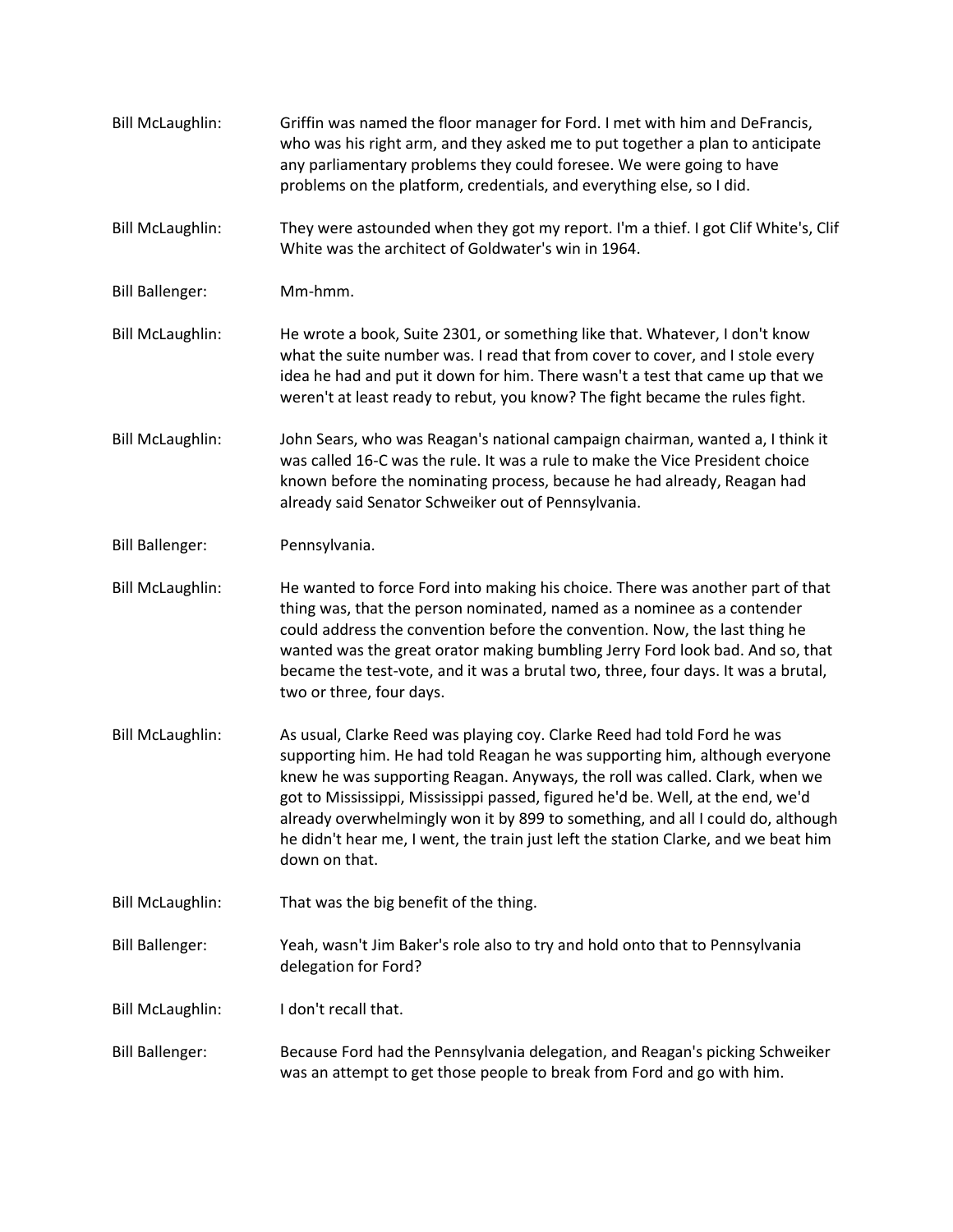| <b>Bill McLaughlin:</b> | He may have been. I was so concentrated on the rules.                                                                                                                                                                                                                                                                                                                                                             |
|-------------------------|-------------------------------------------------------------------------------------------------------------------------------------------------------------------------------------------------------------------------------------------------------------------------------------------------------------------------------------------------------------------------------------------------------------------|
| <b>Bill Ballenger:</b>  | Sure, no, that's fascinating.                                                                                                                                                                                                                                                                                                                                                                                     |
| <b>Bill McLaughlin:</b> | We had put together a floor plan, and I think we had, six or eight floor leaders of<br>which I was one. We all wore white coats and had a red hat. Mine is in the<br>closet there, autographed by the President. Our problem was, as I foresaw it,<br>and it worked, somebody from Coldwater wanted to go to the john. There may<br>be a vote coming up, you gotta stay here, wet your pants you gotta stay here! |
| <b>Bill Ballenger:</b>  | Mm-hmm.                                                                                                                                                                                                                                                                                                                                                                                                           |
| <b>Bill McLaughlin:</b> | Really. We had U.S. senators, we had governors, and all were floor leaders.                                                                                                                                                                                                                                                                                                                                       |
| <b>Bill Ballenger:</b>  | Yup.                                                                                                                                                                                                                                                                                                                                                                                                              |
| <b>Bill McLaughlin:</b> | And we each had 6 states. I had 6 states, I don't remember which they were. We<br>had to keep everybody in their seat in case we had a vote coming up. And we<br>did.                                                                                                                                                                                                                                             |
| <b>Bill Ballenger:</b>  | What about the decision to let Reagan give a speech at the end, and he gave a<br>speech which was well received. What was the feeling going out of the<br>convention, you think? I mean, did people feel pretty good? Did you feel that<br>the party was unified? Had Reagan been conciliatory enough in defeat or not?<br>Or, what? Or did you feel you had a divided party, to a certain extent?                |
| <b>Bill McLaughlin:</b> | I must have felt okay. Even the Jack Wellborn's who was the Reagan chairman of<br>Michigan. He came away saying "let's go home and work for Ford".                                                                                                                                                                                                                                                                |
| <b>Bill Ballenger:</b>  | Well, it sure beats losing.                                                                                                                                                                                                                                                                                                                                                                                       |
| <b>Bill McLaughlin:</b> | Yes.                                                                                                                                                                                                                                                                                                                                                                                                              |
| <b>Bill Ballenger:</b>  | Right?                                                                                                                                                                                                                                                                                                                                                                                                            |
| <b>Bill McLaughlin:</b> | Yes.                                                                                                                                                                                                                                                                                                                                                                                                              |
| <b>Bill Ballenger:</b>  | Anyway, and you did a heck of a job to pull it off.                                                                                                                                                                                                                                                                                                                                                               |
| <b>Bill McLaughlin:</b> | A state chairman wants to get 1 thing out of a convention, he wants your troops<br>to have a good time, he wants your troops to go home happy because they're<br>the ones that are gonna have to win the election. And so I felt that with<br>Wellburn's support we were ready to go.                                                                                                                             |
| <b>Bill Ballenger:</b>  | Did Jerry Ford himself play any kind of direct role that you can remember in the<br>nomination process at the convention?                                                                                                                                                                                                                                                                                         |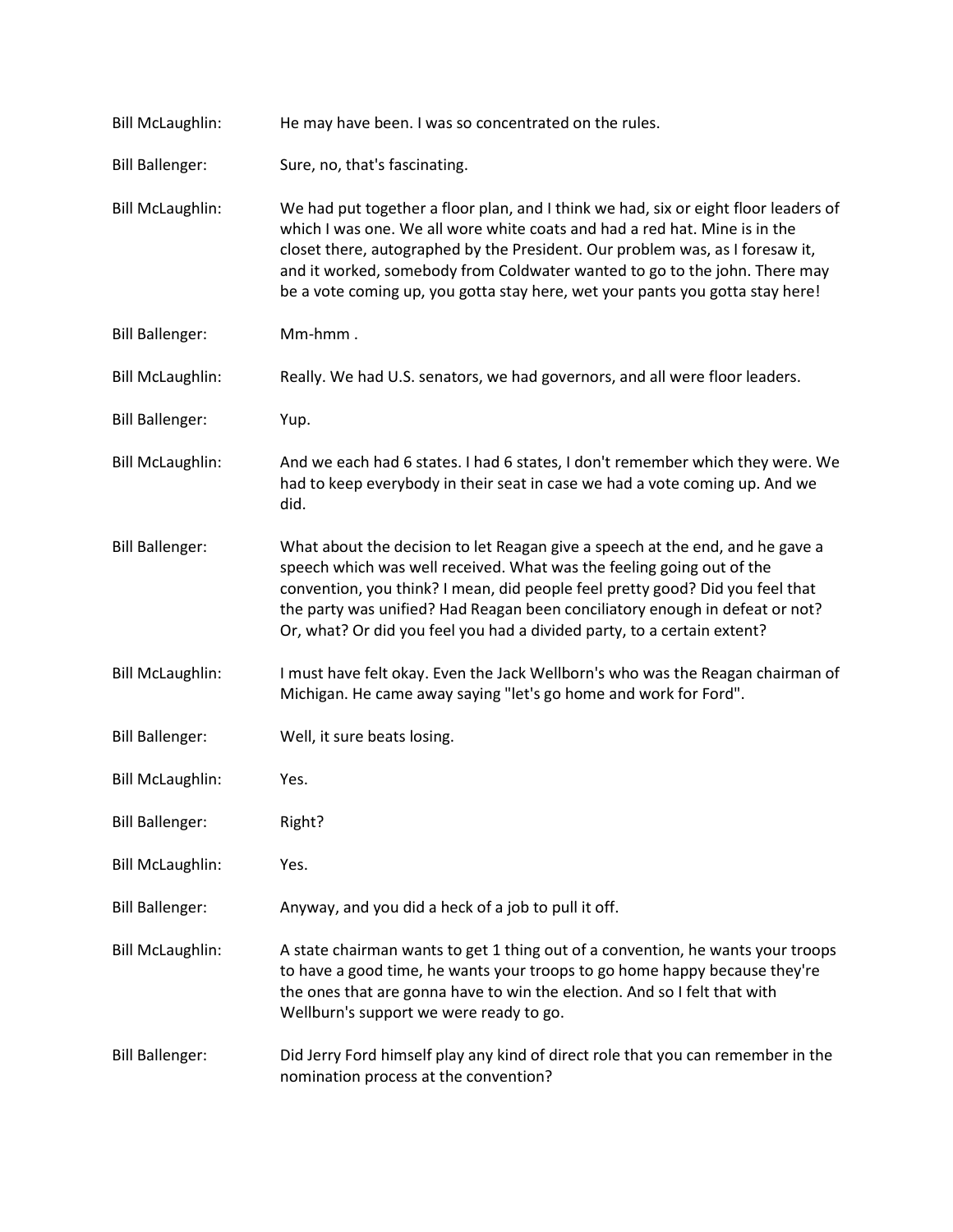| <b>Bill McLaughlin:</b> | The President called me after our delegation was chosen and before we went to<br>Kansas City. My secretary, I think it was Libby Otis, came in and said "the<br>President's on the phone." Oh? Geez.                                                                                                                                                                                                                                                                                                                                 |
|-------------------------|--------------------------------------------------------------------------------------------------------------------------------------------------------------------------------------------------------------------------------------------------------------------------------------------------------------------------------------------------------------------------------------------------------------------------------------------------------------------------------------------------------------------------------------|
| <b>Bill McLaughlin:</b> | Well I went and got the phone call and it was Ford, he wanted to meet. Cause<br>we had split up, there was gonna be so many Ford delegates, so many Reagan<br>delegates. You know, let's get our people into the Reagan's thing so we got him<br>on the platform and stuff like that.                                                                                                                                                                                                                                                |
| <b>Bill Ballenger:</b>  | Right.                                                                                                                                                                                                                                                                                                                                                                                                                                                                                                                               |
| <b>Bill McLaughlin:</b> | I said, "Mr. President, I can't do that. As I've told your staff, we wrote these<br>rules to protect Reagan's people from doing it to you. And so we don't control<br>them."                                                                                                                                                                                                                                                                                                                                                         |
| <b>Bill McLaughlin:</b> | Well you could tell he was mad. And he hung up. Bill, I had gone through their<br>staff, their attorneys and everything else, tell them "we can't do it because<br>we've written the rules to protect you!"                                                                                                                                                                                                                                                                                                                          |
| <b>Bill Ballenger:</b>  | Right.                                                                                                                                                                                                                                                                                                                                                                                                                                                                                                                               |
| <b>Bill McLaughlin:</b> | We could see Reagan coming. So I can't name a Ford delegate from Battle Creek<br>if they're not for Reagan. They would go to vote for Reagan he wanted, but he<br>wanted him on the platform. I said I can't do that, so he was pretty upset at<br>that. Although not that upset, 43 years or whatever ago today, I met him at<br>University of Notre Dame on St. Patrick's day, he was making a speech, so I<br>called the Southwest Michigan West and Southwest Michigan county chairmen<br>came down there and he talked to them. |
| <b>Bill McLaughlin:</b> | Another memorable thing I had in the general campaign, or before the<br>convention, was pulling together probably a dozen or more of my friends from<br>around the country; state chairmen and some committee people, to the White<br>House for him to talk to them about their support. And this was almost as<br>indelible as Bill Milliken and Mackinac Island.                                                                                                                                                                   |
| <b>Bill McLaughlin:</b> | I'm sitting in the- we must have been in what's called the red room cause all I<br>remember is all the windows are red. And there was a long window I could see<br>and he was silhouetted against the long window. In the distance was the<br>Washington Monument. It was sunset, it was a beautiful day, I looked and<br>thought, "Jerry Ford is the President of the United States. Wow. Wow."                                                                                                                                     |
| <b>Bill Ballenger:</b>  | Mm-hmm. Wow.                                                                                                                                                                                                                                                                                                                                                                                                                                                                                                                         |
| <b>Bill McLaughlin:</b> | Wow.                                                                                                                                                                                                                                                                                                                                                                                                                                                                                                                                 |
| <b>Bill Ballenger:</b>  | It is amazing.                                                                                                                                                                                                                                                                                                                                                                                                                                                                                                                       |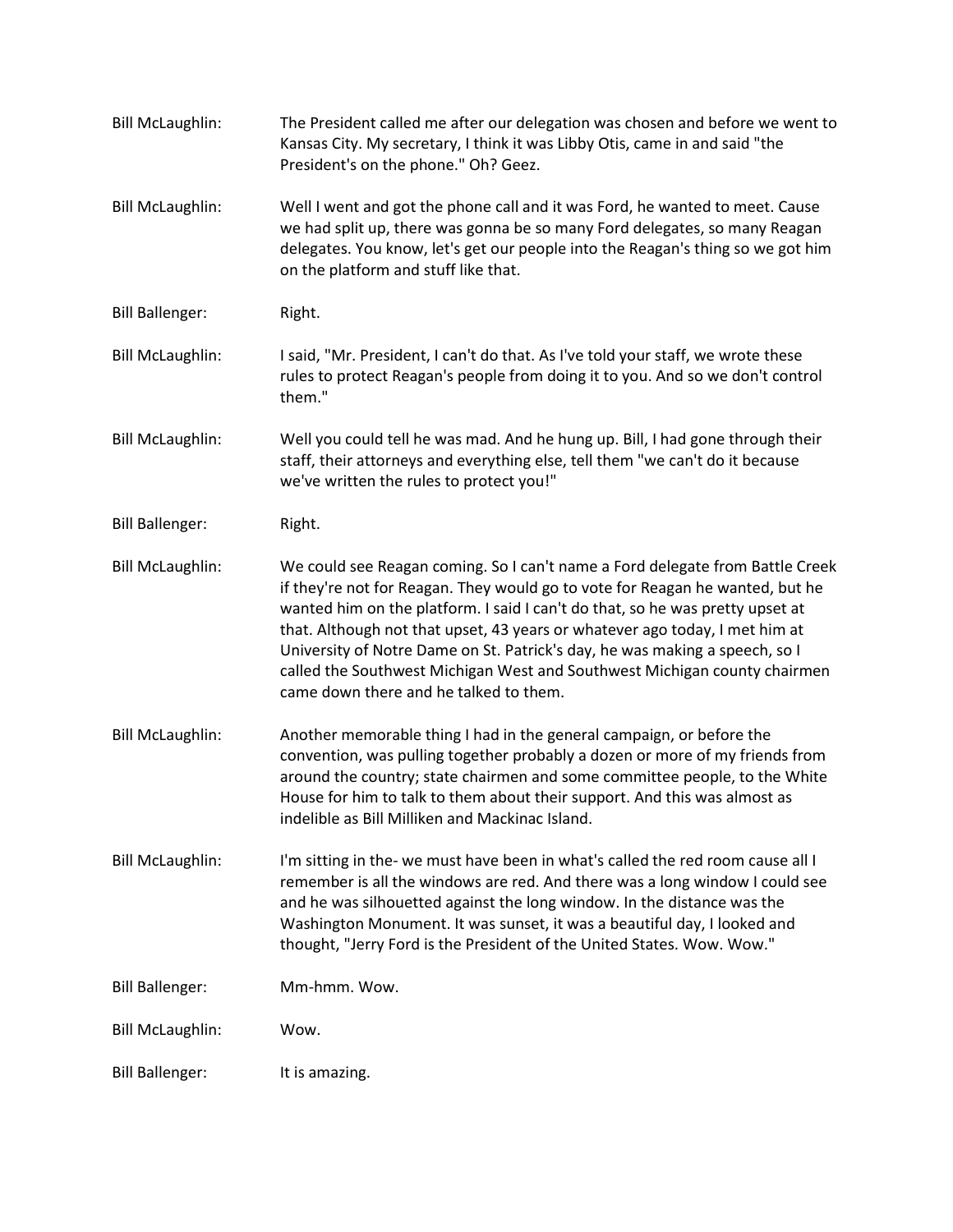| <b>Bill McLaughlin:</b> | Yes, it is.                                                                                                                                                                                                                                                                                                                                                                                                                                 |
|-------------------------|---------------------------------------------------------------------------------------------------------------------------------------------------------------------------------------------------------------------------------------------------------------------------------------------------------------------------------------------------------------------------------------------------------------------------------------------|
| <b>Bill Ballenger:</b>  | What about the choice of Bob Dole?                                                                                                                                                                                                                                                                                                                                                                                                          |
| <b>Bill McLaughlin:</b> | Amazing. When the convention was over, there was an old tradition from times<br>before telegraphs or wires or anything else, that the convention pulls together a<br>committee to go to the nominee to announce to the nominee that they've<br>received the nomination. I'm sure in Lingan's time there was great and it took 5<br>or 6 days for somebody to go from Chicago to Springfield or something or<br>wherever he was to tell him. |
| <b>Bill McLaughlin:</b> | But you know I'm sure Ford watched every second. I was named to the<br>committee to announce to the Vice President. So we went from the convention<br>forward back to the Crown Plaza which was to his suite. I was still wearing my<br>red cap from the floor and my white jacket.                                                                                                                                                         |
| <b>Bill Ballenger:</b>  | Right.                                                                                                                                                                                                                                                                                                                                                                                                                                      |
| <b>Bill McLaughlin:</b> | First thing I walked into the door I said, "Mr. President would you mind" and he<br>so he autographed my peak and my red cap. Which I treasure to this day.                                                                                                                                                                                                                                                                                 |
| <b>Bill McLaughlin:</b> | Until about 3:30am we talked about Vice Presidential people. Teeter was there,<br>Bob Teeter who was the pollster was there.                                                                                                                                                                                                                                                                                                                |
| <b>Bill Ballenger:</b>  | Right.                                                                                                                                                                                                                                                                                                                                                                                                                                      |
| <b>Bill McLaughlin:</b> | We talked the pros and cons and everything. I don't remember Bob Dole's<br>name, ever being announced. We talked about Richardson, we talked about<br>Ruckelshaus.                                                                                                                                                                                                                                                                          |
| <b>Bill Ballenger:</b>  | Ruckelshaus, yeah.                                                                                                                                                                                                                                                                                                                                                                                                                          |
| <b>Bill McLaughlin:</b> | And I think when I left, I thought Ruckelshaus was probably the leader. Went<br>home, got up the next morning and he announced it was Bob Dole. I love Bob<br>Dole, Bob Dole was chairman on my watch. He's a great guy I think he's a whit.                                                                                                                                                                                                |
| <b>Bill Ballenger:</b>  | Yeah. How do you think he came to be, did you ever hear any stories how he<br>came to be picked?                                                                                                                                                                                                                                                                                                                                            |
| <b>Bill McLaughlin:</b> | I think the thing is, that he went to bed, woke up and said it's gonna be Dole.                                                                                                                                                                                                                                                                                                                                                             |
| <b>Bill Ballenger:</b>  | Just a gut thing?                                                                                                                                                                                                                                                                                                                                                                                                                           |
| <b>Bill McLaughlin:</b> | Teeter never knew it.                                                                                                                                                                                                                                                                                                                                                                                                                       |
| <b>Bill Ballenger:</b>  |                                                                                                                                                                                                                                                                                                                                                                                                                                             |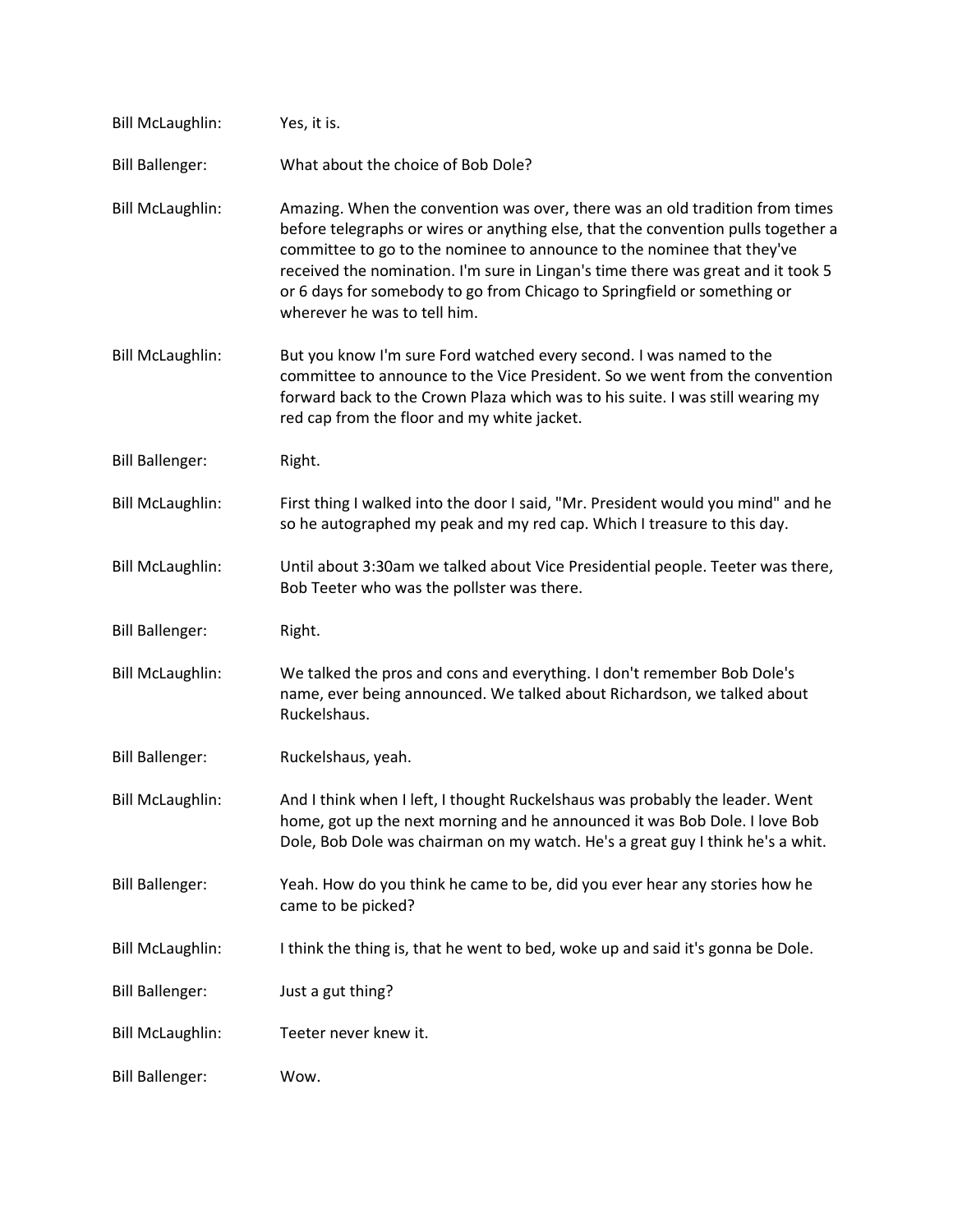| <b>Bill McLaughlin:</b> | So I think it was just the gut he says it's gonna be Bob Dole. And it was great<br>because the year before when he was still in Congress, before he was the Vice<br>President, he had Bob Dole for a fundraiser in Ionia County. And I have a great<br>picture before the buffet table, it's somebody's house and in Ionia County of<br>Bob Dole and Jerry Ford, neither one of whom knew what was gonna come in 2<br>or 3 years. |
|-------------------------|-----------------------------------------------------------------------------------------------------------------------------------------------------------------------------------------------------------------------------------------------------------------------------------------------------------------------------------------------------------------------------------------------------------------------------------|
| <b>Bill Ballenger:</b>  | Okay. If there's anything more you wanna say about Carter versus Ford, that fall<br>in the election, the general election. As you know Ford carried Michigan, but he<br>lost narrowly nationally, about 51-48% and Carter was elected.                                                                                                                                                                                            |
| <b>Bill McLaughlin:</b> | Well he probably lost because of the gaf on one of the debates, where he said<br>Eastern Europe wasn't under the thumb.                                                                                                                                                                                                                                                                                                           |
| <b>Bill Ballenger:</b>  | Freed Poland.                                                                                                                                                                                                                                                                                                                                                                                                                     |
| <b>Bill McLaughlin:</b> | Freed Poland, yeah.                                                                                                                                                                                                                                                                                                                                                                                                               |
| <b>Bill Ballenger:</b>  | Yeah.                                                                                                                                                                                                                                                                                                                                                                                                                             |
| <b>Bill McLaughlin:</b> | And that was almost as bad probably as George Romney on Lou Gordon's show<br>in 1967 say he was brainwashed in Vietnam. He probably was brainwashed, he<br>was given bad information. Ford just made a gaf. And instead of the staff<br>making him the next day say "Whoops, I misspoke myself", he never did and<br>carried that burden till the end.                                                                            |
| <b>Bill Ballenger:</b>  | Mm-hmm.                                                                                                                                                                                                                                                                                                                                                                                                                           |
| <b>Bill Ballenger:</b>  | Well okay, the election is over, Carter is president, Democrats control both the<br>house and senate here in Michigan.                                                                                                                                                                                                                                                                                                            |
| <b>Bill McLaughlin:</b> | Right.                                                                                                                                                                                                                                                                                                                                                                                                                            |
| <b>Bill Ballenger:</b>  | They actually have a majority of the congressional delegation because of those<br>terrible special election loses that we discussed back in 1974.                                                                                                                                                                                                                                                                                 |
| <b>Bill McLaughlin:</b> | Plus Sederburg and                                                                                                                                                                                                                                                                                                                                                                                                                |
| <b>Bill Ballenger:</b>  | Well Sederburg was still there. He didn't lose until '78.                                                                                                                                                                                                                                                                                                                                                                         |
| <b>Bill McLaughlin:</b> | Oh okay.                                                                                                                                                                                                                                                                                                                                                                                                                          |
| <b>Bill Ballenger:</b>  | We're talking after '76.                                                                                                                                                                                                                                                                                                                                                                                                          |
| <b>Bill McLaughlin:</b> | Okay.                                                                                                                                                                                                                                                                                                                                                                                                                             |
| <b>Bill Ballenger:</b>  | Certainly after '77, you have been chairman for 4 terms.                                                                                                                                                                                                                                                                                                                                                                          |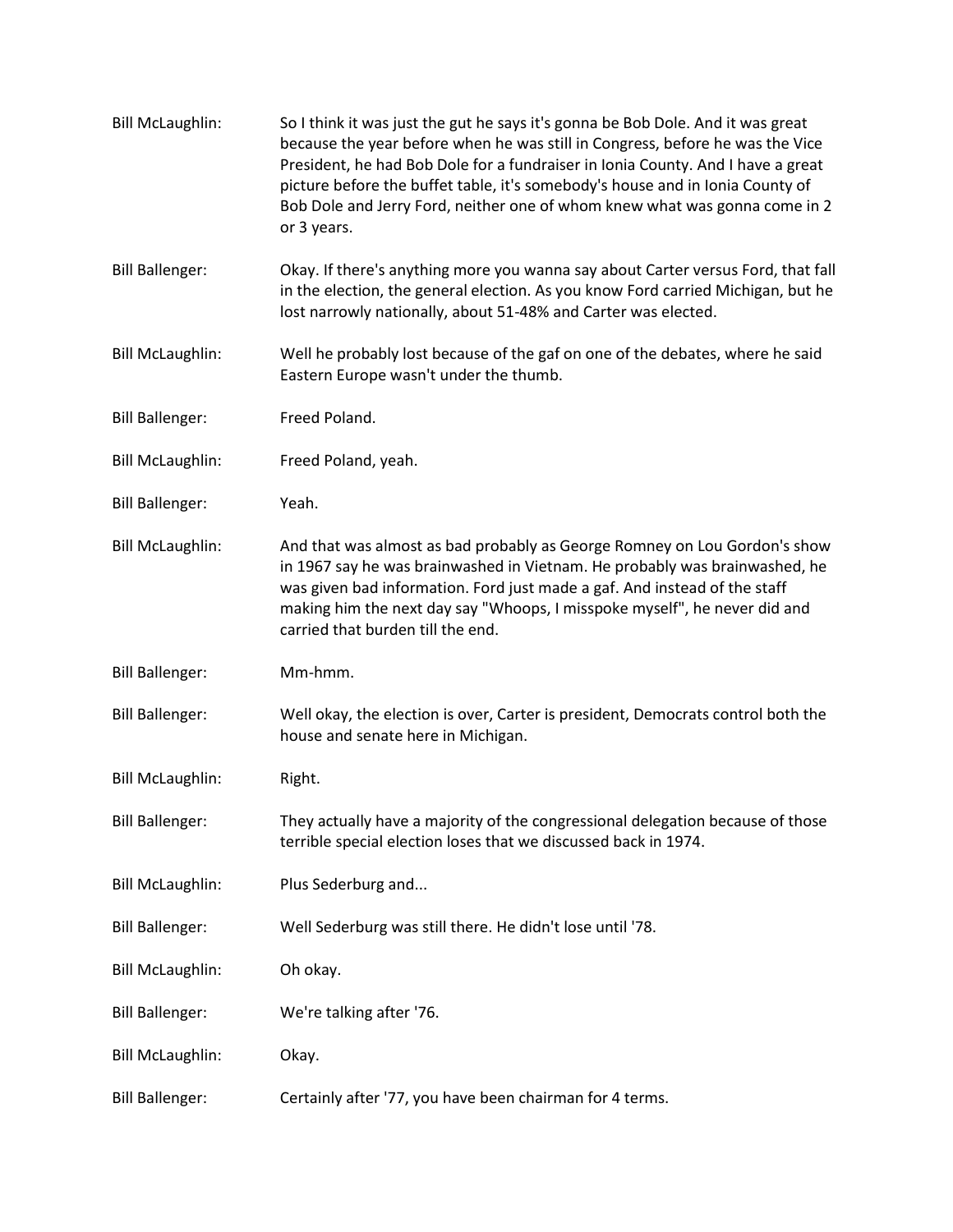| <b>Bill McLaughlin:</b> | 4 terms. Yes sir.                                                                                                                                                                                                                                                                                                                                                                                                                                                                                            |
|-------------------------|--------------------------------------------------------------------------------------------------------------------------------------------------------------------------------------------------------------------------------------------------------------------------------------------------------------------------------------------------------------------------------------------------------------------------------------------------------------------------------------------------------------|
| <b>Bill Ballenger:</b>  | And at one point, when Nelson Rockefeller, whom we have not discussed, had<br>been selected by Ford to be his Vice President and then couldn't get confirmed,<br>you I think, and you can correct me if I'm wrong, were rumored to be in line to<br>maybe join the Rockefeller team down in Washington or whatever. If<br>Rockefeller had been confirmed but then he wasn't, so Ford had no Vice<br>President until you know, well he never had one. Because he served out his<br>term and Carter took over. |
| <b>Bill McLaughlin:</b> | Oh that was the other thing that I'm sure that Rockefeller, I believe that<br>Rockefeller would have won the election for Ford had he stayed on the ticket.                                                                                                                                                                                                                                                                                                                                                  |
| <b>Bill Ballenger:</b>  | There ya go.                                                                                                                                                                                                                                                                                                                                                                                                                                                                                                 |
| <b>Bill McLaughlin:</b> | But it was the Bo Callaway's of the world that got him off and finally he said "To<br>heck with it, I don't need this stuff".                                                                                                                                                                                                                                                                                                                                                                                |
| <b>Bill Ballenger:</b>  | Right.                                                                                                                                                                                                                                                                                                                                                                                                                                                                                                       |
| <b>Bill McLaughlin:</b> | So he got off.                                                                                                                                                                                                                                                                                                                                                                                                                                                                                               |
| <b>Bill Ballenger:</b>  | So he got off the ticket.                                                                                                                                                                                                                                                                                                                                                                                                                                                                                    |
| <b>Bill McLaughlin:</b> | I honestly believe the Ford/Rockefeller ticket would have won away the<br>election.                                                                                                                                                                                                                                                                                                                                                                                                                          |
| <b>Bill Ballenger:</b>  | Would have won, yeah.                                                                                                                                                                                                                                                                                                                                                                                                                                                                                        |
| <b>Bill Ballenger:</b>  | So he was Vice President, appointed just the way Ford had been but he got off<br>the ticket cause there was so much blow back from the right wing.                                                                                                                                                                                                                                                                                                                                                           |
| <b>Bill McLaughlin:</b> | Right, right.                                                                                                                                                                                                                                                                                                                                                                                                                                                                                                |
| <b>Bill Ballenger:</b>  | So, okay. So Rockefeller's out, Ford is out, everybody's out, but you're running<br>for a 5th term.                                                                                                                                                                                                                                                                                                                                                                                                          |
| <b>Bill McLaughlin:</b> | Yes sir.                                                                                                                                                                                                                                                                                                                                                                                                                                                                                                     |
| <b>Bill Ballenger:</b>  | To set the record as longest serving chairman.                                                                                                                                                                                                                                                                                                                                                                                                                                                               |
| <b>Bill McLaughlin:</b> | Right.                                                                                                                                                                                                                                                                                                                                                                                                                                                                                                       |
| <b>Bill Ballenger:</b>  | What happens? You get opposition, and why?                                                                                                                                                                                                                                                                                                                                                                                                                                                                   |
| <b>Bill McLaughlin:</b> | I got opposition by a young, I guess he was young, State legislator from Flint,<br>Bob Edwards. Who was backed by another legislator, John Engler. And another                                                                                                                                                                                                                                                                                                                                               |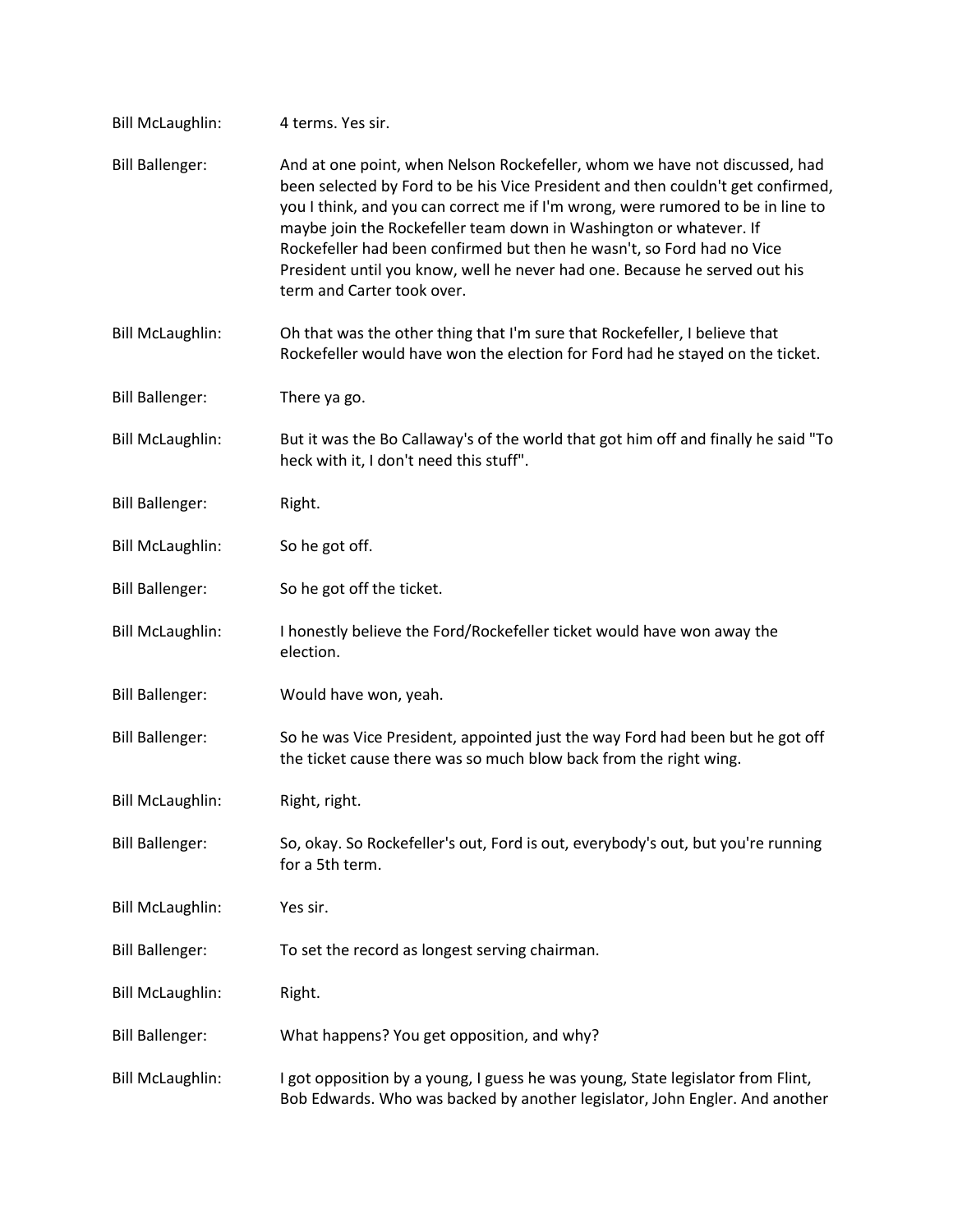|                         | guy by the name of Spencer Abraham who would go on to become the<br>Secretary of Energy eventually in Reagan's cabinet.                                                                                                                                                                                                                                                                                                                                                                                                                                                                                                                                       |
|-------------------------|---------------------------------------------------------------------------------------------------------------------------------------------------------------------------------------------------------------------------------------------------------------------------------------------------------------------------------------------------------------------------------------------------------------------------------------------------------------------------------------------------------------------------------------------------------------------------------------------------------------------------------------------------------------|
| <b>Bill McLaughlin:</b> | How do you ever know why? I want the power. I mean I started first thinking<br>about running against Howard Elliot many years before because I thought I<br>could do a better job. The problem with these 3 people were, they were looking<br>for power, and they had a great campaign issue. These were sharp people who<br>knew all about computers. They wanted me to do this elaborate computer<br>thing. We didn't have any money to do computers, I was running with a broken<br>adding machine.                                                                                                                                                        |
| <b>Bill McLaughlin:</b> | But doing the round robin on Friday night was when I was convinced that I<br>would never run again. Milliken wanted me to run, so I was running. I had a<br>delegate and one of the district meetings get up and saying "I don't think you<br>should be elected, actually I think you should be fired. You people are getting<br>higher monies and you're not doing any work!" I almost teared up, I left the<br>room. Jerry Roe and I had had no expense money for over 6 months at this time,<br>we both lost our credit and our credit cards and everything else. Half the time<br>we weren't getting paid, and to get accused of not working hard enough? |
| <b>Bill Ballenger:</b>  | Yeah.                                                                                                                                                                                                                                                                                                                                                                                                                                                                                                                                                                                                                                                         |
| <b>Bill McLaughlin:</b> | That night I decided, I never said anything to anyone, I will never run for this<br>thing again.                                                                                                                                                                                                                                                                                                                                                                                                                                                                                                                                                              |
| <b>Bill Ballenger:</b>  | Well, let me ask you this: even though your 3 enemies here led by Bob Edwards<br>who was the actual candidate, were ambitious and wanted power and etc. Was<br>there any kind of an ideological split in the party? People like Jack Wellborn, the<br>conservative state senator you mentioned before who'd been on Reagan's side,<br>did some of these people John Engler, Spencer Abraham, were they more<br>conservative than Governor Milliken and yourself, and Elly Peterson and Joyce<br>Braithwaite.                                                                                                                                                  |
| <b>Bill McLaughlin:</b> | I'm sure they were.                                                                                                                                                                                                                                                                                                                                                                                                                                                                                                                                                                                                                                           |
| <b>Bill Ballenger:</b>  | And so they tried to pick up a lot of support from the conservative elements of<br>the party?                                                                                                                                                                                                                                                                                                                                                                                                                                                                                                                                                                 |
| <b>Bill McLaughlin:</b> | I'm sure they were. Before that convention became an anti-Milliken convention.<br>I wanted to remind people duh, get wise.                                                                                                                                                                                                                                                                                                                                                                                                                                                                                                                                    |
| <b>Bill Ballenger:</b>  | Yeah.                                                                                                                                                                                                                                                                                                                                                                                                                                                                                                                                                                                                                                                         |
| <b>Bill McLaughlin:</b> | I'm sure there was. I just remember the personal attacks on myself. I remember<br>promising to go to Flint, sit down with my opponent.                                                                                                                                                                                                                                                                                                                                                                                                                                                                                                                        |
| <b>Bill Ballenger:</b>  | <b>Bob Edwards?</b>                                                                                                                                                                                                                                                                                                                                                                                                                                                                                                                                                                                                                                           |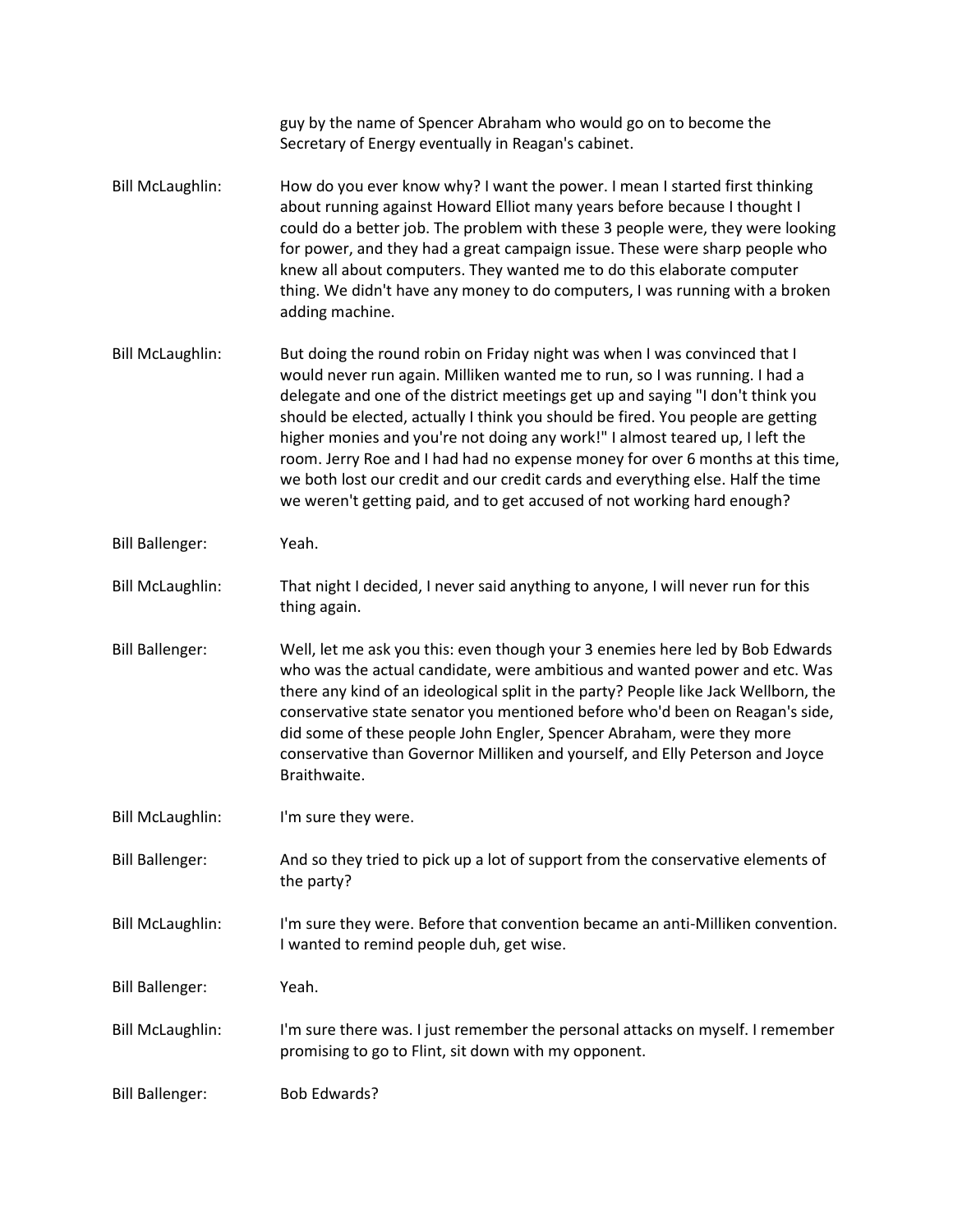| <b>Bill McLaughlin:</b> | Edwards.                                                                                                                                                                                                                                                                                                                                        |
|-------------------------|-------------------------------------------------------------------------------------------------------------------------------------------------------------------------------------------------------------------------------------------------------------------------------------------------------------------------------------------------|
| <b>Bill Ballenger:</b>  | Yup.                                                                                                                                                                                                                                                                                                                                            |
| <b>Bill McLaughlin:</b> | I went to Bob. He didn't have any new ideas. We had a nice pleasant lunch, he<br>never offered any ideas. And I never heard from him again, I never heard from<br>him again. But, John Engler had ambitions.                                                                                                                                    |
| <b>Bill Ballenger:</b>  | Yeah.                                                                                                                                                                                                                                                                                                                                           |
| <b>Bill Ballenger:</b>  | Well there was a secret ballot. And you won                                                                                                                                                                                                                                                                                                     |
| <b>Bill McLaughlin:</b> | Yeah, they were gonna get me, they knew a secret ballot, they were gonna win.<br>They were gonna get me when we had a secret ballot, and I won very handly on<br>the secret ballot.                                                                                                                                                             |
| <b>Bill Ballenger:</b>  | I think it was 118 to 690, right?                                                                                                                                                                                                                                                                                                               |
| <b>Bill McLaughlin:</b> | I'd suggest that was rather decisive.                                                                                                                                                                                                                                                                                                           |
| <b>Bill Ballenger:</b>  | That's good! Yeah that's good.                                                                                                                                                                                                                                                                                                                  |
| <b>Bill McLaughlin:</b> | There was something else, I forget. But anyways, they tried all kind of<br>parliamentary things and it didn't work.                                                                                                                                                                                                                             |
| <b>Bill Ballenger:</b>  | Okay, so then, it's 1977. Bob Griffin, who was depressed at the fact that his<br>buddy, jerry Ford, had failed to be elected to a full term as president. And he<br>himself had lost the minority leader's post. He had been the whip, was down in<br>the dumps about his experience in the senate and he decided "I'm not gonna<br>run again". |
| <b>Bill McLaughlin:</b> | That he did.                                                                                                                                                                                                                                                                                                                                    |
| <b>Bill Ballenger:</b>  | And that lead to a chain of events during '77 and '78. Do you wanna go through<br>that a little bit?                                                                                                                                                                                                                                            |
| <b>Bill McLaughlin:</b> | I'd be happy to. I'm trying to think of the year, one of the 10 years I didn't have a<br>crisis.                                                                                                                                                                                                                                                |
| <b>Bill Ballenger:</b>  | Yeah, there's always a crisis.                                                                                                                                                                                                                                                                                                                  |
| <b>Bill McLaughlin:</b> | That became a crisis. Because all of a sudden Brooks Patterson, Phil Ruppe, and<br>a half a dozen others wanted to run for the senate.                                                                                                                                                                                                          |
| <b>Bill Ballenger:</b>  | Right.                                                                                                                                                                                                                                                                                                                                          |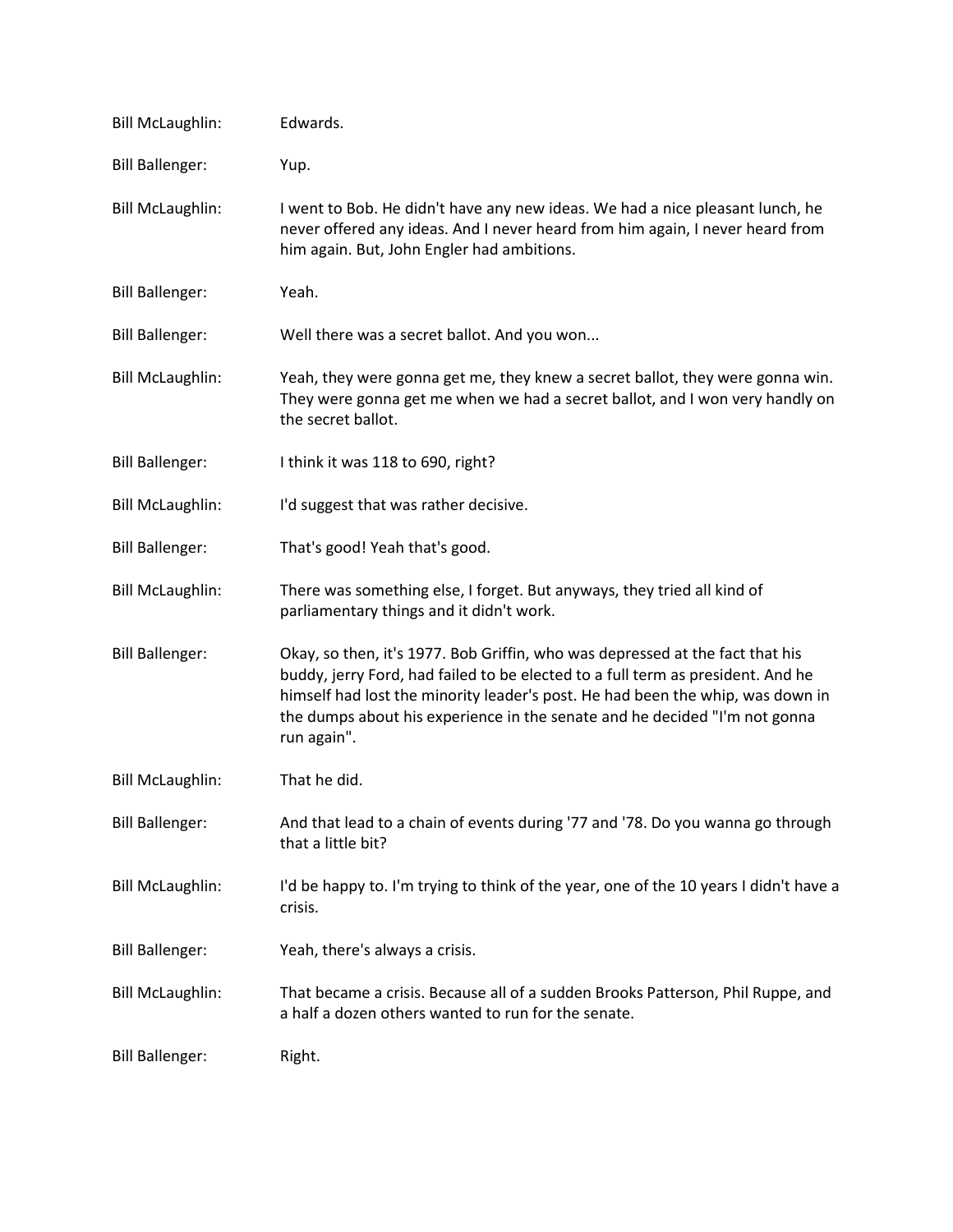| <b>Bill McLaughlin:</b> | Again, I ran polls. The number one chore was to re-elect Milliken, and the<br>strongest ticket was Bob Griffin. I ran a state-wide recognition pole. I put my<br>name in it because frankly, immodestly, I'd been on every crossroads in the<br>state for 8 years and Ruppe had never been out of the upper peninsula, and<br>Esch had never been north of Ann Arbor. I mean it wasn't they weren't<br>household names, and with all the publicity I got I think I hit 8, 8% recognition<br>factor. |
|-------------------------|-----------------------------------------------------------------------------------------------------------------------------------------------------------------------------------------------------------------------------------------------------------------------------------------------------------------------------------------------------------------------------------------------------------------------------------------------------------------------------------------------------|
| <b>Bill Ballenger:</b>  | 8% name recognition.                                                                                                                                                                                                                                                                                                                                                                                                                                                                                |
| <b>Bill McLaughlin:</b> | I did that to prove to them hey, it still costs a lot of money.                                                                                                                                                                                                                                                                                                                                                                                                                                     |
| <b>Bill Ballenger:</b>  | Yeah.                                                                                                                                                                                                                                                                                                                                                                                                                                                                                               |
| <b>Bill McLaughlin:</b> | Anyways, I kept going to Washington, meeting with Griffin and tell him,<br>"Senator, you were down after 4 losing, weren't you premature in saying I just<br>don't have the fire in my belly anymore"?                                                                                                                                                                                                                                                                                              |
| <b>Bill Ballenger:</b>  | You were trying to get him to change his mind.                                                                                                                                                                                                                                                                                                                                                                                                                                                      |
| <b>Bill McLaughlin:</b> | I was trying to get him to change his mind.                                                                                                                                                                                                                                                                                                                                                                                                                                                         |
| <b>Bill Ballenger:</b>  | And others were working on him too.                                                                                                                                                                                                                                                                                                                                                                                                                                                                 |
| <b>Bill McLaughlin:</b> | Oh of course. I'm sure they were.                                                                                                                                                                                                                                                                                                                                                                                                                                                                   |
| <b>Bill Ballenger:</b>  | Ranny Riecker?                                                                                                                                                                                                                                                                                                                                                                                                                                                                                      |
| <b>Bill McLaughlin:</b> | Yeah, oh absolutely. So eventually comes late in the day, I sat on the telephone<br>right here on the end of the line was Griffin and Marge, Governor Milliken,<br>George Weeks, and Jim DeFrancis. The conversation went for better than 2<br>hours. Senator, you have to say "I was down, I've changed my mind, I have new<br>enthusiasm and all"                                                                                                                                                 |
| <b>Bill Ballenger:</b>  | Newly enthused - I've got my energy back and I'm gonna commit.                                                                                                                                                                                                                                                                                                                                                                                                                                      |
| <b>Bill McLaughlin:</b> | Where did it go?                                                                                                                                                                                                                                                                                                                                                                                                                                                                                    |
| <b>Bill Ballenger:</b>  | Yeah.                                                                                                                                                                                                                                                                                                                                                                                                                                                                                               |
| <b>Bill McLaughlin:</b> | And he refused. He had to get in only because the party people pulled him back<br>in, which he did when he announced. All of a sudden, the Books Patterson's, the<br>Phil Ruppe's, everybody under the sun figured it was me that got him back, and<br>Milliken. So we both were the bad guys, and it wasn't. And because he wouldn't<br>do it, he lost the election. Had he just done that, I think he would have been a<br>legitimate candidate.                                                  |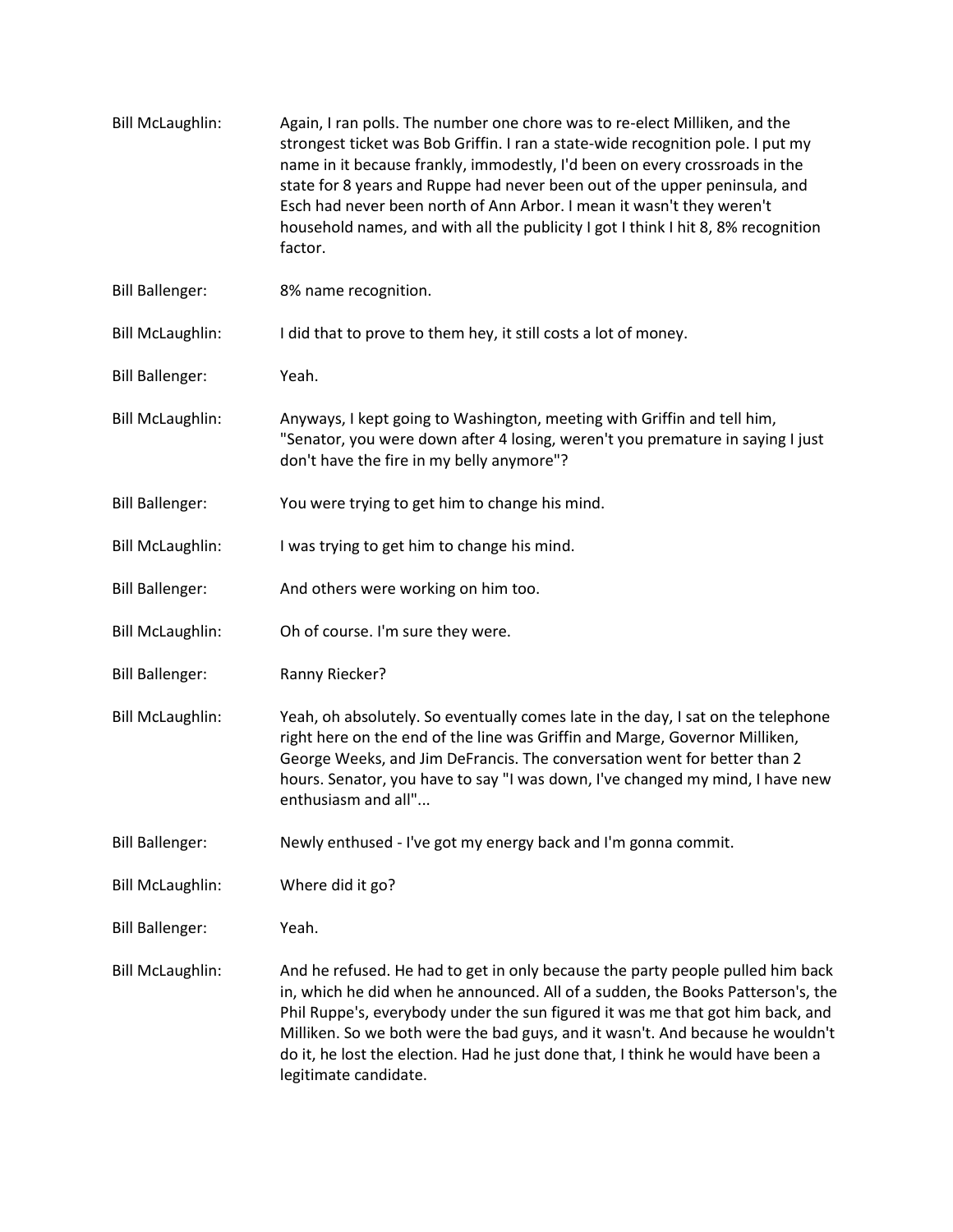| <b>Bill Ballenger:</b>  | Because you think Carl Levin and the Democrats were able to use the argument<br>effectively, this is a guy who said he was finished.                                                                                                                                                                                                                                                                                              |
|-------------------------|-----------------------------------------------------------------------------------------------------------------------------------------------------------------------------------------------------------------------------------------------------------------------------------------------------------------------------------------------------------------------------------------------------------------------------------|
| <b>Bill McLaughlin:</b> | Absolutely.                                                                                                                                                                                                                                                                                                                                                                                                                       |
| <b>Bill Ballenger:</b>  | His passion was gone, and now he's saying the only reason I'm agreeing to come<br>back and run is because these people are begging me; I'm not really that<br>committed.                                                                                                                                                                                                                                                          |
| <b>Bill McLaughlin:</b> | Basically, that was it. And they did use that against him.                                                                                                                                                                                                                                                                                                                                                                        |
| <b>Bill Ballenger:</b>  | Yeah.                                                                                                                                                                                                                                                                                                                                                                                                                             |
| <b>Bill McLaughlin:</b> | They did use that against him.                                                                                                                                                                                                                                                                                                                                                                                                    |
| <b>Bill Ballenger:</b>  | And meanwhile, it kicked off a chain of events dealing with the Lieutenant<br>Governor's position, because Jim Damman was one of the people as Lieutenant<br>Governor who announced he was gonna run for the Senate.                                                                                                                                                                                                              |
| <b>Bill McLaughlin:</b> | That's right. He had, yes.                                                                                                                                                                                                                                                                                                                                                                                                        |
| <b>Bill Ballenger:</b>  | And Brickley is off at Eastern Michigan University for four years. You had this<br>kind of limbo. Then you had this famous announcement, everybody was waiting<br>for Governor Milliken to select who was going to be his?                                                                                                                                                                                                        |
| <b>Bill McLaughlin:</b> | Actually, he made an announcement for the Senate was a blessing.                                                                                                                                                                                                                                                                                                                                                                  |
| <b>Bill Ballenger:</b>  | Yeah.                                                                                                                                                                                                                                                                                                                                                                                                                             |
| <b>Bill McLaughlin:</b> | Because I don't think there was any desire, after the problems we had before, to<br>have David back on the ticket. One of the great times of my life was Milliken had<br>scheduled a press conference in the Governor's office in Lansing, in the capitol.                                                                                                                                                                        |
| <b>Bill Ballenger:</b>  | Right.                                                                                                                                                                                                                                                                                                                                                                                                                            |
| <b>Bill McLaughlin:</b> | To announce for Governor, and for the first time in history the Governor's going<br>to announce what his choice for Lieutenant Governor is.                                                                                                                                                                                                                                                                                       |
| <b>Bill Ballenger:</b>  | Right.                                                                                                                                                                                                                                                                                                                                                                                                                            |
| <b>Bill McLaughlin:</b> | I always at a press conference stood in the back of the room. I knew what was<br>coming. This day I wanted to sit up in the front of the room. I could see the faces<br>of Bill McDermott and Tim Jones and Tom Green, all the people. Milliken<br>announced, "I'm going to run for Governor. I'd like you to meet my Lieutenant<br>Governor candidate" and opened the door and out walks Jim Brickley. The jaws<br>just dropped. |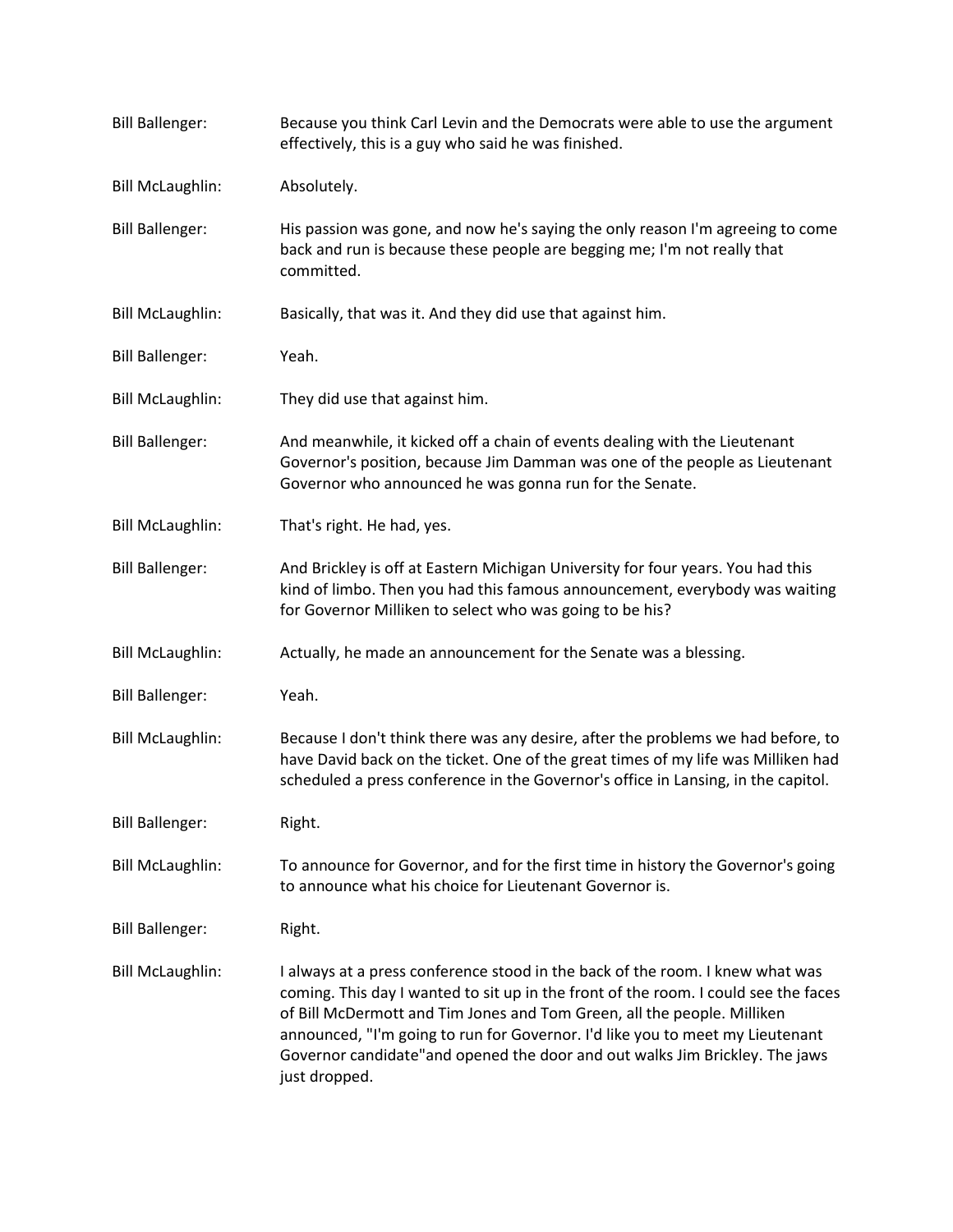| <b>Bill Ballenger:</b>  | Stunned.                                                                                                                                                                                                                                                                                                                                                                          |
|-------------------------|-----------------------------------------------------------------------------------------------------------------------------------------------------------------------------------------------------------------------------------------------------------------------------------------------------------------------------------------------------------------------------------|
| <b>Bill McLaughlin:</b> | It was dynamite. It was absolutely dynamite.                                                                                                                                                                                                                                                                                                                                      |
| <b>Bill Ballenger:</b>  | Of course, it completely cut off Damman because Damman had said, "I'm out",<br>and so Milliken had an excuse to say, "Hey, Damman says he's out. He's running<br>for Senate."                                                                                                                                                                                                     |
| <b>Bill McLaughlin:</b> | It was magic.                                                                                                                                                                                                                                                                                                                                                                     |
| <b>Bill Ballenger:</b>  | Ruppe was trapped. He could have gone back and run for his seat, but he said I<br>won't do it and he let Bob Davis the state Senator succeed him.                                                                                                                                                                                                                                 |
| <b>Bill McLaughlin:</b> | Right.                                                                                                                                                                                                                                                                                                                                                                            |
| <b>Bill Ballenger:</b>  | So that was a shocker. Then Milliken, you're right, in your view that Milliken was<br>very popular, even in '77 when the party faithful agitated against him at the<br>State Convention, because he won his biggest percentage victory in '78 against<br>Bill Fitzgerald.                                                                                                         |
| <b>Bill McLaughlin:</b> | I hate to tell you my role.                                                                                                                                                                                                                                                                                                                                                       |
| <b>Bill Ballenger:</b>  | What?                                                                                                                                                                                                                                                                                                                                                                             |
| <b>Bill McLaughlin:</b> | I tried to talk him out of running.                                                                                                                                                                                                                                                                                                                                               |
| <b>Bill Ballenger:</b>  | Why?                                                                                                                                                                                                                                                                                                                                                                              |
| <b>Bill McLaughlin:</b> | I just felt that after so many years in office things get tired. I saw him more and<br>more relying on Joyce and George and myself for decisions. The circle was<br>getting smaller. I think after a while it's time to turn it over. I was wrong. He<br>won his biggest victory and got out, but I was worried that he'd have a disaster. I<br>was worried he'd have a disaster. |
| <b>Bill Ballenger:</b>  | How much in advance of the election was your counsel to him that maybe he<br>ought to pass up another term?                                                                                                                                                                                                                                                                       |
| <b>Bill McLaughlin:</b> | Well, this was early in the year.                                                                                                                                                                                                                                                                                                                                                 |
| <b>Bill Ballenger:</b>  | So there was a long way to go.                                                                                                                                                                                                                                                                                                                                                    |
| <b>Bill McLaughlin:</b> | Yeah. It just was meeting at his house, and I kept saying, "I think"  and that's<br>long before we ever talked to Brickley.                                                                                                                                                                                                                                                       |
| <b>Bill Ballenger:</b>  | Remember the PBB scare?                                                                                                                                                                                                                                                                                                                                                           |
| <b>Bill McLaughlin:</b> | Oh, yes. Yeah, sure. All those things. I worried about his legacy.                                                                                                                                                                                                                                                                                                                |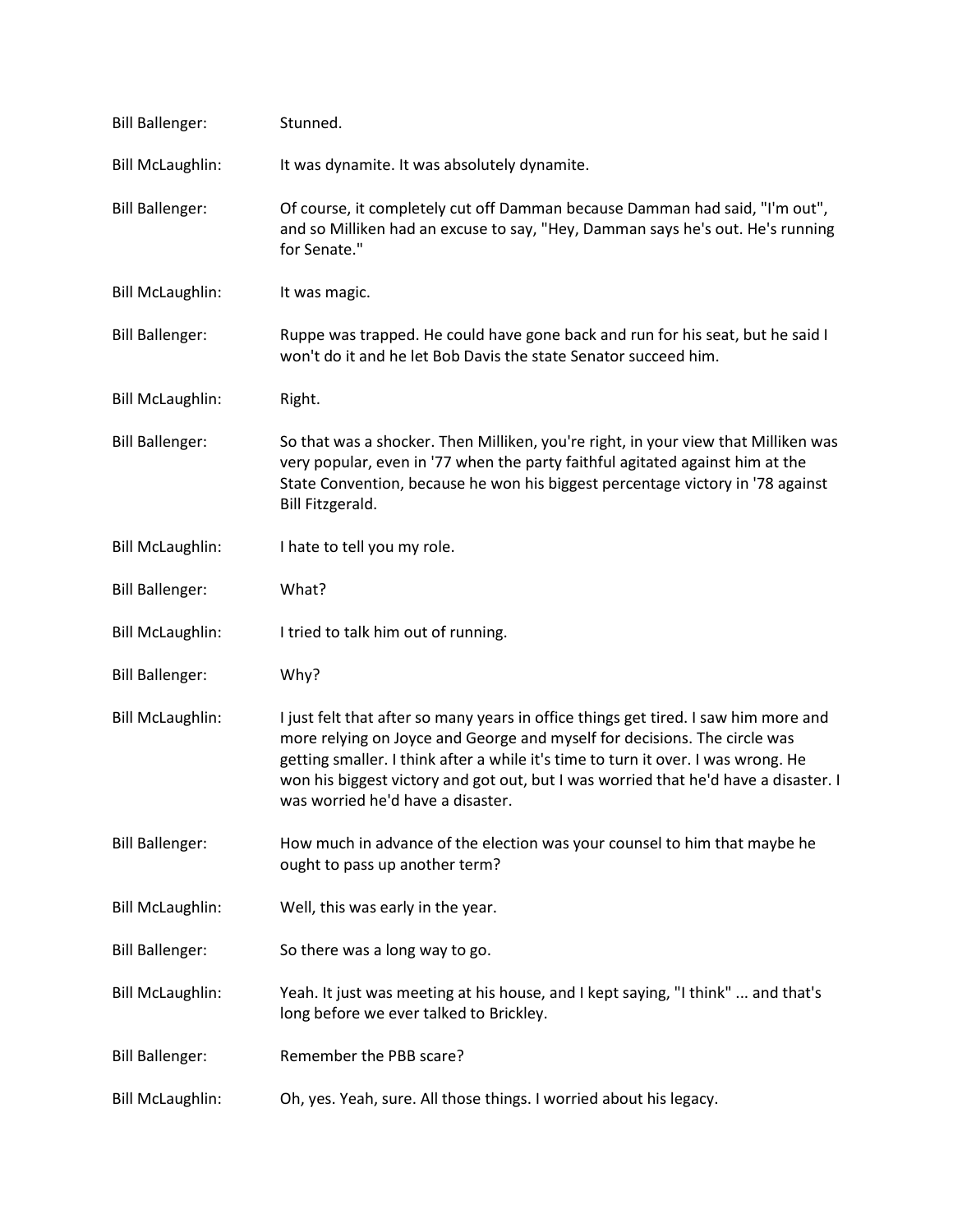| <b>Bill Ballenger:</b>  | As it turned out.                                                                                                                                                                                                                                                                                                                                                                                                                                                                                                                                                                                                                                                                                                                                                                                                                                                |
|-------------------------|------------------------------------------------------------------------------------------------------------------------------------------------------------------------------------------------------------------------------------------------------------------------------------------------------------------------------------------------------------------------------------------------------------------------------------------------------------------------------------------------------------------------------------------------------------------------------------------------------------------------------------------------------------------------------------------------------------------------------------------------------------------------------------------------------------------------------------------------------------------|
| <b>Bill McLaughlin:</b> | It turned out magnificent.                                                                                                                                                                                                                                                                                                                                                                                                                                                                                                                                                                                                                                                                                                                                                                                                                                       |
| <b>Bill Ballenger:</b>  | Magnificent. Okay. One thing more, and you could probably say this is the<br>crowning achievement of your tenor as the Michigan Republican Party<br>Chairman, and that is the 1980 Republican National Convention in Detroit which<br>you fought to win for Michigan the only National Convention held by either of<br>the two major parties in the state of Michigan in all of American history. Tell us<br>what you can about everything leading up to that momentous event.                                                                                                                                                                                                                                                                                                                                                                                   |
| <b>Bill McLaughlin:</b> | I know a little about the Detroit Convention Bureau. I had been a member when<br>I was in the theaters. A guy by the name of Len Ralston had gone to Houston<br>years ago. I wanted to put my name in for the presidency. Dick Helmbrecht who<br>had something to do at that time with the Convention Bureau as a<br>representative of the Governor on the Advisory Board or something, advised me<br>not to and I pulled my name out. Anyways, early in the process some hotshot<br>sales representative from the Westin Hotel came to me and said, "I want you to<br>know I'm going to get you the Republican National Convention." I said, "You<br>are?" "Yep, yep, yep." I said, "Young man, before you go and screw up the works<br>you don't do anything without myself and our National Committee. We make<br>the decision, so keep your nose out of it." |
| <b>Bill McLaughlin:</b> | That conversation must have gotten back to Detroit. Basically, I got a call from<br>Ron Stephens who was president of the Convention Bureau, and I got to get<br>with him. Make a long story short Ron was farsighted. We got not only the<br>Republican Convention here, we also won the Superbowl within a month of the<br>Republican Convention.                                                                                                                                                                                                                                                                                                                                                                                                                                                                                                              |
| <b>Bill McLaughlin:</b> | The thing was, Ron put together a magnificent 12-machine slide presentation<br>about Detroit. He had a guy that was somewhere in radio in those days by the<br>name of JP McCarthy narrate the thing. We convinced Coleman Young.                                                                                                                                                                                                                                                                                                                                                                                                                                                                                                                                                                                                                                |
| <b>Bill Ballenger:</b>  | Yeah, Coleman Young.                                                                                                                                                                                                                                                                                                                                                                                                                                                                                                                                                                                                                                                                                                                                                                                                                                             |
| <b>Bill McLaughlin:</b> | That it might be good to have the Republicans in town. We put together a<br>magnificent thing. We flew to Washington and made the presentation. I believe<br>it was at the Sheraton Park Hotel. The key to it, I believe, was that all the people<br>on the Site Committee, who is members of the National Committee who are<br>responsible for recommending a site, were chaired by the National Committee<br>man out of Wisconsin, a friend of mine, and of Elly's, named Odie Fish.                                                                                                                                                                                                                                                                                                                                                                           |
| <b>Bill McLaughlin:</b> | We got the Site Committee to town and you do all the stuff. We had a party at<br>the Ford House. We had this, that and the other thing, but we had the tour of<br>the hotels. I wanted to take Odie to Canada because his reluctance was having a<br>National Convention in a foreign country just won't work. We went over and I                                                                                                                                                                                                                                                                                                                                                                                                                                                                                                                                |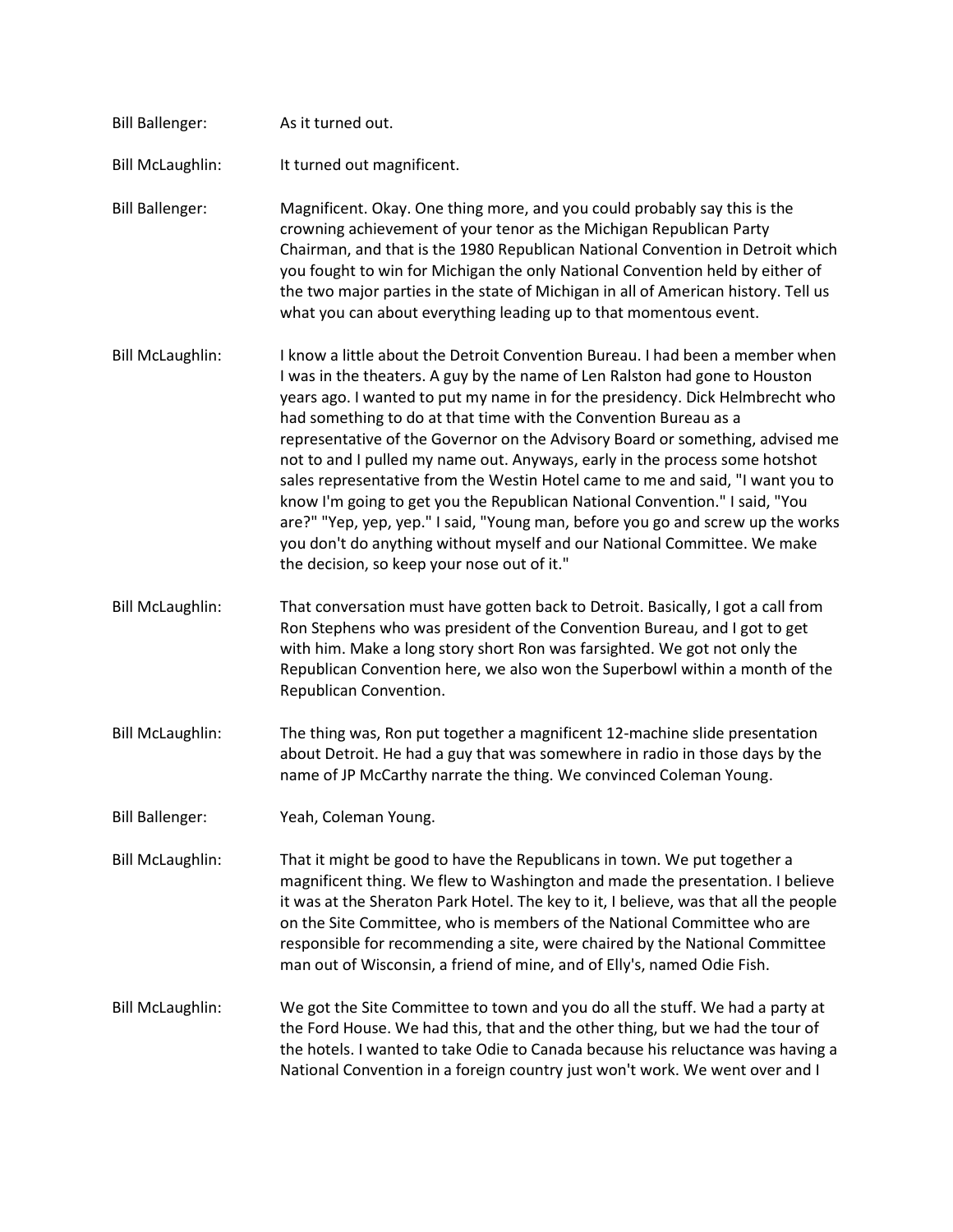|                         | think we went to the Richaud Hotel. They were offering us rooms at \$25<br>Canadian which would have been like \$20 US. Wow.                                                                                                                                                                                                                                                                                                                                                                                                                                                                                                                                                                          |
|-------------------------|-------------------------------------------------------------------------------------------------------------------------------------------------------------------------------------------------------------------------------------------------------------------------------------------------------------------------------------------------------------------------------------------------------------------------------------------------------------------------------------------------------------------------------------------------------------------------------------------------------------------------------------------------------------------------------------------------------|
| <b>Bill McLaughlin:</b> | As we were leaving the Hotel Richaud, Odie, who smokes cigars, stopped at the<br>cigar stand and got himself a pocketful of cigars, got back in the car, lit one of<br>them up, gee they were from Cuba. Ooh he was enjoying it. As we were going,<br>we pass the Holiday Inn which is on the Detroit River and Odie said, "You know.<br>That would be a great headquarters for the Wisconsin Delegation." I knew that<br>we had a chance.                                                                                                                                                                                                                                                            |
| <b>Bill Ballenger:</b>  | It's the Cuban cigars. Nobody knocks tobacco.                                                                                                                                                                                                                                                                                                                                                                                                                                                                                                                                                                                                                                                         |
| <b>Bill McLaughlin:</b> | I do believe it got Odie, who was such a good friend, an ally in all the rules, all<br>the convention fights of mine, to really push harder. They made a decision on a<br>Monday at a National Committee meeting in Washington at the Sheraton Park<br>Hotel. I remember it was a Superbowl Sunday where the Pittsburgh Steelers and<br>the Dallas Cowboys were having a great fight.                                                                                                                                                                                                                                                                                                                 |
| <b>Bill Ballenger:</b>  | Yep.                                                                                                                                                                                                                                                                                                                                                                                                                                                                                                                                                                                                                                                                                                  |
| <b>Bill McLaughlin:</b> | I sat in my room all day and one press person after the other, I didn't know<br>anything. I really didn't. The next day Odie gets up before the Committee and<br>moves because of all the various  that Detroit  Well, the Reagan people on<br>the Committee went bonkers. I can remember Frank Fahrenkopf. He's a guy I<br>love. Frank Fahrenkopf was the Chairman out of Utah. He got up and said,<br>"There'll be turning cars sideways in the tunnel so people can't get to the<br>Convention." All the horror stories they did. Well, we had a floor fight. The only<br>floor fight I ever remember in the National Committee.                                                                   |
| <b>Bill Ballenger:</b>  | What were the other cities? The big contenders?                                                                                                                                                                                                                                                                                                                                                                                                                                                                                                                                                                                                                                                       |
| <b>Bill McLaughlin:</b> | Well, there was Dallas and Minneapolis. It really was a fight between Ford's<br>Detroit and Reagan's Dallas. That's what it all was. Peter Fletcher got up to say<br>and I grabbed his coat tail. I said, "Sit down and shut up. Don't say a word." I<br>didn't want him getting up and using big words and getting involved. It was<br>known at that time that I was leaving. I was going to be Director of the<br>Department of Commerce. I got up and finally thanked the Committee for the<br>kindnesses over all these years and their consideration today, and I said, "I'll be<br>gone, but I want to promise you this. If you come to Detroit, I'll make sure you<br>have a good Convention." |
| <b>Bill Ballenger:</b>  | And they did.                                                                                                                                                                                                                                                                                                                                                                                                                                                                                                                                                                                                                                                                                         |
| <b>Bill McLaughlin:</b> | I'm sorry.                                                                                                                                                                                                                                                                                                                                                                                                                                                                                                                                                                                                                                                                                            |
| <b>Bill Ballenger:</b>  | And they did.                                                                                                                                                                                                                                                                                                                                                                                                                                                                                                                                                                                                                                                                                         |